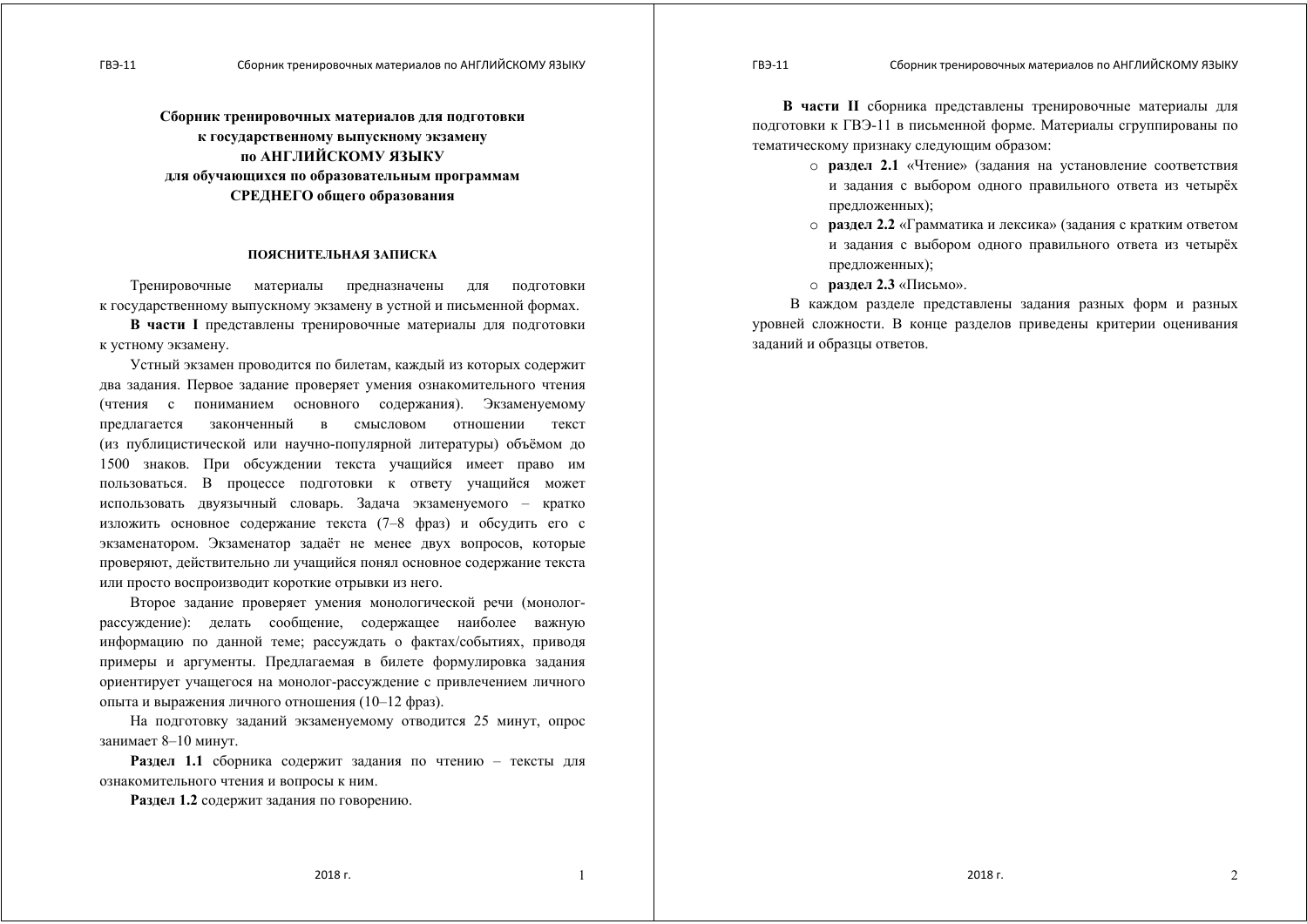### **ЧАСТЬ I ТРЕНИРОВОЧНЫЕ МАТЕРИАЛЫ ДЛЯ ПОДГОТОВКИ К ГВЭ-11 В УСТНОЙ ФОРМЕ**

### **РАЗДЕЛ 1.1**

#### **Тренировочные задания по чтению**

**Задание 1.** Прочитайте текст <sup>и</sup> кратко изложите его основное содержание (7–8 фраз).

#### **Learning to read in English**

Learning to read in English is harder than it is in any other European language, a study in 15 countries has shown. Only Danish comes close.

It took a group of Dundee primary school children – all good readers – between two and three times as long to learn the basic skills as it did children learning in almost all other European languages.

The complex spelling and the syllabic structure of English are to blame, Professor Philip Seymour of Dundee University told the Science Festival, "It means that children are being asked to learn two things at once. Not only do they have to learn letters and sounds and how to decode unfamiliar words, but they also have to learn the large number of words which don't fit the pattern."

The research project studied the literacy skills of children in Scotland and in 14 other countries – Finland, Greece, Italy, Spain, Portugal, France, Belgium, Germany, Austria, Norway, Iceland, Sweden, The Netherlands and Denmark.

Researchers measured how long it took the children to reach a "foundation" level of reading – defined as the knowledge of letters and sounds, the ability to recognise familiar words, and the ability to work out new words from their individual syllables.

In almost all the countries studied, 90 per cent of children had reached this level after one year. But among the English-speaking children, only 30 per cent had. At the end of the second year, 70 per cent had. This means that it is taking between two and three years for English-speaking children to reach the same literacy level as other children reach in a year.

Professor Seymour said that after English the most difficult languages to learn to read were Danish, French and Portuguese. Finnish was the simplest.

**Задание 2.** Прочитайте текст <sup>и</sup> кратко изложите его основное содержание (7–8 фраз).

#### **A watched dog will wait until you stop watching**

A lesson learnt the hard way by thousands of dog owners has finally been proved by scientists: man's best friend is a cunning creature that will watch its master intently, ready to be disobedient the moment he isn't looking.

German researchers have shown that dogs behave very differently when they know they are not being watched by their owners, according to a study reported yesterday in *New Scientist* magazine.

In an experiment at the Max Planck Institute in Leipzig, snacks were placed on the floor in front of six dogs, which were then told strictly by their owners that they were not allowed to eat. The researchers then ran a series of behaviour tests on the animals. The owners were asked in turn to look directly at the dog; to leave the room; to shut their eyes; to turn their back; or to play a computer game.

When the dogs saw they were being watched directly, they nearly always kept away from the forbidden food. As soon as the owners left the room, however, all the dogs wolfed it down within five seconds.

The dogs, though, did not limit their thieving to that. The scientists, led by Josep Call, noticed that the dogs watched their owners' eyes intently, waiting until they were sure they were not likely to be seen before tucking into the treat.

In all the cases where the dogs were not watched directly, they were more brazen about taking the snack. The dogs stole twice as much food when not being looked at.

Dr Call said the findings suggested that dogs have more flexible minds than had previously been thought. They can piece together past experiences to construct new solutions to problems, he said.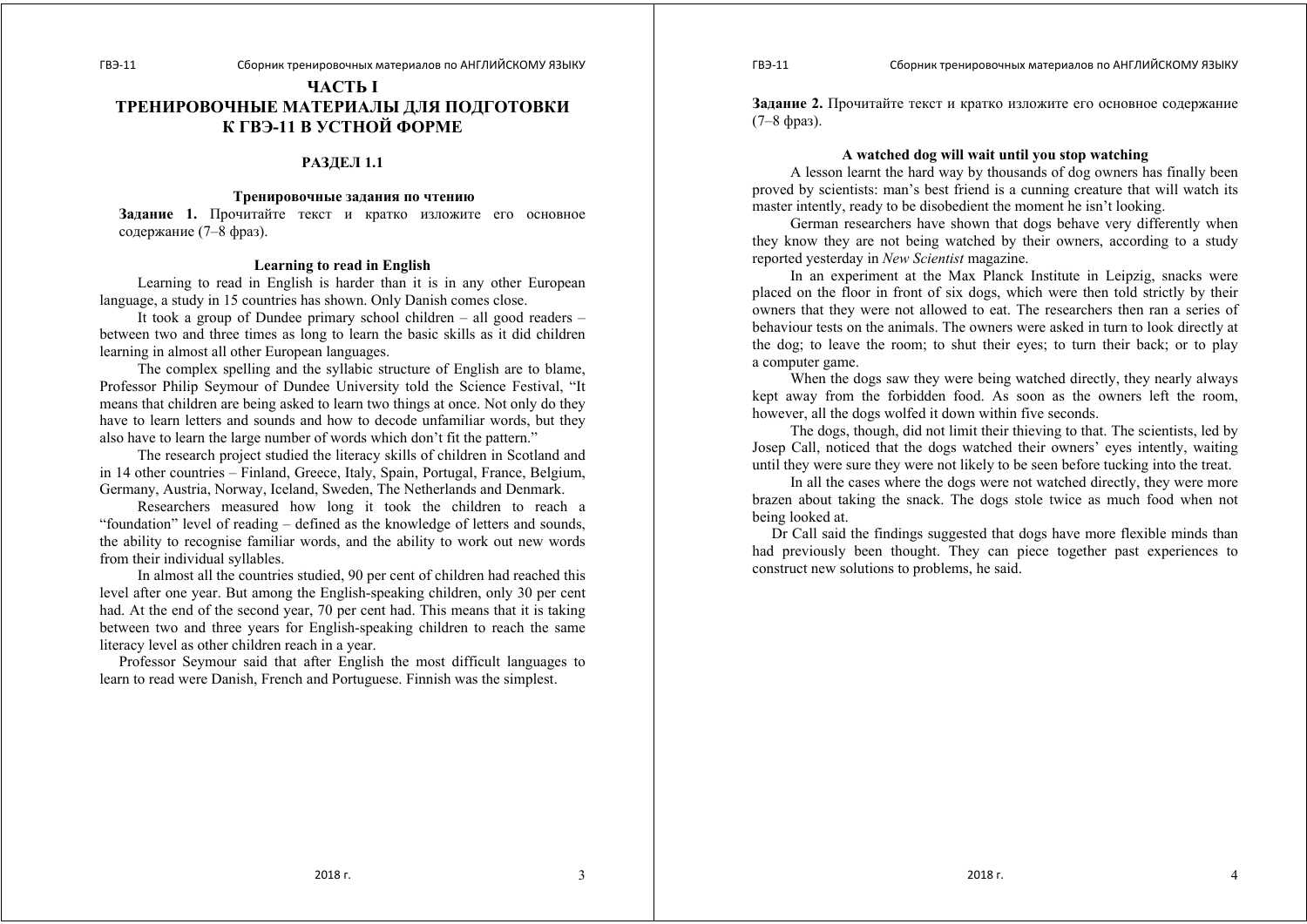**Задание 3.** Прочитайте текст <sup>и</sup> кратко изложите его основное содержание (7–8 фраз).

#### **Girl saves sister, 3, from drowning**

A young girl plunged into a river's swollen waters and saved her threeyear-old sister, it emerged yesterday.

Sophie Knight, aged seven, was walking with her mother and sister, Rosie, along the bank of the River Avon on the outskirts of Salisbury when the younger girl fell into the river.

As their mother, Sarah, watched in horror, Sophie jumped after Rosie, who had disappeared below the surface, found her sister and held her above the water until the pair were dragged to safety by a man who had been walking his dog.

Mrs Knight said: "It all happened quickly. We were on a path by the river, I was pushing a buggy, the girls just ahead of me – Rosie suddenly turned right and walked into the river. I think she thought it was another big puddle.

"Before I had time to react, Sophie had jumped in after her. She definitely saved Rosie's life because she was right under the water."

Back at the family home in Harnham, Salisbury, Rosie had said to her mother: "I disappeared, didn't I?" Sophie, not frightened during Saturday's drama, said: "I just jumped in and saved her. The water was deep – it went over my head. All I could see was the top of my hat."

ГВЭ‐<sup>11</sup> Сборник тренировочных материалов по АНГЛИЙСКОМУ ЯЗЫКУ

**Задание 4.** Прочитайте текст <sup>и</sup> кратко изложите его основное содержание (7–8 фраз).

#### **Give me a real old granny**

I was wondering the other day where all the grannies had gone. I don't mean the people who are grannies because they have grandchildren, but the ones who used to be about when I was younger.

I think a granny ought to look a certain way, so that it sticks out a mile that she is one. Ideally she should be smallish and round – comfy and cosy. It would be nice if she sat in a rocking chair and crocheted. By a warm fire – a real one – not your posh electric or gas ones with artificial flames and logs.

I think she ought to wear her slippers, and have a canary in a cage, and a window sill with geraniums. Her hair would be that snowy-white that shows up a pale pink skin and very bright eyes, and she'd smile a lot. I forgot the cat. There should be a cat purring by the fire. The kettle would always be ready to make a pot of tea, and there would be home-made cakes.

The trouble as I see it is that today's grannies all look wrong. They don't have white hair any more – they have a rinse. They wear make-up and have National Health teeth and go dashing about playing bingo, and don't sit and be cosy any more.

My grannies would have time to listen to one's grumbles and make soothing noises, and when you touched them, they would be soft and yielding, like cushions. The modern ones are all slimline and brittle, and are too busy moving about the place.

It's a sobering thought that I may be a granny myself one day, though. At the moment, I don't fancy sitting and rocking, with a cat or anything else. Or crocheting or making pots of tea and little buns, and smiling all the time and being cosy. I suppose, if the experts are right and we are all going to live longer than ever before, my Old Grannies are completely redundant.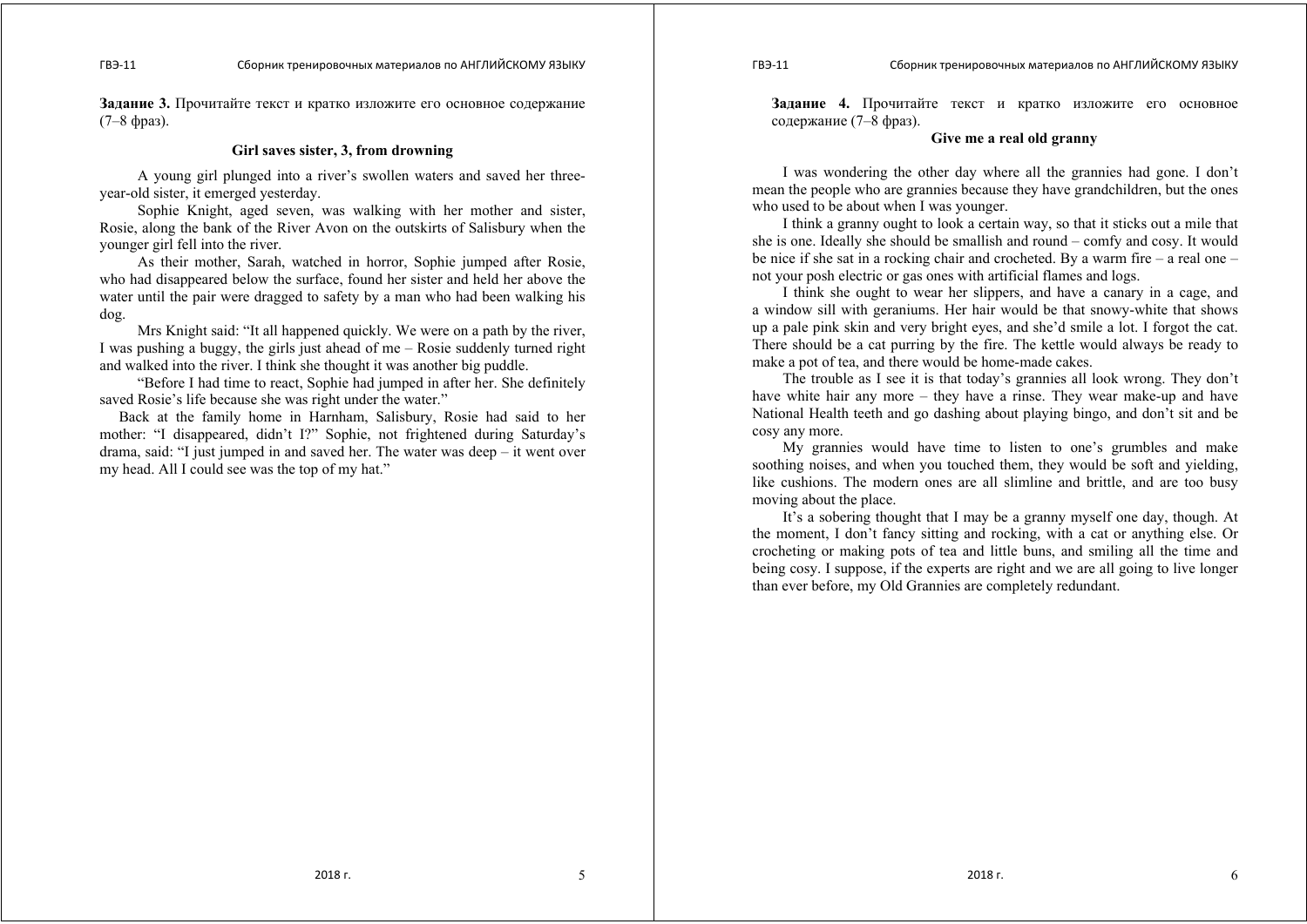**Задание 5.** Прочитайте текст <sup>и</sup> кратко изложите его основное содержание (7–8 фраз).

#### **"Sea women"**

In a centuries-long tradition, women divers plunge to the seabed surrounding this South Korean island to pluck seafood. Unlike their ancestors, today's divers on Cheju Island wear masks and wet suits. But little else has changed and they remain a rare, if fading, symbol of female independence in Korea's traditionally male-dominated society.

Tourists flock to see the divers who work without oxygen tanks in the bays ringing Cheju, off the southern coast of the Korean peninsula.

They can stay below the surface for up to two minutes, combing the ocean floor for seafood to sell at the market or eat at home.

But the divers are dwindling, from 23000 in 1960 to 500 today, and only 30 of them are 29 years old or younger. The younger generation prefers easier work in hotels, restaurants and souvenir shops.

"I don't blame them. We make little money despite hard work," says Park Bok, who has been driving for more than half her life.

The divers' husbands mostly work at tangerine farms, horse ranches or as fishermen.

There are several theories about why women have dominated diving on Cheju since the  $16<sup>th</sup>$  century. One is that they can withstand high water pressure better than men. Another is that their body fat allows them to endure cold water for longer periods.

But Park and others say many take several painkillers a day to endure the physical toll. "When you dive deep, it hurts everywhere", says Kim, who works with Park.

The *haenyo*, or "sea women" in Korean, dive eight hours a day for about half the year in waters up to 13 meters deep. Their average annual income is only about \$3,000. Divers also work along the coast of the Korean peninsula, but Cheju is more suited to the profession because of its warmer weather.

Yet the sea women regulate their fishing, clinging to the custom of working without an oxygen supply. Diving with a tank, they reason, would let them strip clean the source of their living.

**Задание 6.** Прочитайте текст <sup>и</sup> кратко изложите его основное содержание (7–8 фраз).

#### **Anger is normal. Or is it?**

In terms of frequency of expression anger is normal. It exists everywhere and is in all of us. But most teachers and parents find it difficult to accept anger as normal and inevitable. The real issue for the teacher and parent becomes the question of how to deal with anger in oneself. The pressures on us to control or hide our anger are very powerful. Teachers ask, "Will that be held against me as a sign of incompetence or immaturity?" Other concerns are: "What will the kids tell their parents?" and "Will that get back to the principal?" Teachers, in addition, have real concern for their children: "Will a child become frightened?" Will it damage him in some way?" or even more upsetting, "Will the child get angry at me, become rebellious, and no longer like me as a teacher?"

These concerns are so real that most teachers try to hide their anger. The results of this are quite predictable: at best the teacher who is straining to keep in anger is tense, irritable, and impatient; at worst the anger slips out in sarcasm or explodes in a rage of accumulated fury.

How do children react to anger? All of us, as we recall our own childhood experiences in school, can remember instances of teachers expressing anger in the classroom. Though children frequently face anger from adults, they do not always adjust to it in ways that make their own growth and learning better, which is the ultimate aim of the teacher. Teachers report that children often react with confusion: they are bothered, or their faces appear troubled. Some children are hurt at the teacher's anger, and a few children are even frightened. Sarcasm or biting remarks that touch areas of special concern for children can be remembered with special misery for many years.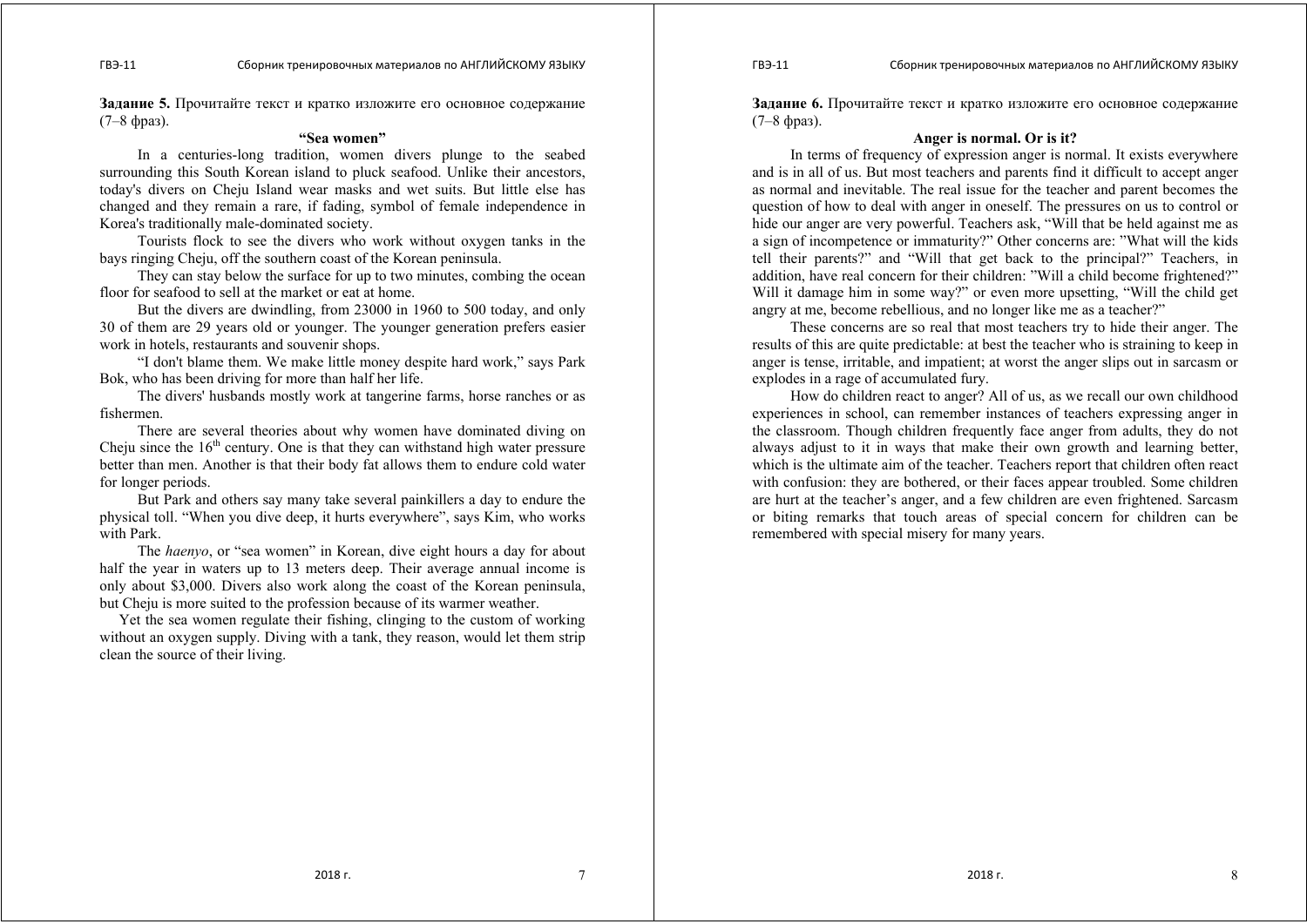**Задание 7.** Прочитайте текст <sup>и</sup> кратко изложите его основное содержание (7–8 фраз).

#### **Thumbing a lift**

To hitchhike successfully in any country you must be able to do two things: attract attention and at the same time convince the driver at a glance that you don't have an intention of robbing or murdering him. To fulfil the first requirement you must have some mark to distinguish you at once from all other people. A serviceman, for instance, should wear his uniform, a student his scarf. In a foreign country an unmistakable indication of your own nationality will also arrest the driver's attention. When I hitchhiked 9,500 miles across the United States and back recently I wore a well-tailored suit, a bowler hat and a trenchcoat, and carried a pencil-thin rolled black umbrella. My suitcase was decorated with British flags. Having plenty of luggage, moreover, I was not likely to be suspected of being a dangerous lunatic. The problem was I had to get across to the driver the idea that I needed to get somewhere cheaply.

But even with careful preparation, you must not assume that the task will be easy. You should be prepared to wait a little, for there are drivers who confess to a fierce prejudice against hitchhikers. In America my average wait was half an hour, but I have heard of people waiting all day, they presumably took less pains to make themselves conspicuous.

Nor you must assume that all the drivers who stop for you are normal, nice people. On one occasion I found myself driving with a boy of nineteen who turned out to be on the run from the police, and was hoping to use me as an alibi. There are also lesser risks: you may find yourself in a car of a fascist fanatic, a Mormon missionary, or just a bad driver. You cannot tell of course, until you are in the car. But you soon learn the art of the quick excuse that gets you out again.

If the hitchhiker in the United States will remember that he is seeking the indulgence of drivers to give him a free ride, and he is prepared to give in exchange entertainment and company, and not to go to sleep, he will come across the remarkable, almost legendary, hospitality of the Americans of the West. It's not much of a price for a person who is being driven somewhere free when he can't drive himself.

**Задание 8.** Прочитайте текст <sup>и</sup> кратко изложите его основное содержание (7–8 фраз).

#### **Picnic**

My elderly cousin came to stay with us just before our youngest daughter's birthday. We were a little apprehensive whether we ought to arrange the usual picnic celebration because my cousin loathes meals in the open air. However, she was determined not to spoil our plans and said she did not mind being left at home. On the day itself, seized by some sudden impulse, she elected to come with us, much to our surprise. I was certainly a day to tempt anyone out, even the most inveterate anti-picnicker: a clear blue sky, glorious sunshine and a gentle breeze. We duly arrived at our favourite picnic site, a field beside a river, and everybody, except my cousin, had a lovely and most refreshing bathe before we settled ourselves for our meal under the willow trees. While we were eating, a herd of cows from the adjoining field began to amble through the open gateway, unnoticed by my cousin. We like cows but guessed that they would be as little to her fancy as picnics and so hoped that they would go quietly back, satisfied that we were harmless. But one by one they gradually advanced nearer and nearer. When my cousin chanced to look up, their eyes confronted hers.

 With one shriek of horror she leapt into the air and ran, not to the car, where she might have taken refuge, but towards a gap in the hedge, so small that she could not possibly have crawled through it. The cows, full of curiosity, gave chase. We were convulsed with laughter but my husband managed to pull himself together, rounded up the cows, drove them back through the gateway and shut the gate. We thought that disaster had been averted but our shaken guest, walking unsteadily back to us through a marshy bit of the field that the cows had trampled into mud, lost her balance and fell on her face. A hot cup of coffee did nothing to restore her composure, so we had no alternative but to pack up and go home. Never again, my cousin vowed bitterly, would she be so foolish as to go out on a picnic.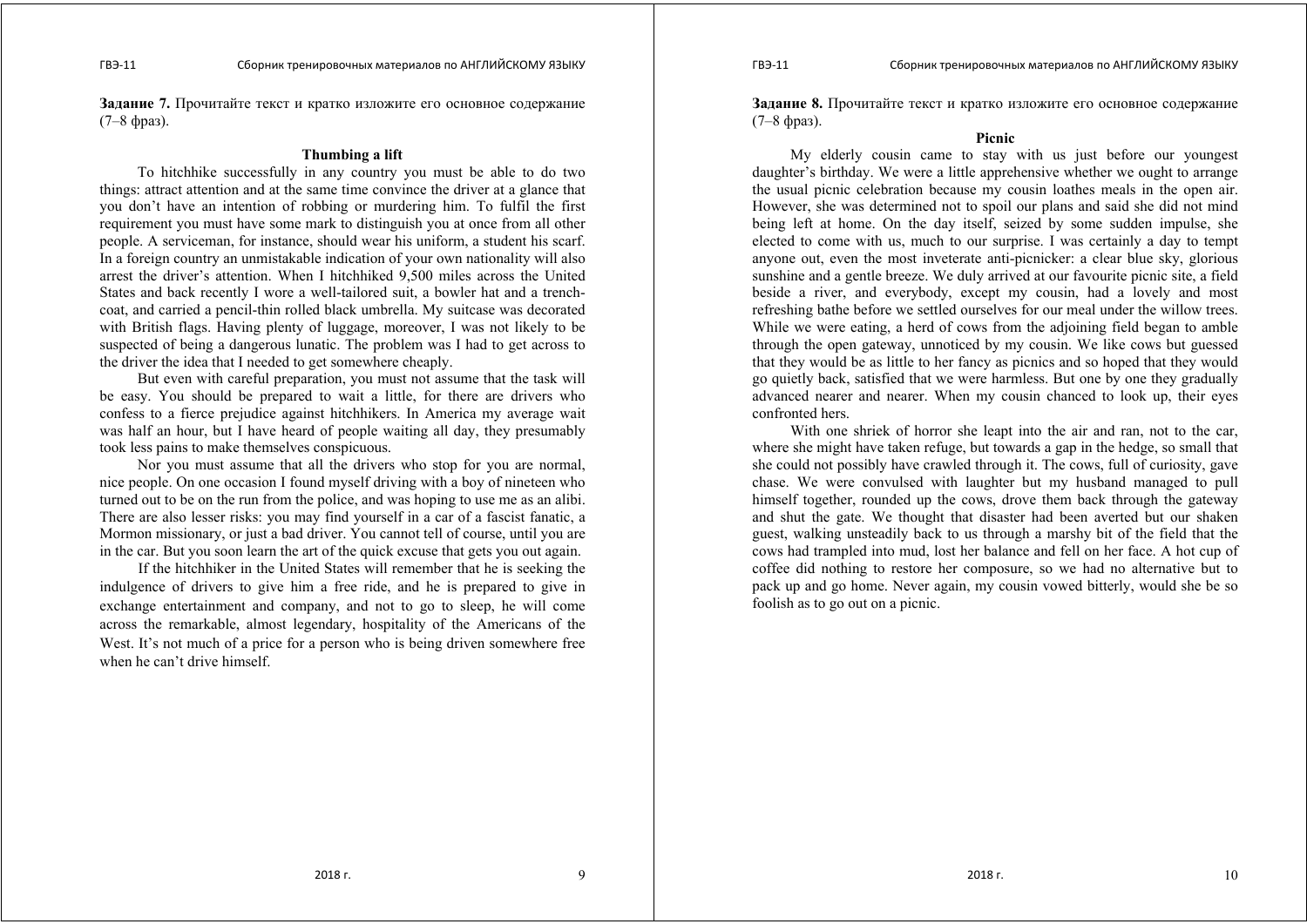**Задание 9.** Прочитайте текст <sup>и</sup> кратко изложите его основное содержание (7–8 фраз).

### **Teachers**

Say "teacher" and a clear image forms in people's minds. People usually think that teachers, if female, are intense, persistent creatures, and if male, are a little strange. They would refer to teachers they know and proceed to generalisations, most frequently concerning their quarrelsome emotional way of discussing things, their dictatorial or pedantic tendencies and, above all, their boring inability to talk about anything other than their jobs.

 Teachers themselves have a particularly self-conscious view of their role. Outside their working milieu, they tend to feel isolated and to grow away from friends who work a standard office day. The teachers' job imposes emotional stresses and conflicts, and these have the power to isolate teachers from everybody else, to alter their outlook and even their characters.

Monday morning is a good example of the differences between school and office. In many offices you can arrive a little late, whatever is not important can be put off, and with luck you can have an extended lunch-hour. A teacher's Monday is more likely to begin on Sunday night, when the first uneasiness creeps up behind. There are preparations to be made for the morning, and even if they have been made it is difficult to shake off a sense of guilt about the quantity and quality of the preparations, or vague resentment over the erosion of free time.

You can't afford to be late, you have to be at work early in the morning. From the moment of arrival at school there's no place for lethargy; children are all around, full of questions and bounce.

It is that kind intensity of feeling that makes teaching so extraordinary. Extremes of behaviour are more common in the classroom than people would believe. Many teachers discover in themselves depths of bad temper, even rage, they never knew they had.

But the rewards of the job are so special that teachers learn to maintain high expectations, and apply them generally. The experiences they have at school have a great influence on their attitudes to jobs and people. Most of the generalisations about them are rooted somewhere in truth – teachers are different – but few people bother to find out why.

**Задание 10.** Прочитайте текст <sup>и</sup> кратко изложите его основное содержание (7–8 фраз).

#### **May week in Cambridge**

The most interesting and bizarre time of the year to visit Cambridge is during May Week. This is neither in May, nor a week. For some reason, which nobody now remembers, May Week is the name given to the first two weeks in June, the very end of the University year.

The paradox is pleasantly unusual, but in a way apt. May Week denotes not so much a particular period of time as the general atmosphere of relaxation and unwinding at the end of the year's work. It starts for each undergraduate when he finishes his examinations and it continues until he "goes down" at the end of the term.

Everything as far as possible has to happen in the open air  $-$  parties, picnics, concerts and plays. May Week seems almost like a celebration of the coming of the spring, till then ignored in favour of sterner matters like examinations, and this spirit of release seems to take over the entire town.

People gravitate towards the river and on to the Backs which are the broad lawns and graceful landscaped gardens behind those colleges which stand next to the river: Queens, King's, Clare, Trinity Hall, Trinity and St. John's. The river banks are lined with strollers and spectators and there's a steady procession of punts up and down the Cam, some drifting slowly and lazily, others poled by energetic young men determined to show off their skill.

Meanwhile the colleges are preparing feverishly for the various events of May Week. The most important of these are the May Balls for which some girls plot years in advance to get invitations and the May Races.

At the Art theatre, the "Footlights", a famous University club which specializes in revue, puts on its annual show. There's also a concert in king's college Chapel, but it is almost impossible for the casual visitor to get tickets for this.

The climax of May Week and for many undergraduates the final event of their university life is the May Balls when the river is lit up with coloured lights and flaming torches, ballroom orchestras compete for dancers with string bands and pop groups and punts glide romantically down the river. And in the silver light of dawn couples in evening dress stroll leisurely, perhaps rather dreamily through the Backs and the narrow deserted streets, until it is time to punt upstream through the meadows to breakfast at Granchester or some other equally attractive spot.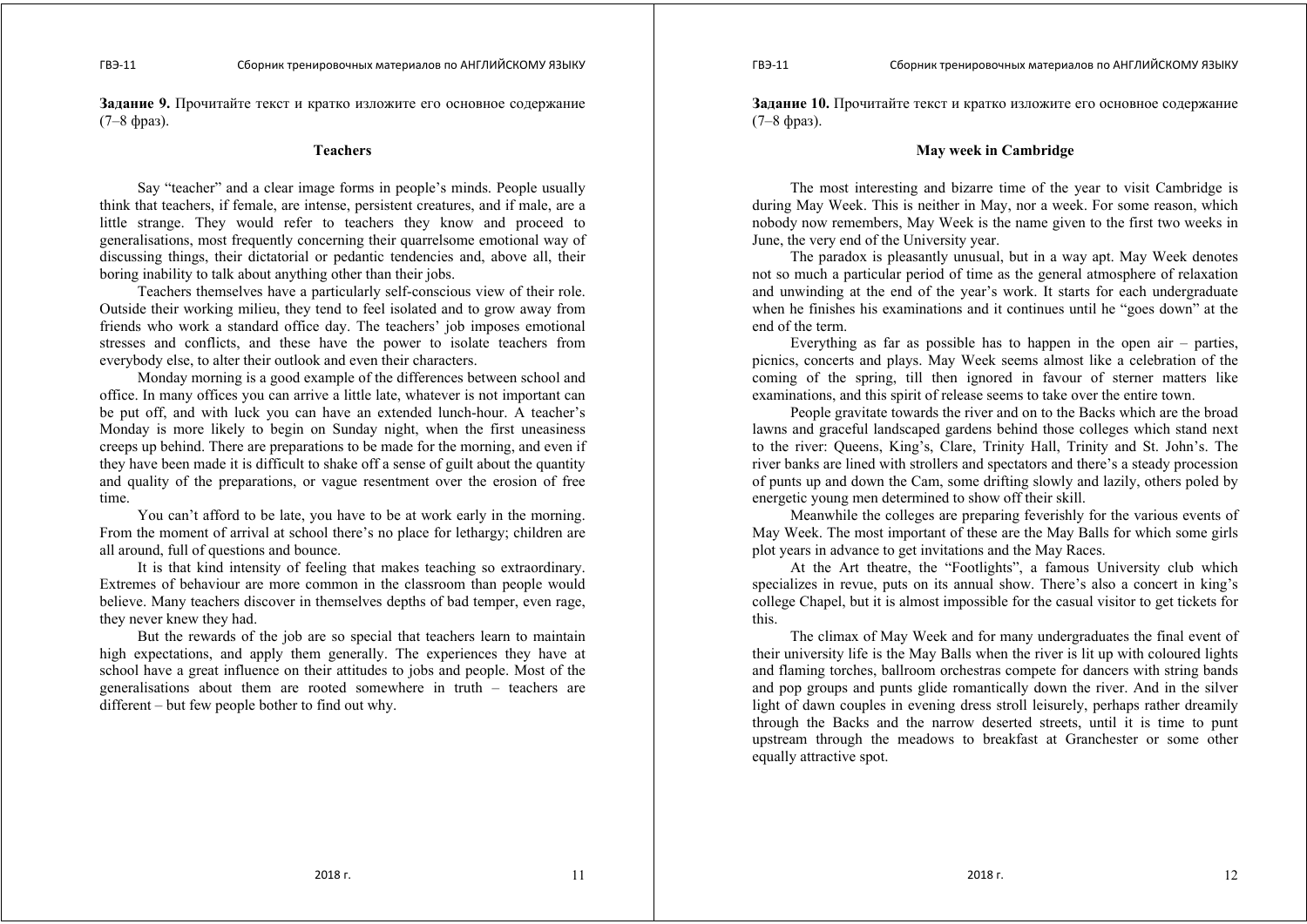**Задание 11.** Прочитайте текст <sup>и</sup> кратко изложите его основное содержание (7–8 фраз).

### **Frank Sinatra**

Frank – Francis Albert – Sinatra, who died at the age of 82, was the greatest popular singer of the 20th century.

He helped to create a new form of popular music that broke down national barriers and paved the way for the global triumph of rock. He was among the first to use his popularity as a singer as a springboard to a successful career as a Hollywood actor. In 1953 he won an Oscar for his performance in *From Here to Eternity*.

Frank Sinatra with his complicated personal life and several marriages, well publicised affairs and rumours of Mafia connections was one of the most celebrated figures of his age.

A committed Democrat, before he became an equally enthusiastic Republican, Sinatra was an active supporter of John Kennedy's campaign for the presidency in 1962.

Sinatra's popularity was only temporarily harmed by his explosive temperament, which involved him in many public scandals. In later life he greatly improved his reputation with charitable works and Ronald Reagan, the former president, gave him the Medal of Freedom, the nation's highest honour to a civilian.

Sinatra mellowed in time and became an American institution. There were ups and downs of his personal life; the move from Democratic party sympathiser to Reagan's friend; the flirtation with low life and casinos set against much charitable giving; the successful film career in which he usually played tough non-singing characters in contrast to his constant touring.

But throughout there was a total commitment to the well crafted tune, in which the words were as crucial as the melody. He kept such music alive through the coming of the age of rock music. It will be fondly remembered and sung, thanks to Sinatra.

**Задание 12.** Прочитайте текст <sup>и</sup> кратко изложите его основное содержание (7–8 фраз).

### **To sea with children**

At first, I was worried about taking children to sea and I had many questions. How would I amuse them? What if they feel ill at sea? Added to such questions was the major problem of their education. When we set out on our voyage, my daughter was seven, my son five, and we planned to sail for three years. That we only returned to England six years later with 60,000 miles behind us and children of thirteen and eleven years old, is an indication of how my worries had been answered.

Although there are problems and worries in taking children on cruises, they are not insurmountable and can be solved with some thought and careful planning. Water safety has many parallels with road safety and, regarded as such, it is simply commonsense to teach children to live near water safely.

There are also benefits in taking children to sea. In our society we are in great danger of making life too easy for our children. A certain amount of stress is necessary for every child's development. Sailing is one way of providing some stress and limited hardship, which will help to build the child's character. Thoughts such as these played an important part in our decision to take our children on a voyage around the world.

The closeness between parents and children on boats arises out of the fact that the child often witnesses a parent dealing with a difficult problem or an emergency.

If one expects to get fun out of sailing with children, one is likely to find it fun. Still, there are many things to be considered before the fun starts, from the safety and health of children on board to practical suggestions for amusing children at sea. Above all, remember throughout that cruising with children can be enjoyable and is not so difficult. It can also be of great benefit to the children themselves. So let's go cruising!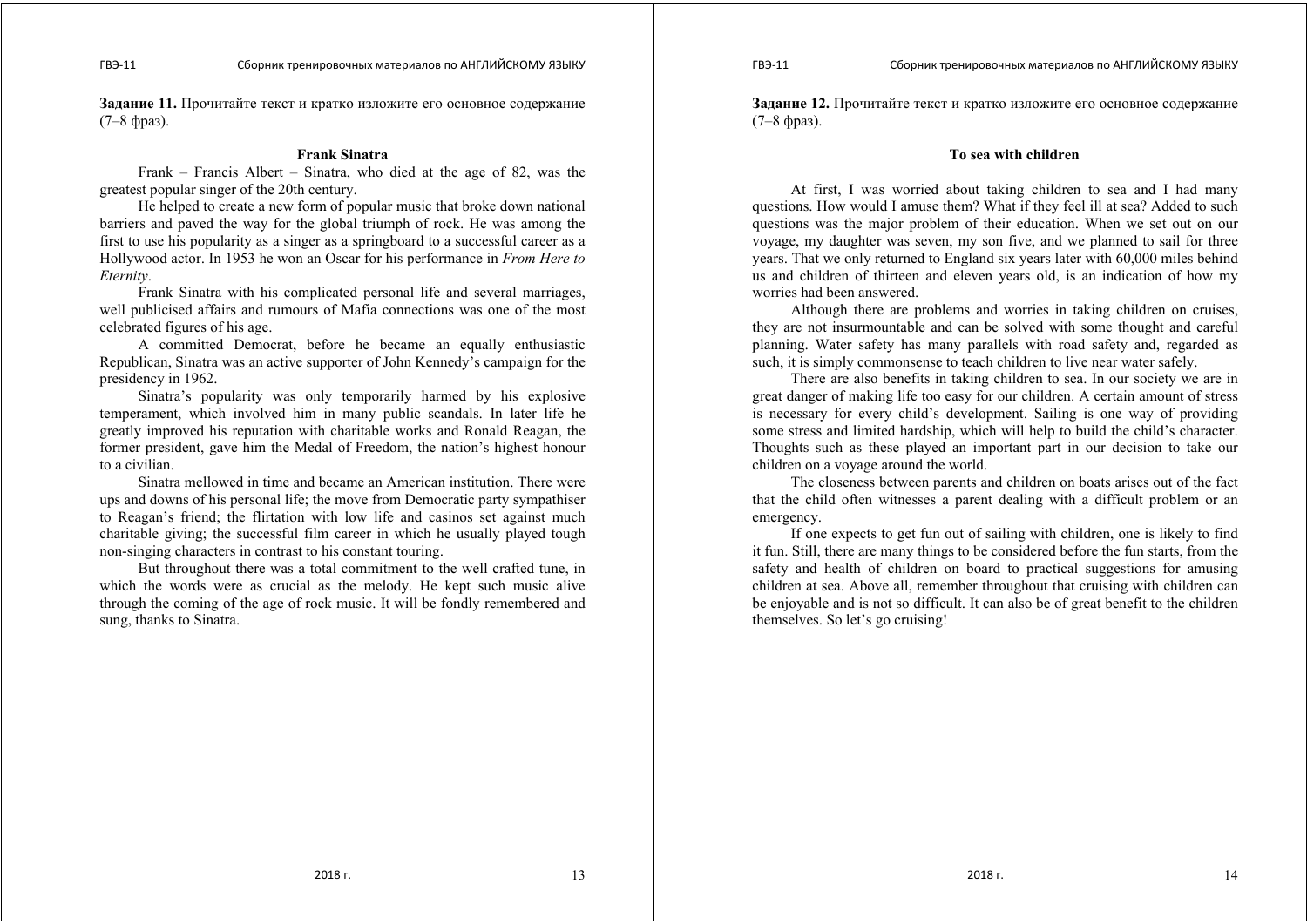**Задание 13.** Прочитайте текст <sup>и</sup> кратко изложите его основное содержание (7–8 фраз).

### **An unexpected victory**

It's hard to find an unforeseen superlative performance in athletics nowadays. So it is even more enjoyable when it does happen out of the blue. And the skies were that very colour, with bright sunshine, when the little-known Ronaldo da Costa started out in the Berlin Marathon on September 21.

 Two hours, six minutes and five seconds later, da Costa crossed the line, 45 seconds to the good over the world best of Ethiopian Belayneh Dinsamo, which had stood for 10 years. Not content with one of the great all-time longdistance running performances, Ronaldo crossed the finish line and threw himself into a couple of exuberant cartwheels.

 Coming after 42 and a bit kilometres at an average speed of more than 20kph – the first time man unassisted had broken that particular barrier – the gymnastic move was the measure of da Costa's elation, and was fully reciprocated by the huge crowd that had turned out to make Berlin the world's third biggest marathon, after London and New York.

 And it didn't stop there. When somebody produced a samba tape at the press conference shortly afterwards, da Costa grabbed a Brazilian flag, and took five minutes to dance up the dais, to relay his version of events.

 Then, after a night on the disco dance floor, he was up at seven the next morning for his daily trot.

 His public has responded with equal enthusiasm. He reported a couple of weeks ago that the party has just continued since his return to Minas Gerais province. But there is a downside. With so many of his colleagues in the reckoning for the three Olympic places, and the Brazilian trial for Sydney barely six months away, da Costa is having to move to San Diego, just so that he can train in peace.

**Задание 14.** Прочитайте текст <sup>и</sup> кратко изложите его основное содержание (7–8 фраз).

#### **A glass of milk, paid in full**

One day, a poor boy who was selling goods from door to door to pay his way through school, found he had only one thin dime left, and he was hungry. He decided he would ask for a meal at the next house. However, he lost his nerve when a lovely young woman opened the door.

Instead of a meal he asked for a drink of water. She thought he looked hungry so brought him a large glass of milk. He drank it slowly, and then asked, "How much do I owe you?"

"You don't owe me anything," she replied. "Mother has taught us never to accept pay for a kindness."

He said, "Then I thank you from my heart." As Howard Kelly left that house, he felt not only stronger physically but much better morally.

Years later that young woman became critically ill. The local doctors were baffled. They finally sent her to the big city, where they called in specialists to study her rare disease. Dr. Howard Kelly was called in for the consultation. When he heard the name of the town she came from, a strange light filled his eyes. Immediately he rose and went down the hall of the hospital to her room.

Dressed in his doctor's gown he went in to see her. He recognized her at once. He went back to the consultation room determined to do his best to save her life. From that day he gave special attention to the case.

After a long struggle, the battle was won. Dr. Kelly requested the business office to pass the final bill to him for approval. He looked at it, then wrote something on the edge and the bill was sent to her room. She feared to open it, for she was sure it would take the rest of her life to pay for it all. Finally she looked, and something caught her attention on the side of the bill. She began to read the following words:

"Paid in full with one glass of milk. Signed, Dr. Howard Kelly."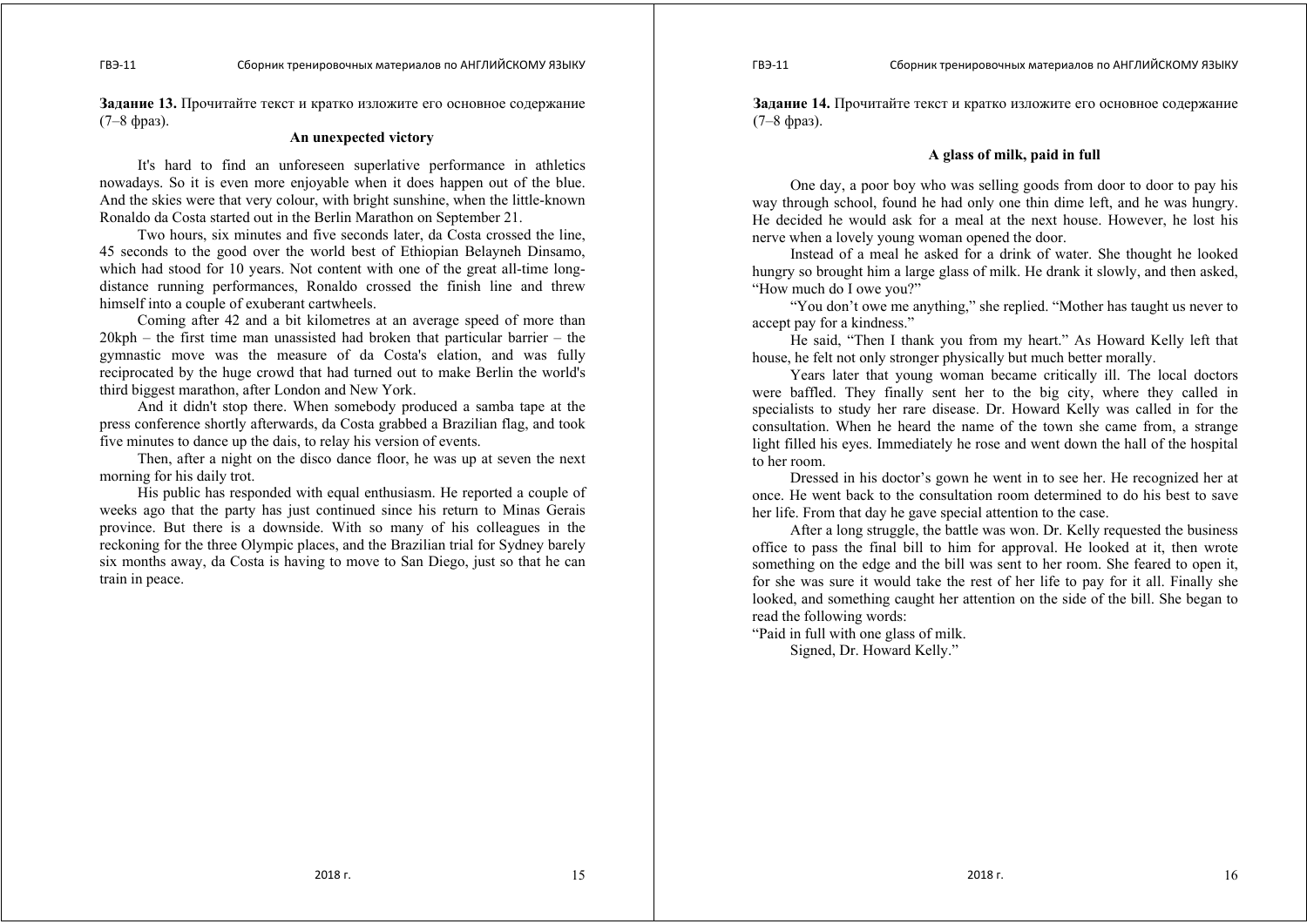### **РАЗДЕЛ 1.2**

#### **Тренировочные задания по говорению**

**Задание 1.** Speak about your favourite film (10–12 sentences).

**Задание 2.** Speak about the role of music in people's life (10–12 sentences).

**Задание 3.** Speak about your native place and say why it's dear to you  $(10-12$  sentences).

**Задание 4.** Speak about your favourite book (10–12 sentences).

**Задание 5.** Speak about a holiday in an English-speaking country which you find interesting (10–12 sentences).

**Задание 6.** Speak about the presents you like to get for your birthday (10– 12 sentences).

**Задание 7.** Speak about the role of sports in the people's life (10–12 sentences).

**Задание 8.** Speak about the role of Mass media in society (10–12 sentences).

**Задание 9.** Speak about your favourite fiction character (10–12 sentences).

**Задание 10.** Speak about the role of literature in people's life (10–12 sentences).

**Задание 11.** Speak about your favourite school subject (10–12 sentences).

**Задание 12.** Speak about your favourite season (10–12 sentences).

**Задание 13.** Speak about famous tourist attractions in Russia (10–12 sentences).

**Задание 14.** Speak about your favourite holiday or festival (10–12 sentences).

#### **Система оценивания заданий**

Общая экзаменационная отметка складывается из двух отметок за выполнение отдельных заданий <sup>и</sup> является их средним арифметическим, округляемым по общим правилам (<sup>т</sup>.<sup>е</sup>. 3,5 <sup>и</sup> выше даёт 4 балла, 4,5 <sup>и</sup> выше даёт 5 баллов).

При оценивании отдельных заданий рекомендуется руководствоваться следующими схемами, которые не имеют исчерпывающего характера <sup>и</sup> не описывают всех возможных случаев, но дают некие общие ориентиры.

**Задание 1: Прочитайте текст <sup>и</sup> кратко изложите его основное содержание.**

| Отметка                             | Характеристика ответа                                         |  |  |  |  |  |  |
|-------------------------------------|---------------------------------------------------------------|--|--|--|--|--|--|
| $\langle \langle 5 \rangle \rangle$ | Учащийся понял основное содержание текста и связно изложил    |  |  |  |  |  |  |
|                                     | его в краткой форме (7-8 фраз). На заданные экзаменатором     |  |  |  |  |  |  |
|                                     | вопросы ответил правильно и полно                             |  |  |  |  |  |  |
| $\langle 4 \rangle$                 | Учащийся понял основное содержание текста и связно изложил    |  |  |  |  |  |  |
|                                     | его в краткой форме (6-8 фраз). На заданные экзаменатором     |  |  |  |  |  |  |
|                                     | вопросы ответил не вполне правильно и полно                   |  |  |  |  |  |  |
| $\langle 3 \rangle$                 | Учащийся понял основное содержание текста, но не смог связно  |  |  |  |  |  |  |
|                                     | изложить его в краткой форме (5-8 фраз). На заданные          |  |  |  |  |  |  |
|                                     | экзаменатором вопросы ответил правильно и полно               |  |  |  |  |  |  |
|                                     | Учащийся понял основное содержание текста, но не смог связно  |  |  |  |  |  |  |
|                                     | изложить его в краткой форме (5-8 фраз). На заданные          |  |  |  |  |  |  |
|                                     | экзаменатором вопросы ответил не вполне правильно и полно, но |  |  |  |  |  |  |
|                                     | подтвердил ответами понимание текста                          |  |  |  |  |  |  |
| $\langle \langle 2 \rangle \rangle$ | Учащийся не понял основного содержания текста и не может его  |  |  |  |  |  |  |
|                                     | изложить (4-8 фраз). На заданные экзаменатором вопросы        |  |  |  |  |  |  |
|                                     | ответил неудовлетворительно                                   |  |  |  |  |  |  |
|                                     | Учащийся понял отдельные детали, но не может связно изложить  |  |  |  |  |  |  |
|                                     | основное содержание текста (4-8 фраз). На заданные            |  |  |  |  |  |  |
|                                     | экзаменатором вопросы ответил неудовлетворительно             |  |  |  |  |  |  |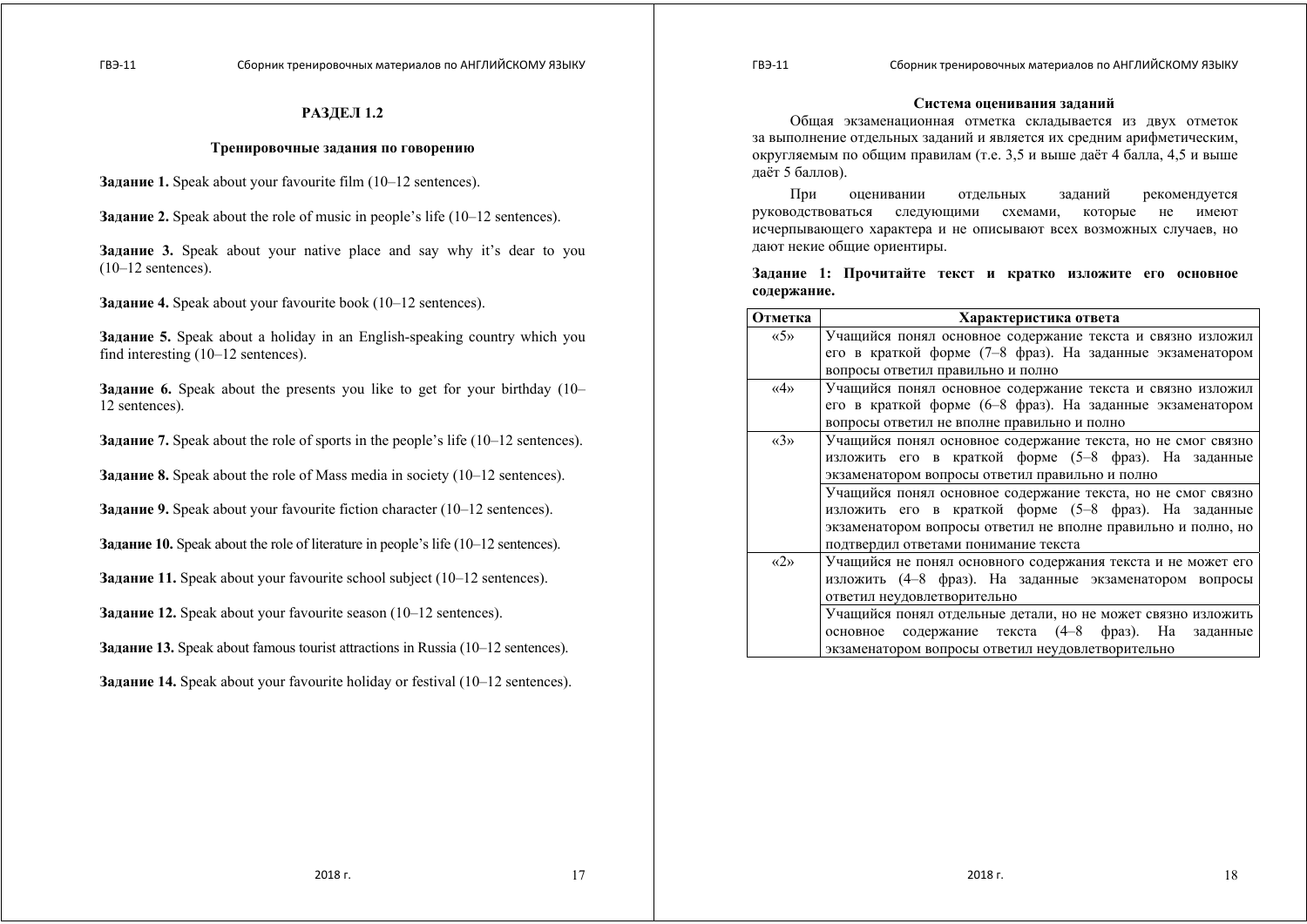### **Задание 2: монолог-рассуждение (1,5–2 минуты).**

| Отметка                             | Характеристика ответа                                                                |
|-------------------------------------|--------------------------------------------------------------------------------------|
| $\langle \langle 5 \rangle \rangle$ | Учащийся<br>логично<br>строит<br>монологическое<br>высказывание                      |
|                                     | в соответствии с коммуникативной задачей в заданном объёме                           |
|                                     | $(10-12)$<br>фраз),<br>демонстрирует<br>умение<br>рассуждать<br>$\mathbf{o}$         |
|                                     | фактах/событиях, приводя примеры и аргументы. Употребляет                            |
|                                     | грамматические<br>структуры<br>лексические<br>И<br>единицы<br>B                      |
|                                     | соответствии<br>коммуникативной<br>задачей,<br>$\mathbf c$<br>нe<br>допускает        |
|                                     | фонематических ошибок                                                                |
| $\langle 4 \rangle$                 | Учашийся<br>строит<br>монологическое<br>логично<br>высказывание                      |
|                                     | коммуникативной<br>объём<br>$\mathbf c$<br>задачей,<br>соответствии<br>HO<br>B       |
|                                     | заданного<br>$(8-9 \text{ dpaa}),$<br>менее<br>есть<br>повторы,<br>высказывания      |
|                                     | демонстрирует умение рассуждать о фактах/событиях, старается                         |
|                                     | приводить примеры и аргументы. Употребляет грамматические                            |
|                                     | лексические<br>единицы<br>соответствии<br>структуры<br>И<br>$\bf{B}$<br>$\mathbf{c}$ |
|                                     | коммуникативной задачей, не допускает фонематических ошибок                          |
|                                     | Учащийся<br>строит<br>логично<br>монологическое<br>высказывание                      |
|                                     | в соответствии с коммуникативной задачей в заданном объёме                           |
|                                     | фраз),<br>демонстрирует<br>$(10-12)$<br>умение<br>рассуждать<br>$\mathbf{o}$         |
|                                     | фактах/событиях, старается приводить примеры и аргументы.                            |
|                                     | употребляет грамматические<br>основном<br>структуры<br>И                             |
|                                     | лексические единицы в соответствии с коммуникативной задачей                         |
|                                     | (допустил две-три ошибки в употреблении лексики, две-три                             |
|                                     | ошибки<br>разделах<br>грамматики),<br>разных<br>не<br>допускает<br>$\, {\bf B}$      |
|                                     | фонематических ошибок                                                                |
| $\langle$ 3»                        | Учащийся<br>монологическое<br>логично<br>строит<br>высказывание                      |
|                                     | коммуникативной<br>задачей,<br>соответствии<br>$\mathbf c$<br>HO<br>объём<br>B       |
|                                     | заданного (6-7 фраз), есть<br>менее<br>повторы,<br>высказывания                      |
|                                     | демонстрирует умение рассуждать о фактах/событиях, старается                         |
|                                     | приводить примеры и аргументы. Допустил четыре-пять ошибок                           |
|                                     | в употреблении лексики, четыре-пять ошибок в разных разделах                         |
|                                     | грамматики, одну-две фонематические ошибки                                           |
|                                     | Учашийся<br>He<br>вполне<br>логично<br>строит<br>монологическое                      |
|                                     | высказывание, уходит от темы или пытается подменить её другой,                       |
|                                     | которой владеет лучше (6-12 фраз); старается приводить примеры                       |
|                                     | и аргументы. В основном употребляет грамматические структуры                         |
|                                     | и лексические единицы в соответствии с коммуникативной                               |
|                                     | задачей (допустил две-три ошибки в употреблении лексики,                             |
|                                     | ошибки<br>разных разделах<br>две-три<br>$\, {\bf B}$<br>грамматики),<br>одну         |
|                                     | фонематическую ошибку                                                                |

| FB <sub>3</sub> -11                 | Сборник тренировочных материалов по АНГЛИЙСКОМУ ЯЗЫКУ                                                                                                                                                                                     |
|-------------------------------------|-------------------------------------------------------------------------------------------------------------------------------------------------------------------------------------------------------------------------------------------|
| $\langle \langle 2 \rangle \rangle$ | Учащийся уходит от темы или пытается подменить её другой,<br>которой владеет лучше; при этом он допустил более пяти ошибок<br>в употреблении лексики, более пяти ошибок в разных разделах<br>грамматики, более двух фонематических ошибок |
|                                     | Учащийся не понял предложенную тему и/или не может<br>построить связное монологическое высказывание<br>Объём высказывания недостаточен для положительной отметки<br>(пять и менее фраз)                                                   |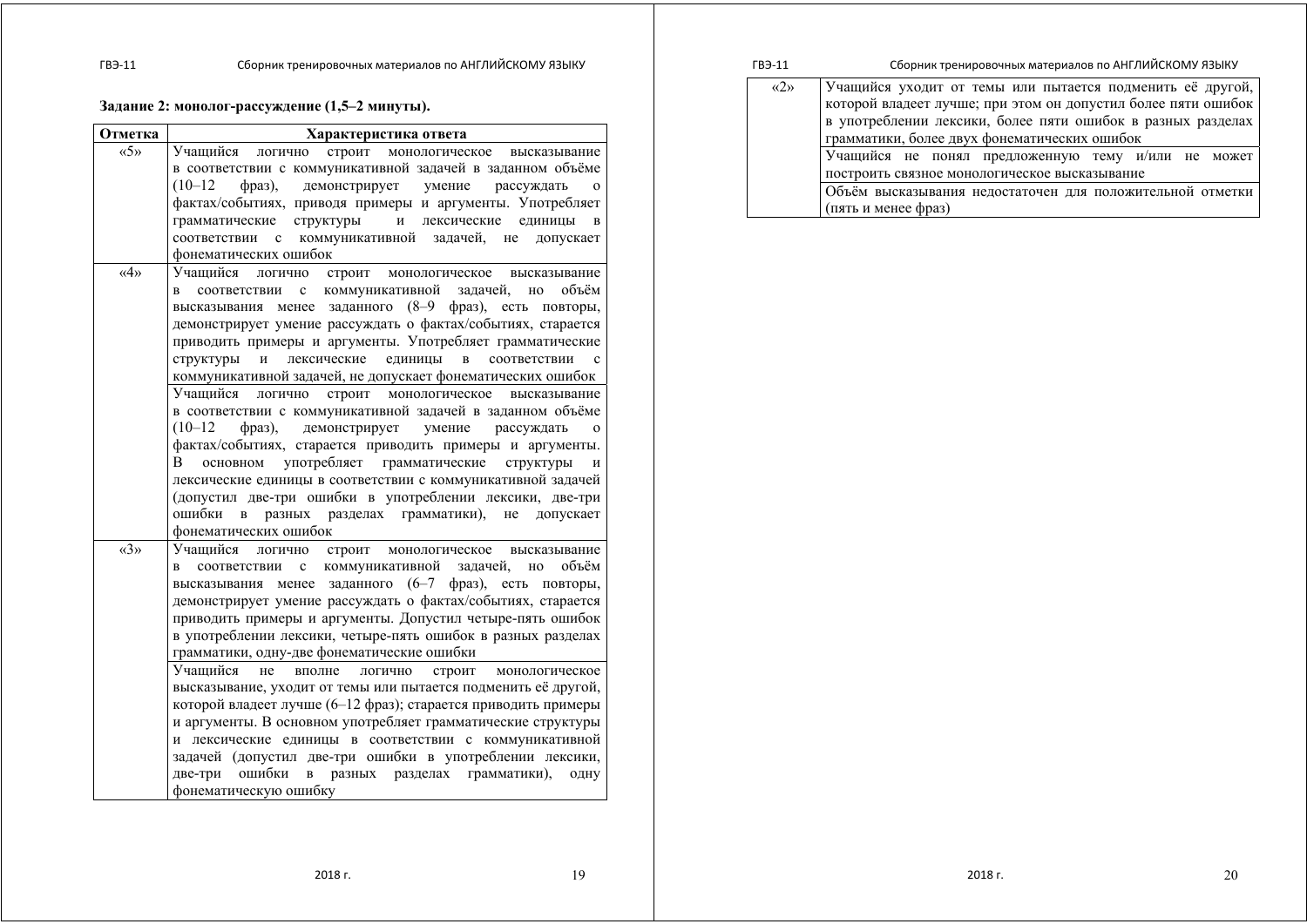### **ЧАСТЬ II ТРЕНИРОВОЧНЫЕ МАТЕРИАЛЫ ДЛЯ ПОДГОТОВКИ К ГВЭ-11 В ПИСЬМЕННОЙ ФОРМЕ**

### **РАЗДЕЛ 2.1**

#### **Тренировочные задания по чтению**

### **Раздел 1. Чтение**

*Установите соответствие между текстами A–G <sup>и</sup> заголовками 1–8. Занесите свои ответы <sup>в</sup> таблицу. Используйте каждую цифру только один раз. В задании один заголовок лишний.*

- 
- **1. Getting organized 5. A ball fit to play 2. Great defeat 6. Duties to perform**
- 
- **3. Various origins 7. Ladies join in 4. Safe rules 8. A way they used to do this**
- **A.** The first mention of anything like football comes from China in the 2nd and 3rd centuries BC. Written reports of a game known as "cuju" describe a military training exercise which involved kicking a leather ball through a target, whilst being attacked by opponents. The game closest to the modern
- sport developed in Britain over the last 1500 years or so. Its roots are unclear, although some say they are Anglo-Saxon, while others say Celtic.
- **B.** It is generally accepted that the first officially arranged league was the English Football League, formed at the end of the  $19<sup>th</sup>$  century. It consisted of 12 top-level football clubs, all of which were based in the North and the Midlands of England. Games played in the English Football League are the oldest systematic competition of such kind in world football. However, one hundred years later, the top clubs split away to form the Premier League.
- **C.** By comparison with modern football, the medieval football matches were chaotic and had few rules. Usually it was played between neighboring towns and villages and involved an unlimited number of players on opposing teams, who clashed trying to drag an inflated pig's bladder by any means possible to markers at either end of a town. Sometimes instead of markers, the teams kicked the bladder into the balcony of the opponents' church.

- **D.** There are four basic positions: goalkeeper, defender, midfielder and forward. The goalkeeper's primary responsibility is to prevent goals. Defenders are in control of keeping the opposing team from scoring possible goals. Midfielders are the link between the defense and the attack, which means that they can help the attack or the defense, or both. Forwards score goals or help other teammates do so.
- **E.** The official size of a football is not more than 70 centimeters, or 27 inches, and not less than 68 centimeters, or 26 inches. In case a question arises about whether or not a particular game ball meets the measurement standards, the conflict is always referred to FIFA, the world football governing organization and the ultimate authority on the game and its rules. Then FIFA decides if the dimensions are acceptable according to the official published rules of the game.
- **F.** In the Middle Ages, while most reports spoke of men playing football, a few stories mentioned women playing as well. French women were known to play side-by-side with their husbands. Amongst Scottish women there was an annual competition near Mid-Lothian, Scotland. One of the biggest problems for women when it came to playing football was that the sport was quite violent, especially considering a clear set of rules did not yet exist.
- **G.** The highest scoring football game was 149-0. The event occurred in 2002 after a 2-2 draw between rival teams Stade Olympique de L'Emyrne, or SOE, and AS Adema of Madagascar, which resulted in the referees awarding a penalty causing SOE to lose the game. As a form of protest for being robbed of the title, the players purposefully scored 149 goals into their own net at the next game as spectators stormed the tickets booths demanding refunds.

|        |  | $\mathbf{C}$ | Ð | Е. |  |
|--------|--|--------------|---|----|--|
| Ответ: |  |              |   |    |  |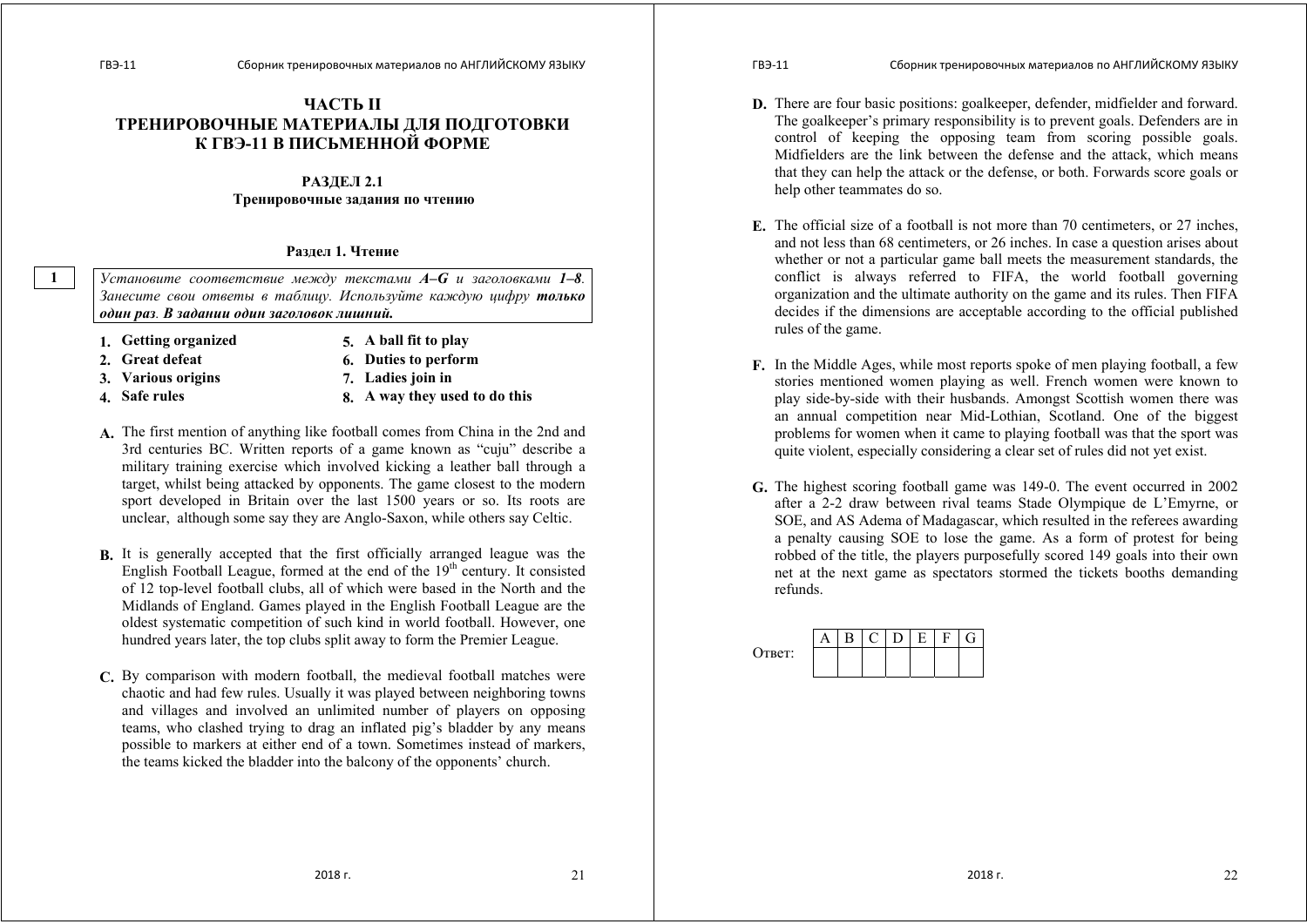*Установите соответствие между текстами A–G <sup>и</sup> заголовками 1–8. Занесите свои ответы <sup>в</sup> таблицу. Используйте каждую цифру только один раз. В задании один заголовок лишний.*

- **1. Perfect for holidays 5. Events to attend**
- **2. Engineering decisions 6. Safe for buildings**
	-
- 
- **3. Bound with the sea 7. Time to shop**
- **4. Unpredictable future 8. Just an annoyance**
- 
- **A.** The history of Venice dates back to the  $7<sup>th</sup>$  century when people sought protection from barbarian tribes and established a settlement on islands in the lagoon. But the people's relationship with the sea is not limited to it. At that time, Venice depended heavily on the sea for its ability to trade. This old tradition is still commemorated today, when the Doge throws a ring into the sea to symbolize the connection between the city and the water.
- **B.** High water, or Aqua Alta, is a common phenomenon in Venice between October and March. It's an unusually high tide that floods parts of Venice. It may be a new experience for visitors as they wade through water in St. Mark's Square, but for the Venetians it is a well-known indicator of the ever-present threat from the lagoon waters. But because Aqua Alta is predicted and monitored, in most cases it is just a mild nuisance.
- **C.** Located on the islands in the lagoon, Venetians have invented unique construction techniques to overcome problems associated with conditions on the low muddy islands. The buildings are constructed on closely spaced wood piles which go through the soft layer of sand and mud, and rest upon the solid compressed clay that underlies the islands. Foundations sit on the piles, and buildings of brick and stone sit above these.
- **D.** The famous Venice Carnival starts about two weeks before Ash Wednesday and ends on Shrove Tuesday. During the carnival, Venetians and visitors like to dress up, enjoy the mask parade, gondola parades and a grand fireworks show on the final day. Another grand event is the Venice Film Festival, which is one of the oldest and most prestigious in the world. Started in 1932, it has taken place every year during late August or early September.

- **E.** If you are planning to buy something other than street souvenirs, you need to know when to shop. To begin with, market hours in Venice are from 9:00 a.m. to 7:00 p.m. Shops typically close in the afternoon and on public holidays, which include Christmas and New Year's Day, St. Stephens's Day at the end of December, Epiphany at the beginning of January, Easter Monday, Liberation Day on April 25 and the Anniversary of the Republic, which is celebrated on June 2.
- **F.** Time spent in Venice and the Venetian Riviera offers the traveller a wide choice between relaxing on the beach and exploring the sights in the surrounding area. Although Venice is one of the most iconic cities in the world, the surrounding area also offers a host of wonderful places to enjoy. Thus, the best beaches in the area are spread along the Lido coast, offering wide expanses of sand sloping gently into the sea.
- **G.** It's no secret that the city is continuing to sink and the water level is continuing to rise. In 2009 the city started Project Moses to protect itself from the water. However, even under the most optimistic predictions, the city has only a few years before the inevitable happens. Sooner or later, the gates will no longer be able to protect the city from deterioration, and as a result Venice faces an uncertain and paradoxical existence.

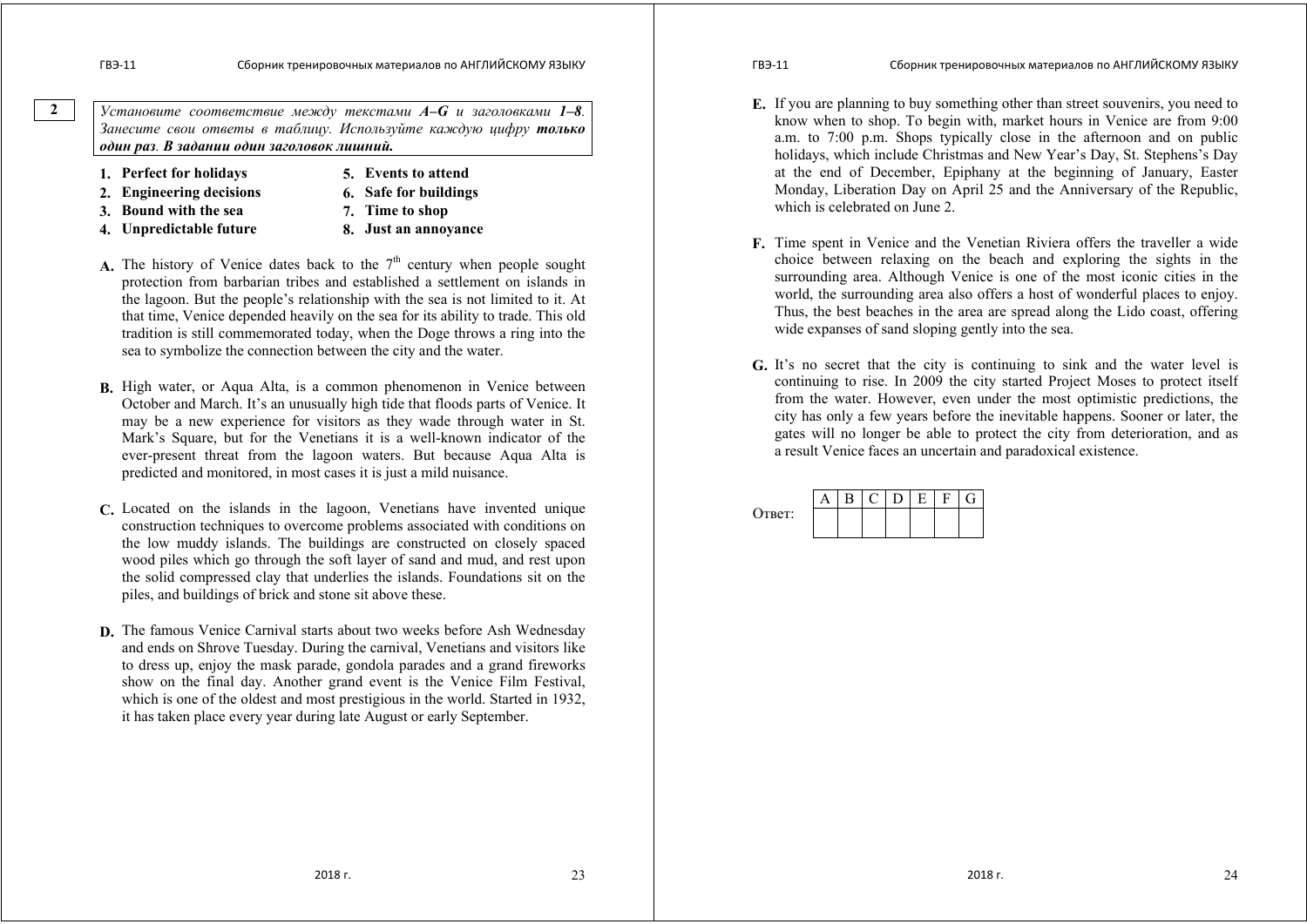*Установите соответствие между заголовками 1–8 <sup>и</sup> текстами A–G*. *Занесите свои ответы <sup>в</sup> таблицу. Используйте каждую цифру только один раз*. *В задании один заголовок лишний.*

| 1. The first bird | 5. Talented talkers     |
|-------------------|-------------------------|
| 2. Inside a bird  | 6. Bird records         |
| 3. Bird legends   | 7. Champions of the air |

- **4. Маn and birds 8. People and nature**
- 
- **A.** There are <sup>а</sup> great mа<sup>n</sup>у birds which can be taught to say а few words. But the real «talking» birds саn be taught to say long sentences! The best talking birds are parrots, mynas, crows, ravens, jackdaws and certain jays. Ма<sup>n</sup>у реорlе believe that the ability to «talk» depends оn the structure of а bird's tongue. Most biologists believe birds dо not understand the words they say.
- **B.** The ostrich is the largest bird in the world. It can grow up to 9 feet (2.7 m) tall. The smallest bird is the bee hummingbird of Cuba, which is nо larger than а bumblebee. The heaviest f lying bird ever recorded was <sup>а</sup> mute swan that weighed 50 lb (23 kg). The chicken is the world's most соmm<sup>о</sup>n bird. In the wild, the red-billed quelea of Africa is the most numerous bird.
- **C.** Birds have аn internal skeleton аnd backbone. Flying birds have very light skeletons, to reduce the weight they have to carry in flight. Ма<sup>n</sup>у of their bones are hollow. The inside of the b<sup>о</sup>n<sup>е</sup> looks like а honey-comb. Birds also have lightweight beaks, instead of heavy, bony jaws.
- **D.** Birds are the most numerous of the earth's warm-blооdеd animals. Scientists have estimated that there mау be over 100,000 million birds in the world altogether. Their success is largely duе to their ability to fly, which gives them а better chance in finding food and places to live. Birds соm<sup>е</sup> in аll different sizes аnd colours.
- **E.** Аll living things change over thousands of years to improve their chances of survival. This process of change is саllеd evolution. Birds evolved from reptiles about 150 million years ago. Their feathers develореd from the scales which covered their ancestors. Wings gradually evolved from front legs. Оn<sup>е</sup> of the first birds was Archaeopteryx ("ancient wing"). It was а bad flier аnd used to climb trees and then glide away.

- **F.** Реорlе have often looked at birds as bearers of good fortune. The phoenix was worshiped in ancient Egypt, but exists only in legend. People believed that the phoenix соuld set itself оn fire аnd their rise from its own ashes. The dove as а symbol of реасе саm<sup>е</sup> from the biblical story of Noah, who sent <sup>а</sup> dove from his Ark to find dry land. The pelican got its reputation for being <sup>а</sup> good dutiful parent in the Middle Ages. Реорlе believed that the pelican pierced its chest аnd fed its young with its blооd.
- **G.** People are beginning to realize that environmental problems are not just somebody else's. Many people join and support various international organizations and green parties. Human life is the most important, and polluted air, poisoned water, wastelands, noise, smoke, gas, exhaust all influence not only nature but people themselves. Everything should be done to improve ecological conditions on our planet.

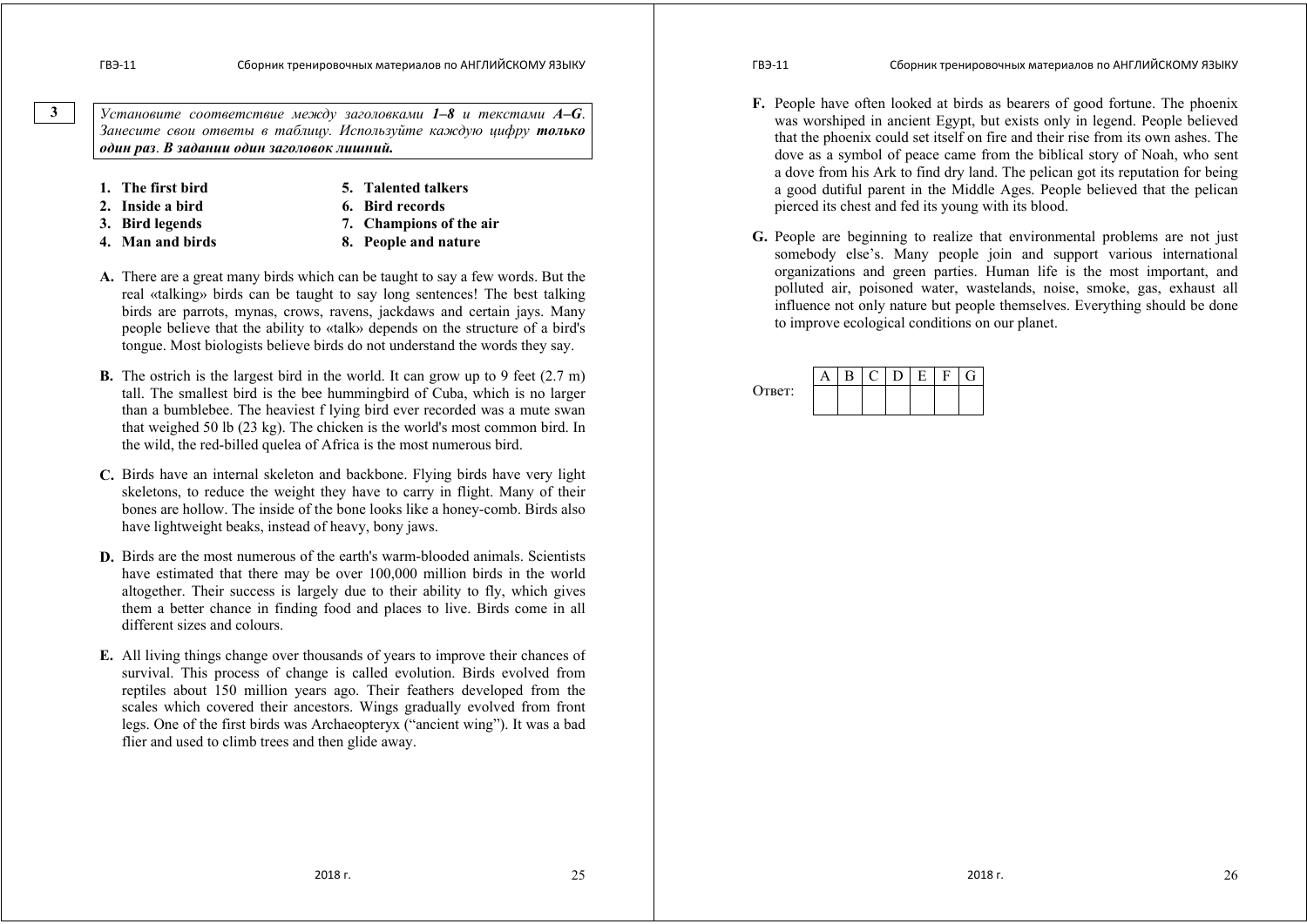*Установите соответствие между заголовками 1–8 <sup>и</sup> текстами A–G*. *Занесите свои ответы <sup>в</sup> таблицу. Используйте каждую цифру только один раз*. *В задании один заголовок лишний.*

| 1. First computers     | 5. Professional sport |
|------------------------|-----------------------|
| 2. Risky sport         | 6. Shopping from home |
| 3. Shopping in comfort | 7. New users          |

- 
- 
- **4. Difficult task 8. Digging for the past**
- **A.** A group of university students from Brazil have been given the job of discovering and locating all the waterfalls in their country. It is not easy because very often the maps are not detailed. The students have to remain in water for long periods of time. Every day they cover a distance of 35 to 40 kilometers through the jungle, each carrying 40 kilos of equipment.
- **B.** For many years now, mail-order shopping has served the needs of a certain kind of customers. Everything they order from a catalogue is delivered to their door. Now, though, e-mail shopping on the Internet has opened up even more opportunities for this kind of shopping.
- **C.** Another generation of computer fans has arrived. They are neither spotty schoolchildren nor intellectual professors, but pensioners who are learning computing with much enthusiasm. It is particularly interesting for people suffering from arthritis as computers offer a way of writing nice clear letters. Now pensioners have discovered the Internet and at the moment they make up the fastest growing membership.
- **D.** Shopping centres are full of all kinds of stores. They are like small, selfcontained towns where you can find everything you want. In a large centre, shoppers can find everything they need without having to go anywhere else. They can leave their cars in the shopping centre car park and buy everything in a covered complex, protected from the heat, cold or rain.
- **E.** Not many people know that, back in the fifties, computers were very big, and also very slow. They took up complete floors of a building, and were less powerful, and much slower than any of today's compact portable computers. At first, the data they had to process and record was fed in on punched-out paper; later magnetic tape was used, but both systems were completely inconvenient.

### ГВЭ‐<sup>11</sup> Сборник тренировочных материалов по АНГЛИЙСКОМУ ЯЗЫКУ

- **F.** Potholing is a dull name for a most interesting and adventurous sport. Deep underground, on the tracks of primitive men and strange animals who have adapted to life without light, finding unusual landscapes and underground lakes, the potholer lives an exciting adventure. You mustn't forget, though, that it can be quite dangerous. Without the proper equipment you can fall, get injured or lost.
- **G.** Substantial remains of an octagonal Roman bath house, probably reused as a Christian baptistry, have been uncovered during a student training excavation near Faversham in Kent. The central cold plunge pool was five metres across, and stood within a structure which also had underfloor heating and hot pools, probably originally under a domed roof.

| Ответ: |  |  |  |  |
|--------|--|--|--|--|
|        |  |  |  |  |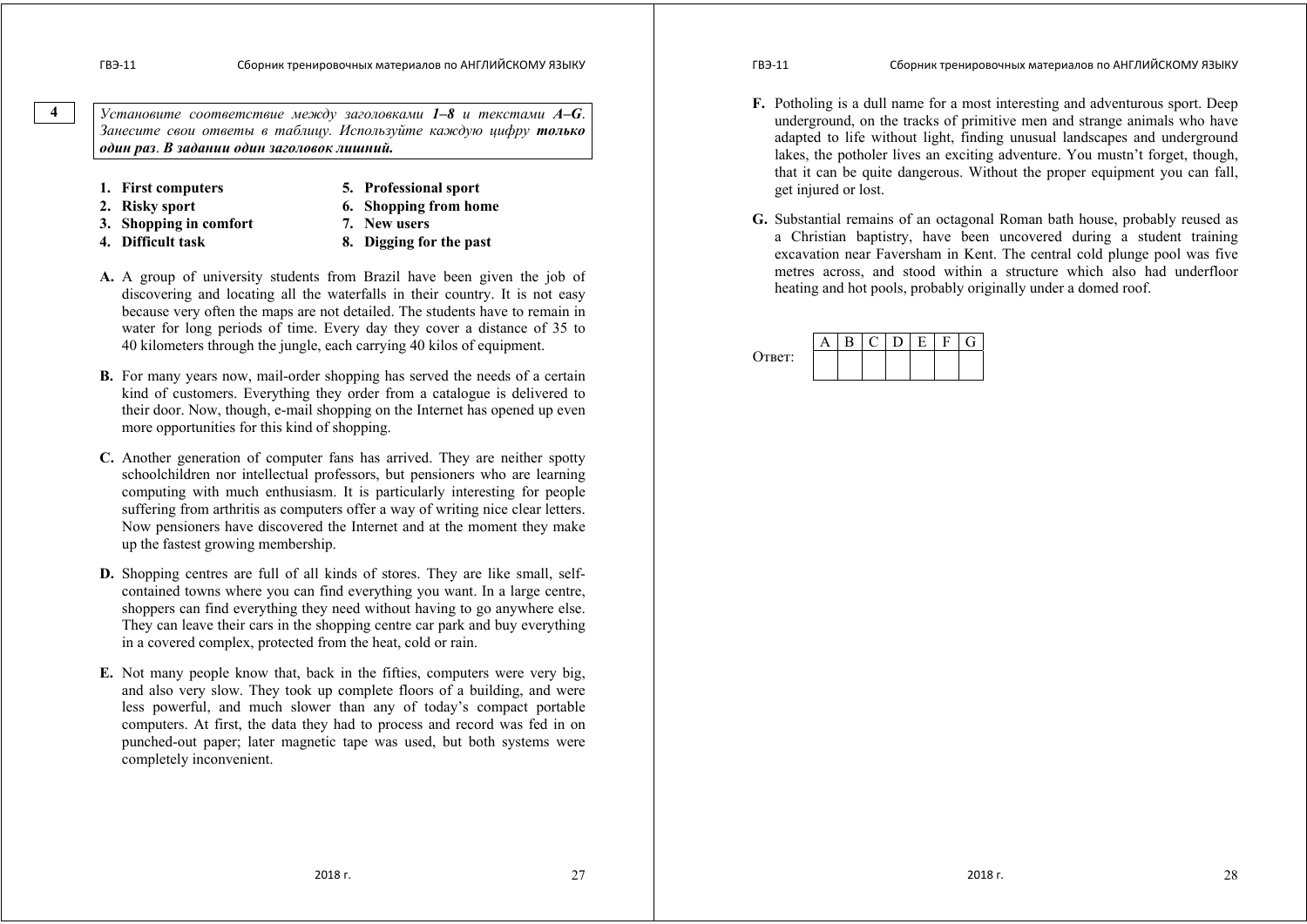*Установите соответствие между заголовками 1–8 <sup>и</sup> текстами A–G*. *Занесите свои ответы <sup>в</sup> таблицу. Используйте каждую цифру только один раз*. *В задании один заголовок лишний.*

| 1. Old word – new meaning | 5. For travellers' needs |
|---------------------------|--------------------------|
| 2. Not for profit         | 6. For body and mind     |
| 3. Generosity to taste    | 7. Under lock and key    |

- **4. New word old service 8. Cheap yet safe**
- 
- **A.** The residents of the southern United States are particularly warm to visitors, ready to welcome them to their homes and to the South in general. Food places an important role in the traditions of southern hospitality. A cake or other delicacy is often brought to the door of a new neighbor as a means of introduction. When a serious illness occurs, neighbors, friends, and church members generally bring food to that family as a form of support and encouragement.
- **B.** Destination spas exist for those who only can take a short term trip, but still want to develop healthy habits. Guests reside and participate in the program at a destination spa instead of just visiting it for a treatment or pure vacation. Typically over a seven-day stay, such facilities provide a program that includes spa services, physical fitness activities, wellness education, healthy cuisine and special interest programming.
- **C.** When people travel, stay in a hotel, eat out, or go to the movies, they rarely think that they are experiencing many-sided, vast and very diverse hospitality industry. The tourism industry is very challenging for those who work there, as they should be able to meet a wide variety of needs and to be flexible enough to anticipate them. The right person to help us feel at home likes working with the public, and enjoys solving puzzles.
- **D.** Ten years ago, with the help of friends and family, Veit Kühne founded Hospitality Club as a general-purpose Internet-based hospitality exchange organization. Now, it is one of the largest hospitality networks with members in 226 countries. This is a completely free organization, which involves no money. The core activity is the exchange of accommodation, when hosts offer their guests the possibility to stay free at their homes.

- **E.** To the ancient Greeks and Romans, hospitality was a divine right. The host was expected to make sure the needs of his guests were seen to. In the contemporary West, hospitality is rarely associated with generously provided care and kindness to whoever is in need or strangers. Now it is only a service that includes hotels, casinos, and resorts, which offer comfort and guidance to strangers, but only as part of a business relationship.
- **F.** A bed and breakfast is a type of overnight accommodation with breakfast offered in someone's private home. This type of service was established in Europe many years ago and its roots lie a long way back in history when monasteries provided bed and breakfasts for travelers. But the term appeared in the UK only after World War II, when numerous foreigners needed a place to stay and local people opened their homes and started serving breakfast to those overnight guests.
- **G.** Hostels are nothing more than budget oriented, sociable accommodation where guests can rent a bed, and share a bathroom, lounge and sometimes a kitchen. But somehow there are misconceptions that a hostel is a kind of homeless shelter, a dangerous place where young people can face potential threat. This does not reflect the high quality and level of professionalism in many modern hostels.

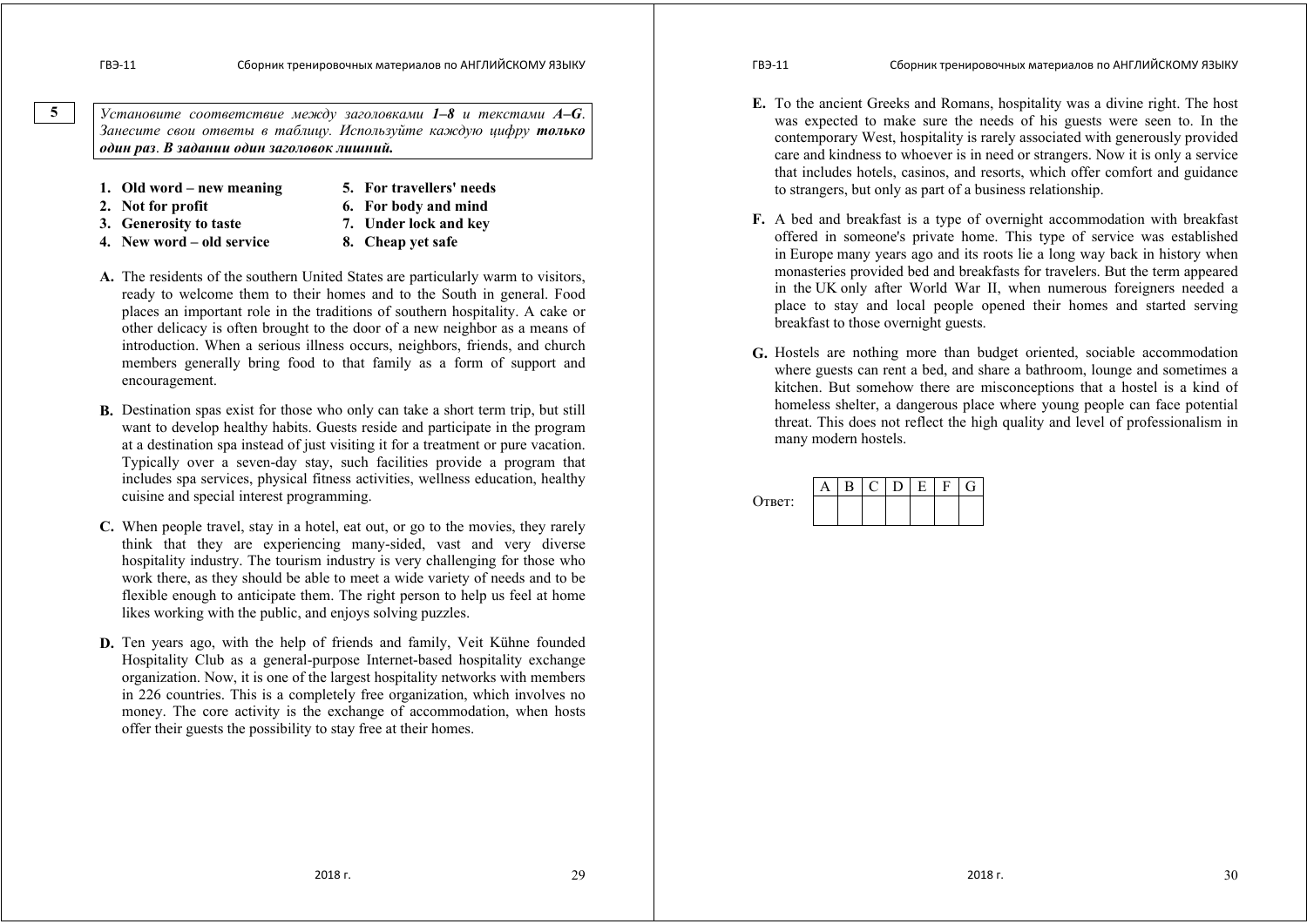*Установите соответствие между текстами A–G <sup>и</sup> заголовками 1–8. Занесите свои ответы <sup>в</sup> таблицу. Используйте каждую цифру только один раз. В задании один заголовок лишний.*

- 
- **1. Details matter 5. First impression matters**
- **2. Want to be safe? 6. Beauty is the reason**
- **3. Your future depends on it 7. Identity "cards"**
	-
- **4. Dress for the event 8. Fashion matters**
- **A.** Clothes are important. There are many reasons why people wear clothes. One reason is to appear more beautiful. Since the ancient times, people have used garments, makeup and accessories to beautify themselves. From the ancient Egyptians to the present day, this trend has continued. Of course, what dresses are attractive depends on individual tastes.
- **B.** Clothes are important and are used for special times. For thousands of years, dresses have been worn to highlight special occasions. Colorful and spectacular costumes are worn during special parades and festivals. The costumes people wear can range from the traditional to the fantastic. In the theater and operas, the actors and participants wear period costumes. Costumes are also used in movies. They help in establishing the setting and make it seem more real.
- **C.** Clothes are needed for work. Without the right attire, we won't be able to identify the nurse, policeman or soldier. At a glance we'll be able to determine that the person is a fireman, a priest or construction worker. In other words, it gives modern civilization a sense of identity. If people didn't dress appropriately, the basic roles and functions of society would be difficult to perform. That is another reason why clothes are important.
- **D.** Some garments are made as protection from weather and the elements. Divers wear specially designed suits to withstand the pressure in the waters. Mountain climbers are clad in thick layers of protective material. It is used to keep the cold away. Some sporting events require athletes to wear protective gear too. American football players wear special pads and helmets. Race car drivers wear special suits to protect them from any potential accidents.
- **E.** There is much more to our clothing choices than we might imagine. Our clothes make a huge difference to what people think about us. People make their assessments in the first few seconds of seeing another. Doing something different with your clothes might be a way of changing the impression others have of you - assessments that go way beyond how well you are dressed and how neat and tidy you might look.

- **F.** Accessories further emphasize your personal style, taste, and preferences. They present endless opportunities for outfits. Accessories are the important details needed to complete each look. On their own, a handbag, scarf or headband may not make much of an impact. However, when combined with clothing, accessories help create a solid outfit. Accessories matter just as much as clothing, they give you an entirely new opportunity to express yourself.
- **G.** Dressing for that all important interview is never simple, but there are a few rules that can make it a whole lot easier. Whether or not you're applying for a job that will require formal dress, you should always choose something formal for the interview. This doesn't mean it's a suit every time, but just because you've seen people going in and out of the offices in jeans and trainers doesn't mean you shouldn't dress your best for your visit.

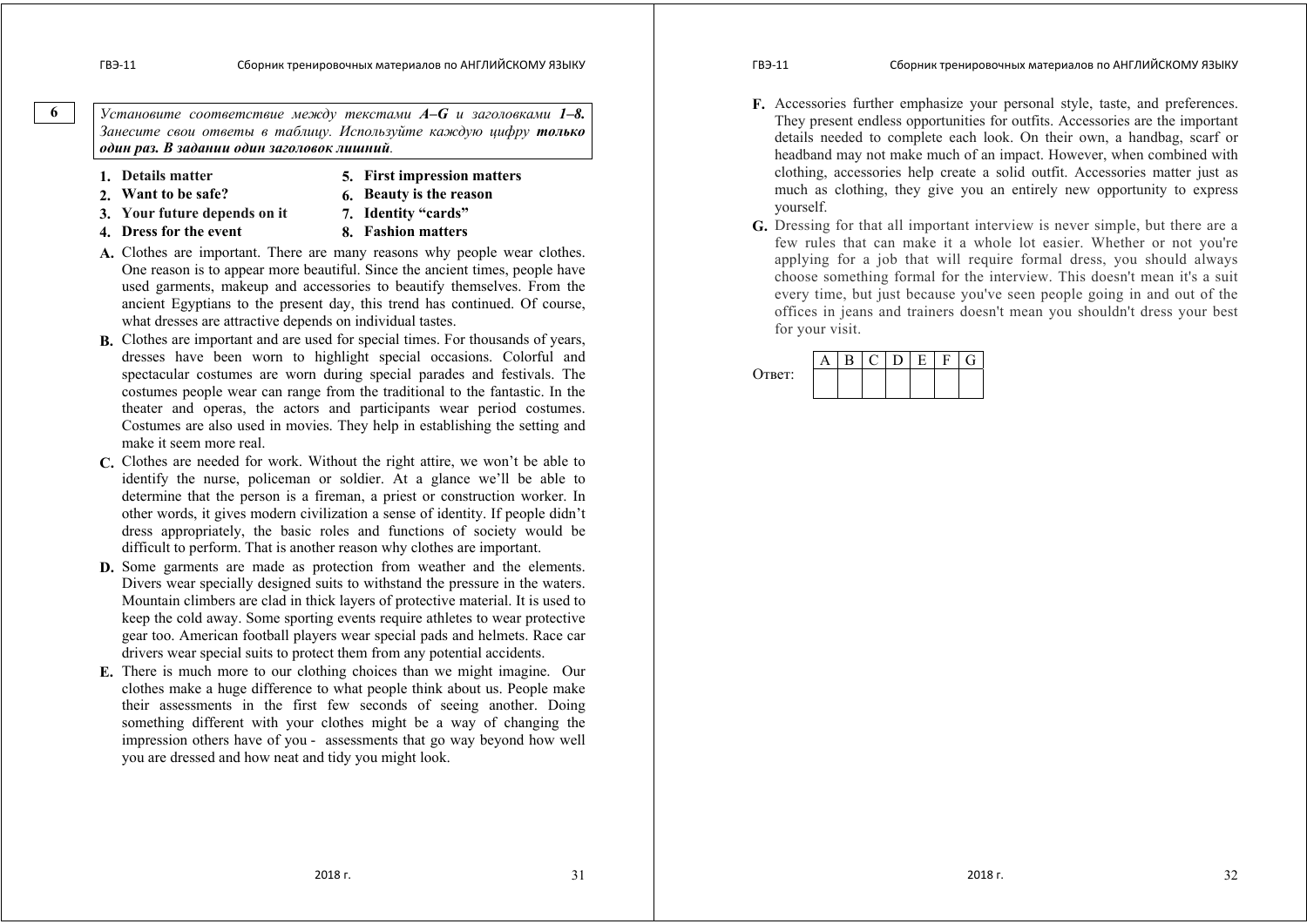#### ГВЭ‐<sup>11</sup> Сборник тренировочных материалов по АНГЛИЙСКОМУ ЯЗЫКУ

*Установите соответствие между текстами A–G <sup>и</sup> заголовками 1–8. Занесите свои ответы <sup>в</sup> таблицу. Используйте каждую цифру только один раз. В задании один заголовок лишний.*

- 
- **1. Health and food 5. Health and medicine**
- **2. You cannot buy it 6. How many hours?**
	-
- **3. Healthy habits 7. Sport and health**
- 
- **4. Genes or habits? 8. You cannot live without it**
- **A.** There is a lot of evidence on the positive effects of sport and physical activity as part of a healthy lifestyle. Exercise, physical activity and sport have long been used in the treatment of diseases. Older people doing sports stay healthy and independent longer. Physical activity for individuals is a strong means for the prevention of diseases and for nations is an effective method to improve public health across populations.
- **B.** Eating the right foods and the right amounts of foods can help you live a longer, healthier life. Research has proven that many illnesses can be prevented or controlled by eating right. Getting the nutrients you need, such as calcium and iron, and keeping your weight under control can help. Try to balance the calories you get from food with the calories you use through physical activity. It is never too late to start eating right.
- **C.** It seems that the last thing people want to spend hard earned money on is the state of their health. You should see your doctor regularly no matter what. Why should you? Because investing the time in your physical body is the most precious gift that you can ever give yourself. Once or twice a year for a check-up and update on blood work and conditions may be all the time you have to spend in a doctor's office in order to stay healthy.
- **D.** Money will buy you expensive hospital treatments, numerous medical policies, as many pills and tablets as you need or even a full time nurse but good health? No! Health has more to do with your lifestyle, your habits and also your genes. If you keep neglecting your health issues just in the race to earn more money, then one day you might have to end up in a hospital bed with millions in your bank but not a healthy body to spend them.
- **E.** Water might be everywhere, but one must never take it for granted. Water is one of the most essential elements to health. Water makes up more than two thirds of human body weight, and without water, we would die in a few days. The body cannot work without water, just as a car cannot run without gas and oil. In fact, all the cell and organ functions that make up our entire anatomy and physiology depend on water for their functioning.

- **F.** The amount of sleep you need each day will change over the course of your life. Bad sleep habits and long-term sleep loss will affect your health. If your job or daily routine limits your ability to get enough sleep or sleep at the right times, talk with your doctor. You also should talk with your doctor if you sleep more than 8 hours a night, but don't feel well rested. You may have a sleep disorder or other health problem.
- **G.** Some aspects of health are inherited. It helps to have good genes. It helps if your mother and father were in good shape physically, emotionally, mentally and spiritually. However, many aspects of health we can strongly influence by our daily habits--proper nutrition, proper exercise, enough rest, and other healthy habits. You can't change your parents, but you can change your habits. Focus on where you can have the most positive influence.

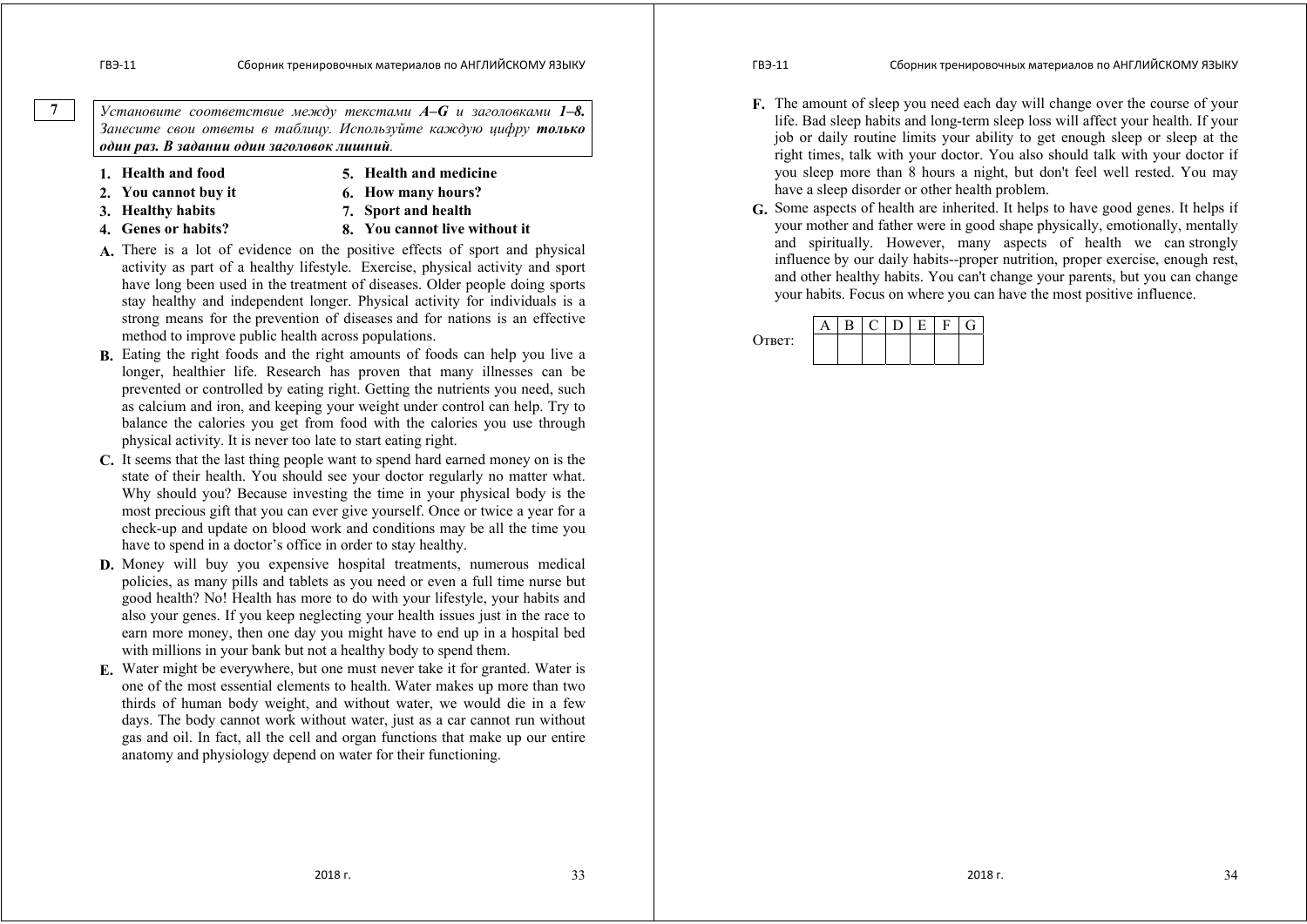*Установите соответствие между текстами A–G <sup>и</sup> заголовками 1–8. Занесите свои ответы <sup>в</sup> таблицу. Используйте каждую цифру только один раз. В задании один заголовок лишний.*

| 1. Birthday cake candles:<br>the symbolic value | 5. For the kid or for the Mum? |  |
|-------------------------------------------------|--------------------------------|--|
| 2. The magic power of birthday                  | 6. Birthday cakes for the rich |  |
| celebrations                                    |                                |  |

- **3. Birthday cake surprises 7. A birthday party honour**
- **4. How to serve a birthday cake 8. Birthday cake candles: secret**

# **hopes**

- **A.** People believe that the first birthday cake was made in the Middle Ages in Germany. The Germans made birthday cakes for children to celebrate their birthdays. Cakes originally tasted were very much like bread, much later sugar was added and they became sweet. In the 17th century birthday cakes became very beautiful: they had many layers, had decorations like flowers and had icing on the top. However, they were very expensive and only wealthy people could afford them.
- **B.** The history of putting candles on cake is vague. Some think it began in Ancient Greece. The cakes were round, like the moon, because the Greeks honored Artemis, the goddess of the moon. The glow of the moon was represented by the lit candles, and the smoke from the candles carried the prayers and wishes to the skies where Gods were believed to live. Some scholars believe the tradition started in Germany where candles on a cake represented "the light of life".
- **C.** Today, the tradition of celebrating birthdays with cake, lit candles and a birthday song is spread worldwide. The number of candles usually represents the age of the person being celebrated. Many believe that a silent wish must be made while blowing out all the candles with one breath. The wish cannot be told to anyone else, or it will not come true.
- **D.** Many countries celebrate birthdays around the world. Thousands of years ago, kings originally celebrated birthdays. Later children's birthdays were included too. Children's birthdays first started in Germany. The main purpose of having birthdays is to keep away the bad spirits, noisemakers also scare evil spirits. People also used to believe that lighting candles, making a wish and then blowing them out will be answered by gods.
- **E.** Brazilian people are great at throwing parties. Brazilian parents have huge first birthdays for their child and set the bar incredibly high. When the child grows up they will not have the slightest memory of enjoying the most extravagant birthday, but most parents do it anyway. It is also known that the first birthday party is actually for the mother instead of the birthday child.

### ГВЭ‐<sup>11</sup> Сборник тренировочных материалов по АНГЛИЙСКОМУ ЯЗЫКУ

**F.** It is an old English tradition to mix symbolic objects into the birthday cake as it is being prepared (in medieval times, objects such as coins and thimbles were mixed into the batter). People believed that the person who got the coin would be wealthy, while the unlucky finder of the thimble would never marry. Today, small figures, fake coins and small candies are more common. Guests are warned ahead of time as well, so that no one injures their teeth or swallows

a tiny treasure.

**G.** The Winnebago Indians have a big birthday and anyone can attend, people find out about birthday parties through word of mouth. These parties can last all evening and through the night. The birthday person can choose to eat whatever they like for their birthday and it is made for them. The cake is taken around and shown to the guests and it is considered prestigious to be asked to cut the cake. After the meal the children play games.

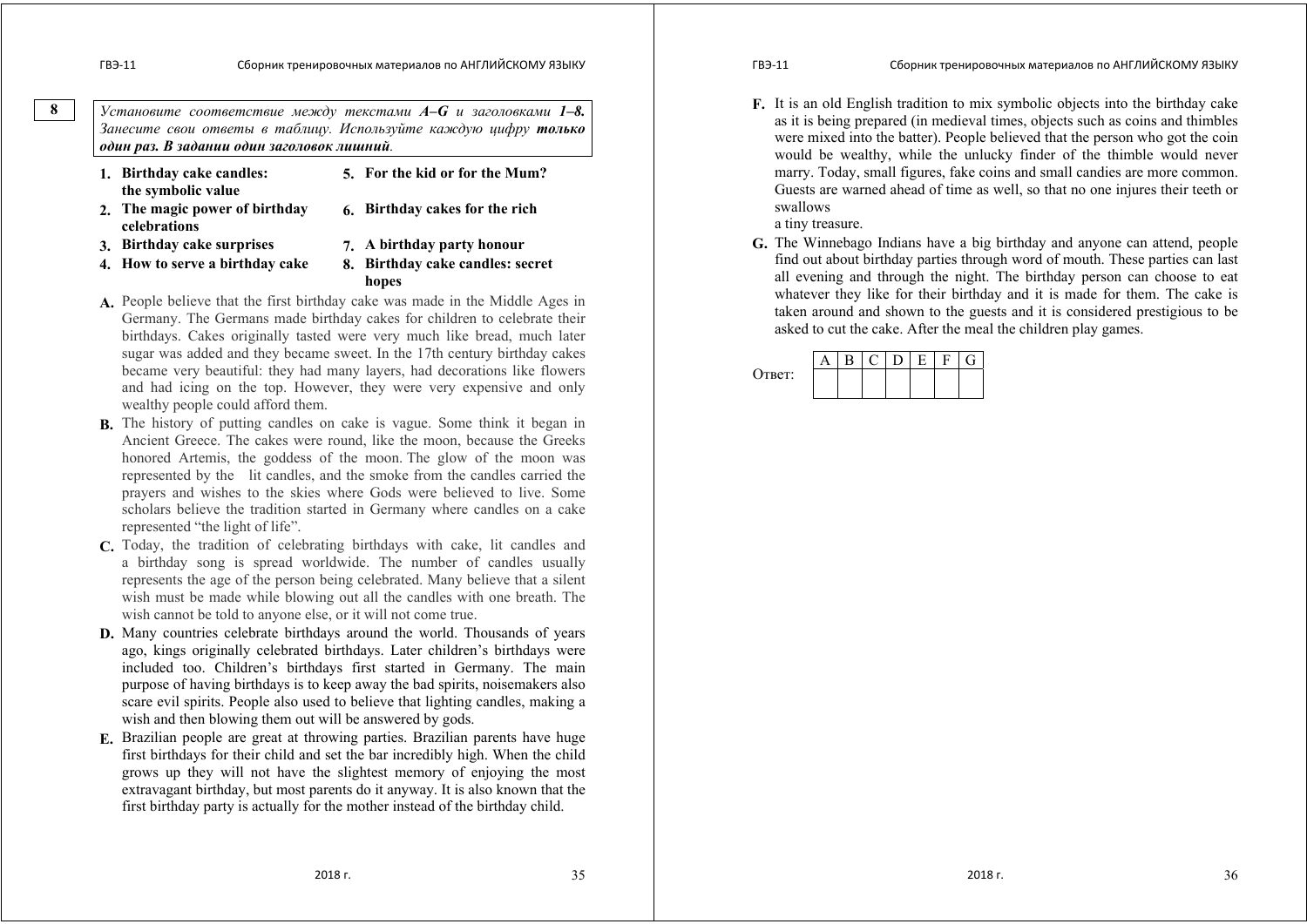*Установите соответствие между текстами A–G <sup>и</sup> заголовками 1–8. Занесите свои ответы <sup>в</sup> таблицу. Используйте каждую цифру только один раз. В задании один заголовок лишний.*

- **1. Analytical thinking skills 5. Stress reduction**
- 
- **2. Free entertainment 6. Better writing skills**
- 
- **3. Improved concentration 7. Self improvement**
- 
- **4. Preparation to action 8. Increase of knowledge**
- **A.** Through reading, you begin to understand the world and yourself more. You begin to have a greater understanding on a topic that interests you; for example: how to build self confidence, how to plan better before taking action, how to memorize things better. All of these changes in you start from the reading; through reading, you create a structured path towards a better understanding and better actions to take in the future.
- **B.** Reading is an essential way which can help you out when you seek for help and guidance. In today's world, getting feedback from other people can make a big impact on your next decision, and the pros and cons of each choice. Read about how to cook a meal; how to play chess; which place is nice for the holiday trip; read the manual before using a new gadget. These all can help you become more prepared before you really get into it.
- **C.** Whether it's fiction or nonfiction, books help give you a greater understanding of the world around you. They introduce you to new characters, new cultures, new philosophies, new ideas, and even help you build new skills. Everything you read fills your head with new bits of information, and you never know when it might come in handy. The more you read, the better-equipped you are to tackle any challenge you'll ever face.
- **D.** Have you ever read an amazing mystery novel, and solved the mystery yourself before finishing the book? That ability to analyze details is important when it comes to determining if it was a well-written piece, or the characters were properly developed, etc. If you happen to discuss the book with others, you'll be able to state your opinions clearly, as you've taken the time to really consider all the aspects involved.

- **E.** In today's world our attention is drawn in a million different directions simultaneously. Working on a task, checking email, chatting with people online simultaneously is part of everyone's daily experience. When you read a book, all of your attention is focused on the story – the rest of the world just disappears. If you read for 15–20 minutes before work you'll be surprised at how much more focused you are once you get to the office.
- **F.** Reading is a lifelong skill, and successful people never stop reading new books. When you read books you learn a lot, broaden your mind and enrich your vocabulary. Well-written works influence one's own writing; observing the writing styles of other authors will no doubt influence your own style, your choice of words. In the same way that musicians influence one another, writers learn how to craft prose by reading the works of others.
- **G.** Reading is the best pastime for many. Many people collect books and have big home libraries. Buying books, however, can be quite expensive. If you visit your local library you can enjoy reading books which you do not have to buy. Libraries have books on every subject imaginable, and since they constantly get new books, you'll never run out of reading materials. There are also many e-books available online for which you do not have to pay.

|        |  | (1) | н. |  |
|--------|--|-----|----|--|
| Ответ: |  |     |    |  |
|        |  |     |    |  |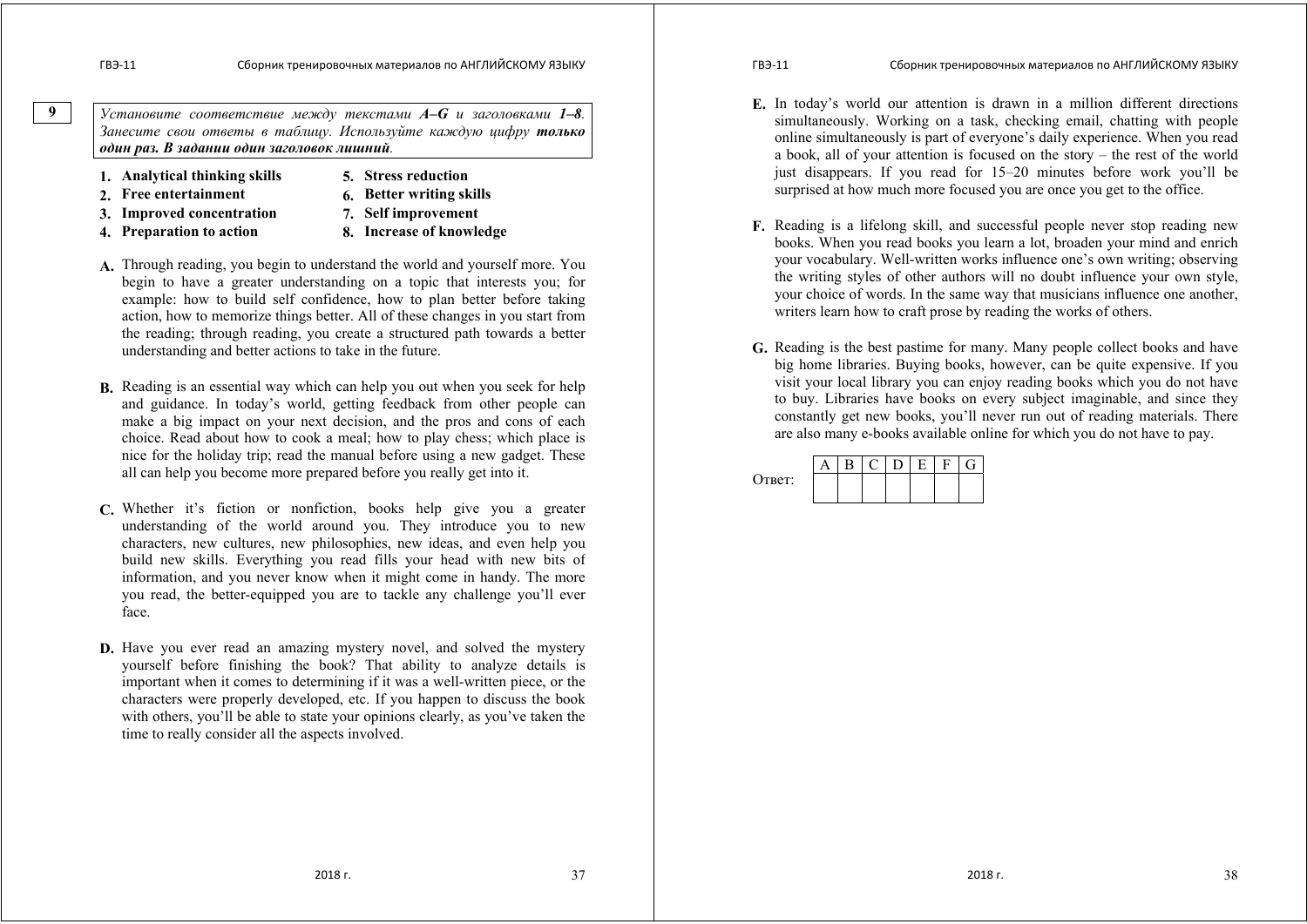**11** 

*Прочитайте текст <sup>и</sup> заполните пропуски A–F частями предложений, обозначенными цифрами 1–7. Одна из частей <sup>в</sup> списке 1–7 лишняя. Занесите цифры, обозначающие соответствующие части предложений, <sup>в</sup> таблицу.* 

### **The University of Oxford**

As the oldest university in the English-speaking world, Oxford is a unique and historic institution. There is no clear date of foundation, but teaching existed at Oxford in some form in 1096 and developed rapidly from 1167, **A** 

In the 13th century, rioting between townspeople and students hastened the establishment of halls of residence. These were succeeded by the first of Oxford's colleges, which began as medieval 'halls of residence'. University, Balliol and Merton Colleges, **B**, are the oldest. are the oldest.

Less than a century later. Oxford had achieved eminence and won the praise of popes, kings and sages by its antiquity, curriculum, doctrine and privileges.

In 1355, Edward III paid tribute to the University for its invaluable contribution to learning; he also commented on the services **C** \_\_\_\_\_\_\_\_\_\_\_\_\_\_\_\_\_\_\_\_\_.

Starting in 1878, academic halls were established for women **D** \_\_\_\_\_\_\_\_\_\_\_\_\_\_\_\_\_\_\_\_\_. Five of the all-male colleges admitted women in 1974, and since then, all colleges have changed their statutes to admit both women and men. St Hilda's College, **E** , was the last of Oxford's single sex colleges.

During the 20th and early 21st centuries, Oxford added to its humanistic core a major new research capacity in the natural and applied sciences. In so doing, it has enhanced and strengthened its traditional role **F**  $\mathcal{L}=\mathcal{L}=\mathcal{L}=\mathcal{L}=\mathcal{L}=\mathcal{L}=\mathcal{L}$ 

**2.** which were established between 1249 and 1264

**3.** who were finally admitted to full membership in 1920

**4.** and it was a centre for religious and political disputes

**5.** that were rendered to the state by distinguished Oxford graduates

**6.** when Henry II banned English students from attending Paris University

**7.** as an international centre for learning and a forum for intellectual debate



*Прочитайте текст <sup>и</sup> заполните пропуски A–F частями предложений,* 

*обозначенными цифрами 1–7. Одна из частей <sup>в</sup> списке 1–7 лишняя. Занесите цифры, обозначающие соответствующие части предложений, <sup>в</sup> таблицу.* 

### **Panoramic learning across the curriculum**

When students are enjoying a lesson it shows. It shows in their attention levels, in the effort they put in and the results they achieve. The education programme at the EDF Energy London Eye offers maximum educational value through unique and stimulating learning experiences. London Eye experiences provide the perfect setting **A** historical London landmarks both on the River Thames and on view from the London Eye.

Students will admire the stunning views of London from one of the hightech glass capsules. This is the perfect opportunity to point out to students the famous London sights **B** \_\_\_\_\_\_\_\_\_\_\_\_\_\_\_\_\_\_\_\_\_.

From every angle, the London Eye is a useful and inspiring educational tool. This is because so many different disciplines went into its creation **C** in which it can be used to demonstrate various topics, whether in specific areas such as design, technology, architecture and engineering, or more broadly **D** \_\_\_\_\_\_\_\_\_\_\_\_\_\_\_\_\_\_\_\_\_.

The London Eye offers a range of visit options **E** \_\_\_\_\_\_\_\_\_\_\_\_\_\_\_\_\_\_\_\_\_, plus free tickets for teachers. In addition, free teacher planning visits can be booked. The school guided tour provides a great learning experience. Knowledgeable hosts will give an interactive commentary, highlighting key historical dates and important landmarks with an educational perspective. They will also be able to describe the technology process **F** \_\_\_\_\_\_\_\_\_\_\_\_\_\_\_\_\_\_\_\_\_.

**1.** that pass beneath them

- **2.** that were risky and demanding
- **3.** and there are so many ways
- **4.** for various school parties
- **5.** to promote numeracy and literacy
- **6.** for students of all ages to discover
- **7.** that went into creating the London Eye



**<sup>1.</sup>** which was originally for women only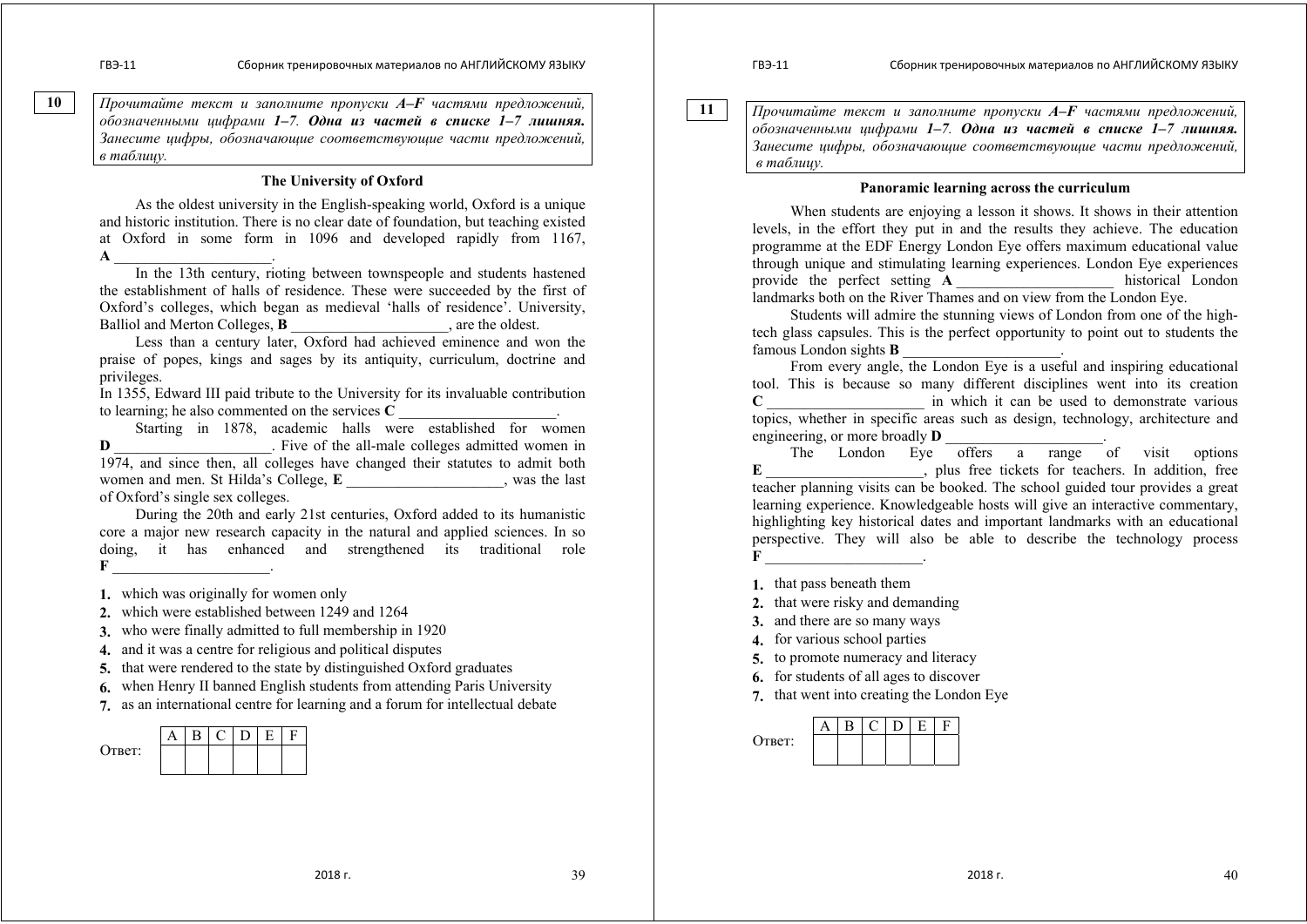*Прочитайте текст <sup>и</sup> заполните пропуски A–F частями предложений, обозначенными цифрами 1–7. Одна из частей <sup>в</sup> списке 1–7 лишняя. Занесите цифры, обозначающие соответствующие части предложений, <sup>в</sup> таблицу.* 

### **Living in the moment makes people happier**

Psychologists have found that people are distracted from the task they are performing nearly half of the time, and this daydreaming consistently makes them less happy. But the study also found **A \_\_\_\_\_\_\_\_\_\_\_\_** than what they are actually doing.

Many philosophical and religious traditions highlight the benefits of living for the moment, **B** . Psychologists at Harvard University collected information on the daily activities, thoughts and feelings of 2,250 volunteers to find out how often they were focused on what they were doing, and what made them most happy. They found that people were happiest **C \_\_\_\_\_\_\_\_\_\_\_\_\_\_\_\_**, and least happy when working, resting or using a home computer. They also found that subjects' minds were wandering nearly half of the time **D \_\_\_\_\_\_\_\_\_\_\_\_\_\_**.

The researchers concluded that thinking ahead and daydreaming make people more miserable, even **E \_\_\_\_\_\_\_\_\_\_\_\_\_\_\_\_\_\_\_**. Even the most interesting tasks did not keep people's full attention. Participants in the study said they were thinking about something else at least 30% of the time while performing different tasks.

"Human beings have a unique ability to focus on things that aren't happening right now. That **F**  $\qquad$ ; to think about and plan for the future as well. It also allows them to imagine things that might never happen," said Matthew Killingsworth, the lead researcher. "At the same time, it seems that human beings often use this ability in ways that are not productive, and it can also make us unhappy," he added.

**1.** and that this consistently made them less happy

- **2.** allows them to reflect on the past and learn from it
- **3.** even when they were being tested and corrected

**4.** that people spend nearly half their time thinking about something other

- **5.** when they are thinking about something pleasant
- **6.** but until now there has not been much scientific evidence to support this
- **7.** when exercising or in conversation



**13** 

*Прочитайте текст <sup>и</sup> заполните пропуски A–F частями предложений, обозначенными цифрами 1–7. Одна из частей <sup>в</sup> списке 1–7 лишняя. Занесите цифры, обозначающие соответствующие части предложений, <sup>в</sup> таблицу.* 

### **Dogs are either optimists or pessimists**

Scientists have now confirmed what many pet owners have long believed: some dogs have a more gloomy view of life than others. The unusual picture of their psychology came from researchers at Bristol University **A \_\_\_\_\_\_\_\_\_\_\_**.

Dogs that were generally calm when left alone were also found to have an optimistic attitude, **B \_\_\_\_\_\_\_\_\_**, and seemed to be more pessimistic according to the study.

The research suggests that the problems caused by some dogs **C \_\_\_\_\_\_\_\_\_\_\_\_\_\_** that could be treated with behavioural therapy.

"Some of these dogs may have emotional issues **D \_\_\_\_\_\_\_\_\_\_\_\_\_**," said Michael Mendle, head of animal welfare and behaviour at the university.

His team studied 24 animals at two dog homes in the UK. Half of the dogs were male and they were various breeds. Researchers began the study by going to a room with each dog in turn and playing for 20 minutes. They returned the next day, **E** \_\_\_\_\_\_\_\_\_\_\_, during which the scientists recorded the animal's behaviour with a video camera. They used the film to give each dog an anxiety score.

A day or two later, they trained the dogs to walk to a food bowl that was full when placed at one end of a room and empty when placed at the other. **F** \_\_\_\_\_\_\_\_\_\_, the scientists tested the animals' mood by placing bowls in  $\overline{\text{ambiguous positions}}$  – in the middle of the room, for example – and noting how quickly each dog went to the bowl.

"Our study shows that dog are similar to people – that an optimistic dog is less likely to be anxious when left alone than one with a more pessimistic nature," added Mendle.

- **1.** while those that barked relieved themselves, destroyed furniture
- **2.** who studied how dogs behave when separated from their owners
- **3.** when they are left alone could indicate deeper emotional problems
- **4.** who were more likely to react positively
- **5.** when the dogs had learned the difference
- **6.** but this time left the dog alone for five minutes
- **7.** and owners should talk to their vets about possible treatments

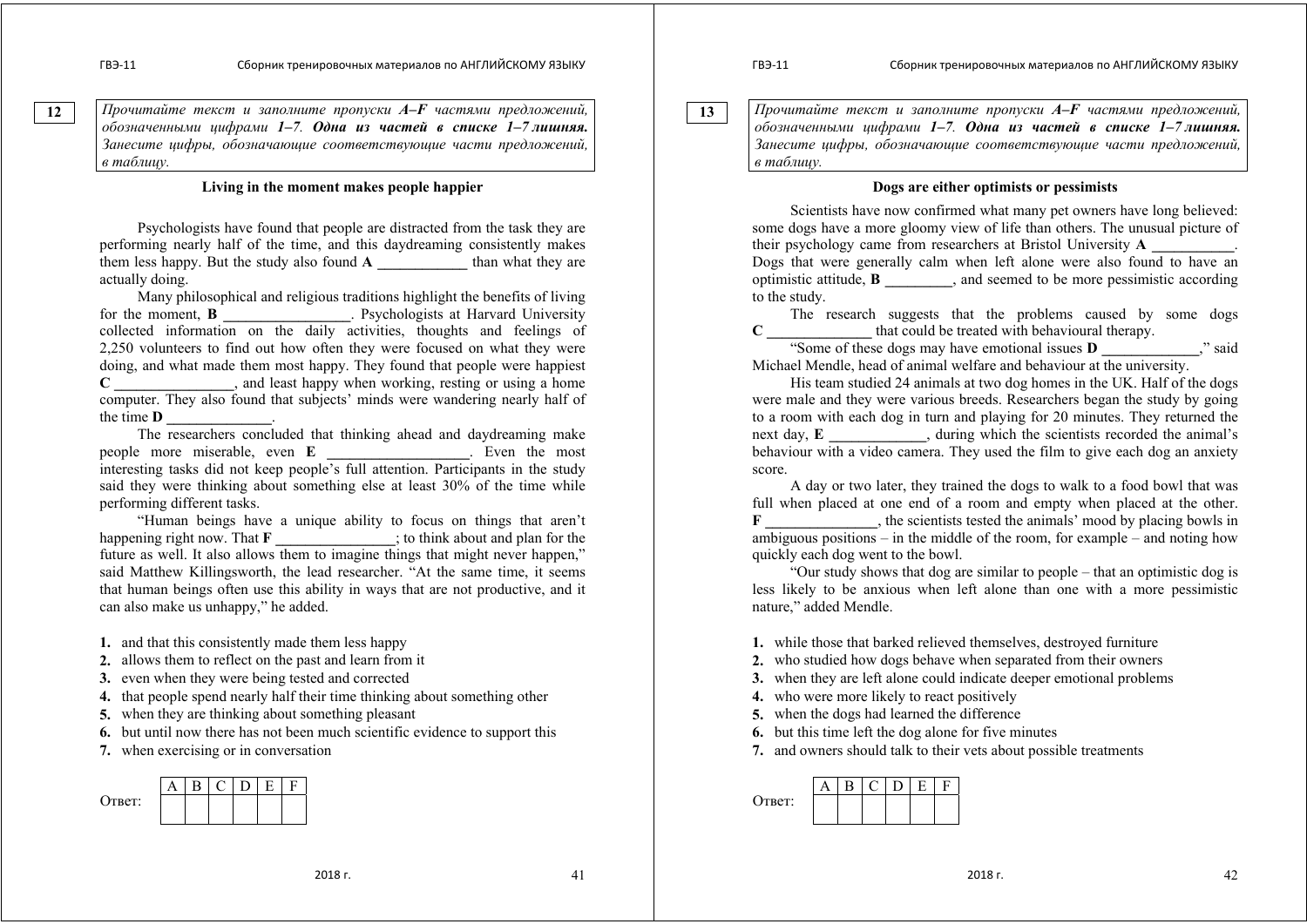*Прочитайте текст <sup>и</sup> заполните пропуски A–F частями предложений, обозначенными цифрами 1–7. Одна из частей <sup>в</sup> списке 1–7 лишняя. Занесите цифры, обозначающие соответствующие части предложений, <sup>в</sup> таблицу.* 

#### **Laughing and evolution**

The first hoots of laughter from an ancient ancestor of humans could be heard at least 10 million years ago, according to the results of a new study.

Researchers used recordings of apes and babies being tickled **A** \_\_\_\_\_\_\_\_\_\_ to the last common ancestor that humans shared with the modern great apes, which include chimpanzees, gorillas and orangutans.

The finding challenges the opinion **B** \_\_\_\_\_\_, suggesting instead that it emerged long before humans split from the evolutionary path that led to our primate cousins, between 10m and 16m years ago.

"In humans, laughing can be the strongest way of expressing how much we are enjoying ourselves, but it can also be used in other contexts, like making fun of someone," said Marina Davila Ross, a psychologist at Portsmouth University. "I was interested in C  $\cdots$ 

Davila Ross travelled to seven zoos around Europe and visited a wildlife reserve in Sabah, Borneo, to record baby and juvenile apes **D** Great apes are known to make noises that are similar to laughter when they are excited and while they are playing with each other.

Davila Ross collected recordings of laughter from 21 chimps, gorillas, orangutans and bonobos and added recordings of three babies that were tickled to make them laugh.

To analyze the recordings, the team put them into a computer program. "Our evolutionary tree based on these acoustic recordings alone showed **E** \_\_\_\_\_\_\_\_\_, but furthest from orangutans, with gorillas somewhere in the middle." said Davila Ross. "What this shows is strong evidence to suggest **F** \_\_\_\_\_\_\_\_\_\_."

**1.** that laughter is a uniquely human trait

**2.** to create the evolutionary tree linking humans and apes

**3.** while their caretakers tickled them

**4.** that laughing comes from a common primate ancestor

- **5.** to trace the origin of laughter back
- **6.** whether laughing emerged earlier on than humans did
- **7.** that humans were closest to chimps and bonobos



**15** 

*Прочитайте текст <sup>и</sup> заполните пропуски A–F частями предложений, обозначенными цифрами 1–7. Одна из частей <sup>в</sup> списке 1–7 лишняя. Занесите цифры, обозначающие соответствующие части предложений, <sup>в</sup> таблицу.*

#### **A brave baby**

Some animals can be very brave. A young elephant in Zambia **A** \_\_\_\_\_\_\_\_\_\_\_\_\_\_\_\_\_\_\_\_\_\_\_ after a fearless fight with 14 hungry lions. The dramatic incident was captured on video.

In the 30-plus years that I **B** and in Zambia at the Luangwe Park, never have I seen anything like this," a safari guide told the New York Post.

After straying from its mother, the brave baby elephant  $\mathcal{C}$ \_\_\_\_\_\_\_\_\_\_\_\_\_\_\_\_\_\_\_\_\_\_\_the unfavourable situation. The elephant had two big cats on its back and another **D**\_\_\_\_\_\_\_\_\_\_\_\_\_\_\_\_\_\_\_\_\_\_\_ . "Where are the other elephants, for God's sake?" one worried voice can be heard shouting in the video.

Incredibly, the young elephant gained victory. It **E** shallow river and the lions had to face a tough decision as they are not regular swimmers. The elephant used other survival techniques as well, such as swinging its body around swiftly, making trumpeting sounds to intimidate the large cats, and kicking its hind legs to push a lioness from its back. The lioness pride finally had to retreat. The incident earned him the heroic nickname "Hercules."According to the Post, the brave baby elephant has since been reunited with its herd, **F**

- \_\_\_\_\_\_\_\_\_\_\_\_\_\_\_\_\_\_\_\_\_\_\_. **1.** managed to survive despite
- **2.** grabbing onto one of its legs
- **3.** was nicknamed "Hercules"
- **4.** stepped into the nearby
- **5.** have been a safari guide
- **6.** living to fight another day
- **7.** was running fast to meet

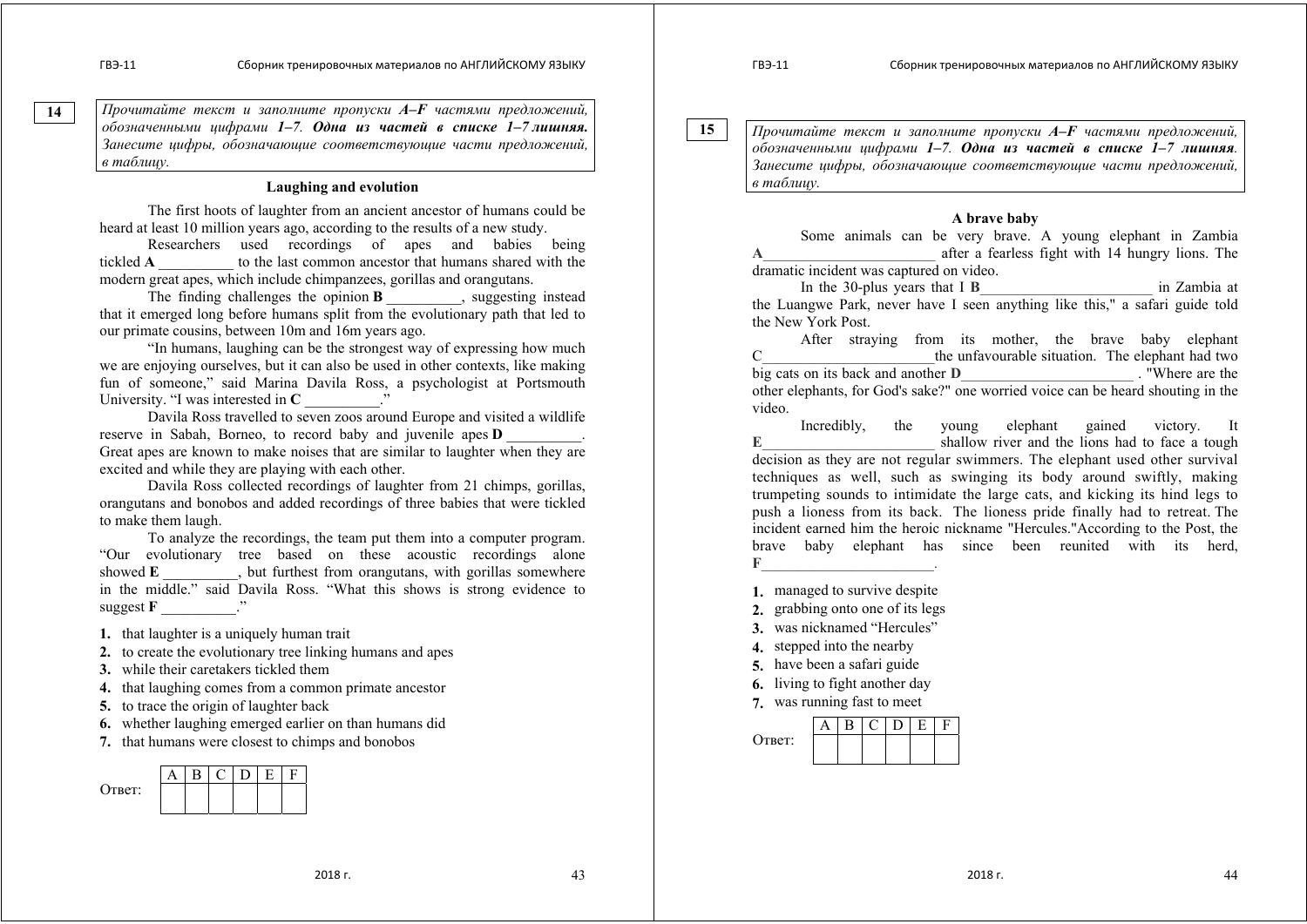*Прочитайте текст <sup>и</sup> заполните пропуски A–F частями предложений, обозначенными цифрами 1–7. Одна из частей <sup>в</sup> списке 1–7 лишняя. Занесите цифры, обозначающие соответствующие части предложений, <sup>в</sup> таблицу.*

#### **A smart dog**

A 14-year-old boy owes his life to a friendly yellow labrador retriever named Max — a dog he had met only a few hours before getting lost in the mountains of Mexico. Teenager John Smith **A** Mexico's Sierra Madre Oriental mountain range when he got separated from his group on a hike.

Things went from bad to worse **B** to find wood to make a fire. That's when he slipped and fell down into a ravine. John was now lost, injured and disoriented. But he was not alone. Max the dog had followed him **C**\_\_\_\_\_\_\_\_\_\_\_\_\_\_\_\_\_\_\_\_\_\_\_. And now the dog **D** to stay by the boy's side. Max stayed with John all through the mountain night and the next day as the teen attempted **E** \_\_\_\_\_\_\_\_\_\_\_\_\_\_\_\_\_\_\_\_\_\_\_ . The pup even led John to a puddle so he could get some water. Thanks to Max, John was able to survive the 44 hours it took rescuers to find him. John's family was so grateful to Max for **F** \_\_\_\_\_\_\_\_\_\_\_\_\_\_\_\_\_\_\_\_\_\_\_ that they requested to adopt him. But it turns out Max already has a family in the area. That's a good thing, because you never know when another lost hiker might need this hero dog's help.

- **1.** to find his way back to camp
- **2.** when he wandered off
- **3.** keeping the teen alive
- **4.** was attending a summer camp
- **5.** was climbing down into the ravine
- **6.** asking for people's help
- **7.** when the boy attempted



**17** 

*Прочитайте текст <sup>и</sup> заполните пропуски A–F частями предложений, обозначенными цифрами 1–7. Одна из частей <sup>в</sup> списке 1–7 лишняя. Занесите цифры, обозначающие соответствующие части предложений, <sup>в</sup> таблицу.*

#### **Protecting the tiger**

There are as few as 3,000 tigers left in the wild, most in isolated parts in the forests, stretching from India to southeastern China and from the Russian Far East to Sumatra, Indonesia.

Largest of all cats, the tiger is one of the endangered species on Earth. These beautiful cats are threatened by **A**<sub>nillegal</sub>, illegal hunting and the trade in tiger organs used in traditional medicines.

In the natural world the only danger for the tiger is man. If people do not act now this animal could be extinct in less than 20 years. Nowadays, **B** saving the tiger is important for the environment.

One of the world's largest tiger populations is found in the Sundarbans – a large forest area **C**\_\_\_\_\_\_\_\_\_\_\_\_\_\_\_\_\_\_\_\_\_\_\_\_\_ on the northern coast of the Indian Ocean. This area harbors Bengal tigers and protects coastal regions **D**However, rising sea levels E remaining habitat of this tiger population.

According to a World Wildlife Fund study, projected sea level rise – about a foot by 2070 – could destroy nearly the entire Sundarbans tiger habitat.

One of the ways to save tigers is tiger tourism, which generates millions of dollars for conservation. The best security for tigers exists in tourism zones with the best anti-poaching units, operating vehicles with keen guides eight hours a day. Communities and local populations will also benefit **F**\_\_\_\_\_\_\_\_\_\_\_\_\_\_\_\_\_\_\_\_\_\_\_\_\_. It will stimulate local economies and provide

employment for the local people.

- **1.** shared by India and Bangladesh
- **2.** caused by climate change
- **3.** growing human populations, loss of habitat
- **4.** from habitat resources and tourism
- **5.** survived in the wilderness
- **6.** from storm surges and wind damage
- **7.** protecting existing tiger habitats and

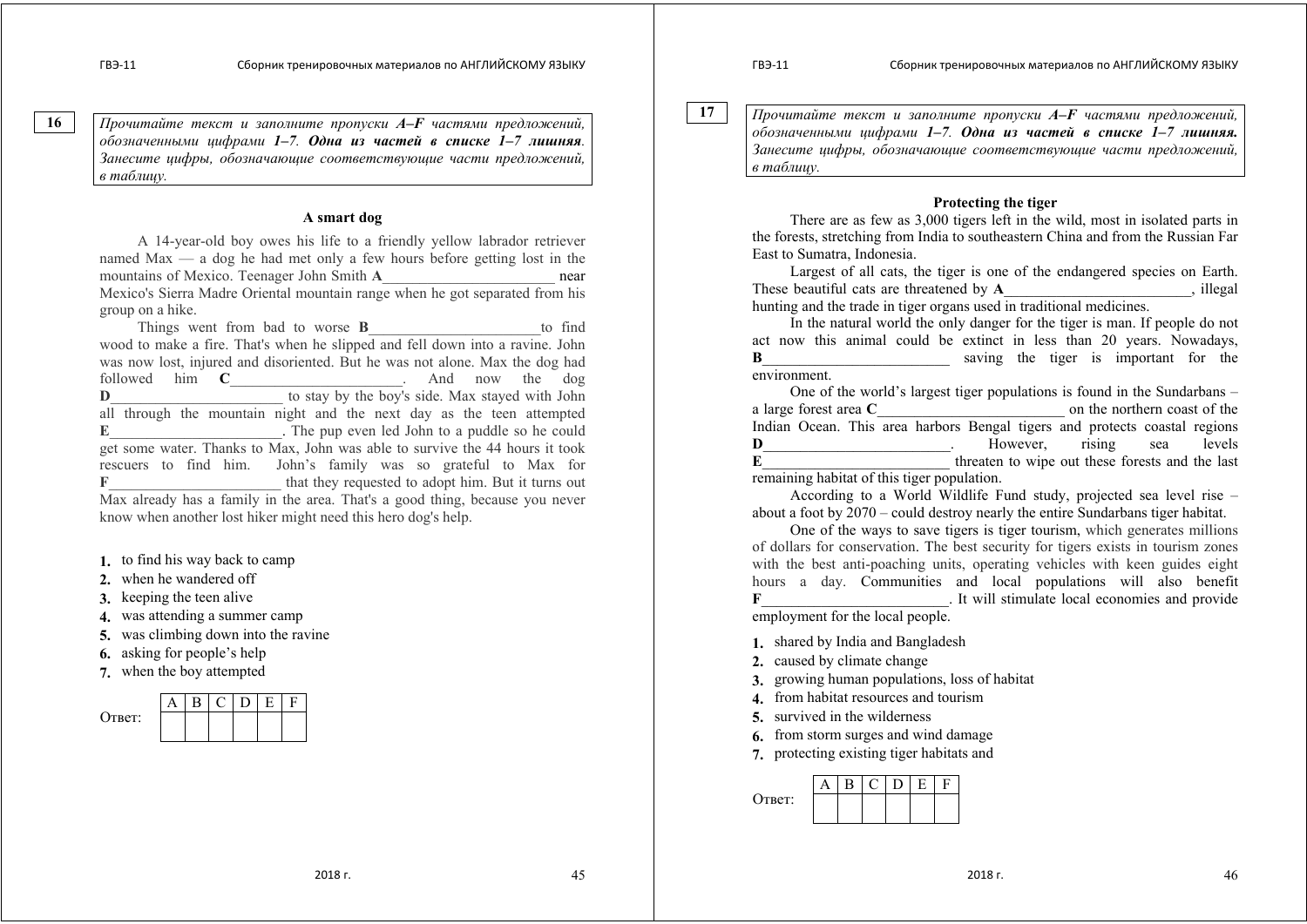*Прочитайте текст <sup>и</sup> заполните пропуски A–F частями предложений, обозначенными цифрами 1–7. Одна из частей <sup>в</sup> списке 1–7 лишняя. Занесите цифры, обозначающие соответствующие части предложений, <sup>в</sup> таблицу.* 

### **St Basil's Cathedral**

The construction St Basil's Cathedral was ordered by Ivan the Terrible. It was built with the purpose to commemorate the capture of both Kazan and Astrakhan. At the time that original construction was finished, **A**

Fire caused significant damage to St Basil's Cathedral in the 1580s, as well as in the year 1737. These fires prompted refits and renovations. Thankfully, the famous cathedral was unaffected by the great Fire of Moscow in 1812, and in 1848 **B**\_\_\_\_\_\_\_\_\_\_\_\_\_\_\_\_\_\_\_\_\_\_\_\_\_. The domes of St Basil's were originally gold.

Emperor Nicholas II realized **C** \_\_\_\_\_\_\_\_\_\_\_\_\_\_\_\_\_\_\_\_\_\_\_\_\_. Subsequent renovations included the installation of a warm air heating system in 1908 and **D**that was put in place in 1913.

In 1929 St Basil's Cathedral became a museum. It operates in conjunction with the State Historical Museum and is the property of the Russian Federation. In 1990, St Basil's Cathedral became part of UNESCO's larger Moscow Kremlin and Red Square World Heritage Site, and it has certainly gotten **E** \_\_\_\_\_\_\_\_\_\_\_\_\_\_\_\_\_\_\_\_\_\_\_\_\_.

A great way to get in touch with St Basil's Cathedral history is **F**\_\_\_\_\_\_\_\_\_\_\_\_\_\_\_\_\_\_\_\_\_\_\_\_\_. St Basil's is open to the public all days, except on Tuesdays and the occasional days when it is closed for repairs. The hours are 11 a.m. to 5 p.m. As a side note, a variety of Russia tours highlight Red Square

and Basil's Cathedral, and these tours can provide wonderful insight into the history of the area in general.

**1.** to actually visit the famous landmark

**2.** the cathedral was the tallest building in Moscow

**3.** to destroy it but happily it did not happen

**4.** the importance of maintaining such a landmark

**5.** the fitting of a pumped water system

**6.** its onion shaped domes got their bold colours

**7.** its fair share of visitors over the years



ГВЭ‐<sup>11</sup> Сборник тренировочных материалов по АНГЛИЙСКОМУ ЯЗЫКУ

*Прочитайте текст <sup>и</sup> выполните задания 19–25. В каждом задании запишите <sup>в</sup> поле ответа цифру 1, 2, 3 или 4, соответствующую выбранному Вами варианту ответа.* 

### **My perfect weekend: Gillian Lynne, dancer and choreographer**

Weekends? I haven't had such things for years. Perhaps I'm one of the few people left who still do this, but I usually just go on working on Saturdays. However, since contracting a wretched bout of pneumonia in April the doctors have said I am not allowed to work. As a theatre person I'm used to picking myself up and struggling on, so resting is anathema to me, but I've been absolutely floored by this pneumonia and have had to slow down a bit to give my system a chance.

Luckily, my husband Peter Land, the actor, who is 60, and I have a heavenly property in Gloucestershire to escape to on weekends. We try and get away from London by 3pm on a Friday: any time after that and you're eaten up by traffic. Our house was built in 1670 and it's very beautiful, perched on a hill within sight of a village. Peter knows all about the history but I'm very bad at things like that.

We're great homemakers. In fact, we have too many houses. It's partly because we love interior decorating and creating things together but also, I think, because we never had any children. So we're just a small family unit: Peter, our dog Bessie and me. Bessie's a smooth-haired English fox terrier, very elegant and stylish and so intelligent. She adores her daddy because she's a woman and I'm really no good as a replacement at all. When Peter's not home she stands by the front door waiting for him for about half a day, then looks at me balefully and thinks, "Well, silly old thing, she loves me so I might as well be sweet to her." She comes everywhere with us.

We're not great social types. I suppose that's because all our lives are spent with other people in meetings and rehearsals, so when we get any time together we live quietly. We do actually like each other too – we're fantastic buddies and always make each other laugh.

When we get to Gloucestershire on a Friday we usually leap into our golf buggy and take a tour around the garden. We bought this buggy a couple of years ago when my right foot got so bad from decades of sprains that I could no longer walk on it. I was putting on a musical in Las Vegas at the time and was absolutely crippled, but I just had to hide it and carry on. It made that cast love me because they knew what I was going through, but it wasn't easy. I saw a brilliant osteopath recommended by a great friend of ours in Los Angeles and he told me that, quite frankly, the foot was done for. It hasn't stopped me from working but it does make driving more difficult, so Peter and I always have a battle over who gets to drive the buggy. I usually win and then I take him and the dog on a hilarious journey around the garden, making dangerous swooping turns at top speed and pointing out every little thing that's changed in the paddock, the fish pond and the orchard since we last came down.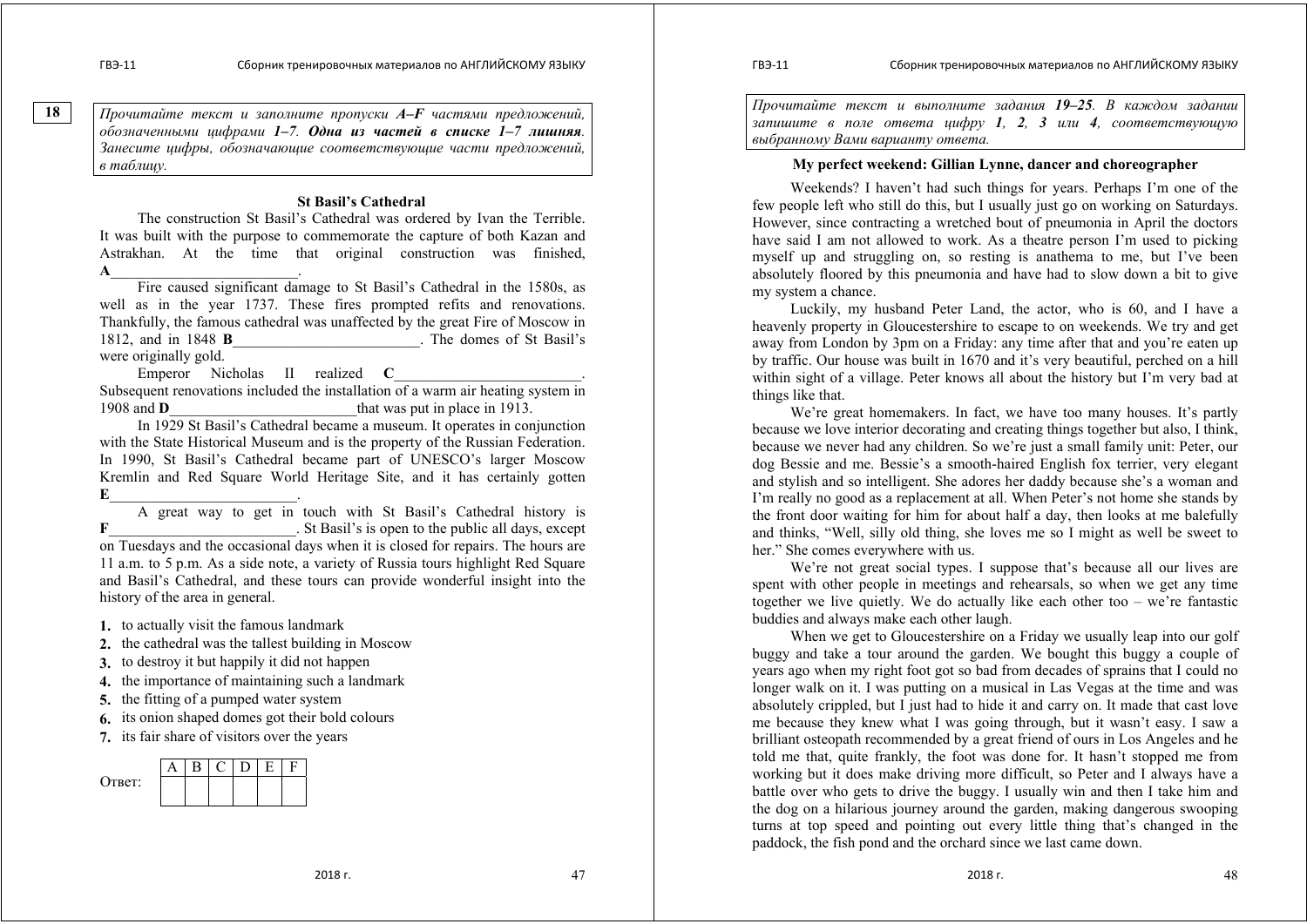|                 | Сборник тренировочных материалов по АНГЛИЙСКОМУ ЯЗЫКУ<br>ГВЭ-11                                                                                                                                                                                                                                                                                                                                                                                                                                                                                                                                                                                                                                                                                                                        |                | Сборник тренировочных материалов по АНГЛИЙСКОМУ ЯЗЫКУ<br>ГВЭ-11                                                                                                                                                                                                                                                                                                                                                                                                                                                                                                                                                                |  |
|-----------------|----------------------------------------------------------------------------------------------------------------------------------------------------------------------------------------------------------------------------------------------------------------------------------------------------------------------------------------------------------------------------------------------------------------------------------------------------------------------------------------------------------------------------------------------------------------------------------------------------------------------------------------------------------------------------------------------------------------------------------------------------------------------------------------|----------------|--------------------------------------------------------------------------------------------------------------------------------------------------------------------------------------------------------------------------------------------------------------------------------------------------------------------------------------------------------------------------------------------------------------------------------------------------------------------------------------------------------------------------------------------------------------------------------------------------------------------------------|--|
| 19<br><b>20</b> | After that, I usually go and do my daily 40-minute workout. Peter likes to<br>watch TV serials, but I don't like TV and I'm not interested in serials. I had very<br>poor schooling because of the war and the only thing I was any good at was<br>music. Some years later, in fact, my musical talent led me to become carried<br>away while playing an angel in a ballet<br>Because of pneumonia Gillian<br>1) stopped working on weekends.<br>2) had to buy a new property.<br>had to leave the theatre.<br>3)<br>4) began to move more slowly.<br>Ответ:<br>Which of the following is TRUE about Gillian and Peter's Gloucestershire<br>house?<br>1) It's far from London.<br>2) It's in the middle of a village.<br>3) It's very old.<br>4) It's a historical building.<br>Ответ: | 23<br>24<br>25 | How does Gillian explain that they are not eager to mix with other people?<br>1) They don't like noisy companies.<br>2) They are afraid of being laughed at.<br>3) They are tired of communicating with lots of people at work.<br>4) They spend too little time together.<br>Ответ:<br>Gillian and Peter use golf buggy because<br>1) their garden is too big.<br>2) they find riding in it great fun.<br>3) Gillian needs help moving around the garden.<br>4) it was recommended by their friend.<br>Ответ:<br>Which of the following is part of Gillian's everyday routine?<br>1) Driving the buggy.<br>Watching TV.<br>2) |  |
| 21              | Why does Gillian think that they probably have too many houses?                                                                                                                                                                                                                                                                                                                                                                                                                                                                                                                                                                                                                                                                                                                        |                | 3) Visiting church.                                                                                                                                                                                                                                                                                                                                                                                                                                                                                                                                                                                                            |  |
|                 | 1) Because their family is small.                                                                                                                                                                                                                                                                                                                                                                                                                                                                                                                                                                                                                                                                                                                                                      |                | 4) Exercising.                                                                                                                                                                                                                                                                                                                                                                                                                                                                                                                                                                                                                 |  |
|                 | 2) Because they are too old to keep them.                                                                                                                                                                                                                                                                                                                                                                                                                                                                                                                                                                                                                                                                                                                                              |                | Ответ:                                                                                                                                                                                                                                                                                                                                                                                                                                                                                                                                                                                                                         |  |
|                 | 3) Because they have no time to decorate their interiors.<br>4) Because they are too busy to maintain them properly.                                                                                                                                                                                                                                                                                                                                                                                                                                                                                                                                                                                                                                                                   |                |                                                                                                                                                                                                                                                                                                                                                                                                                                                                                                                                                                                                                                |  |
|                 | Ответ:                                                                                                                                                                                                                                                                                                                                                                                                                                                                                                                                                                                                                                                                                                                                                                                 |                |                                                                                                                                                                                                                                                                                                                                                                                                                                                                                                                                                                                                                                |  |
| 22              | Gillian thinks that their dog Bessie                                                                                                                                                                                                                                                                                                                                                                                                                                                                                                                                                                                                                                                                                                                                                   |                |                                                                                                                                                                                                                                                                                                                                                                                                                                                                                                                                                                                                                                |  |
|                 | 1) likes her company better than Peter's.<br>2) is part of their family.<br>3) is too hairy.<br>4) is her best company.<br>Ответ:                                                                                                                                                                                                                                                                                                                                                                                                                                                                                                                                                                                                                                                      |                |                                                                                                                                                                                                                                                                                                                                                                                                                                                                                                                                                                                                                                |  |
|                 |                                                                                                                                                                                                                                                                                                                                                                                                                                                                                                                                                                                                                                                                                                                                                                                        |                |                                                                                                                                                                                                                                                                                                                                                                                                                                                                                                                                                                                                                                |  |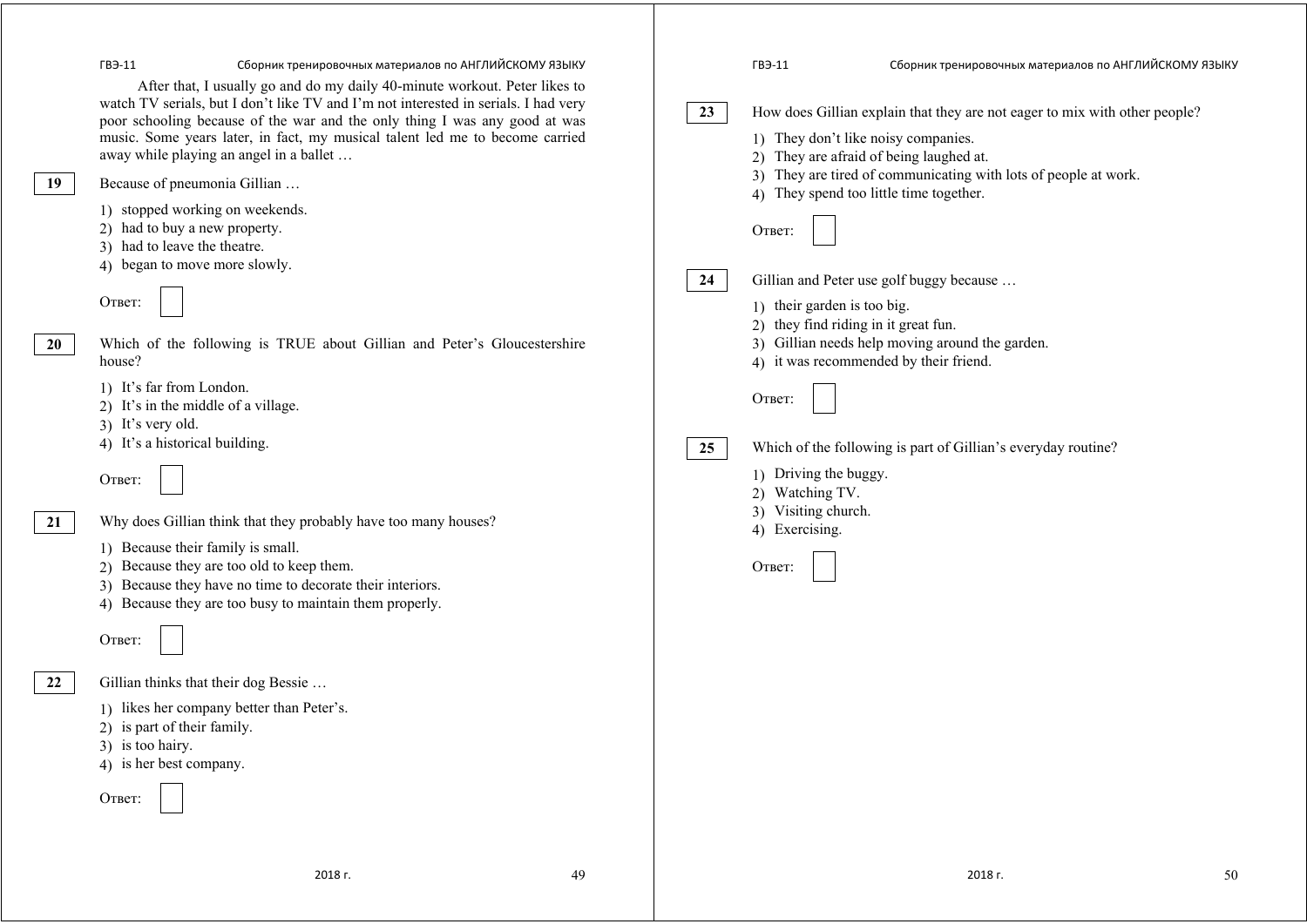*Прочитайте текст <sup>и</sup> выполните задания 26–32. В каждом задании запишите <sup>в</sup> поле ответа цифру 1, 2, 3 или 4, соответствующую выбранному Вами варианту ответа.* 

### **The case for blue-collar work**

I have a university degree, and I work two part-time jobs. One is teaching writing at a university; the other is working at a supermarket. People don't believe me when I tell them I make more money per hour bagging food than I do lecturing on literary techniques.

We are a society that glamorizes white-collar professionals at the expense of their blue-collar counterparts. We associate office jobs with higher levels of class, income and education; unqualified jobs with lower status. The traditional formula has always been: college = white-collar  $job = success$ .

At a time when unemployment is very high and college tuition becomes more expensive, the old formula no longer works. Students emerge with their hard-earned degrees and the college loans to show for it, but for what returns? The majority do not get a well-paid banking job straight out of school. According to the Economic Policy Institute, wages for recent college graduates have not grown over the last decade, and actually dropped from 2007-11. In 2011, that average was just \$16.81 per hour, which is not enough to pay back the student debt. The average wage for high school graduates is \$9.45 per hour, a figure not much lower than that of a university graduate.

Some decide to sit out the bad economy by pursuing an advanced degree, aiming to boost their future earning potential. It's a risky move in the American society where even Ivy League MBAs and lawyers can be easily fired. A college degree is increasingly becoming a privilege for those from higher-income families. The only guaranteed result of a college degree is the bill you'll be forced to pay every semester (and, likely, for years after you graduate).

Compare white-collar jobs to some blue-collar jobs. Blue-collar professionals like electricians are enjoying 23% job growth this decade, according to the US Bureau of Labor Statistics. They earn on average \$52,910 a year, almost \$10 more per hour than recent college grads, and the top 10% earn at least \$82,680. Welding, light truck driving and plumbing are just some of the blue-collar fields with similar earning potential, and the vocational training required is a fraction of the cost of a college degree. If financial freedom is your ultimate aim, then going into business for yourself can greatly increase earnings.

But do these blue-collar jobs give satisfaction? Yes, they do. When you choose a job, think about the advantages this job gives you. There is a personal satisfaction that comes with earning good money. There's also something to be said for a job you can clock in and out of, leaving work safely behind. It also creates more time for family and friends.

#### ГВЭ‐<sup>11</sup> Сборник тренировочных материалов по АНГЛИЙСКОМУ ЯЗЫКУ

In this tight job market, we cannot ignore the reality that a college degree is becoming a luxury, one that no longer leads directly to success. It is time we should really understand the situation with blue-collar workers. They get good salaries, and they are in constant demand.

The bigger part of the author's income comes from a job ... **26** 

| 1) for newspapers.  |
|---------------------|
| 2) at a university. |
| 3) in a shop.       |
| 4) on the street.   |
| Ответ:              |

According to the author, the general opinion is that to earn more money you have to be … **27** 

1) a university graduate.

2) a blue-collar professional.

- 3) a high school graduate.
- 4) an unqualified worker.

Ответ:

**28** 

According to the text, one of the most secure and financially attractive positions at the beginning of a career nowadays is …

1) an office worker.

- 2) an electrician.
- 3) a lawyer.
- 4) a businessman.

Ответ: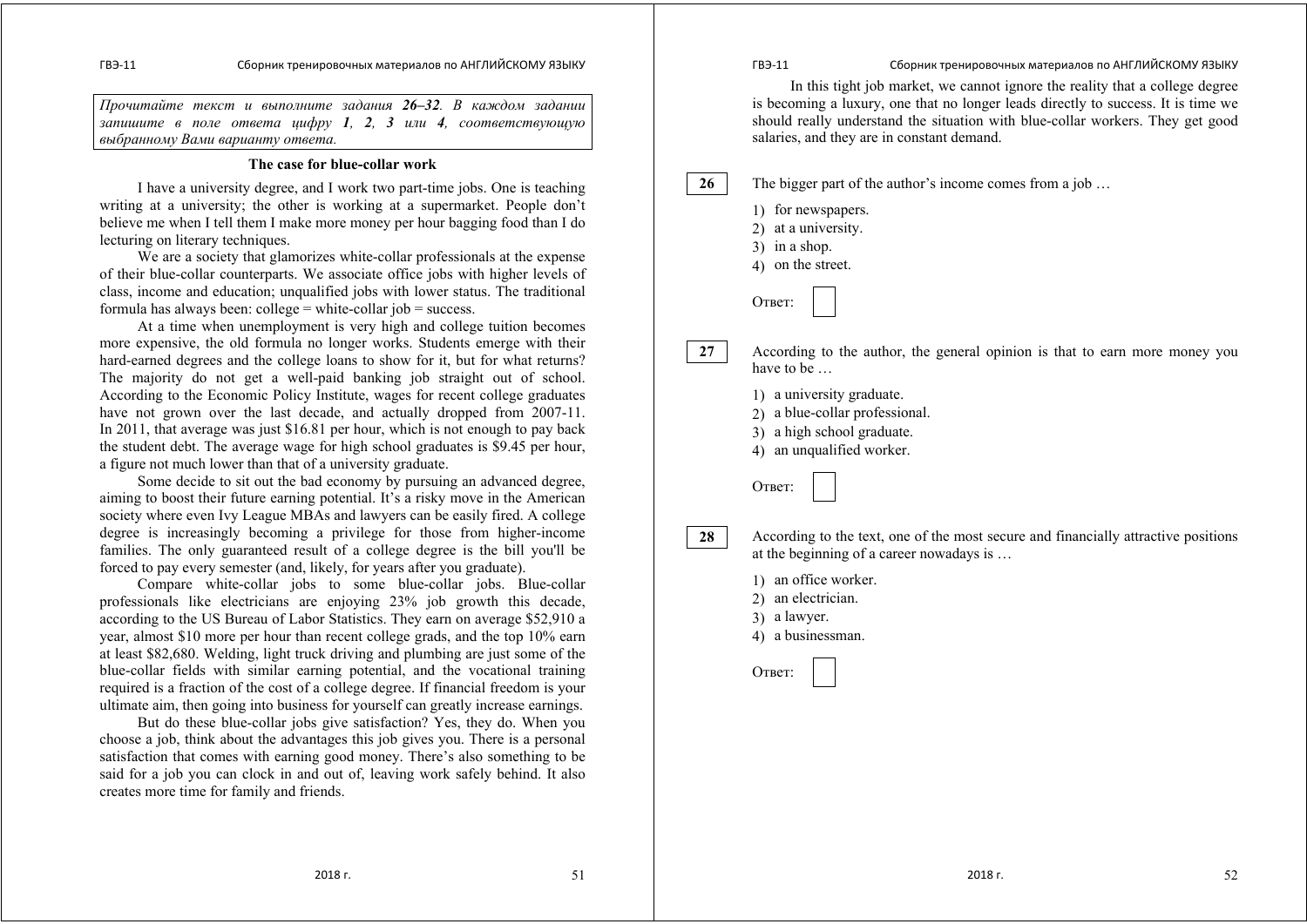| The author is describing the job market in |
|--------------------------------------------|
| 1) Britain.                                |

2) the USA.

- 3) Australia.
- 4) Canada.

Ответ:

According to the author, when choosing a career people are supposed to consider … **30** 

- 1) future income.
- 2) convenient working hours.
- 3) job satisfaction.
- 4) time left for social life.

Ответ:

The final paragraph suggests that the present situation for blue-collar professionals is … **31** 

- 1) really humiliating.
- 2) a bit threatening.
- 3) merely bearable.
- 4) pretty favourable.

Ответ:

**32** 

The meaning of the word *"case"* in the title is close to …

- 1) container.
- 2) illness.
- 3) argument.
- 4) matter.

Ответ:

*Прочитайте текст <sup>и</sup> выполните задания 33–39. В каждом задании обведите цифру 1, 2, 3 или 4, соответствующую выбранному Вами варианту ответа.* 

### **Australia's Northern Territory**

Australia's Northern Territory is a huge region, equivalent in size to France, Italy and Spain combined, where natural environments from deserts and rocky mountain ranges to mangroves and tropical forests abound. If you're seeking a tour experience that allows an intimate connection with vast, unspoilt natural environments, the Northern Territory is definitely one of the premier destinations on the planet.

The contrasts and colours of the Northern Territory's rich environment ebb and flow with the seasons, nowhere more evident than in the World Heritage National Parks of Uluru-Kata Tjuta (Ayers Rock) in Central Australia and Kakadu in the tropical north. The Northern Territory's flora and fauna is as diverse as fleeting desert wildflowers and sumptuous lotus lilies, and tiny gecko lizards and giant saltwater crocodiles.

The native people of the Northern Territory continue to hold a profoundly spiritual, unbroken connection to the land that reaches back tens of thousands of years, yet is still accessible today. They are becoming increasingly involved in the Northern Territory tourism industry, and now operate a range of authentic tour businesses that include activities ranging from desert walks in search of bush tucker to visits to ancient rock art galleries.

The Northern Territory is famous for its diverse, colourful characters. Uncomplicated, larger than life characters are easy to find in the Territory's legendary outback pubs, cattle stations and country towns. At the same time, the Northern Territory today is also home to a diverse, multicultural mix of people all of whom are only too willing to share a yarn or two. It's hard not to fall in love with Territorians' open, down-to-earth, can-do attitude, whatever their background.

Kakadu National Park is located 250 kilometres east of Darwin. Plunging gorges, rugged escarpments, lush wetlands and cascading waterfalls abound in Kakadu, covering area the size of Wales or the US state of West Virginia. Renowned for the richness of its natural and cultural wonders, Kakadu has one of the highest concentrations in the world of publicly accessible Aboriginal rock art sites. Closer to Darwin are the unspoiled wetlands of Mary River National Park which is home to millions of birds, many crocodiles and plentiful fish including the mighty barramundi. The Litchfield National Park is located about 100 kilometres south of Darwin, and is home to an impressive array of natural wonders including waterfalls, rock pools and towering gorges. Arnhem Land, to the east of Kakadu National Park, covers some 91,000 square kilometers and is home to many Aboriginal people, most of whom continue to speak their traditional languages and practice their traditional cultures. To visit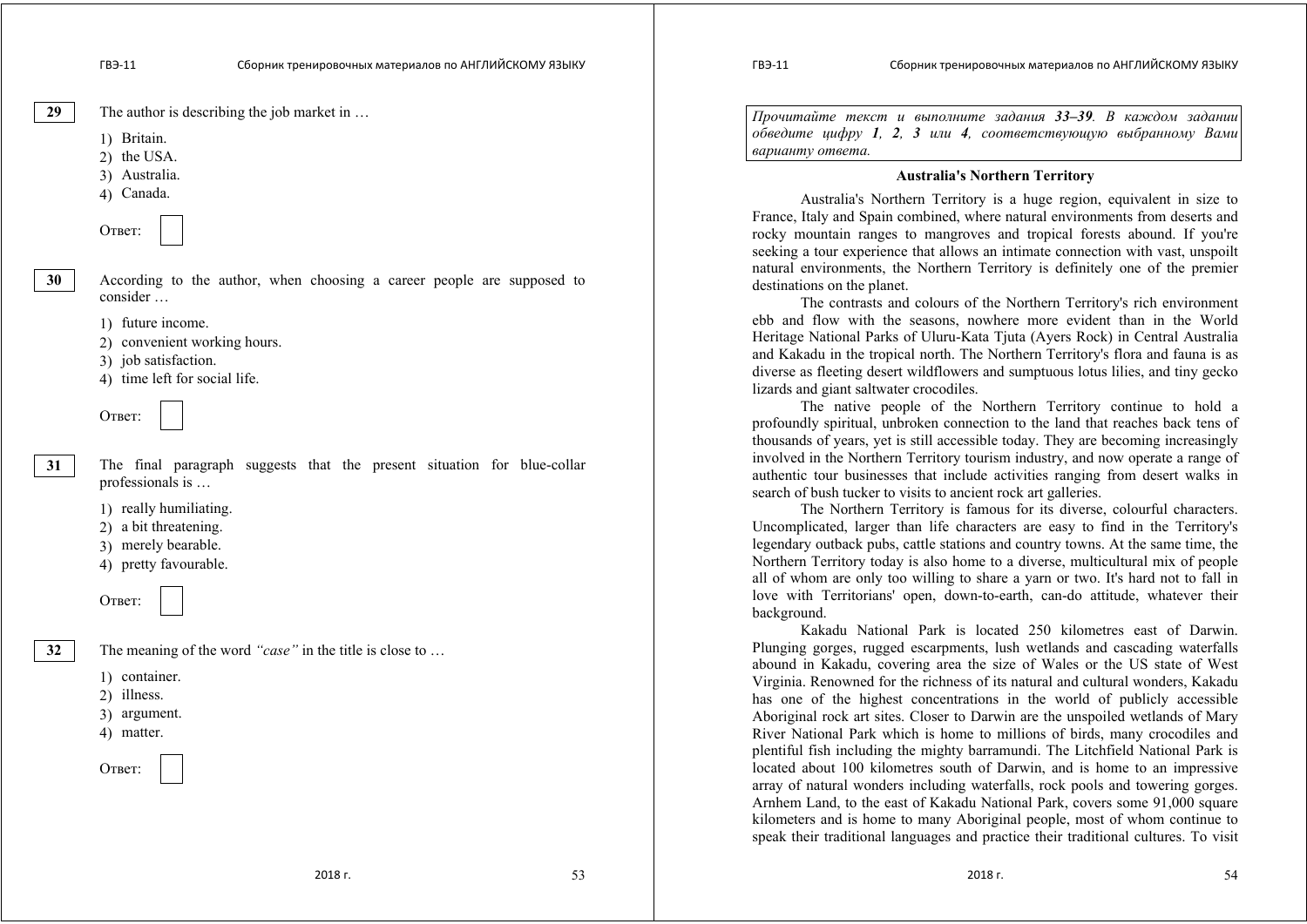|    | Сборник тренировочных материалов по АНГЛИЙСКОМУ ЯЗЫКУ<br><b>FB3-11</b><br>Arnhem Land, a permit must be obtained from the Northern Land Council in<br>Darwin. The stunning beauty and cultural significance of areas such as Oenpelli,<br>Mt Borradaile, and the Cobourg and Gove peninsulas make a visit to Arnhem<br>Land an unforgettable experience. |    | 37 | <b>ГВЭ-11</b><br>1) The access is always unrestricted.                                      | Сборник тренировочных материалов по АНГЛИЙСКОМУ ЯЗЫКУ<br>What does the text say about the access to the national parks?<br>2) The access is closed during some seasons. |    |
|----|----------------------------------------------------------------------------------------------------------------------------------------------------------------------------------------------------------------------------------------------------------------------------------------------------------------------------------------------------------|----|----|---------------------------------------------------------------------------------------------|-------------------------------------------------------------------------------------------------------------------------------------------------------------------------|----|
| 33 | The main draw of a holiday in Australia's Northern Territory is the variety<br>of its $\dots$<br>1) original nature.<br>2) traditional arts.<br>3) climatic conditions.<br>4) educational opportunities.                                                                                                                                                 |    | 38 | 3) Permission is needed to visit some.<br>4) The access permit is very expensive.<br>Ответ: | The experience of visiting the Northern Territory is described as                                                                                                       |    |
| 34 | Ответ:<br>The text suggests that the natives' ties with nature<br>1) were broken by civilization.                                                                                                                                                                                                                                                        |    |    | 1) tiring.<br>2) breathtaking.<br>3) dangerous.<br>4) time-consuming.<br>Ответ:             |                                                                                                                                                                         |    |
|    | 2) are not the same as before.<br>3) were exchanged for business.<br>4) have been kept for ages.<br>Ответ:                                                                                                                                                                                                                                               |    | 39 | The author's aim in this text is<br>1) to advertise a tourist destination.                  | 2) to give an academic description of the land.<br>3) to give a poetic description of the land.                                                                         |    |
| 35 | The Territorians are characterized as<br>1) sophisticated.<br>2) aggressive.<br>3) nationalistic.<br>4) open hearted.<br>Ответ:                                                                                                                                                                                                                          |    |    | 4) to raise environmental issues.<br>Ответ:                                                 |                                                                                                                                                                         |    |
| 36 | The barramundi is a<br>$1)$ fish.<br>2) reptile.<br>3) mammal.<br>$4)$ bird.<br>Ответ:                                                                                                                                                                                                                                                                   |    |    |                                                                                             |                                                                                                                                                                         |    |
|    | 2018 г.                                                                                                                                                                                                                                                                                                                                                  | 55 |    |                                                                                             | 2018 г.                                                                                                                                                                 | 56 |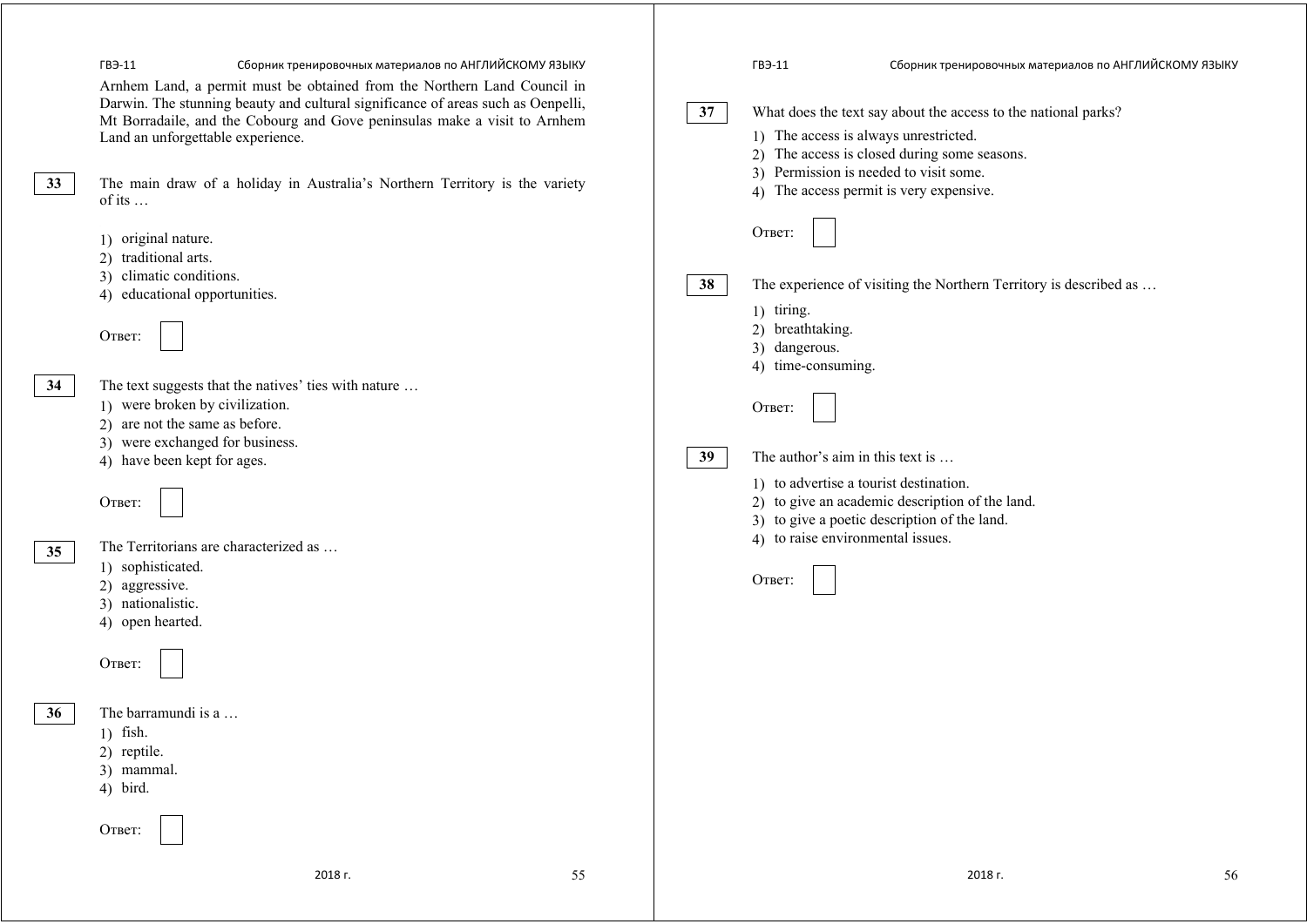*Прочитайте текст <sup>и</sup> выполните задания 40–46 В каждом задании обведите цифру 1, 2, 3 или 4, соответствующую выбранному Вами варианту ответа.* 

### **Are children becoming 'digitally illiterate'?**

Peter Price tries a £15 computer that could get children into programming. As computers become ever more complicated, there are concerns that schools and universities are not teaching the basic programming skills that underpin some of Britain's most successful industries. "The narrowness of how we teach children about computers risks creating a generation of digital illiterates", says P. Price.

From primary school to university, the skill of writing even basic programs has been largely displaced by lessons in how to use a computer. "[Children] learn about Word and Powerpoint and Excel. They learn how to use the applications but don't have the skills to make them," says Ian Livingstone. "It's the difference between reading and writing. We're teaching them how to read, we're not teaching them how to write.

Livingstone is campaigning for computer science to become a separate subject on the school national curriculum. And *its current omission* is something that the Association for UK Interactive Entertainment (Ukie) believes is having a drastic impact on the digital industries. "This skills gap is a threat not just to the future of the video games industry but also to any business that has computer technology at its core," says Daniel Wood.

Many think that a return to the days where simpler computers filled the classroom could change things. When all computers were basic, children could understand them more easily and *mess around* with them from a very early age. "Even 20 years ago, the BBC Micro was in schools and was the cornerstone of computing in the classroom and when people went home from school or work, they also had their Spectrum so could also do programming," says Livingstone.

One foundation in particular is looking to bring on that change. A tiny device called the Raspberry Pi is a whole computer squeezed onto a single circuit board, about the same size as a USB disc. It costs around £15 and can be plugged into a TV with the aim of making a computer cheap and simple enough to allow anyone to write programmes. "Hopefully it will bring a solution to a generation of kids who can have the advantages that I had as a kid so they can learn to program and do great things," says David Braben of the Raspberry Pi Foundation.

Although computer programming is not on the national curriculum, many schools have taken the decision themselves to bring it back into the classroom. "What we're trying to do with our game design is show them that you can teach them games, you can make some games and you can create them and share them with other people. "Some of the children get into computers and they're getting

ГВЭ‐<sup>11</sup> Сборник тренировочных материалов по АНГЛИЙСКОМУ ЯЗЫКУ interested in how games work. They're only young – our eldest are 11 – but if we can inspire a few of them, then we've done a good job." The author of the article is worried about ...<br>1) the computer games developing too fast. 2) the society facing a lack of people able to do simple programming. 3) the computer business being too complex. 4) the computer industry moving towards its collapse. Ответ: In the article the skill of programming is compared to … 1) that of writing 2) that of reading. 3) using computer applications 4) ability to write Word, Powerpoint and Excel. Ответ: The phrase *«its current omission»* in paragraph 3 implies that … 1) Livingstone is not a member of UKIE at the moment 2) at present there is no computer science in school syllabus 3) there is a skills gap in the digital industries. 4) computer technology has not yet become an essential part of business. Ответ: The best synonym for the collocation «*mess around*» (with computers) in paragraph 4 is … 1) exchange them with friends 2) take them to pieces 3) play about 4) drop them Ответ: **40 41 42 43**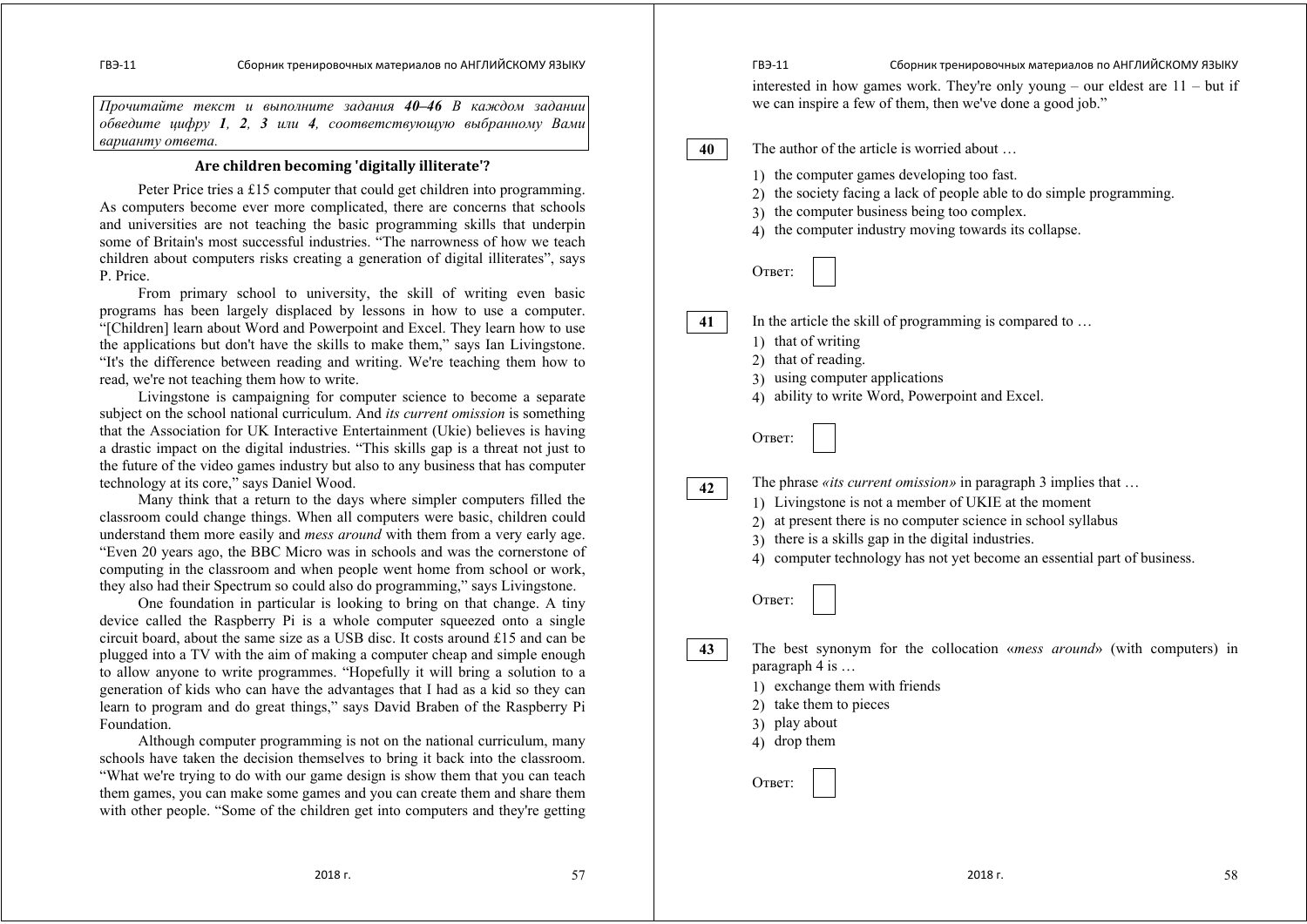**45** 

**46** 

What does the author say about the BBC Micro?

- 1) It is in fact what the economy needs nowadays.
- 2) It must be returned to the classroom and used by the students.
- 3) It used to be the foundation of computer education
- 4) It could help children do programming in modern schools.

Ответ:

David Braben of the Raspberry Pi Foundation hopes that the Raspberry Pi …

1) can be used instead of TV and a computer.

2) will give children the advantages he never had in his childhood.

- 3) has been much improved since he was a child.
- 4) is to be the device to write computer programmes with.

Ответ:

David Braben considers his job to be done well if they …

- 1) show schools how to teach children to write games
- 2) create games and share them with other people.
- 3) motivate children to find out how games work
- 4) make children play games that they produce themselves.

Ответ:

*Прочитайте текст <sup>и</sup> выполните задания 47–53. В каждом задании обведите цифру 1, 2, 3 или 4, соответствующую выбранному Вами варианту ответа.* 

### **The history of Coca-Cola**

For almost 125 years, the secrecy surrounding the recipe for Coca-Cola has been one of the world's great marketing tricks. As the story goes, the fizzy drink's famous '7X' formula has remained unchanged since it was developed in 1886. Today, the recipe is entrusted only to two Coke executives, neither of whom can travel on the same plane for fear the secret would go down with them.

Now, one of America's most celebrated radio broadcasters claims to have discovered the Coke secret. Ira Glass, presenter of the public radio institution *This American Life*, says he has tracked down a copy of the recipe, the original of which is still supposedly held in a burglar-proof vault at the Sun Trust Bank in Atlanta, Georgia.

The formula was created by John Pemberton, an Atlanta chemist and former Confederate army officer who crafted cough medicines in his spare time. In 1887, he sold the recipe to a businessman, Asa Griggs, who immediately placed it for safekeeping in the Georgia Trust Bank.

Glass came across a recipe that he believes is the secret formula in a back issue of Pemberton's local paper, the *Atlanta Journal-Constitution*, while he was researching an entirely different story. Tucked away on an inside page of the 8 February 1979 edition, he stumbled on an article that claimed to have uncovered the closely guarded 7X formula.

The column was based on information found in an old leather-bound notebook that belonged to Pemberton's best friend and fellow Atlanta chemist, RR Evans. Glass was intrigued and, after some digging, found that the notebook had been handed down over generations until it reached a chemist in Georgia called Everett Beal, whose widow still possesses it.

The rediscovered recipe includes extract of coca leaves, caffeine, plenty of sugar (it specifies 30 unidentified units thought to be pounds), lime juice, vanilla and caramel. Into that syrup, the all-important 7X ingredients are added: alcohol and six oils – orange, lemon, nutmeg, coriander, neroli and cinnamon. The formula is very similar to the recipe worked out by Mark Pendergrast who wrote a history of the drink in 1993 called *For God, Country & Coca-Cola*.

Coke's secret recipe is, in fact, partly a myth. The soda has changed substantially over time. Cocaine, a legal stimulant in Pemberton's day, was removed from the drink in 1904 after mounting public unease about the drug. Extract of coca leaves is still used but only after the cocaine has been removed.

In 1980, the company replaced sugar, squeezed from beet and cane, with the cheaper corn sweetener that is often found in American food and drink. Coke fans were not impressed.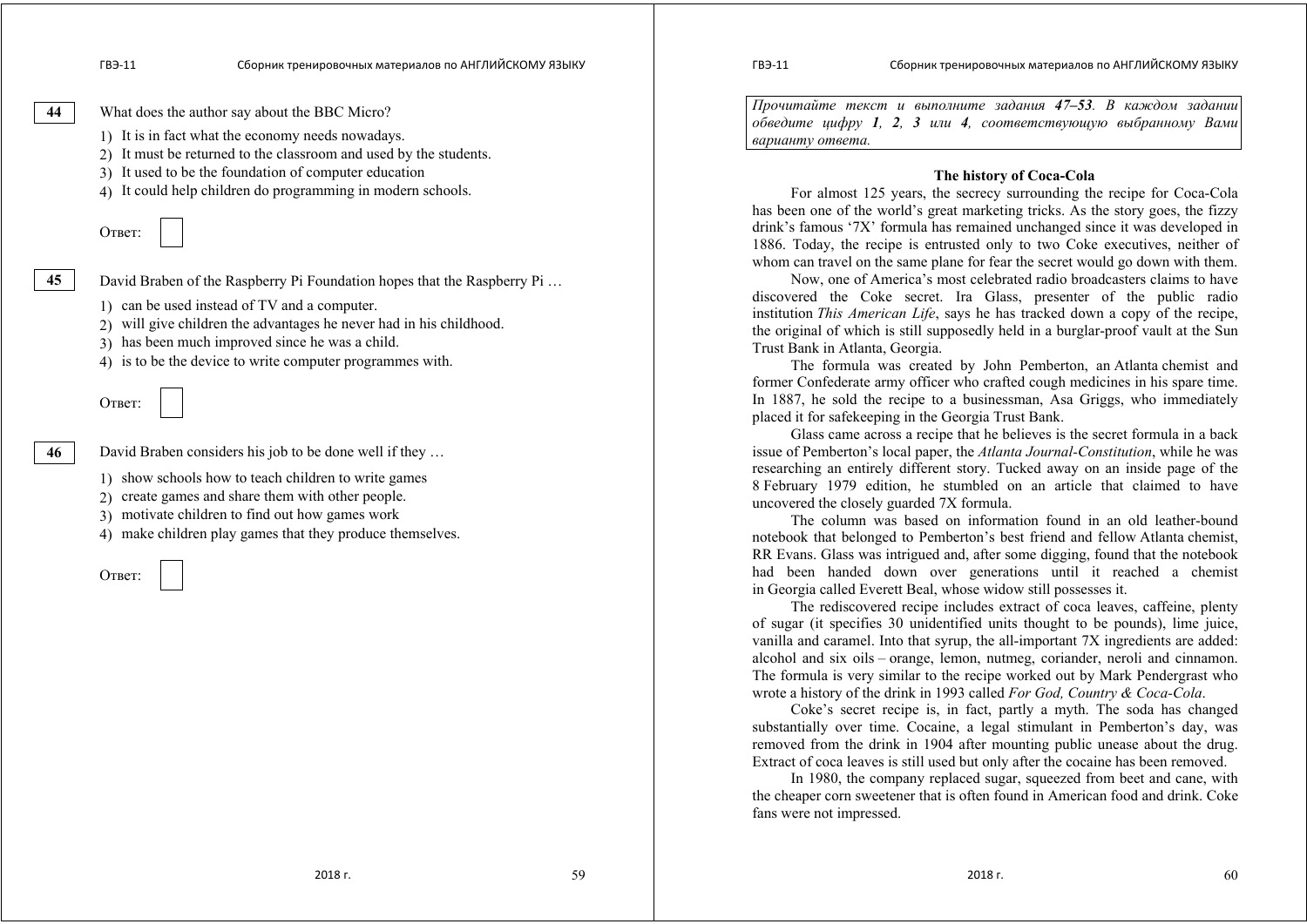|    | ГВЭ-11                               | Сборник тренировочных материалов по АНГЛИЙСКОМУ ЯЗЫКУ                                                                                                                                                                                                                                                                                                                                                                                                                                                                                          |    |    | ГВЭ-11                                                                    | Сборник тренировочных материалов по АНГЛИЙСКОМУ ЯЗЫКУ                                 |    |
|----|--------------------------------------|------------------------------------------------------------------------------------------------------------------------------------------------------------------------------------------------------------------------------------------------------------------------------------------------------------------------------------------------------------------------------------------------------------------------------------------------------------------------------------------------------------------------------------------------|----|----|---------------------------------------------------------------------------|---------------------------------------------------------------------------------------|----|
|    | for business.                        | Despite such occasional controversies, one element has remained<br>constant: Coke's commitment to keeping its own secret. Speculation about the<br>recipe has been a popular talking point for more than a century, proving good<br>The company has reacted to the This American Life story in a way that has been<br>typical of its commercial strategy since the 19 <sup>th</sup> century. "Many third parties<br>have tried to crack our secret formula. Try as they might, they've been<br>unsuccessful," Coca-Cola's Kerry Tressler said. |    | 50 | 1) Orange oil.<br>2) Caffeine.<br>3) Nutmeg oil.<br>4) Alcohol.<br>Ответ: | Which of the following does NOT belong to the famous 7X ingredients?                  |    |
| 47 |                                      | The best title reflecting the message of the story probably is<br>1) The History of Coca-Cola company.                                                                                                                                                                                                                                                                                                                                                                                                                                         |    | 51 |                                                                           | Why might the secret recipe be considered a myth?<br>1) The recipe has never existed. |    |
|    | 2) Coca-Cola secret recipe revealed? |                                                                                                                                                                                                                                                                                                                                                                                                                                                                                                                                                |    |    | 2) It has never been a secret.                                            |                                                                                       |    |
|    | 3) Tracking down the famous recipe.  |                                                                                                                                                                                                                                                                                                                                                                                                                                                                                                                                                |    |    |                                                                           | 3) The company has been regularly changing the ingredients.                           |    |
|    | 4) The secret recipe is a fraud.     |                                                                                                                                                                                                                                                                                                                                                                                                                                                                                                                                                |    |    |                                                                           | 4) The quality of the ingredients has been changing.                                  |    |
|    | Ответ:                               |                                                                                                                                                                                                                                                                                                                                                                                                                                                                                                                                                |    |    | Ответ:                                                                    |                                                                                       |    |
| 48 |                                      | Who is supposed to know the Coke secret recipe nowadays?                                                                                                                                                                                                                                                                                                                                                                                                                                                                                       |    | 52 |                                                                           | What disappointed Coca-Cola fans in 1980?                                             |    |
|    | 1) Certain Coca-Cola executives.     |                                                                                                                                                                                                                                                                                                                                                                                                                                                                                                                                                |    |    |                                                                           | 1) Sugar was removed from the drink.                                                  |    |
|    | 2) A broadcaster.                    |                                                                                                                                                                                                                                                                                                                                                                                                                                                                                                                                                |    |    |                                                                           | 2) The price of the drink went up with the price of sugar.                            |    |
|    |                                      | 3) The director of Atlanta Sun Trust Bank.                                                                                                                                                                                                                                                                                                                                                                                                                                                                                                     |    |    |                                                                           | 3) Beet and cane sugar was replaced with the corn one.                                |    |
|    | 4) RR Evans.                         |                                                                                                                                                                                                                                                                                                                                                                                                                                                                                                                                                |    |    |                                                                           | 4) The recipe of the drink was revealed.                                              |    |
|    | Ответ:                               |                                                                                                                                                                                                                                                                                                                                                                                                                                                                                                                                                |    |    | Ответ:                                                                    |                                                                                       |    |
| 49 |                                      | How did Ira Glass learn about the recipe?                                                                                                                                                                                                                                                                                                                                                                                                                                                                                                      |    | 53 |                                                                           | The phrase "proving good for business" in the last paragraph means that the           |    |
|    |                                      | 1) Talking to a relative of John Pemberton.                                                                                                                                                                                                                                                                                                                                                                                                                                                                                                    |    |    | rumors about the recipe                                                   |                                                                                       |    |
|    | 2) Working in Atlanta archives.      | 3) Accidentally reading an article in an old Atlanta paper.                                                                                                                                                                                                                                                                                                                                                                                                                                                                                    |    |    |                                                                           | 1) provided unnecessary problems for the company.                                     |    |
|    |                                      | 4) Studying an old notebook that belonged to Pemberton.                                                                                                                                                                                                                                                                                                                                                                                                                                                                                        |    |    |                                                                           | 2) helped the company's sales.                                                        |    |
|    |                                      |                                                                                                                                                                                                                                                                                                                                                                                                                                                                                                                                                |    |    |                                                                           | 3) were supported by the company.                                                     |    |
|    | Ответ:                               |                                                                                                                                                                                                                                                                                                                                                                                                                                                                                                                                                |    |    |                                                                           | 4) helped to keep the recipe in secret.                                               |    |
|    |                                      |                                                                                                                                                                                                                                                                                                                                                                                                                                                                                                                                                |    |    | Ответ:                                                                    |                                                                                       |    |
|    |                                      |                                                                                                                                                                                                                                                                                                                                                                                                                                                                                                                                                |    |    |                                                                           |                                                                                       |    |
|    |                                      | 2018 г.                                                                                                                                                                                                                                                                                                                                                                                                                                                                                                                                        | 61 |    |                                                                           | 2018 г.                                                                               | 62 |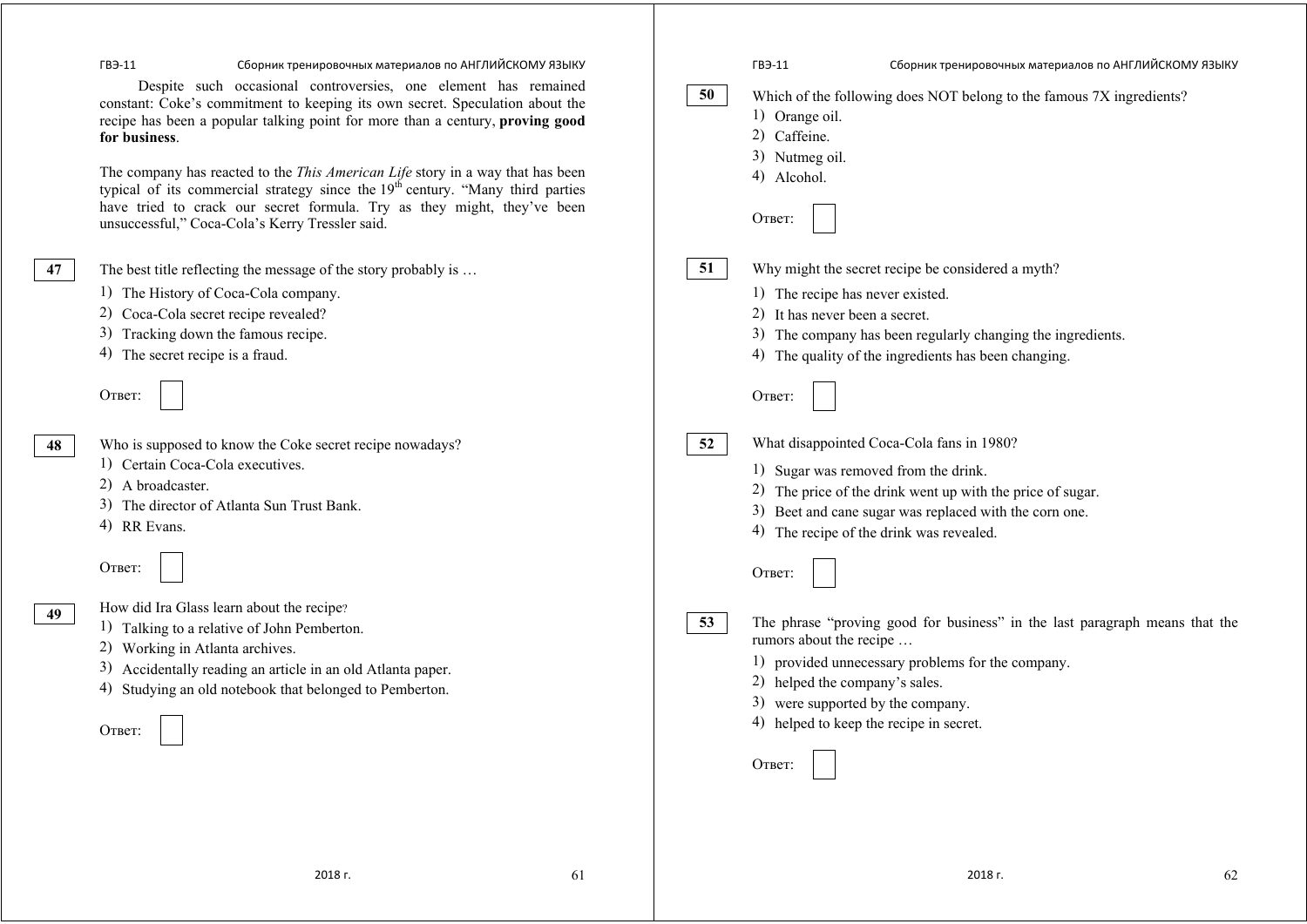*Прочитайте текст <sup>и</sup> выполните задания 54–60. В каждом задании запишите <sup>в</sup> поле ответа цифру 1, 2, 3 или 4, соответствующую выбранному Вами варианту ответа.* 

**Let your dreams lead the way** 

Lewis Howes has always dreamed big, strived for greatness and deeply cared about people. His dream growing up was to be a professional athlete and be an Olympian. After getting injured while playing professional football, he immediately thought about how to achieve the next dream.

Broken, broke, and clueless on how to make money or get a career, his obsession for learning about business, marketing, and adding value to influential people (when he had no value to give) began. Since then it's been a powerful journey for him – becoming a New York Times Bestseller, building up a multimillion dollar online media company, speaking all over the world, advising for billion dollar brands, being one of "5 Internet Gurus Who Can Make You Rich" and much more.

He is working to live his ideal lifestyle, not working to survive life. It's hard to think that without having any business experience he went from sleeping on his sister's couch depressed and broken to running a seven figure business in a couple years. When people ask him how he did it he says lots of hustle, passion, focus, and consistent vision. After he had been injured playing football, he was trying to figure out his next steps in life. In the end, he had to overcome self-doubt and keep charging forward, and that was the key to creating his own success.

Howes made progress by taking action and choosing **to push himself out of his comfort zone**. Though athletics is no longer his primary focus, he still uses professional skills after the years of playing sports, such as being able to concentrate on the task at hand. According to Howes, you have to focus on your goal. He was able to do that and it has made a big difference in his business experience.

However, the ability to focus is not enough; it is also important to know how to direct the focus. "If you are focused on generating income, you will naturally find ways to create more income. But if you focus on your loneliness, you will only remain lonely", says he. "If you want to be successful, you cannot forget about your body. It is incredibly important to include exercise and get enough sleep to keep your mind sharp and focused. The mind-body connection is huge. If you don't take care of your body and treat it with respect, you will not reach your full potential, no matter how developed your mind is".

Howes says that he learned so many valuable lessons for his business, relationships, etc. through pushing his body through fitness. Howes still plays handball and basketball. He also works out regularly. He makes sure staying fit remains a part of his life no matter what else he's doing.

You have to be able to have clarity on what you truly want. Without knowing the end goal, you don't know where you are going. " It's essential to

#### ГВЭ‐<sup>11</sup> Сборник тренировочных материалов по АНГЛИЙСКОМУ ЯЗЫКУ

get clear on what your vision is," Howes says. "If you don't know the bigger purpose of why you are pushing yourself so hard, you'll burn out or get off course."

Howes admits he has had an abundance of dreams. Some of them seemed farfetched, but he pursued them anyway. He has learned to let his dreams lead the way. Not pursuing them would have left him with regret and the painful knowledge that he hadn't reached his full potential. Even as he continues to accomplish his goals, he is nurturing more dreams. Howes believes he is destined to help others achieve their dreams too.

Lewis Howes used to be…

1) a professional footballer.

- 2) a multimillionaire.
- 3) a journalist.
- 4) a businessman.

Ответ:

The key to lewis' success lies in…

- 1) business experience.
- 2) determination and confidence.
- 3) good education.
- 4) his ideal lifestyle.

Ответ:

**56** 

**54** 

**55** 

To **"push oneself out of one's comfort zone"** in paragraph 4 means…

- 1) to use previously acquired skills
- 2) to focus on the goal
- 3) to do different businesses
- 4) to do new and difficult things

Ответ: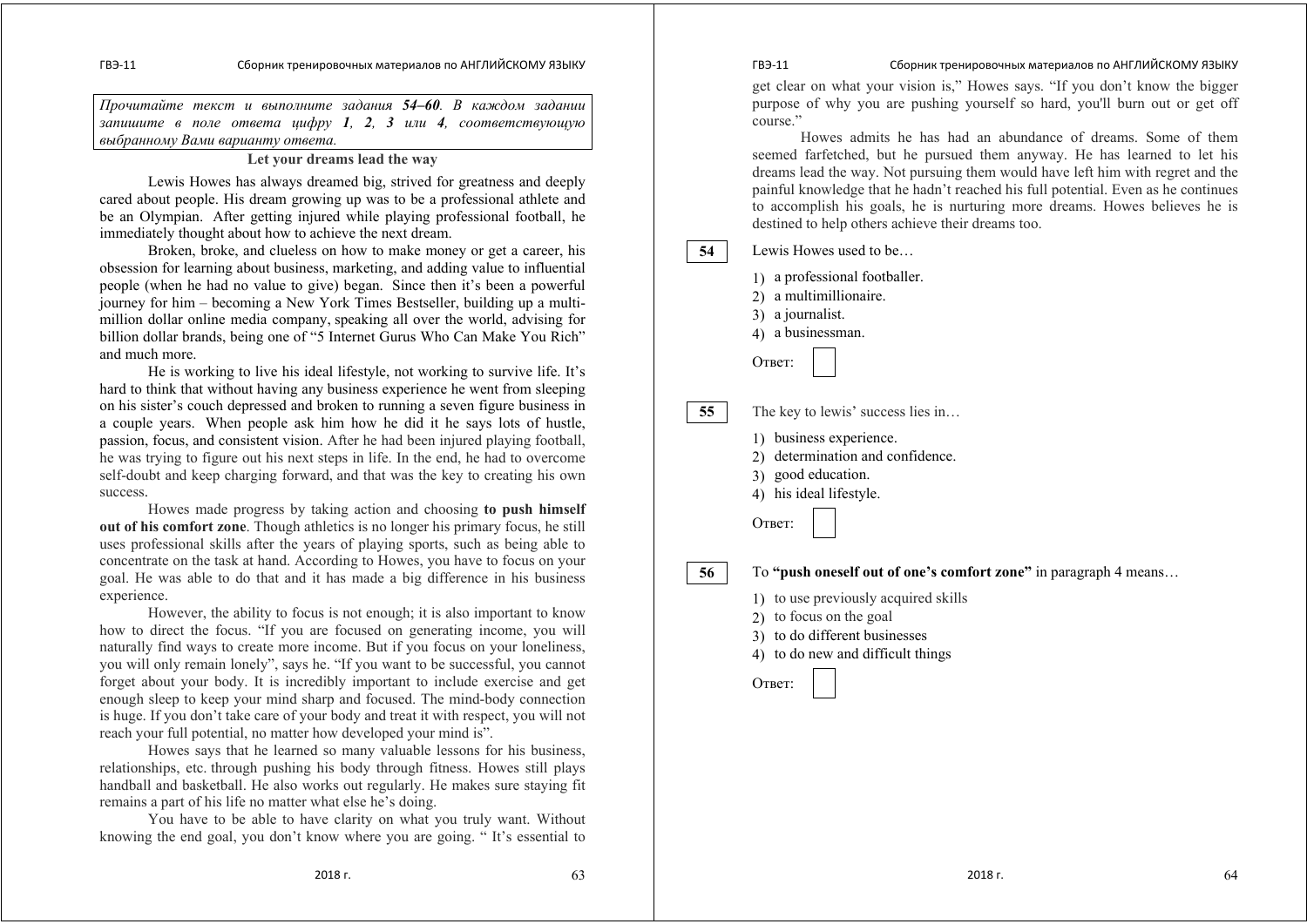Lewis thinks one can be successful in business if… 1) one stays away from other people. 2) one focuses on generating income. 3) one looks for ways of achieving the goal. 4) one's abilities are natural. Ответ:

**58** 

**57** 

Lewis still does sport because he…

1) has problems with his sleep.

2) wants to be mentally fit.

3) respects it.

4) hopes to become a champion.

Ответ:

**59** 

**60** 

Clarity of vision allows Lewis to…

1) understand his aim.

2) see his mistakes.

3) push himself hard.

4) feel good.

Ответ:

Lewis believes…

1) he can make other people's dreams come true.

2) he shouldn't have followed some of his dreams.

3) all his dreams are under control.

4) he has not reached his full potential.

Ответ:

*Прочитайте текст <sup>и</sup> выполните задания 61–67. В каждом задании запишите <sup>в</sup> поле ответа цифру 1, 2, 3 или 4, соответствующую выбранному Вами варианту ответа.* 

### **The best travel experience of my life**

Some moments you experience while travelling end up in ways you'd never have expected. They stay with you forever, and years later you still smile at the fond memories. For Vanessa Chiasson, a traveller who has ventured around the world and writes at TurnipseedTravel.com sunrise hot air balloon ride over Bagan, Burma, provided that fantastic moment of pure joy.

"I try to never lose track of how lucky I am that my work as a travel writer introduces me to extraordinary locations, experiences and people. Never has this been more in focus than during a recent hot air balloon ride over the spectacular ancient temples of Bagan. Without a doubt it stands alone as the most incredible, breathtaking travel experience of my life.

There are over 2200 temples and pagodas on the plains of Bagan, most constructed between the 11th and 13th century, the final markers of what was once a rich kingdom. The plains of Bagan are home to the largest concentration of religious buildings in the world and, in addition, holds special meaning for archaeologists, historians, seismologists, architects, linguists and artists. To say that there's truly nothing like it in the world would be an understatement. Bagan is the place where travel dreams come true.

The sunrise hot air balloon rides are popular so it's best to book well in advance, but last minute travellers need not despair as standby tickets are often available at a slightly reduced rate 48 hours before departure.

My husband and I were given strict instructions to be ready for pick up at 5.10am and, true to their word, our bus arrived right on time. It was a special ride. The Canadian built wooden bus that picked us up was brought over in World War II for the purposes of transporting troops. At the end of the war, the cost of shipping all the buses back to Canada was too high and so they were left behind. Today the buses have been lovingly restored and they must be some of the most unique in the world!

After picking up some additional guests, we made our way to the launch field. The pilots introduced themselves and explained the basics of ballooning. The basket is huge, weighs nearly 500 kilograms and is divided into different compartments to distribute the weight. The basket is also very comfortable inside each little compartment is a bench in case you wanted to sit down.

Then, before I even realised what had happened, we were off the ground. The earth just seemed to drop away from the hot air balloon. I honestly felt nothing when the ropes were released and we started to fly into the sky. The pilot pointed out some of the best sights and photo opportunities, starting with the sunrise. Once the sun was up, the temples and pagodas were even more beautiful. One of our most unique experiences was flying over a small pond so we could see our reflection in the water.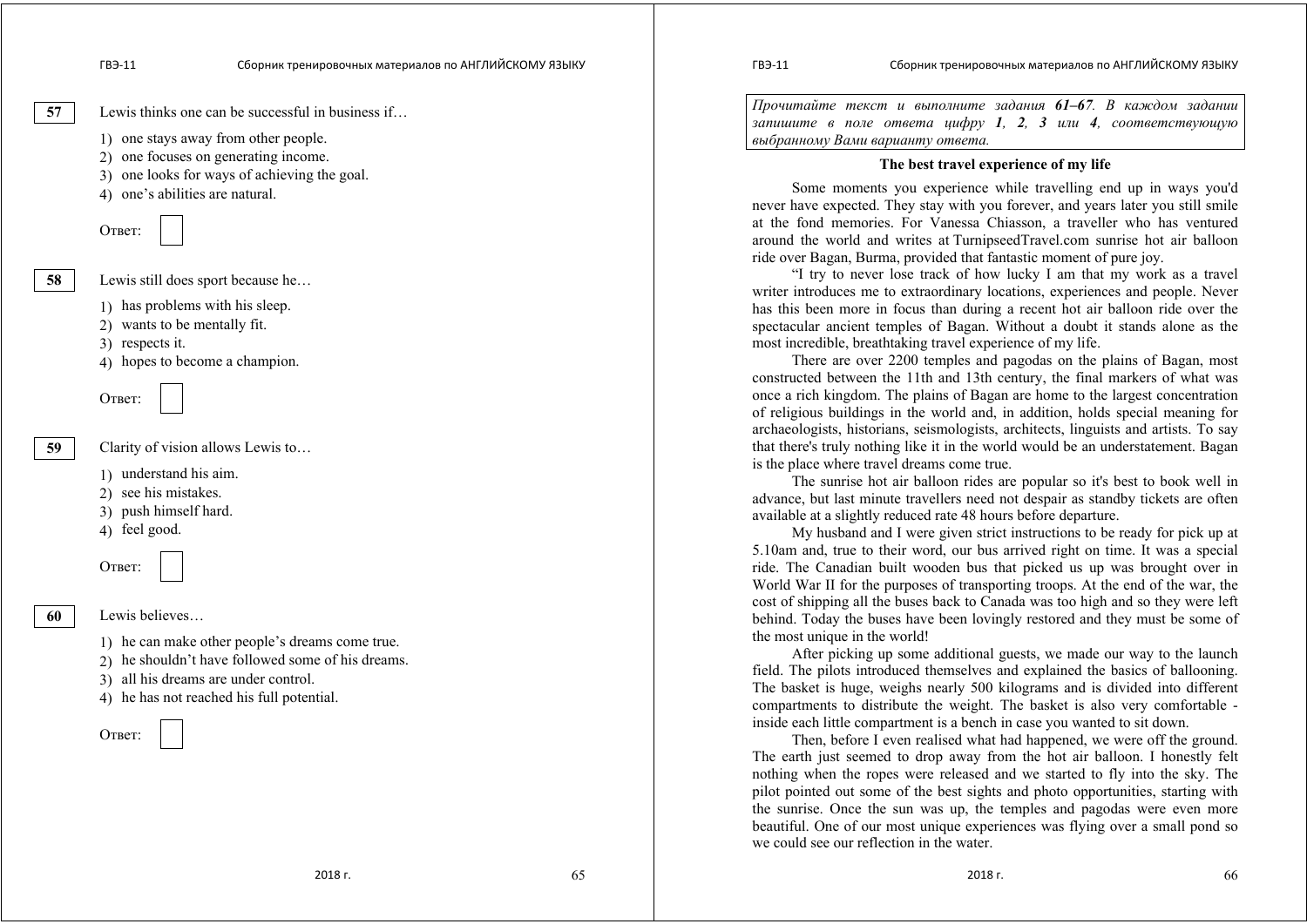| Сборник тренировочных материалов по АНГЛИЙСКОМУ ЯЗЫКУ                            | ГВЭ-11                                                |
|----------------------------------------------------------------------------------|-------------------------------------------------------|
| ГВЭ-11                                                                           | Сборник тренировочных материалов по АНГЛИЙСКОМУ ЯЗЫКУ |
| Our gentle landing went off without a hitch and we were soon back on             | 64                                                    |
| solid land. A small group of souvenir sellers were on hand to greet us, but none | The bus which took them to the launch field           |
| were pushy. Clean, wet facecloths were handed around so we could refresh and     | 1) was specially made for transporting travellers.    |
| remove dust. A circle of chairs was set up for us to enjoy a light breakfast,    | 2) used to transport soldiers in war time.            |
| consisting of sparkling wine (or lemonade), croissants, banana bread, and sliced | 3) was restored for transporting wood.                |
| fruit (banana and papaya).                                                       | 4) was too expensive to be restored.                  |
| Hot air balloon rides are an incredible travel experience and I cannot think     | Ответ:                                                |
| of a more exhilarating location to enjoy them than in Bagan. It was the most     | 65                                                    |
| stunning travel experience of my life".                                          | The basket is pleasant for travelling because         |
| Vanessa Chiasson                                                                 | 1) it's very big and heavy.                           |
| 1) never expected to travel to Burma.                                            | 2) it distributes the weight evenly.                  |
| 2) had a bird's eye view of Burma.                                               | 3) it has different compartments.                     |
| 3) stayed in Burma forever.                                                      | 4) it has benches to sit on.                          |
| 4) bought beautiful balloons in Burma.                                           | Ответ:                                                |
| Ответ:                                                                           | When in flight Vanessa was most impressed when they   |
| The sentence "To say that there's truly nothing like it in the world would be an | 66                                                    |
| understatement" means that                                                       | 1) saw the earth drop away.                           |
| 1) there are too many beautiful sights.                                          | 2) saw their mirror image.                            |
| 2) there are too few beautiful sights.                                           | 3) saw the sunrise.                                   |
| 3) the beauty of the sights fails any description.                               | 4) saw the temples and pagodas.                       |
| 4) the sights are not really beautiful.                                          | Ответ:                                                |
| Ответ:                                                                           | 67                                                    |
| Tickets are cheaper if                                                           | When Vanessa and her husband landed they              |
| 1) the flight is in more than two days' time.                                    | 1) had to buy souvenirs.                              |
| 2) the flight is in two days' time.                                              | 2) had to dust the chairs.                            |
| 3) one stands in a queue for two days.                                           | 3) had to clean the basket.                           |
| 4) it's the last minute before the flight.                                       | 4) had fruit for breakfast.                           |
| Ответ:                                                                           | Ответ:                                                |
|                                                                                  |                                                       |

**62** 

**63**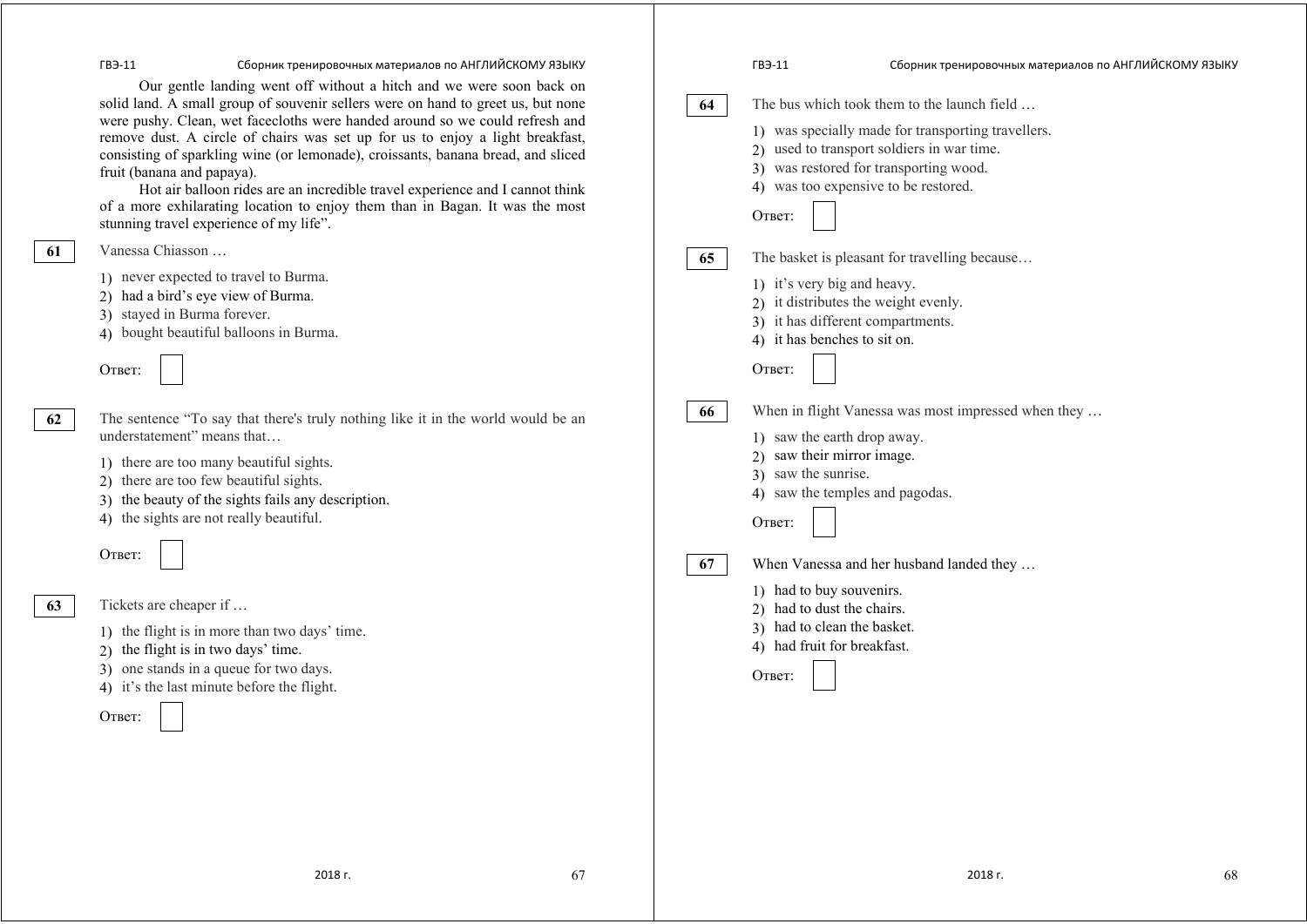*Прочитайте текст <sup>и</sup> выполните задания 68–74. В каждом задании запишите <sup>в</sup> поле ответа цифру 1, 2, 3 или 4, соответствующую выбранному Вами варианту ответа.* 

### **Sports: The Power of Emotions**

Do your emotions help or hurt you in sports competitions?

Emotions dictate how you perform throughout a competition. Excitement or anger, happiness or disappointment are strong emotions. They can help you or hurt your performance.

Negative emotions can hurt your performance physically. With anger, you can lose coordination and breathe with difficulty. You get tired quickly. You no longer have the physical capabilities to perform well.

Negative emotions can also hurt you mentally. You begin to think that you cannot perform well; you lose confidence in your ability to achieve your competitive goals. Negative emotions can hurt your motivation to perform because you just don't feel good and it's no longer fun.

One of the most difficult aspects of emotions is that they become habits. You feel that you cannot reach your goal and you lose control. For example, a tennis player is losing to an opponent and begins to feel strong negative emotions. These emotions can be helpful at first because they motivate him to fight. But if he's unable to change the course of the match, then he may feel helpless, he may accept that he cannot win, so he just gives up.

In my work with high-level athletes, I have seen extremely negative emotional reactions to the smallest mistakes and failures. For example, a young gymnast I worked with felt terrible about her gymnastics and herself even when the mistake was minor. By the end of the day, she would be bruised by her own emotions. Clearly, the punishment did not fit the crime.

Be sure that your emotions are proportional to what causes them. Ask yourself whether a few mistakes **are worth the** ill feelings you might experience. Are you being fair to yourself? You may lose perspective on how important your sport is in your life. It might be worth getting really upset if you didn't get into the college of your choice or you lost your job, but are these strong negative emotions worth feeling over some unimportant mistakes?

Consider the best athletes in the world. Sports are very important to them because it is their life. Considering how important sports are to them, most great athletes handle mistakes and losses pretty well. In fact, one reason why the best athletes in the world are at the top is because they have the ability to control their emotions rather than their emotions controlling them.

In recent years, I have found that a simple distinction appears to lie at the heart of the emotional reactions athletes have to their sport: threat vs. challenge. At the heart of emotional threat is the perception that winning is all-important and failure is unacceptable. Pressure to win from parents, coaches, and athletes

#### ГВЭ‐<sup>11</sup> Сборник тренировочных материалов по АНГЛИЙСКОМУ ЯЗЫКУ

themselves is also common. With these beliefs, it's easy to see why competing in a sport would be emotionally threatening.

In contrast, emotional challenge is associated with your enjoying the process of your sport regardless of whether you achieve your goals. The emphasis is on having fun and seeing the competition as exciting and enriching. Sports, when seen as an emotional challenge, are an experience that is highly motivating, to the point where you love being in pressure situations. Emotional challenge communicates to you that you have the ability to meet the demands of your sport, so you're confident and filled with positive thoughts.

In competitions emotions…

- 1) are only negative.
- 2) are unimportant.
- 3) cannot be controlled.
- 4) influence an athlete's performance.

### Ответ:

**68** 

**69** 

**70** 

Athletes may lose in a competition because they…

- 1) lose motivation.
- 2) are tired.
- 3) lack physical energy.
- 4) are afraid of a bad result.

## Ответ:

When a mistake is small…

- 1) an athlete often does not notice it.
- 2) a coach always blames an athlete.
- 3) an athlete may wrongly think it's too big.
- 4) an athlete instantly corrects it.

### Ответ:

In paragraph 6 *to be worth smth* means… **71** 

- 1) not to be as good as smth.
- 2) there is a good enough reason for smth.
- 3) to cost a certain amount of money.
- 4) to be interesting and helpful.

### Ответ: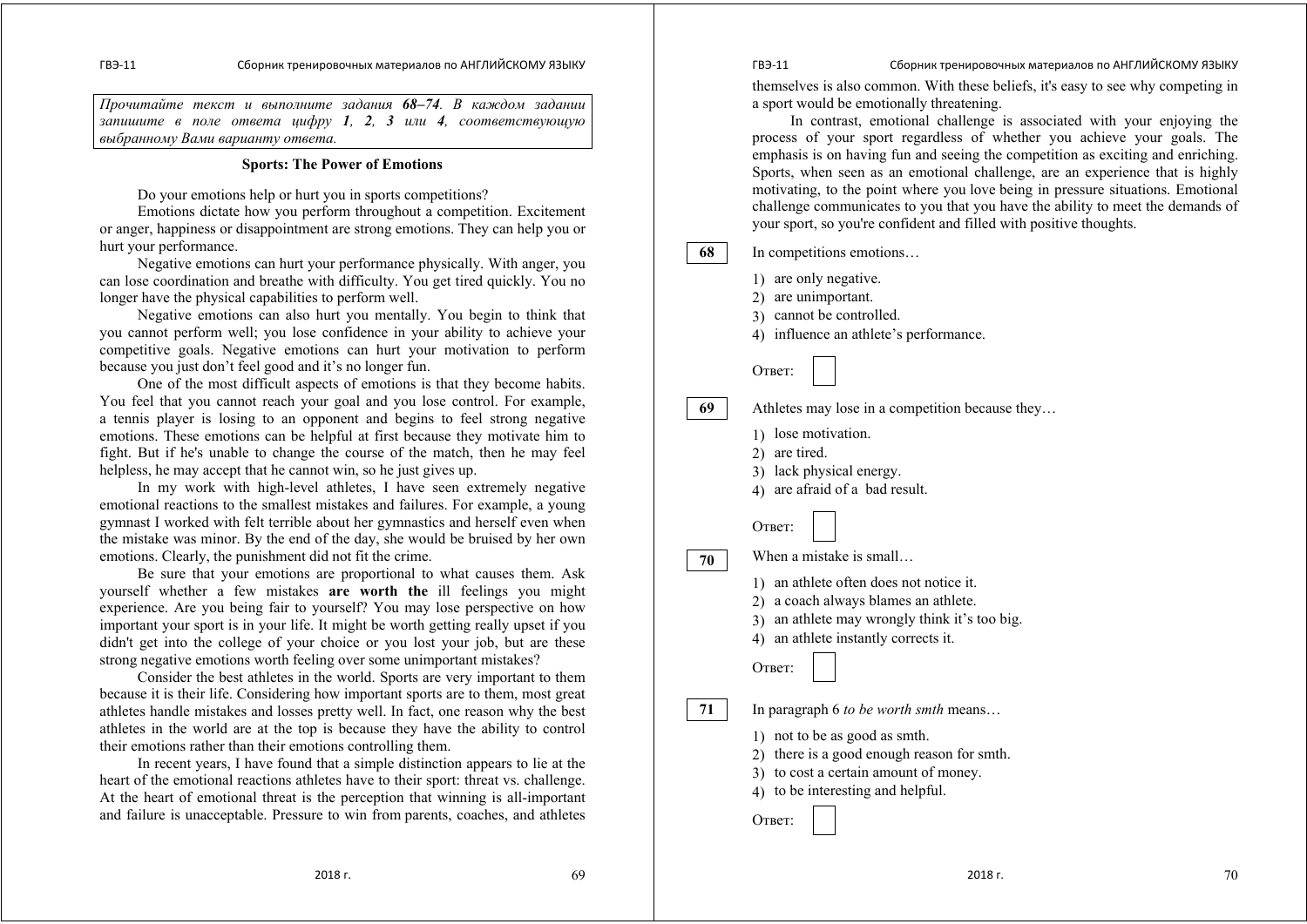What, in the author's opinion, is a more serious problem?

- 1) Not achieving the goal in sports.
- 2) Becoming unemployed.
- 3) Getting bad marks in college.
- 4) Ignoring sports.

Ответ:

**73** 

**74** 

**72** 

What is NOT said in the text about why sports can be emotionally threatening?

- 1) Parents expect athletes to always win.
- 2) Coaches' demands are always high.
- 3) A mistake is a tragedy.
- 4) The fans expect athletes to break records.

Ответ:

Saying that for some athletes sports can be challenging the author means that…

- 1) athletes do not find competing difficult.
- 2) athletes enjoy the difficulties of competing.
- 3) athletes' victory can make them rich.
- 4) athletes do not have to win.

Ответ:

*Прочитайте текст <sup>и</sup> выполните задания 75–81. В каждом задании запишите <sup>в</sup> поле ответа цифру 1, 2, 3 или 4, соответствующую выбранному Вами варианту ответа.* 

### **A hot air balloon ride in Egypt**

For anyone who is visiting Egypt a hot air balloon ride over the Valley of the Kings is a must. You have not seen the land of the ancient pyramids until you have looked down on it from the sky. Our day started early at 3:30 a.m. when our group of four got picked up at our hotel. None of us really knew what to expect as we got out of the van and down into the Nile River.

We joined a quick ferry ride over to the West Bank of the river. When we entered the ferry boat we found ourselves among many other tourists who were all going to take the balloon ride. Soon the passengers were given tea and coffee and boxed breakfast. The breakfast was very simple, one hard-boiled egg, one piece of bread, a packet of cheese cookies and a juice box. A proper English breakfast with bacon and mushrooms waited for us at the hotel. The ferry was overcrowded and everyone was pushing to take photos of the place. Soon we arrived and everyone loaded into another van.

We drove for another ten minutes. During the drive we got our first glance at some of the pyramids. Then we headed to a balloon that was just about to lift off the ground. Each basket had around sixteen people in it. The basket had four sections that held four passengers per section. The center of the basket had a small area where the pilot stood to control the balloon. Surprisingly, there was plenty of room to take photographs and feel comfortable during the hour flight.

People on the ground started to wave goodbye as we slowly began to rise. The process was surprisingly slow and felt like nothing else I have experienced before. We floated up slowly. The distance between the bottom of the basket and the ground stayed short for a long time. The sun was just starting to rise above the horizon.

 Where we stood was on the right side of the basket, we had a clear view of the Valley of the Kings as the balloon rose into the air. The left side of the basket saw mostly the city of Luxor and the Nile River. Those on the right side of the basket could view all the sights. People who loaded on the left side had much less time for that.

Having a bird eyes view of the place was exciting. After our balloon flight we were going to spend the whole day exploring different sights – the territory was surprisingly huge. We floated over an area where hundreds of houses once stood. The ruins of them are still there. We got a glimpse of the ancient village of the workers, one of the most overlooked sites on the West Bank. We decided it to add it to our sights to visit that afternoon.

Our basket slowly touched down in a sandy rock field next to one of the pyramids. People on the ground were waiting to help us get out of the basket. With our feet back on the ground there was a five minute song and dance from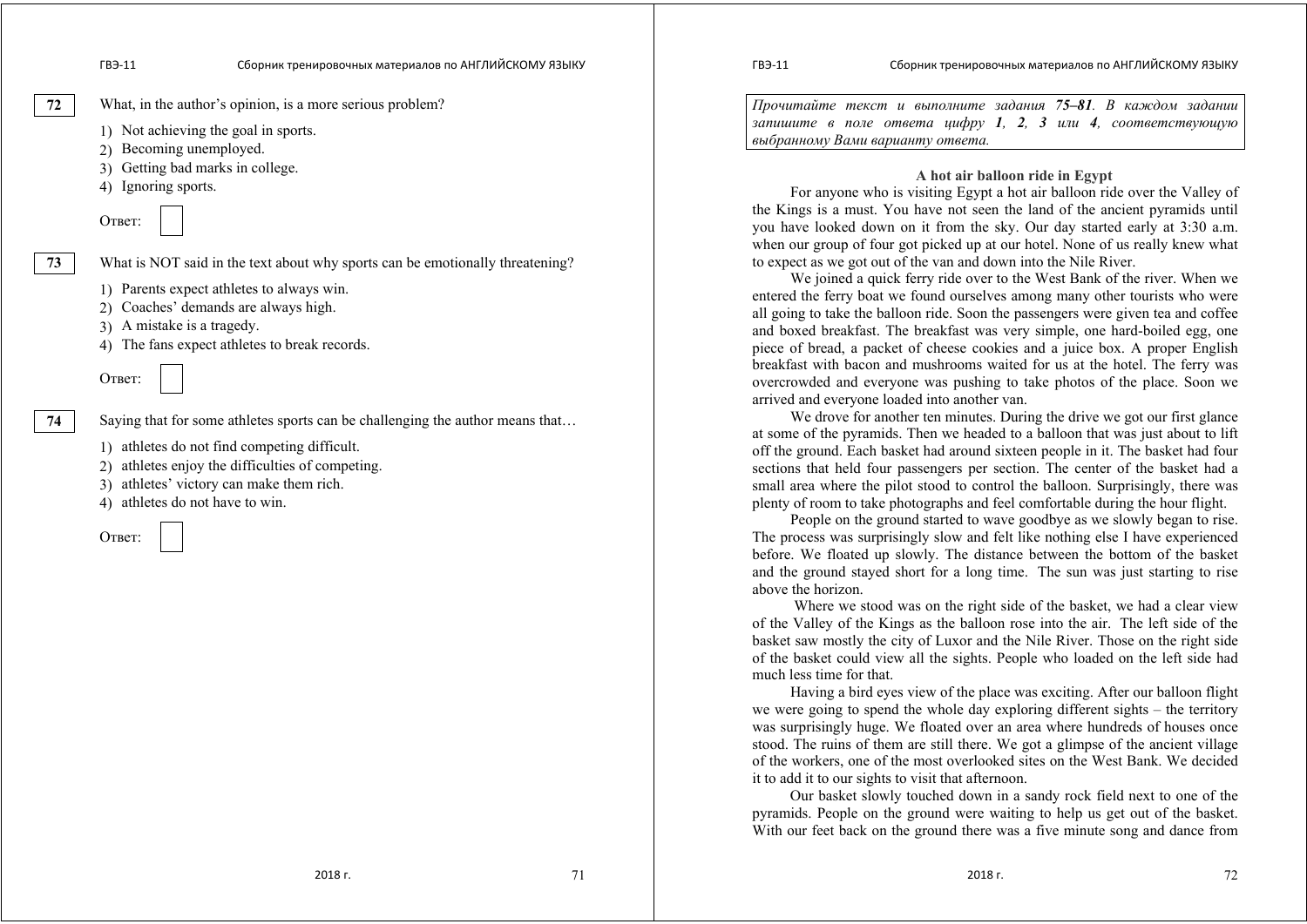|    | ГВЭ-11<br>Сборник тренировочных материалов по АНГЛИЙСКОМУ ЯЗЫКУ<br>locals greeting the tourists. While they were singing and dancing, we took                                                                                                                                                                                                                                                               |    |    | ГВЭ-11                                                                                                                                                                                                                 | Сборник тренировочных материалов по АНГЛИЙСКОМУ ЯЗЫКУ |    |
|----|-------------------------------------------------------------------------------------------------------------------------------------------------------------------------------------------------------------------------------------------------------------------------------------------------------------------------------------------------------------------------------------------------------------|----|----|------------------------------------------------------------------------------------------------------------------------------------------------------------------------------------------------------------------------|-------------------------------------------------------|----|
| 75 | photos of them. There were also some young people selling souvenirs. Some of<br>our passengers bought a few. Once back in the van all the tourists were handed<br>our personal flight certificates that highlighted a journey most people will only<br>dream of.<br>In the first paragraph it is stated that the best view of the Valley of the Kings<br>is<br>1) early in the morning.<br>2) from the sky. |    | 79 | Who had a better view of the sights?<br>1) People on the right of the basket.<br>2) People on the left of the basket.<br>3) Those standing closer to the pilot.<br>4) Those standing farther from the pilot.<br>Ответ: |                                                       |    |
|    | 3) from the Nile River.<br>4) from the hotel.                                                                                                                                                                                                                                                                                                                                                               |    | 80 | The tourists were impressed by                                                                                                                                                                                         |                                                       |    |
|    | Ответ:                                                                                                                                                                                                                                                                                                                                                                                                      |    |    | 1) the size of the area for sightseeing.<br>2) the ruins of old houses they saw.<br>3) the length of the ride they took.                                                                                               |                                                       |    |
| 76 | On the ferry boat to the West bank the tourists                                                                                                                                                                                                                                                                                                                                                             |    |    | 4) the number of sights to see.                                                                                                                                                                                        |                                                       |    |
|    | 1) had bacon and eggs for breakfast.<br>2) had cheese sandwiches for breakfast.                                                                                                                                                                                                                                                                                                                             |    |    | Ответ:                                                                                                                                                                                                                 |                                                       |    |
|    | 3) were eager to take photographs.<br>4) were eager to go on with the trip.                                                                                                                                                                                                                                                                                                                                 |    | 81 | When the balloon landed everybody                                                                                                                                                                                      |                                                       |    |
|    | Ответ:                                                                                                                                                                                                                                                                                                                                                                                                      |    |    | 1) bought some souvenirs.<br>2) danced with the locals.<br>3) got a registered document.<br>4) registered for a new ride.                                                                                              |                                                       |    |
| 77 | In the balloon basket all the passengers                                                                                                                                                                                                                                                                                                                                                                    |    |    |                                                                                                                                                                                                                        |                                                       |    |
|    | 1) stood on the right.<br>2) stood on the left.                                                                                                                                                                                                                                                                                                                                                             |    |    | Ответ:                                                                                                                                                                                                                 |                                                       |    |
|    | 3) stood in the center.<br>4) surrounded the pilot.                                                                                                                                                                                                                                                                                                                                                         |    |    |                                                                                                                                                                                                                        |                                                       |    |
|    | Ответ:                                                                                                                                                                                                                                                                                                                                                                                                      |    |    |                                                                                                                                                                                                                        |                                                       |    |
| 78 | The ride started                                                                                                                                                                                                                                                                                                                                                                                            |    |    |                                                                                                                                                                                                                        |                                                       |    |
|    | 1) early in the morning.                                                                                                                                                                                                                                                                                                                                                                                    |    |    |                                                                                                                                                                                                                        |                                                       |    |
|    | 2) late in the afternoon.<br>3) late at night.                                                                                                                                                                                                                                                                                                                                                              |    |    |                                                                                                                                                                                                                        |                                                       |    |
|    | 4) in the middle of the day.                                                                                                                                                                                                                                                                                                                                                                                |    |    |                                                                                                                                                                                                                        |                                                       |    |
|    | Ответ:                                                                                                                                                                                                                                                                                                                                                                                                      |    |    |                                                                                                                                                                                                                        |                                                       |    |
|    | 2018 г.                                                                                                                                                                                                                                                                                                                                                                                                     | 73 |    |                                                                                                                                                                                                                        | 2018 г.                                               | 74 |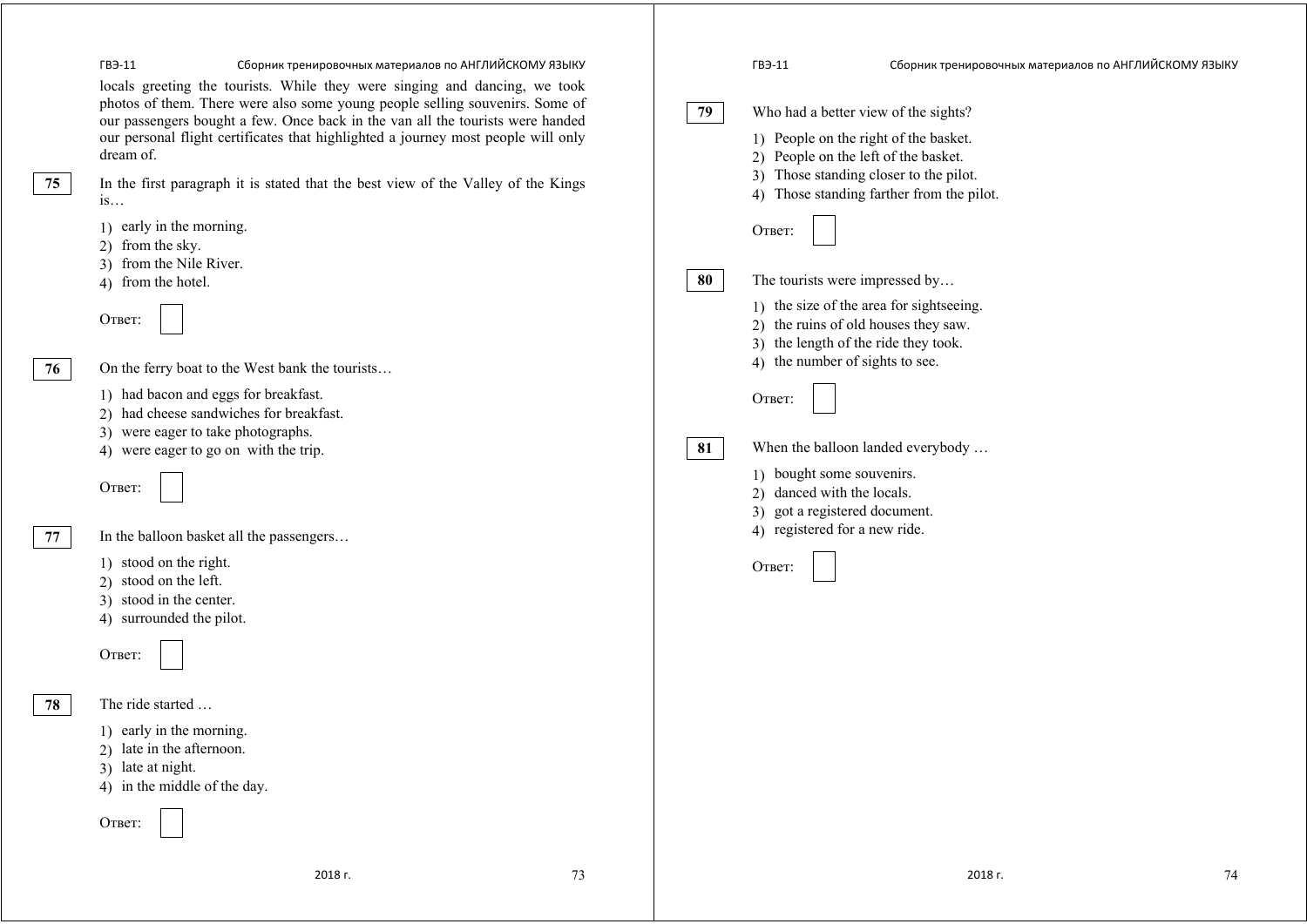### **Система оценивания ответов на задания раздела 2.1**

Ответы на задания 1*–*9 и 10*–*18 оцениваются <sup>в</sup> 7 и 6 баллов соответственно. балл выставляется за каждое верно установленное соответствие.

Ответы на задания 19*–*81 оцениваются <sup>в</sup> 1 балл за каждый правильный ответ.

**Ответы <sup>к</sup> заданиям 1–81** 

| № задания       | Ответ                     |
|-----------------|---------------------------|
| 1               | 3186572                   |
| $\overline{2}$  | 3825714                   |
| $\frac{3}{4}$   | 5627138                   |
|                 | 4673128                   |
| 5               | 3652148                   |
| $\overline{6}$  | 6472513                   |
| 7               | 7152864                   |
| 8               | 6182537                   |
| 9               | 7481362                   |
| $\overline{10}$ | 625317                    |
| 11              | 613547                    |
| 12              | 467352                    |
| 13              | 213765                    |
| $\overline{14}$ | 516374                    |
| $\frac{1}{15}$  | 351246                    |
| 16              | 472513                    |
| $\overline{17}$ | 371624                    |
| $\overline{18}$ | 264571                    |
| 19              | $\mathbf{1}$              |
| 20              | $\overline{3}$            |
| $\overline{21}$ | $\overline{1}$            |
| $\overline{22}$ | $\overline{2}$            |
| $\overline{23}$ | $\overline{\overline{3}}$ |
| 24              | $\overline{\mathbf{3}}$   |
| 25              | $\overline{4}$            |
| 26              | $\overline{\mathbf{3}}$   |
| 27              | $\overline{1}$            |
| 28              | $\overline{2}$            |
| 29              | $\overline{2}$            |
| $\overline{30}$ | $\overline{\mathbf{3}}$   |
| $\overline{31}$ | $\overline{4}$            |
| 32              | $\overline{\mathbf{3}}$   |
| 33              | $\overline{1}$            |
| $\overline{34}$ | $\overline{4}$            |
| 35              | $\overline{4}$            |
| $\overline{36}$ | $\mathbf{1}$              |
| $\overline{37}$ | $\overline{3}$            |

| $\frac{38}{39}$                                                  | $\overline{2}$           |
|------------------------------------------------------------------|--------------------------|
|                                                                  | $\overline{1}$           |
| 40                                                               | $\overline{c}$           |
| $\overline{41}$                                                  | Ī                        |
| 42                                                               |                          |
| 43                                                               | $\frac{2}{3}$            |
| $\overline{44}$                                                  |                          |
| $\frac{45}{46}$                                                  | $\frac{3}{4}$            |
|                                                                  | $\frac{1}{3}$            |
| 47                                                               | $\overline{2}$           |
| 48                                                               | $\overline{1}$           |
| 49                                                               | $\overline{\mathbf{3}}$  |
| 50                                                               | $\overline{2}$           |
|                                                                  | $\overline{4}$           |
|                                                                  |                          |
| $rac{51}{52}$<br>$rac{52}{53}$<br>$rac{54}{55}$<br>$rac{55}{56}$ | $\frac{3}{2}$            |
|                                                                  | $\overline{1}$           |
|                                                                  | $\overline{2}$           |
|                                                                  | $\overline{4}$           |
|                                                                  |                          |
|                                                                  | $rac{3}{2}$              |
| $rac{57}{58}$                                                    | $\overline{1}$           |
| 60                                                               | $\overline{1}$           |
| 61                                                               |                          |
| $\overline{62}$                                                  | $\frac{2}{3}$            |
| 63                                                               |                          |
| 64                                                               | $\frac{2}{2}$            |
| 65                                                               | $\overline{4}$           |
| 66                                                               | $\overline{2}$           |
| 67                                                               | $\overline{4}$           |
| 68                                                               | $\overline{4}$           |
| 69                                                               | $\overline{1}$           |
| 70                                                               |                          |
|                                                                  | $\frac{3}{2}$            |
| $\frac{71}{72}$                                                  |                          |
| $\overline{73}$                                                  | $\overline{\mathcal{A}}$ |
| 74                                                               |                          |
| 75                                                               | $\frac{2}{2}$            |
| 76                                                               | $\overline{3}$           |
| $\overline{77}$                                                  | $\overline{4}$           |
| 78                                                               | $\mathbf{1}$             |
| 79                                                               | $\overline{1}$           |
| 80                                                               | $\mathbf{1}$             |
| 81                                                               | $\overline{3}$           |
|                                                                  |                          |

г. 75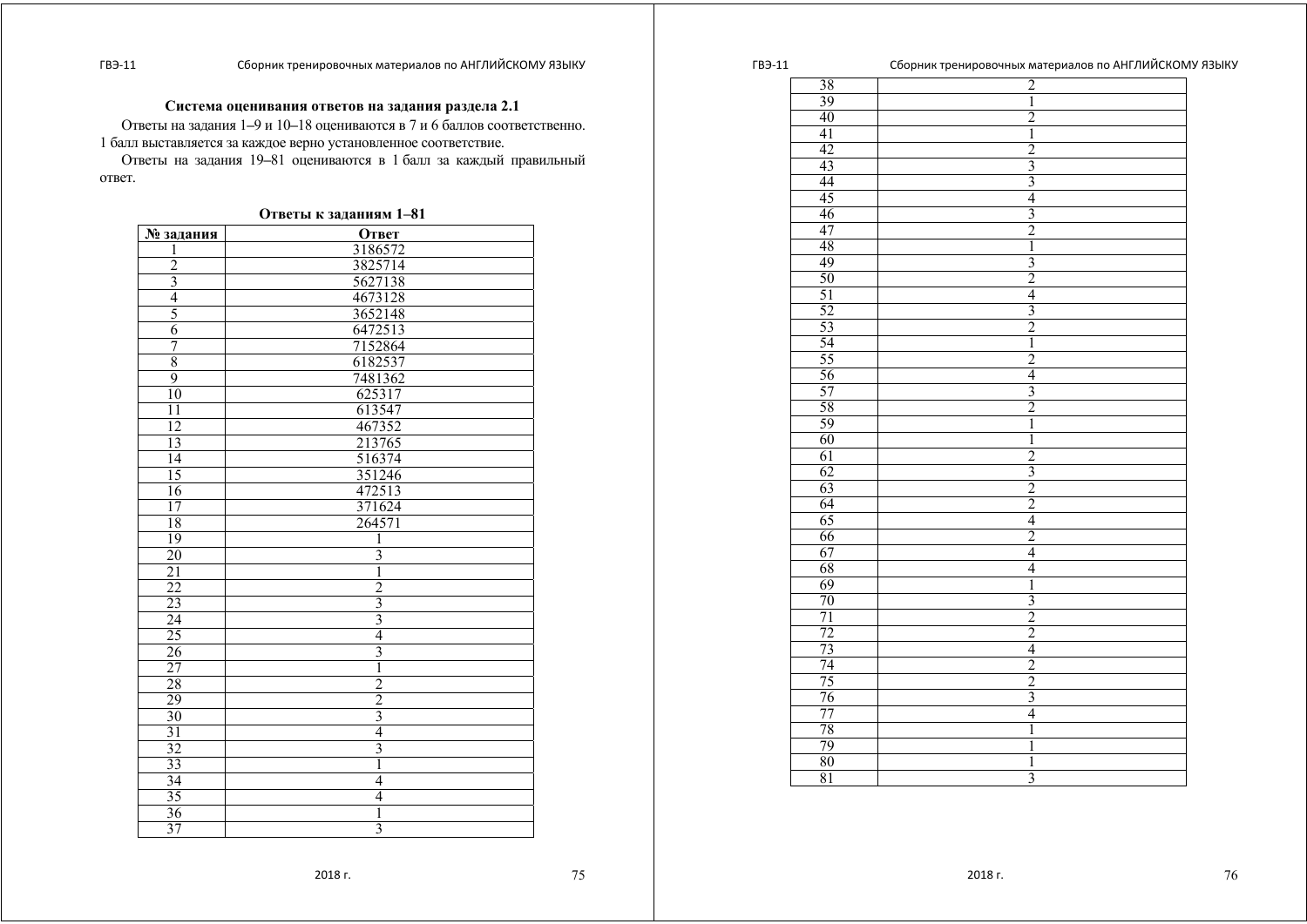**2** 

in Congress Assembled."

**РАЗДЕЛ 2.2** 

*Прочитайте приведённые ниже тексты. Преобразуйте, если необходимо, слова, напечатанные заглавными буквами <sup>в</sup> конце строк, обозначенных номерами 1–7, так, чтобы они грамматически соответствовали содержанию текстов. Заполните пропуски полученными словами. Каждый пропуск соответствует отдельному заданию из группы 1–7.* 

**Was George Washington really the first president of the United States?** You probably would answer yes, but did you ever hear of John Hanson? He was really the first president of the nation. In 1781, when the Continental Congress to plan the shape of the new nation and adopt the constitution, the Congress elected Hanson as the "President of the United States

But Hanson the power of the presidency as we know it now. Hanson served only one year, and was

**Тренировочные задания по грамматике <sup>и</sup> лексике**

*Прочитайте приведённые ниже тексты. Преобразуйте, если необходимо, слова, напечатанные заглавными буквами <sup>в</sup> конце строк, обозначенных номерами 8–14, так, чтобы они грамматически соответствовали содержанию текстов. Заполните пропуски полученными словами. Каждый пропуск соответствует отдельному заданию из группы 8–14.* 

### **Does it ever rain in the desert?**

| 8  | The average rainfall in the Sahara Desert is from five to ten<br>inches per year in most places. Rain falls once in a while even                                                                                                                       | <b>HOT</b>    |
|----|--------------------------------------------------------------------------------------------------------------------------------------------------------------------------------------------------------------------------------------------------------|---------------|
| 9  | since 2002!                                                                                                                                                                                                                                            | GO            |
| 10 | Sahara Desert. Last year, the city of Arica, in Chile, received<br>just three-hundredths of an inch of rain.                                                                                                                                           | <b>NOT BE</b> |
| 11 | Who invented the diesel engine?<br>Rudolf Diesel, a German inventor, developed the diesel engine<br>back in 1893. Diesels were originally used as a more efficient<br>replacement for steam engines. Since the 1910s, they<br>in submarines and ships. | <b>USE</b>    |
| 12 | Use in locomotives and trucks followed in the set of the set of the set of the set of the set of the set of the set of the set of the set of the set of the set of the set of the set of the set of the set of the set of the                          | <b>LATE</b>   |
| 13 | In the 1930s, they slowly _______________________ to be used in a<br>few automobiles.                                                                                                                                                                  | <b>BEGIN</b>  |
| 14 | currently a Wartsila marine diesel of about 80 MW output.                                                                                                                                                                                              | LARGE         |
|    |                                                                                                                                                                                                                                                        |               |

### followed by six other men as "President." The \_\_\_\_\_\_\_\_\_\_\_\_\_\_, George Washington, was the first constitutionally elected president in 1789. **Historic centre of Vienna**  Vienna, the capital of Austria, started as an ancient Roman military camp. In the  $12<sup>th</sup>$  century, the settlement expanded and the medieval town walls surrounded a much larger area. They during wars in the 16th century. BUILD The inner city contains historic buildings, including the Schottenkloster, the monastery in Austria. In 1683, Vienna developed becoming an impressive baroque city. Since then, many existing medieval buildings, churches and convents baroque features. KEEP Some other buildings remind that Vienna was the residence of Mozart, Beethoven, and Schubert. **3 4 5 6 7**

2018 г. 77

MEET

NOT HAVE

**SEVEN** 

OLD

WE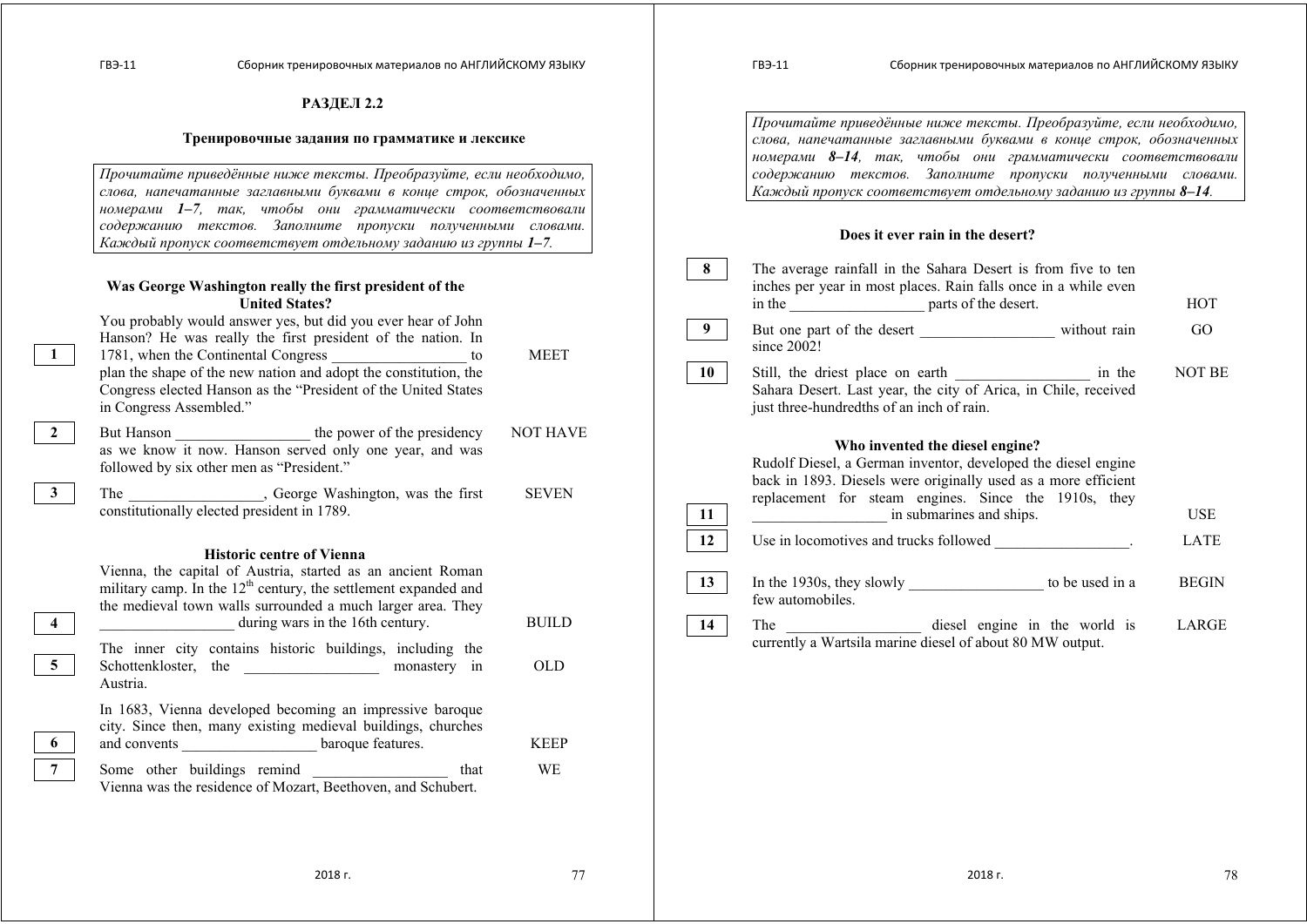*Прочитайте приведённые ниже тексты. Преобразуйте, если необходимо, слова, напечатанные заглавными буквами <sup>в</sup> конце строк, обозначенных номерами 15–21, так, чтобы они грамматически соответствовали содержанию текстов. Заполните пропуски полученными словами. Каждый пропуск соответствует отдельному заданию из группы 15–21.* 

### **Funny seagull thinks he is a cat**

| 15 | A seagull was adopted by June and Steve Grimwood, who<br>found a soot-covered young bird in their fireplace and called                                                                         | <b>BRING</b>   |
|----|------------------------------------------------------------------------------------------------------------------------------------------------------------------------------------------------|----------------|
| 16 | He<br>in a cat's basket, from which he<br>acquired a taste for Whiskas. Since then, Mr. Pooh has learned<br>the sound of the fridge door being opened.                                         | <b>SLEEP</b>   |
| 17 | He<br>the family home, but he can't resist<br>returning three times a day for his favourite food, announcing<br>his arrival by tapping on the door.                                            | <b>LEAVE</b>   |
|    | Singing in the car                                                                                                                                                                             |                |
|    | My elder brother likes all kinds of music. He prefers jazz but                                                                                                                                 |                |
| 18 | also listens to pop music and sometimes goes to classical music<br>concerts. But when driving<br>in his car, he<br>insists on listening to heavy-metal music.                                  | I              |
| 19 | was doing it.                                                                                                                                                                                  | <b>NOT CAN</b> |
| 20 | knew very well that for<br>He<br>me it<br>the<br>was<br>kind of music.                                                                                                                         | <b>BAD</b>     |
|    | One day I decided to ask him why he always chooses this type<br>while driving. "Well, sister," he reluctantly replied, "to be<br>frank, it's mainly so you can't sing along." He added that he |                |
| 21 | to anything else if only I promised not                                                                                                                                                        | LISTEN         |
|    | to sing along.                                                                                                                                                                                 |                |

*Прочитайте приведённые ниже тексты. Преобразуйте, если необходимо, слова, напечатанные заглавными буквами <sup>в</sup> конце строк, обозначенных номерами 22–28, так, чтобы они грамматически соответствовали содержанию текстов. Заполните пропуски полученными словами. Каждый пропуск соответствует отдельному заданию из группы 22–28.*  **Difficult landing** I One airline had a policy that required the first officer to stand at the door while the passengers exited. He smiled and thanked them for the airline. FLY A pilot on this airline landed his plane into the runway really hard. He thought that passengers angry comments. HAVE However, it seemed that all of them \_\_\_\_\_\_\_\_\_\_\_\_\_\_\_\_\_\_ too shocked to say anything. Finally, everyone got off except for a little old lady. She said, 'Can I ask you a question?' 'Yes, Madam,' said the pilot. 'What was it?' the lady asked, 'Did we land or were we shot down?' BE **Honesty is the best policy** To learn more about her students, my younger brother's teacher sent home a lengthy questionnaire at the beginning of the school year. She asked about their likes and dislikes and about many other things. **THEY** She asked what they about their school in twenty years time. THINK Some of the questions were so difficult that

ГВЭ‐<sup>11</sup> Сборник тренировочных материалов по АНГЛИЙСКОМУ ЯЗЫКУ

I answer them offhand though I was

The question, in my opinion, was the one relating to their self-image: "When you look in a mirror, what do you see?" But my ten-year-old brother had no trouble

with his answer: "Myself, and everything behind me."

6 years his senior.

**22** 

**23** 

**24** 

**25** 

**26**

**27** 

**28** 

NOT CAN

BAD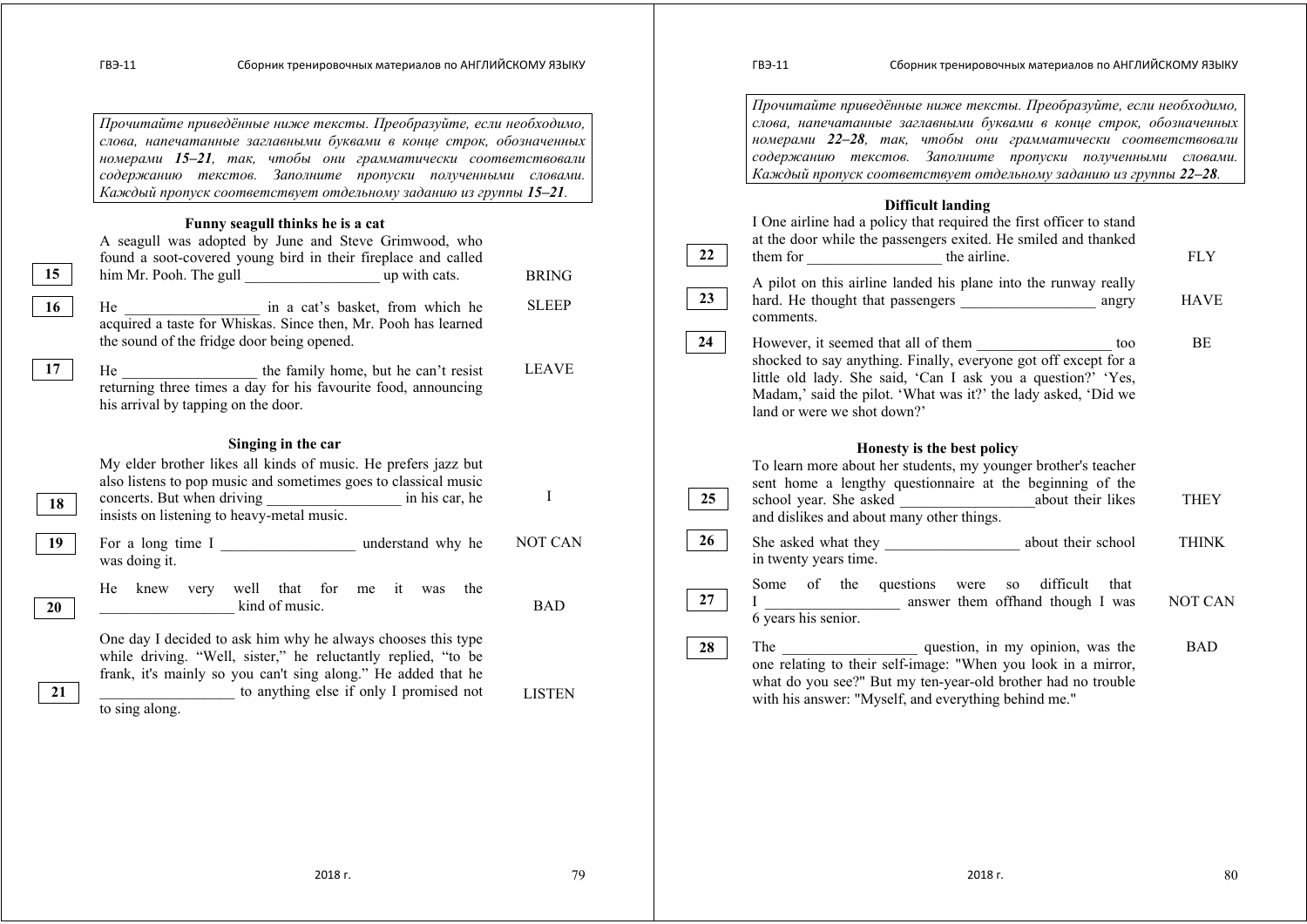|    | Сборник тренировочных материалов по АНГЛИЙСКОМУ ЯЗЫКУ<br>ГВЭ-11                                                                                                                                                                                                                                                                             |                      | ГВЭ-11<br>Сборник тренировочных материалов по АНГЛИЙСКОМУ ЯЗЫКУ                                                                                                                                                                                                                                                                             |                 |
|----|---------------------------------------------------------------------------------------------------------------------------------------------------------------------------------------------------------------------------------------------------------------------------------------------------------------------------------------------|----------------------|---------------------------------------------------------------------------------------------------------------------------------------------------------------------------------------------------------------------------------------------------------------------------------------------------------------------------------------------|-----------------|
|    | Прочитайте приведённые ниже тексты. Преобразуйте, если необходимо,<br>слова, напечатанные заглавными буквами в конце строк, обозначенных<br>номерами 29-35, так, чтобы они грамматически соответствовали<br>содержанию текстов. Заполните пропуски полученными словами.<br>Каждый пропуск соответствует отдельному заданию из группы 29-35. |                      | Прочитайте приведённые ниже тексты. Преобразуйте, если необходимо,<br>слова, напечатанные заглавными буквами в конце строк, обозначенных<br>номерами 36-42, так, чтобы они грамматически соответствовали<br>содержанию текстов. Заполните пропуски полученными словами.<br>Каждый пропуск соответствует отдельному заданию из группы 36-42. |                 |
| 29 | In ancient Greece there were many temples built for Apollo. He<br>was the god of youth, beauty, music and poetry. Besides,<br>Apollo had one very special skill - he could see the future. The<br>Apollo's Temples.                                                                                                                         | 36<br><b>NAME</b>    | A tiger and a goat become friends in a Russian zoo<br>A brave goat in a Russian zoo managed to avoid being eaten<br>Timur and a Siberian tiger playfully running around the<br>tiger's pen together at Primorye Safari Park in Russia.                                                                                                      | <b>NAME</b>     |
| 30 | One day, having nothing better to do, Apollo came to the<br>temple in Troy. Among other _____________ he saw<br>Cassandra, a young and beautiful priestess, who worked at the                                                                                                                                                               | 37<br><b>WOMAN</b>   | video.<br>The zoo, which is home to several tigers,                                                                                                                                                                                                                                                                                         | <b>CHILD</b>    |
| 31 | temple.<br>Apollo by her grace.                                                                                                                                                                                                                                                                                                             | 38<br><b>IMPRESS</b> | Timur in to serve as live prey for the<br>tiger but the two wound up hitting it off instead.                                                                                                                                                                                                                                                | <b>BRING</b>    |
| 32 | love. It was love at first sight.                                                                                                                                                                                                                                                                                                           | 39<br><b>FALL</b>    | become friends.                                                                                                                                                                                                                                                                                                                             | <b>ONE</b>      |
|    | Apollo offered her a deal. He would give Cassandra the gift of<br>being able to see the future, if she gave him a kiss. Cassandra<br>agreed.                                                                                                                                                                                                | 40                   | "Amur, the tiger, used to roar frequently -- both during the day<br>and at night," a blog post on the zoo's website read."Following<br>the friendship with Timur, the roaring has practically stopped,<br>the tiger has become than before."                                                                                                | <b>CALM</b>     |
| 33 | about the reward. Instantly, Cassandra could see the future. She<br>saw Apollo, in the future, helping the Greeks destroy Troy.<br>When Apollo bent his head to gently kiss her, she angrily spat                                                                                                                                           | <b>DREAM</b><br>41   | Timur's impact on Amur's roaring was no coincidence as the<br>from the goat for a night.                                                                                                                                                                                                                                                    | <b>SEPARATE</b> |
| 34 | in his face.<br>Apollo got very angry. He _______________________ take away his<br>gift, but he was able to add to it. So, whatever Cassandra said,<br>no one would believe her. That was his second gift.                                                                                                                                  | 42<br><b>NOT CAN</b> | "They as inseparable and peaceful as<br>ever," park director Dmitry Mezentsev said.                                                                                                                                                                                                                                                         | BE              |
| 35 | When Cassandra begged her people in Troy to watch out for<br>the Trojan horse, they ____________________ her. And that was NOT BELIEVE<br>the end of Troy.                                                                                                                                                                                  |                      |                                                                                                                                                                                                                                                                                                                                             |                 |
|    |                                                                                                                                                                                                                                                                                                                                             |                      |                                                                                                                                                                                                                                                                                                                                             |                 |
|    |                                                                                                                                                                                                                                                                                                                                             |                      |                                                                                                                                                                                                                                                                                                                                             |                 |

2018 г. в 1942 г. на 1942 г. на 1942 г. на 1942 г. на 1942 г. на 1942 г. на 1942 г. на 1942 г. на 1944 г. на 1<br>После 1942 г. на 1942 г. на 1942 г. на 1942 г. на 1942 г. на 1942 г. на 1942 г. на 1942 г. на 1942 г. на 1942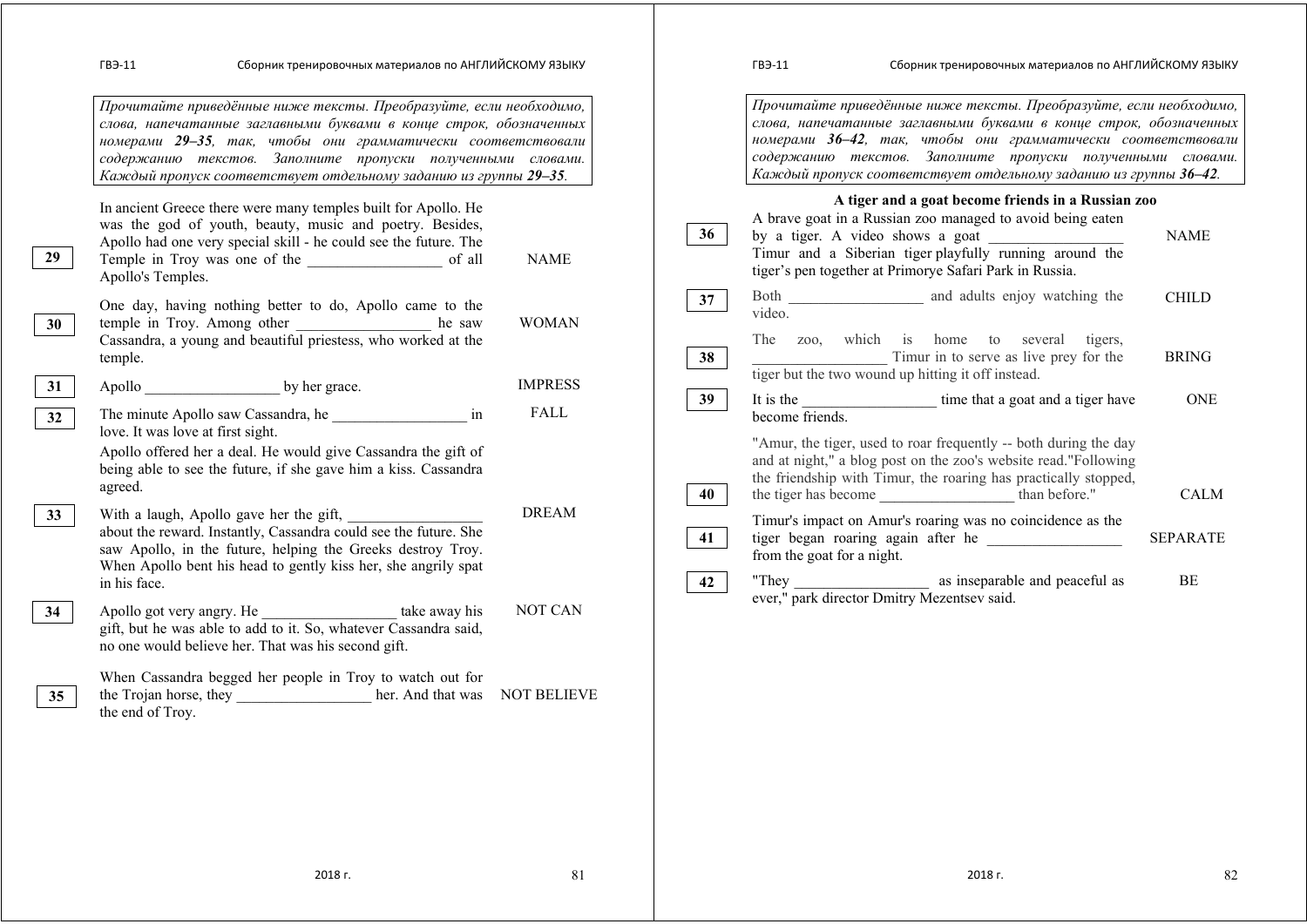|          | Сборник тренировочных материалов по АНГЛИЙСКОМУ ЯЗЫКУ<br>ГВЭ-11                                                                                                                                                                                                                                                                             |                        |    | Сборник тренировочных материалов по АНГЛИЙСКОМУ ЯЗЫКУ<br><b>FB3-11</b>                                                                                                                                                                                                                                                                                    |                  |
|----------|---------------------------------------------------------------------------------------------------------------------------------------------------------------------------------------------------------------------------------------------------------------------------------------------------------------------------------------------|------------------------|----|-----------------------------------------------------------------------------------------------------------------------------------------------------------------------------------------------------------------------------------------------------------------------------------------------------------------------------------------------------------|------------------|
|          | Прочитайте приведённые ниже тексты. Преобразуйте, если необходимо,<br>слова, напечатанные заглавными буквами в конце строк, обозначенных<br>номерами 43-49, так, чтобы они грамматически соответствовали<br>содержанию текстов. Заполните пропуски полученными словами.<br>Каждый пропуск соответствует отдельному заданию из группы 43-49. |                        |    | Прочитайте приведённый ниже текст. Образуйте от слов,<br>напечатанных заглавными буквами в конце строк, обозначенных номерами<br>50-55, однокоренные слова так, чтобы они грамматически и лексически<br>соответствовали содержанию текста. Заполните пропуски полученными<br>словами. Каждый пропуск соответствует отдельному заданию<br>из группы 50-55. |                  |
| 43<br>44 | <b>The Eiffel Tower</b><br>The Eiffel Tower is located in Paris, but people all around the<br>world know about this famous structure. In recognition,<br>UNESCO has named the Eiffel Tower as one of<br>World Heritage Sites.<br>Before the Eiffel Tower ______________, the                                                                | IT<br><b>CONSTRUCT</b> | 50 | The Sphinx and Prince Thutmose<br>The Great Sphinx is the world's largest statue and one of its<br>of them tells about King Thutmose IV, who should never have<br>been the King of Egypt, but he was.                                                                                                                                                     | <b>VARY</b>      |
|          | Washington Monument in Washington, D.C., capital of the<br>United States, was the tallest man-made structure in the<br>world.<br>In 1930, the Chrysler Building was built in New York City,<br>the tallest structure in the world at the                                                                                                    | <b>BECOME</b>          | 51 | The story is that before he was King, he used to go hunting in<br>the desert. At that time he was a Prince, but not in a very good<br>to get the throne. One day he fell asleep<br>in the desert and had a dream.                                                                                                                                         | <b>POSE</b>      |
| 45<br>46 | time. The Eiffel Tower had held the title for 41 years!<br>Eiffel Tower facts show that in 1957, an<br>antenna was attached to it.                                                                                                                                                                                                          | <b>LATE</b>            | 52 | In the dream the Sphinx appeared and told Thutmose that he<br>had been very<br>to the Gods and deserved<br>a reward. The Sphinx promised to make Thutmose the king if<br>he did one thing for the Sphinx in return.                                                                                                                                       | <b>RESPECT</b>   |
| 47<br>48 | Depending on how you determine the height of the structure, it<br>made the Eiffel Tower<br><u>_______________________</u> than the Chrysler<br>Building.<br>The Eiffel Tower is 1,063 _______________, or 324                                                                                                                               | <b>TALL</b><br>FOOT    | 53 | Prince Thutmose<br>asked what it was. The<br>Sphinx replied that his statue was buried in the sand, and that<br>nobody had done anything about it.                                                                                                                                                                                                        | <b>IMMEDIATE</b> |
| 49       | meters, high.<br>tallest structure in France. The<br>It is the<br>tallest structure in France is actually the world's tallest<br>bridge, Millau Viaduct.                                                                                                                                                                                    | <b>TWO</b>             | 54 | At that time, only the head of the Sphinx was showing above<br>the _______________________ desert. Prince Thutmose set about<br>the task of clearing away the sand, and eventually became King<br>of all Egypt.                                                                                                                                           | <b>SURROUND</b>  |
|          |                                                                                                                                                                                                                                                                                                                                             |                        | 55 | Many ____________________ believe that the story is true.<br>However, it is far more likely that the Prince made up the story<br>so that the people of Egypt would accept him as their King.                                                                                                                                                              | <b>EGYPT</b>     |
|          |                                                                                                                                                                                                                                                                                                                                             |                        |    |                                                                                                                                                                                                                                                                                                                                                           |                  |
|          |                                                                                                                                                                                                                                                                                                                                             |                        |    |                                                                                                                                                                                                                                                                                                                                                           |                  |
|          | 2018 г.                                                                                                                                                                                                                                                                                                                                     | 83                     |    | 2018 г.                                                                                                                                                                                                                                                                                                                                                   | 84               |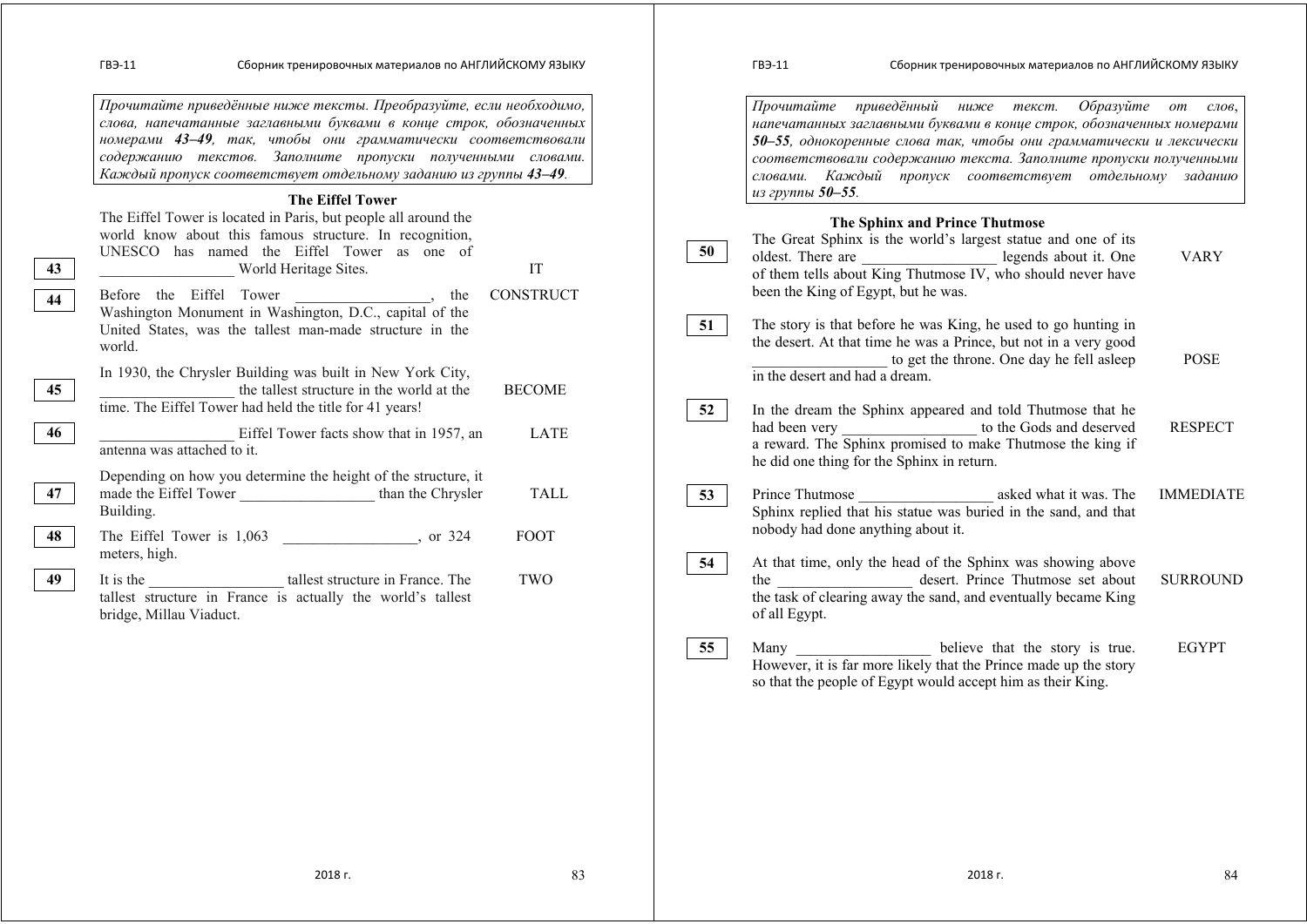|    | ГВЭ-11<br>Сборник тренировочных материалов по АНГЛИЙСКОМУ ЯЗЫКУ                                                                                                                                                                                                                                                                                           |                      | ГВЭ-11<br>Сборник тренировочных материалов по АНГЛИЙСКОМУ ЯЗЫКУ                                                                                                                                                                                                                                                                                          |                 |
|----|-----------------------------------------------------------------------------------------------------------------------------------------------------------------------------------------------------------------------------------------------------------------------------------------------------------------------------------------------------------|----------------------|----------------------------------------------------------------------------------------------------------------------------------------------------------------------------------------------------------------------------------------------------------------------------------------------------------------------------------------------------------|-----------------|
|    | Прочитайте приведённый ниже текст. Образуйте от слов,<br>напечатанных заглавными буквами в конце строк, обозначенных номерами<br>56-61, однокоренные слова так, чтобы они грамматически и лексически<br>соответствовали содержанию текста. Заполните пропуски полученными<br>словами. Каждый пропуск соответствует отдельному заданию<br>из группы 56-61. |                      | Прочитайте приведённый ниже текст. Образуйте от слов,<br>напечатанных заглавными буквами в конце строк, обозначенных номерами<br>62-67, однокоренные слова так чтобы они грамматически и лексически<br>соответствовали содержанию текста. Заполните пропуски полученными<br>словами. Каждый пропуск соответствует отдельному заданию<br>из группы 62-67. |                 |
|    | Chili news                                                                                                                                                                                                                                                                                                                                                |                      | The world's language                                                                                                                                                                                                                                                                                                                                     |                 |
| 56 | Hatch, New Mexico, is the home city for the annual Chili<br>Festival. There, _____________________ display numerous kinds<br>FARM<br>of chili peppers, giving them names such as Espanola, NuMex,<br>Joe Parker and Rio Grande 21.                                                                                                                        |                      | The English language is famous for the richness of its<br>vocabulary. Webster's New International Dictionary lists<br>450,000 words, and the new Oxford English Dictionary has                                                                                                                                                                           |                 |
| 57 | just in Hatch.                                                                                                                                                                                                                                                                                                                                            | <b>PRODUCE</b><br>62 | 615,000, but that is only part of the total. Technical and<br>terms would add millions more.                                                                                                                                                                                                                                                             | <b>SCIENCE</b>  |
| 58 | Between 1992 and 2012, there was a nearly 50-percent increase<br>in the number of restaurants in the United States. For the growing number of pepper eaters, the<br><b>MEXICO</b><br>craving is like an addiction.                                                                                                                                        | 63                   | The wealth of existing synonyms means<br>that<br>of English have two words for<br>something denoted by one word in a different language. The<br>for<br>instance,<br>do<br>distinguish<br>French,<br>not<br>between house and home, between mind and brain. The                                                                                           | <b>SPEAK</b>    |
| 59 | A pepper eater doesn't______________________ like the bite of<br>the pepper; he yearns for it.                                                                                                                                                                                                                                                            | <b>SIMPLE</b>        | Spanish cannot differentiate a <i>chairman</i> from a <i>president</i> .                                                                                                                                                                                                                                                                                 |                 |
| 60 | Peppers can be classified as fruits, vegetables, berries or spices,<br>and different kinds make their bite known specifically. It's<br><b>FASCINATE</b><br>to know that a raw pepper has more<br>vitamin C than an orange or a lemon.                                                                                                                     | 64                   | In Russia, there are no native words for efficiency, challenge<br>and engagement ring. Of course, every language has areas in<br>which it needs, for purposes, to be more<br>expressive than others.                                                                                                                                                     | <b>PRACTICE</b> |
| 61 | Moreover, a raw chilli pepper contains almost 50 percent of the<br>recommended allowance of vitamin A.<br><b>DAY</b><br>Chili peppers not only make food taste better- they are really                                                                                                                                                                    | 65                   | The Eskimos have fifty words for types of snow, though there<br>languages have no native word for snow.                                                                                                                                                                                                                                                  | <b>NATURAL</b>  |
|    | good for you.                                                                                                                                                                                                                                                                                                                                             | -66                  | Nowadays, globalization influences the<br>of languages.                                                                                                                                                                                                                                                                                                  | <b>DEVELOP</b>  |
|    |                                                                                                                                                                                                                                                                                                                                                           | 67                   | Some native words _____________________, giving way to<br>international terms.                                                                                                                                                                                                                                                                           | <b>APPEAR</b>   |
|    |                                                                                                                                                                                                                                                                                                                                                           |                      |                                                                                                                                                                                                                                                                                                                                                          |                 |
|    |                                                                                                                                                                                                                                                                                                                                                           |                      |                                                                                                                                                                                                                                                                                                                                                          |                 |
|    |                                                                                                                                                                                                                                                                                                                                                           |                      |                                                                                                                                                                                                                                                                                                                                                          |                 |
|    |                                                                                                                                                                                                                                                                                                                                                           |                      |                                                                                                                                                                                                                                                                                                                                                          |                 |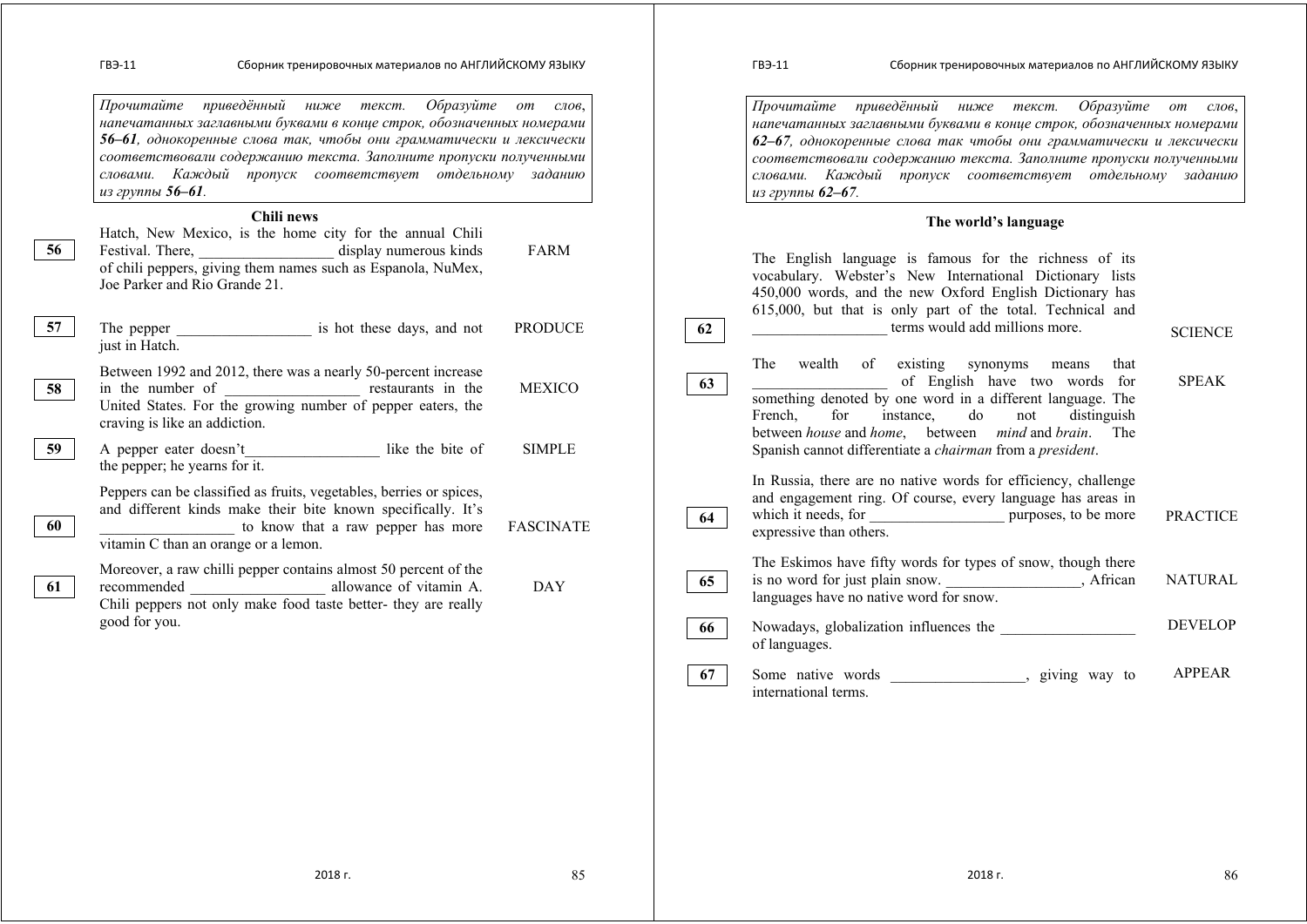**69** 

**70** 

**71** 

**72** 

**73** 

*из группы 68–73.*

*Прочитайте приведённый ниже текст. Образуйте от слов*, *напечатанных заглавными буквами <sup>в</sup> конце строк, обозначенных номерами 68–73, однокоренные слова так, чтобы они грамматически <sup>и</sup> лексически соответствовали содержанию текста. Заполните пропуски полученными словами. Каждый пропуск соответствует отдельному заданию*

#### ГВЭ‐<sup>11</sup> Сборник тренировочных материалов по АНГЛИЙСКОМУ ЯЗЫКУ

*Прочитайте приведённый ниже текст. Образуйте от слов*, *напечатанных заглавными буквами <sup>в</sup> конце строк, обозначенных номерами 74–79, однокоренные слова так, чтобы они грамматически <sup>и</sup> лексически соответствовали содержанию текста. Заполните пропуски полученными словами. Каждый пропуск соответствует отдельному заданию из группы 74–79.*

### **Why do we sleep?**

| <b>Ray Bradbury</b>                                                                                                                                                                                    |                |    | Why do we sleep?                                                                                                                                                                      |                  |
|--------------------------------------------------------------------------------------------------------------------------------------------------------------------------------------------------------|----------------|----|---------------------------------------------------------------------------------------------------------------------------------------------------------------------------------------|------------------|
| Ray Douglas Bradbury is a US writer of fantasy, horror,<br>science fiction and mystery. He is<br>considered to be one of the $20th$ century's greatest and most<br>popular writers of science fiction. | <b>WIDE</b>    | 74 | A recent study may have an answer to one of the greatest<br>unsolved mysteries in science – what is the purpose of sleep?<br>animals function more efficiently in their environments. | <b>REAL</b>      |
| His works have been translated into more than 40 languages<br>and have sold tens of millions of copies in different countries.                                                                         | <b>POPULAR</b> | 75 | from the University of California, Los<br>Angeles, conducted a study of the sleep times of a broad range<br>of animals. They discovered much variation.                               | <b>SCIENCE</b>   |
| During his long writing career, Bradbury has written almost<br>600 short stories, eleven novels, as well as                                                                                            |                | 76 | You may think it _______________________ but some migrating<br>birdscan fly non-stop for up to 90 hours.                                                                              | <b>POSSIBLE</b>  |
| poems and plays.<br>He first became famous for his Martian Chronicles, a collection                                                                                                                    | <b>VARY</b>    | 77 | Pythons and bats are among the longest<br>at over 18 hours a day.                                                                                                                     | <b>SLEEP</b>     |
| of short stories concerning colonization of the planet Mars. In<br>it, Bradbury portrayed the strengths and<br>of human beings as they encountered a new world.                                        | <b>WEAK</b>    | 78 | Human babies need 16 hours and their health and intellectual<br>depend on sleeping properly.                                                                                          | <b>DEVELOP</b>   |
| Bradbury won _______________________ literary awards, the most<br>important of them coming from the National Institute of Arts<br>and Letters.                                                         | <b>COUNT</b>   | 79 | Most of us probably feel we need around eight hours sleep to<br>ın<br>getting enough sleep and this may lead to serious health<br>problems.                                           | <b>DIFFICULT</b> |
| Millions of science fiction readers all over the world are<br>grateful to Ray Bradbury for his outstanding<br>in the field of fantasy and science<br>fiction.                                          | <b>ACHIEVE</b> |    |                                                                                                                                                                                       |                  |
|                                                                                                                                                                                                        |                |    |                                                                                                                                                                                       |                  |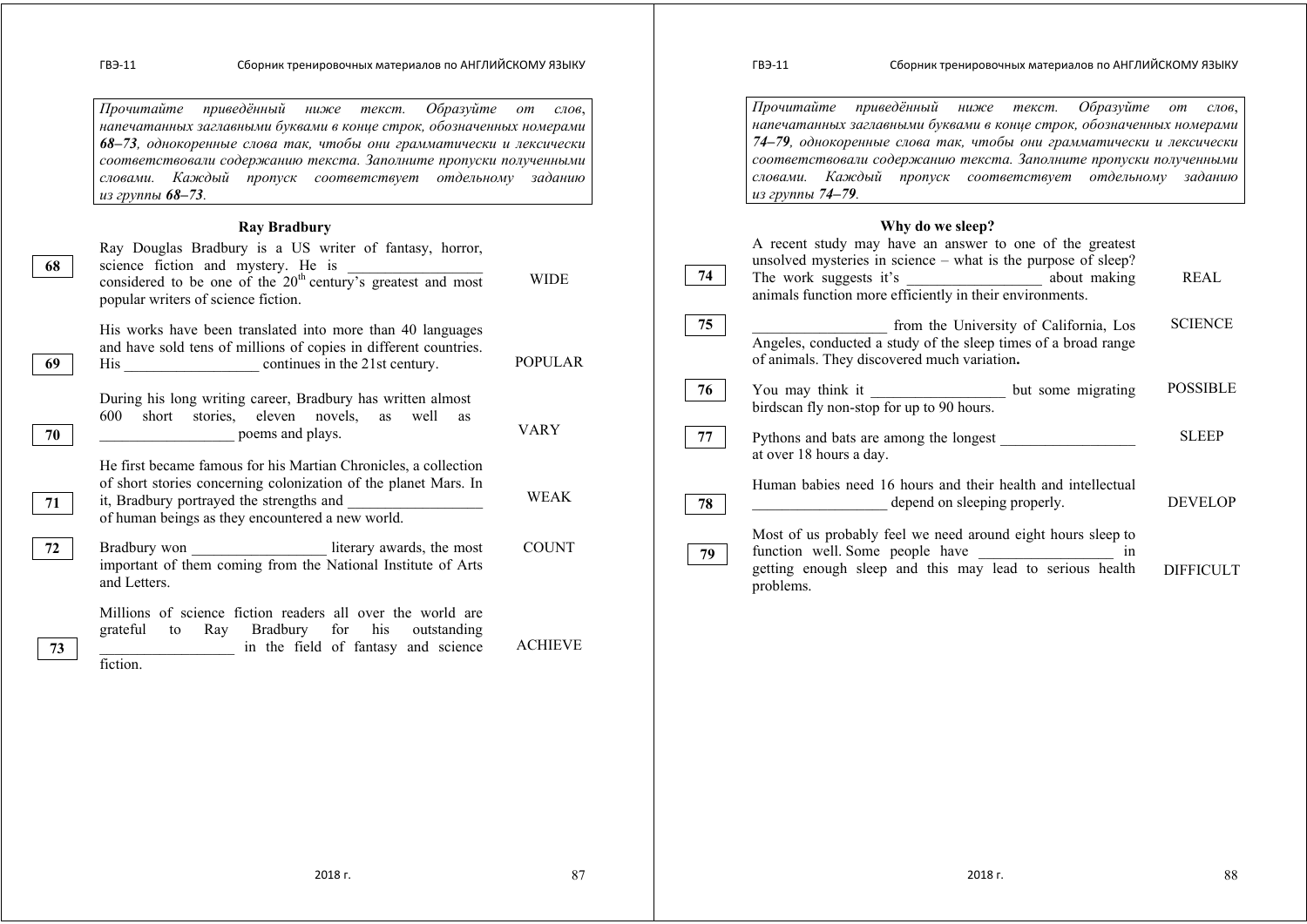*Прочитайте приведённый ниже текст. Образуйте от слов*, *напечатанных заглавными буквами <sup>в</sup> конце строк, обозначенных номерами 80–85, однокоренные слова, так, чтобы они грамматически <sup>и</sup> лексически соответствовали содержанию текста. Заполните пропуски полученными словами. Каждый пропуск соответствует отдельному заданию из группы 80–85.*

### **A Day in Paris**

|                                            | A DAY III I ALIS<br>My name is Audrey and I love to travel. I'll share with you                                                                                                                                         |                  |
|--------------------------------------------|-------------------------------------------------------------------------------------------------------------------------------------------------------------------------------------------------------------------------|------------------|
| my<br>inspiring you to travel.             | adventures with the hopes of                                                                                                                                                                                            | <b>FANTASY</b>   |
| hot and too crowded in summer!             | A few months ago I was in the midst of planning a big<br>trip. Sam and I had our first year<br>wedding anniversary coming up, and we decided to go to<br>Paris. Any Parisian would disapprove of the idea: Paris is too | <b>EUROPE</b>    |
| way.                                       | I hadn't been to Paris in almost 8 years so I had forgotten<br>about that. Sam and I tried to go sightseeing but we soon<br>realized we wouldn't be able to see Paris the                                               | <b>TRADITION</b> |
|                                            | The lines to the Louvre, Notre Dame, and about any other<br>so we had an alternative experience in the city.                                                                                                            | <b>ATTRACT</b>   |
| feasted on chips and Sam enjoyed his Cola! | One day Sam and I packed a picnic and headed out to the<br>park for a bit of a quieter day closer to nature. We<br>came to a spot next to the lake where I                                                              | <b>FINAL</b>     |
|                                            |                                                                                                                                                                                                                         | <b>DIFFER</b>    |

#### ГВЭ‐<sup>11</sup> Сборник тренировочных материалов по АНГЛИЙСКОМУ ЯЗЫКУ

*Прочитайте приведённый ниже текст. Образуйте от слов*, *напечатанных заглавными буквами <sup>в</sup> конце строк, обозначенных номерами 86–91, однокоренные слова, так, чтобы они грамматически <sup>и</sup> лексически соответствовали содержанию текста. Заполните пропуски полученными словами. Каждый пропуск соответствует отдельному заданию из группы 86–91.*

### **Good habits**

| It's tempting for parents to make life happy and easy for<br>After<br>all, they are completely<br>children.<br>when they are born, and rely on<br>parents for everything. Part of parenting is teaching children<br>to be responsible and capable. Every child needs good habits. | <b>HELP</b>    |
|-----------------------------------------------------------------------------------------------------------------------------------------------------------------------------------------------------------------------------------------------------------------------------------|----------------|
| Expressing gratitude is one of them. The habit of merely<br>"thank you" will take root, and real<br>saying<br>of gratitude will develop.                                                                                                                                          | <b>FEEL</b>    |
| Children should be encouraged to be<br>to everyone.                                                                                                                                                                                                                               | <b>FRIEND</b>  |
| Learning to give a simple smile can lift others up and spread<br>every day.                                                                                                                                                                                                       | <b>HAPPY</b>   |
| Patience is hard for children, but those who are become more<br>in life.                                                                                                                                                                                                          | <b>SUCCESS</b> |
| also can't monopolise the attention<br>Children<br>- of<br>or other adults. To practise this skill,<br>children should be taken to places where other children are,<br>like parks and zoos. It's good for children to have plenty of                                              | TEACH          |
| experience socializing with others.                                                                                                                                                                                                                                               |                |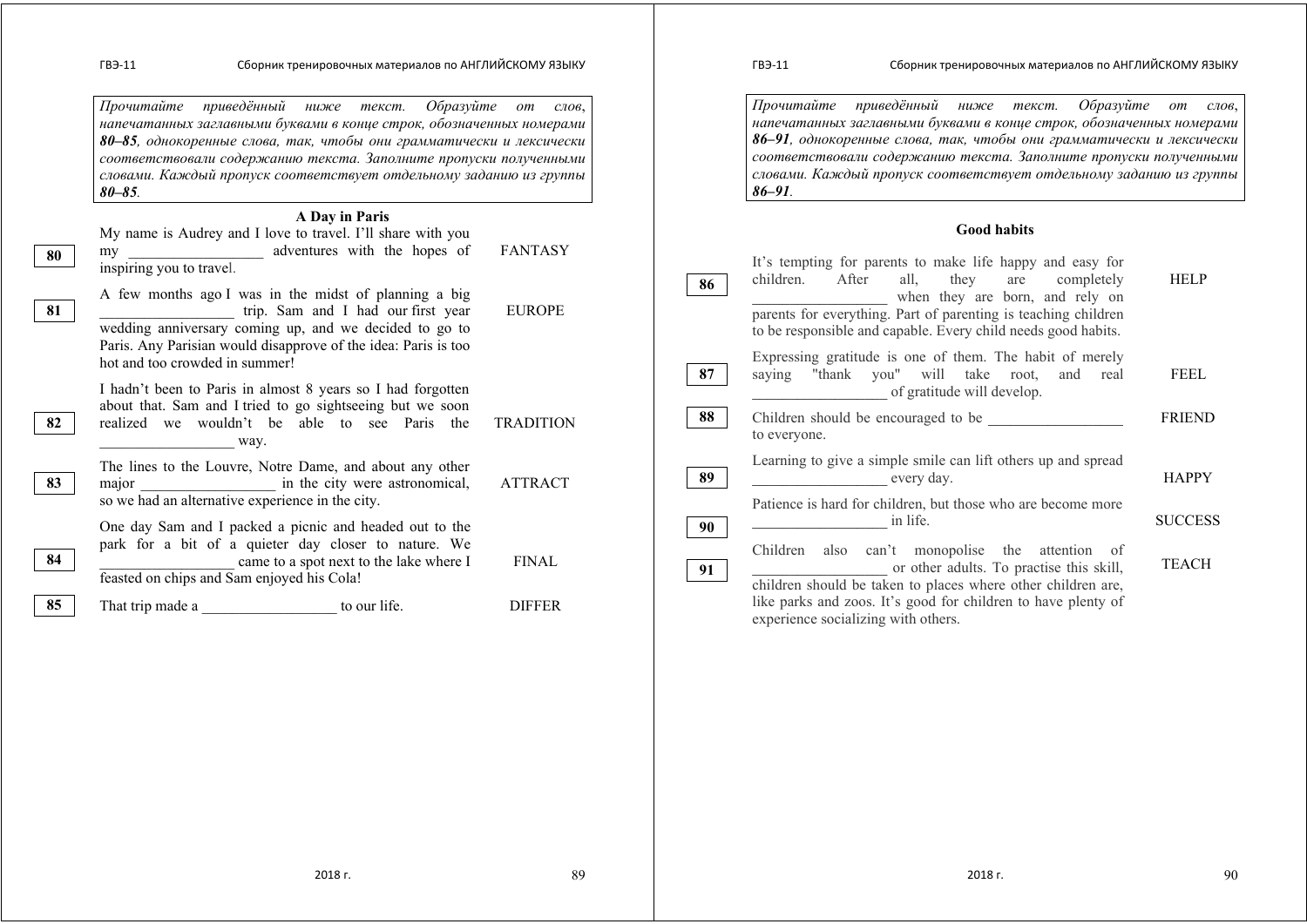|          | Сборник тренировочных материалов по АНГЛИЙСКОМУ ЯЗЫКУ<br>ГВЭ-11                                                                                                                                                                                                                                                                                                                                  |                            |           | Сборник тренировочных материалов по АНГЛИЙСКОМУ ЯЗЫКУ<br>ГВЭ-11                                                                                                                                                                                                                                                                                                  |                                 |
|----------|--------------------------------------------------------------------------------------------------------------------------------------------------------------------------------------------------------------------------------------------------------------------------------------------------------------------------------------------------------------------------------------------------|----------------------------|-----------|------------------------------------------------------------------------------------------------------------------------------------------------------------------------------------------------------------------------------------------------------------------------------------------------------------------------------------------------------------------|---------------------------------|
|          | Прочитайте приведённые ниже тексты. Преобразуйте, если необходимо,<br>слова, напечатанные заглавными буквами в конце строк, обозначенных<br>номерами 92-98, так, чтобы они грамматически соответствовали<br>содержанию текстов. Заполните пропуски полученными словами.<br>Каждый пропуск соответствует отдельному заданию из группы 92-98.                                                      |                            |           | Прочитайте приведённый ниже текст. Образуйте от слов,<br>напечатанных заглавными буквами в конце строк, обозначенных номерами<br>99-104, однокоренные слова так, чтобы они грамматически и лексически<br>соответствовали содержанию текста. Заполните пропуски полученными<br>словами. Каждый пропуск соответствует отдельному заданию из группы<br>$99 - 104$ . |                                 |
| 92<br>93 | The Duck and The Fox<br>A mother duck and her little ducklings were on their way to<br>a lake one day. All of a sudden the mother duck<br>a fox at a distance.<br>She shouted, "<br>The ducklings hurried towards the lake. There's a fox!" The ducklings hurried towards the lake. The<br>mother duck wondered what to do. She began to walk back<br>and forth dragging one wing on the ground. | <b>SEE</b><br><b>CHILD</b> | 99<br>100 | Climate change affects everyone<br>Our lives are connected to the climate. A warming climate<br>will bring changes that can affect our water supplies,<br>agriculture, power and transportation systems, the<br>environment, and even our own health<br>and safety.<br>say that some changes to the climate<br>are unavoidable                                   | <b>NATURE</b><br><b>SCIENCE</b> |
| 94       | When the fox saw her he said to himself, "It seems that she<br>and can't fly! I can easily catch and eat<br>her!                                                                                                                                                                                                                                                                                 | <b>HURT</b>                | 101       | Carbon dioxide can stay in the atmosphere for<br>a century, so Earth will continue to<br>warm in the coming decades. The warmer it gets, the greater<br>the risk for more severe changes to the climate and Earth's                                                                                                                                              | <b>NEAR</b>                     |
| 95       | Then he ran towards her. The mother duck ran, and the fox<br>lake.<br>The mother duck looked back and saw that the ducklings had                                                                                                                                                                                                                                                                 | <b>LEAD</b>                | 102       | system.<br>Although it's difficult to predict the exact impacts of climate<br>change, what's clear is that the climate we are accustomed to,                                                                                                                                                                                                                     | <b>RELY</b>                     |
| 96       | reached the lake. She stopped and took a deep breath. The fox<br>thought she was tired and came<br>The mother duck quickly spread her wings and rose up in the                                                                                                                                                                                                                                   | <b>CLOSE</b>               | 103       | in the future.<br>We can reduce the risks we will face from climate<br>change. By making choices that reduce greenhouse gas<br>and preparing for the changes that are<br>already underway, we can reduce risks from climate change.                                                                                                                              | <b>POLLUTE</b>                  |
| 97       | air. She landed in the middle of the lake and her ducklings<br>swam to $\qquad \qquad$<br>The fox stared in disbelief at the mother duck and her                                                                                                                                                                                                                                                 | <b>SHE</b>                 | 104       | Our ___________________ today will shape the world our<br>children and grandchildren will live in.                                                                                                                                                                                                                                                               | <b>DECIDE</b>                   |
| 98       | they were in the middle of the lake.                                                                                                                                                                                                                                                                                                                                                             | <b>NOT CAN</b>             |           |                                                                                                                                                                                                                                                                                                                                                                  |                                 |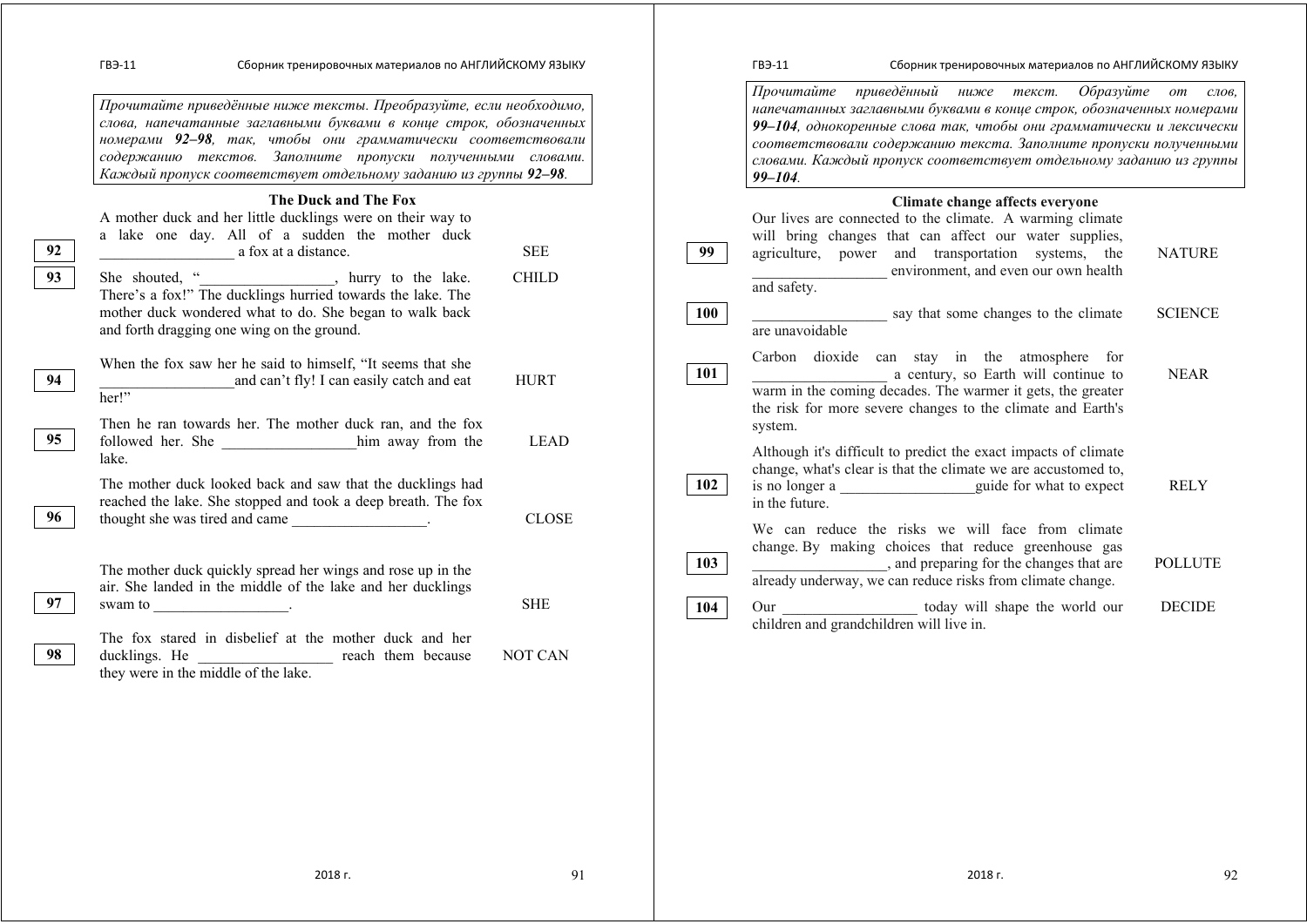|            | Сборник тренировочных материалов по АНГЛИЙСКОМУ ЯЗЫКУ<br>ГВЭ-11                                                                                                                                                                                                                                                                                                                   |               |            | Сборник тренировочных материалов по АНГЛИЙСКОМУ ЯЗЫКУ<br>ГВЭ-11                                                                                                                                                                                                                                                                                                |  |
|------------|-----------------------------------------------------------------------------------------------------------------------------------------------------------------------------------------------------------------------------------------------------------------------------------------------------------------------------------------------------------------------------------|---------------|------------|----------------------------------------------------------------------------------------------------------------------------------------------------------------------------------------------------------------------------------------------------------------------------------------------------------------------------------------------------------------|--|
|            | Раздел 2. Грамматика и лексика<br>Прочитайте приведённые ниже тексты. Преобразуйте, если необходимо,<br>слова, напечатанные заглавными буквами в конце строк, обозначенных<br>номерами 105-111, так, чтобы они грамматически соответствовали<br>содержанию текстов. Заполните пропуски полученными словами.<br>Каждый пропуск соответствует отдельному заданию из группы 105-111. |               |            | Прочитайте приведённый ниже текст. Образуйте от слов,<br>напечатанных заглавными буквами в конце строк, обозначенных номерами<br>112-117, однокоренные слова, так, чтобы они грамматически и<br>лексически соответствовали содержанию текста. Заполните пропуски<br>полученными словами. Каждый пропуск соответствует отдельному<br>заданию из группы 112-117. |  |
| 105        | The spinner boom<br>Do you know about the spinner boom? Recently the spinner<br>global. You can find them in toy<br>stores, gas stations, online specialty shops.                                                                                                                                                                                                                 | GO            | 112        | <b>Mount Everest</b><br>Mount Everest is the highest mountain in the world. Mount<br><b>CLIMB</b><br>world.                                                                                                                                                                                                                                                    |  |
| 106        | The popularity of fidget spinners<br>everyone by surprise.                                                                                                                                                                                                                                                                                                                        | <b>CATCH</b>  | 113        | Since the first historic climb in 1953, more than 2000 people<br>have__________________climbed Mount Everest. But it is SUCCESSFUL<br>always a challenge.                                                                                                                                                                                                      |  |
| 107        | A toy that everyone could play with was originally designed<br>to calm hyperactive help them focus<br>better. It was also invented to help relieve stress and anxiety.                                                                                                                                                                                                            | <b>CHILD</b>  | 114        | The members of expeditions have to be physically very fit.<br>Without<br>a special<br>training<br>period<br>one<br>can experience and the set of the set of the set of the set of the set of the set of the set of the set of the<br>fail to reach the summit.<br>EASY                                                                                         |  |
| 108        | beneficial for focus have been banned from many schools<br>because they distract children. A fidget spinner may help you                                                                                                                                                                                                                                                          | <b>CALL</b>   | 115<br>116 | <b>TOUR</b><br>expeditions is the climate.<br><b>POSSIBLE</b><br>to go                                                                                                                                                                                                                                                                                         |  |
| 109        | focus, but it can also be a distraction when used too much.<br>For most people fidget spinners are _________________________ than DISTRACTING<br>beneficial.                                                                                                                                                                                                                      |               |            | on with the climbing. The wind, the cold and lack of oxygen<br>make people go back and give up.                                                                                                                                                                                                                                                                |  |
| <b>110</b> | competition, they're not paying much attention to anything<br>else happening in the classroom.                                                                                                                                                                                                                                                                                    | <b>FOCUS</b>  | 117        | is the most important issue for<br><b>SAFE</b><br>everyone involved in the business of mountain climbing.                                                                                                                                                                                                                                                      |  |
| 111        | The future of spinners is in doubt. It's difficult to predict<br>year starts.                                                                                                                                                                                                                                                                                                     | <b>BECOME</b> |            |                                                                                                                                                                                                                                                                                                                                                                |  |
|            |                                                                                                                                                                                                                                                                                                                                                                                   |               |            |                                                                                                                                                                                                                                                                                                                                                                |  |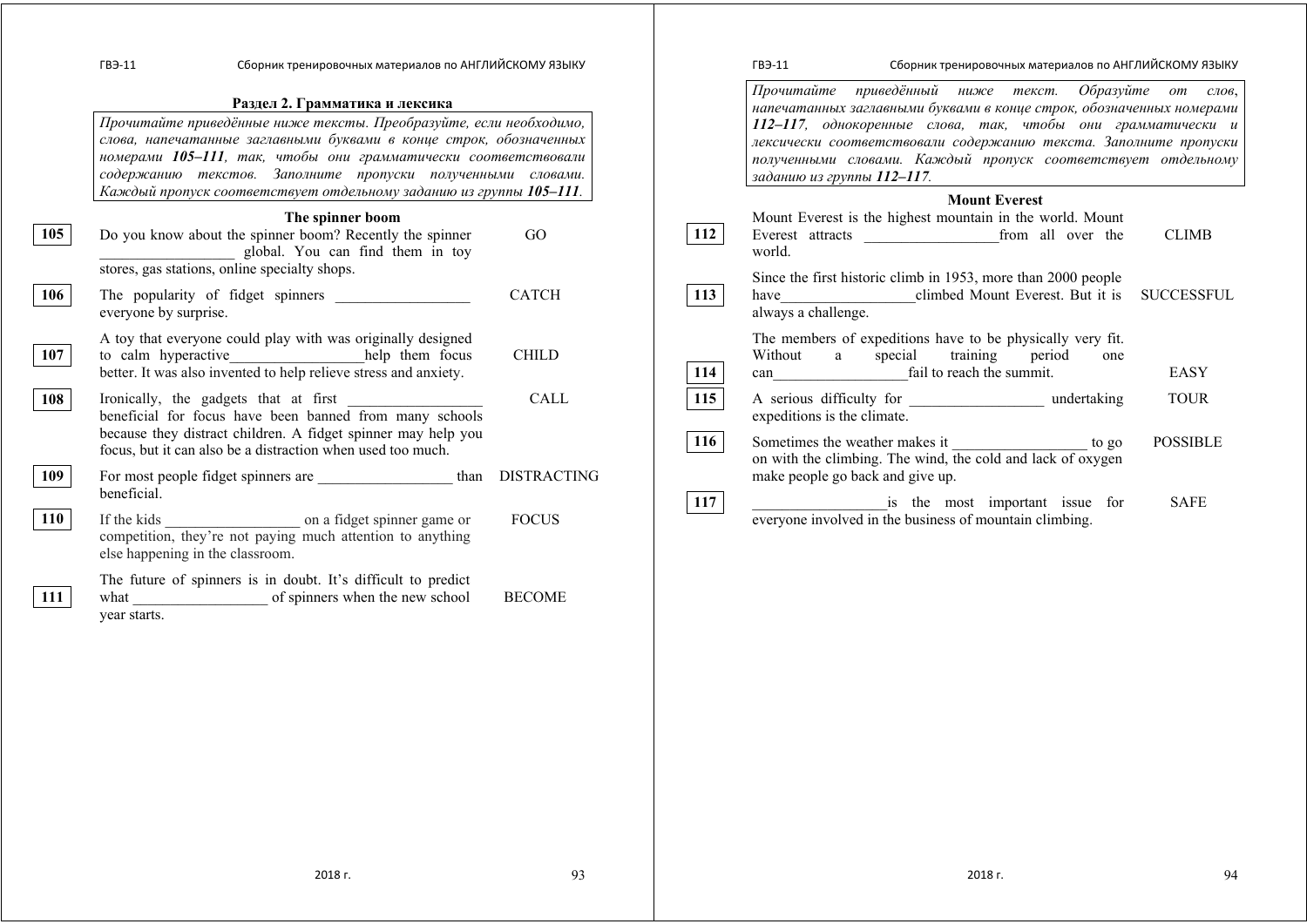*Прочитайте текст <sup>с</sup> пропусками, обозначенными номерами 118–124. Эти номера соответствуют заданиям 118–124, <sup>в</sup> которых представлены возможные варианты ответов. Запишите номер выбранного Вами варианта ответа <sup>в</sup> поле ответа.* 

### **Harry's friend**

Harry made only one real friend when he hung around in the dockyard. His name was Old Jack Tar. Mr. Tar lived in an abandoned railway carriage at the end of the sheds. Uncle Stan  $\boxed{118}$  Harry to keep away from Old the end of the sheds. Uncle Stan 118 Jack because he was a stupid, dirty old tramp. He didn't  $\overline{119}$  that dirty to Harry, certainly not as dirty as Stan, and it wasn't long before Harry **120 he wasn't stupid at all.** 

When Harry knocked on the door of the railway carriage that Saturday<br>morning. Old Jack had  $\boxed{121}$  been waiting for him because his usual been waiting for him because his usual treat – a big red apple had been placed on the seat opposite. Harry picked it up, took a bite and sat down.

"Thank you, Mr. Tar," Harry said as he wiped some juice from his chin. He never asked where the apples came **122** \_\_\_\_\_\_\_; it just added to the mystery of the great man.

How different he was from Uncle Stan who **123** \_\_\_\_\_\_\_ the little he knew again and again, whereas Old Jack introduced Harry to new words, new experiences, even new worlds every week. Old Jack smiled across at him but didn't speak **124 Harry had finished his apple and thrown the core out** of the window. "What have you learnt at school this week?" the old man asked. "Mr. Holcombe told me there are other countries beyond the sea that are part of the British Empire." "He's quite right," said Old Jack.

| 118 | 1) spoke              | 2) said     | 3) told   | 4) talked     |
|-----|-----------------------|-------------|-----------|---------------|
|     | Ответ:                |             |           |               |
| 119 | 1) watch<br>Ответ:    | $2)$ look   | 3) glance | 4) see        |
| 120 | 1) explored<br>Ответ: | 2) invented | 3) opened | 4) discovered |

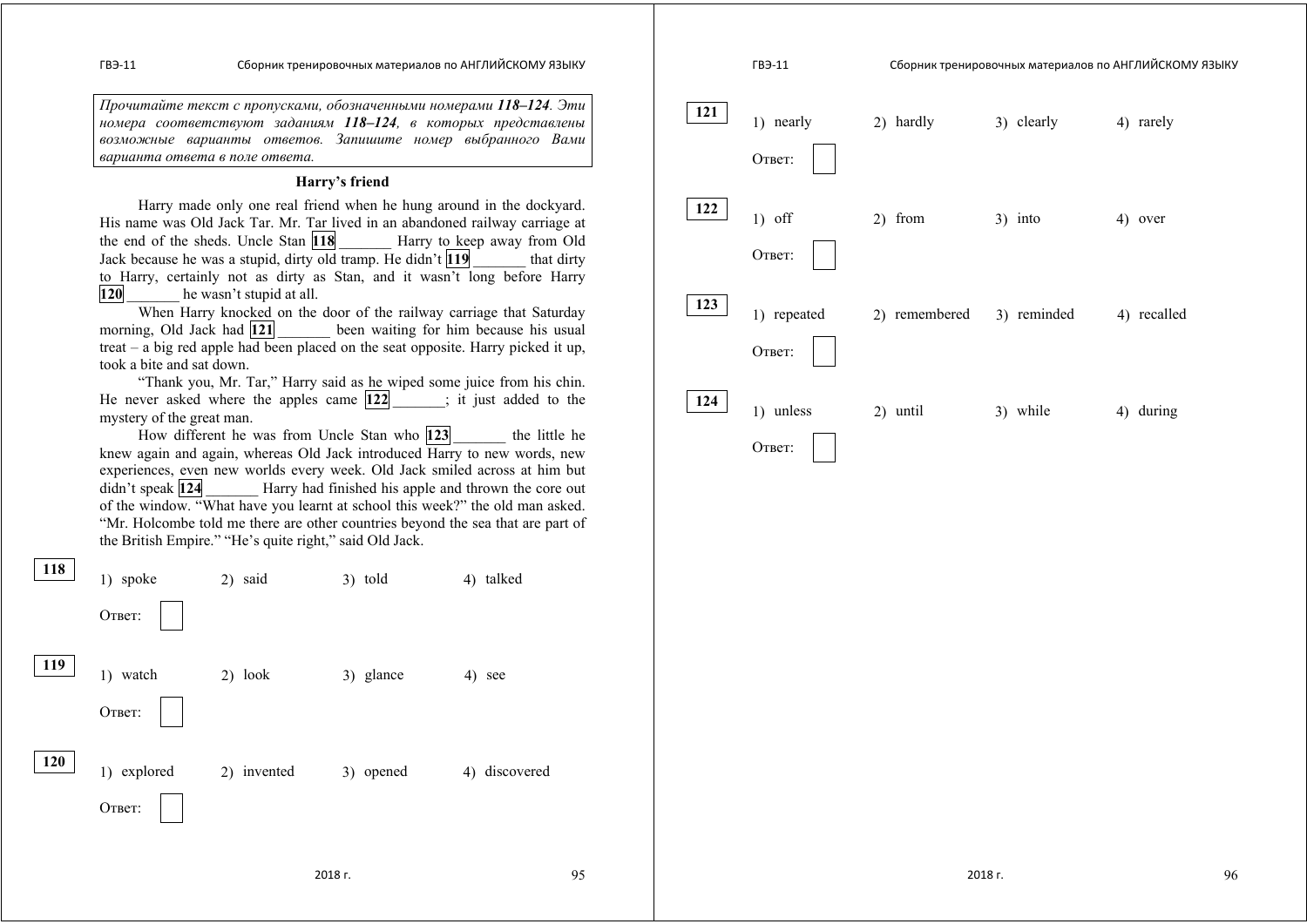*Прочитайте текст <sup>с</sup> пропусками, обозначенными номерами 125–131. Эти номера соответствуют заданиям 125–131, <sup>в</sup> которых представлены возможные варианты ответов. Запишите номер выбранного Вами варианта ответа <sup>в</sup> поле ответа.* 

### **"The Remarkable Odyssey of Mr McCool"**

One of the best books I've read recently is "The Remarkable Odyssey of Mr McCool". It is a modern-day odyssey **125** a remarkable story about an imaginary journey. I  $\overline{126}$  it from the library, but you will not be upset if you buy this book. I was excited by the story and could **127** put it down.

The central character is Mr McCool, a polar bear in a zoo, who **128 of getting back to his natural habitat at the North Pole so that he** can see the Aurora Borealis, which he calls the skittery-glittery. He makes his escape with the help of a boy, Willum, and a prairie dog called Kansas. They set off in an abandoned barge and they are **129** \_\_\_\_\_\_\_ by a cat and a rook. They have many unlikely adventures, including an encounter with giants. Their journey takes them to many places in the world and they face many dangers.

I liked reading about how the characters learned to live with each other and how they showed that they cared  $\frac{130}{131}$  each other. I found some of the conversation a bit irritating as I couldn't  $\frac{131}{131}$  out why Mr McCool the conversation a bit irritating as I couldn't  $\overline{131}$ had a cockney accent. The descriptive passages where the bear and the prairie dog were talking about their homes are much better. I think the story shows the relationship between animals and people very well.

| 125 | 1) speaking         | 2) telling | 3) saying | 4) talking  |    |
|-----|---------------------|------------|-----------|-------------|----|
|     | Ответ:              |            |           |             |    |
| 126 | 1) lent<br>Ответ:   | 2) rented  | 3) hired  | 4) borrowed |    |
| 127 | 1) merely<br>Ответ: | 2) really  | 3) hardly | 4) nearly   |    |
|     |                     |            | 2018 г.   |             | 97 |

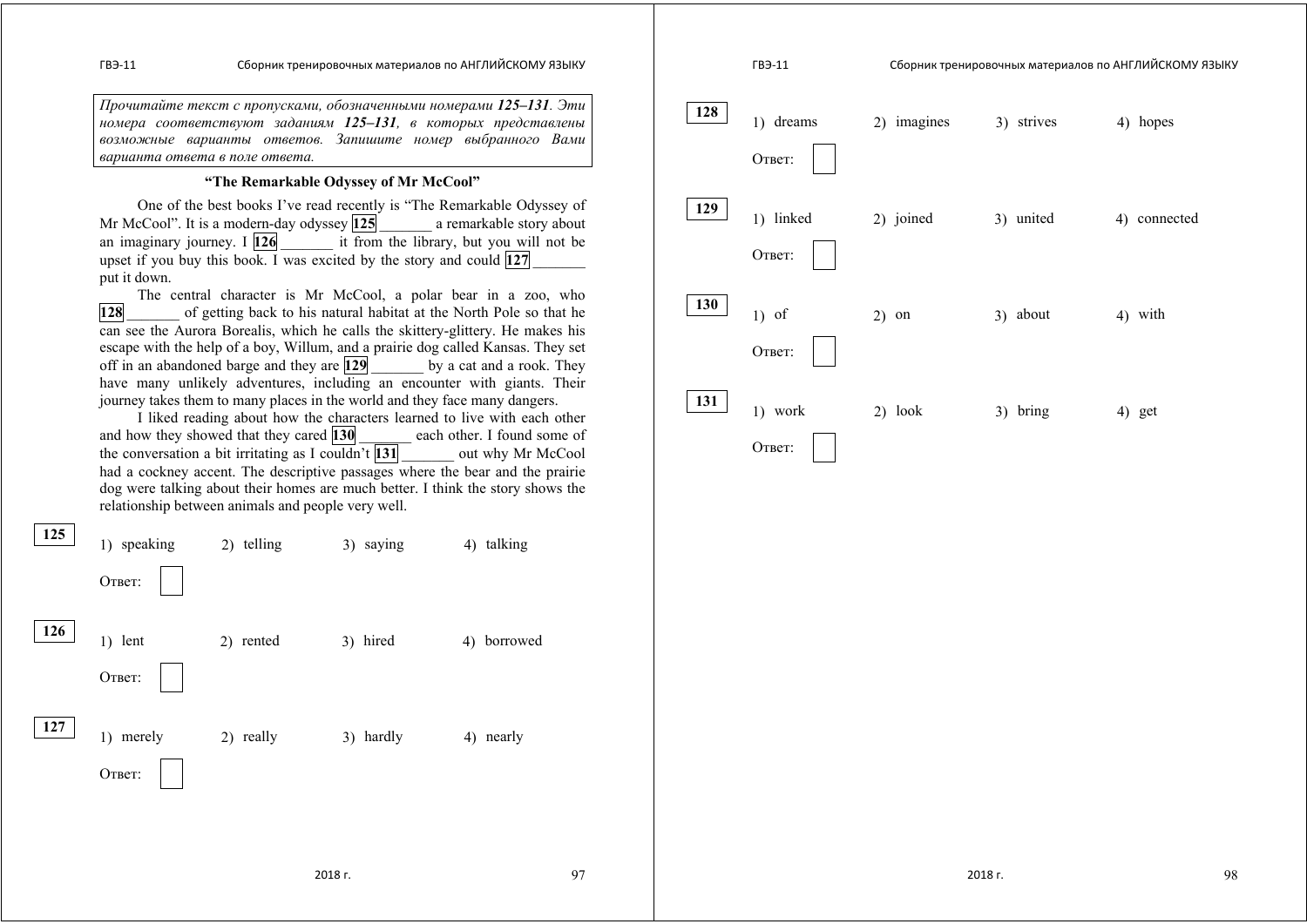*Прочитайте текст <sup>с</sup> пропусками, обозначенными номерами 132–138. Эти номера соответствуют заданиям 132–138, <sup>в</sup> которых представлены возможные варианты ответов. Запишите номер выбранного Вами варианта ответа <sup>в</sup> поле ответа.* 

#### **'It's Only Me'**

After her husband had gone to work, Mrs Richards sent her children to school and went upstairs to her bedroom. She was too excited to do any **132** \_\_\_\_\_\_ that morning, because in the evening she would be going to a fancy dress party with her husband. She intended to dress up as a ghost and she had **133**  her costume the night before. Now she was **134** to try it on. Though the costume consisted only of a sheet, it was very effective. Mrs Richards put it  $\boxed{135}$ , looked in the mirror, smiled and went downstairs. Richards put it **135** \_\_\_\_\_\_, looked in the mirror, smiled and went downstairs. She wanted to find out whether it would be **136**  \_\_\_\_\_\_ to wear.

Just as Mrs Richards was entering the dining-room, there was <sup>a</sup>**137**  told him to come straight in if ever she failed to open the door and to leave the on the front door. She knew that it must be the baker. She had bread on the kitchen table. Not wanting to 138 the poor man, Mrs Richards quickly hid in the small store-room under the stairs. She heard the front door open and heavy footsteps in the hall. Suddenly the door of the store-room was opened and a man entered.

| 132 | 1) homework | 2) household | 3) housework   | 4) housewife |    |
|-----|-------------|--------------|----------------|--------------|----|
|     | Ответ:      |              |                |              |    |
| 133 | $1)$ did    | 2) made      | 3) built       | 4) created   |    |
|     | Ответ:      |              |                |              |    |
| 134 | 1) nervous  | 2) restless  | 3) ill at ease | 4) impatient |    |
|     | Ответ:      |              |                |              |    |
|     |             |              |                |              |    |
|     |             |              |                |              |    |
|     |             |              |                |              |    |
|     |             |              | 2018 г.        |              | 99 |

|     | ГВЭ-11        |             |                | Сборник тренировочных материалов по АНГЛИЙСКОМУ ЯЗЫКУ |
|-----|---------------|-------------|----------------|-------------------------------------------------------|
| 135 | $1)$ up       | $2)$ on     | 3) over        | 4) down                                               |
|     | Ответ:        |             |                |                                                       |
| 136 | 1) attractive | 2) exciting | 3) comfortable | 4) $cozy$                                             |
|     | Ответ:        |             |                |                                                       |
| 137 | 1) knock      | 2) kick     | $3)$ hit       | 4) crash                                              |
|     | Ответ:        |             |                |                                                       |
| 138 | 1) fear       | 2) worry    | 3) disturb     | 4) frighten                                           |
|     | Ответ:        |             |                |                                                       |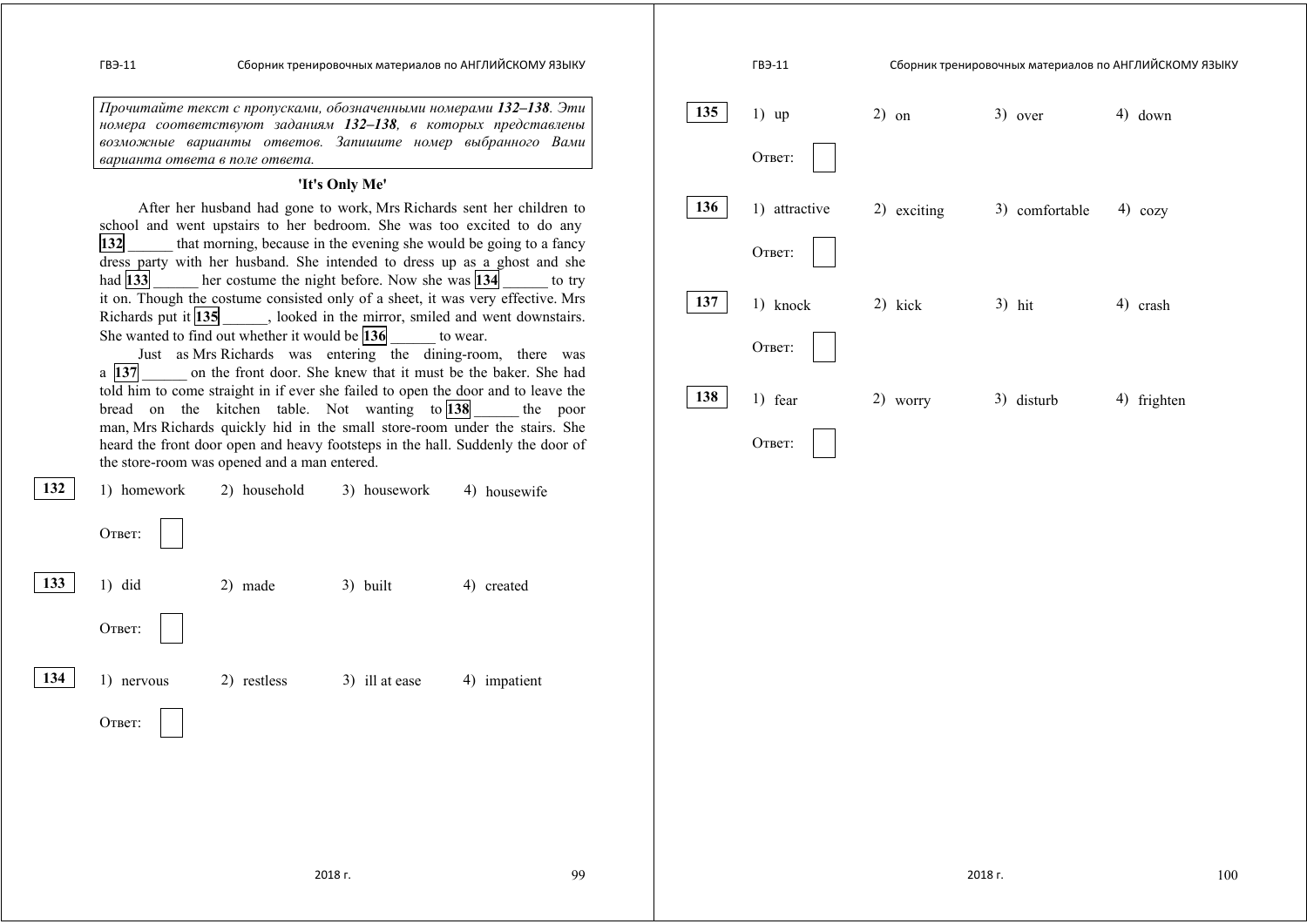*Прочитайте текст <sup>с</sup> пропусками, обозначенными номерами 139–145. Эти номера соответствуют заданиям 139–145, <sup>в</sup> которых представлены возможные варианты ответов. Запишите номер выбранного Вами варианта ответа <sup>в</sup> поле ответа.* 

### **Light from the past**

When you stand and look at the stars, you are really looking at history. The light from Alkaid, the end star in the handle of the Big Dipper, has taken about 210 years to  $\boxed{139}$  vour eyes. If Alkaid stopped  $\boxed{140}$  today, your eyes. If Alkaid stopped **140** today, people on earth would still see it **141** about 210 years. Some of the stars you see here tonight may have stopped existing several thousand years ago. The light from some **142** stars right now will not be seen on earth until thousands, or even millions, of years from now!<br>It's  $\overline{143}$  breathtaking, and it  $\overline{14}$ 

 $b$ reathtaking, and it  $\overline{144}$  to the great mystery about the nature of light. Think about water waves. They get smaller and smaller in amplitude as they travel. Their energy is lost in friction among the water molecules. Think of sound waves in air. They too get weaker and weaker because of friction among the air molecules.

But light waves stop only if they strike something, and their energy is transferred  $\overline{145}$  another form. Otherwise, they can go on and on, at the another form. Otherwise, they can go on and on, at the same terrific speed, with no loss of energy, forever!

| 139 | 1) approach | 2) reach    | $3)$ hit    | 4) achieve |
|-----|-------------|-------------|-------------|------------|
|     | Ответ:      |             |             |            |
| 140 | 1) burning  | 2) flashing | 3) blushing | 4) shining |
|     | Ответ:      |             |             |            |
| 141 | 1) after    | 2) though   | $3)$ for    | 4) at      |
|     | Ответ:      |             |             |            |
| 142 | 1) farewell | 2) faraway  | $3)$ far    | 4) fair    |
|     | Ответ:      |             |             |            |
|     |             |             |             |            |

ГВЭ‐<sup>11</sup> Сборник тренировочных материалов по АНГЛИЙСКОМУ ЯЗЫКУ 1) quit 2) quick  $3)$  quiet  $4)$  quite Ответ: 1) enlarges 2) increases 3) adds 4) multiplies Ответ: 1) into 2) onto 3) for 4) at Ответ: **143 144 145**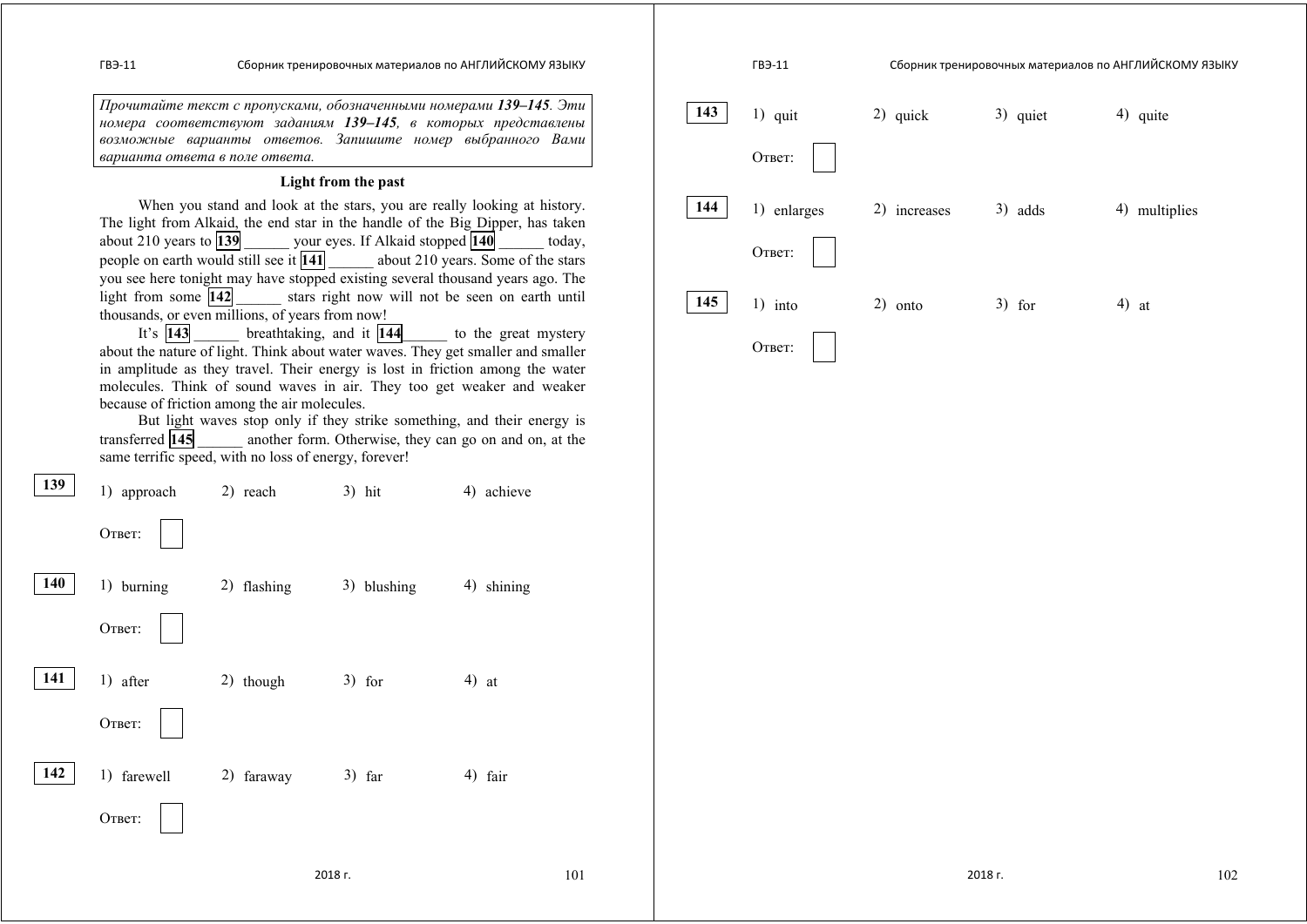*Прочитайте текст <sup>с</sup> пропусками, обозначенными номерами 146–1526. Эти номера соответствуют заданиям 146–152, <sup>в</sup> которых представлены возможные варианты ответов. Запишите номер выбранного Вами варианта ответа <sup>в</sup> поле ответа.* 

### **Margaret**

Old Margaret was just the kind of cook that we wanted. Lots of cooks can do rich dishes well. Margaret couldn't. But she **146** \_\_\_\_\_\_ to cook simple, everyday dishes in a way that made our mouths water. Her apple-pies were the best pies I've ever tasted.

But to **147 he truth, even Margaret sometimes miscalculated.** A large, royal-looking steak would be set before Father, which, upon being cut into, would turn **148** \_\_\_\_\_\_ to be underdone. Father's face would darken with disappointment. He would raise his foot and stamp slowly and heavily three times on the rug.

At this solemn **149** \_\_\_\_\_\_, we would hear Margaret leave the kitchen below us and come up the stairs to the dining-room door.

"Margaret, look at the steak."

Margaret would peer with a shocked look at the platter. She would then seize the platter and make off with it.

Father and Margaret were united by the intense interest they both took in cooking. Each understood the other instinctively. I have to  $\overline{150}$  that they had a complete fellow-feeling. Mother's great interest was in babies. She loved her children and her happiness depended **151 depended them.** She wanted to keep Father pleased somehow, and if it was too difficult or impossible she didn't always care about even that.

At table it was Father who carved the fowl, or sliced the roast lamb or beef. I liked to **152** \_\_\_\_\_\_ him take the knife and go at it. And usually the cooking had been as superb as the carving. Sometimes it was so perfect that Father would summon Margaret and say in a low voice, "You are a good cook".



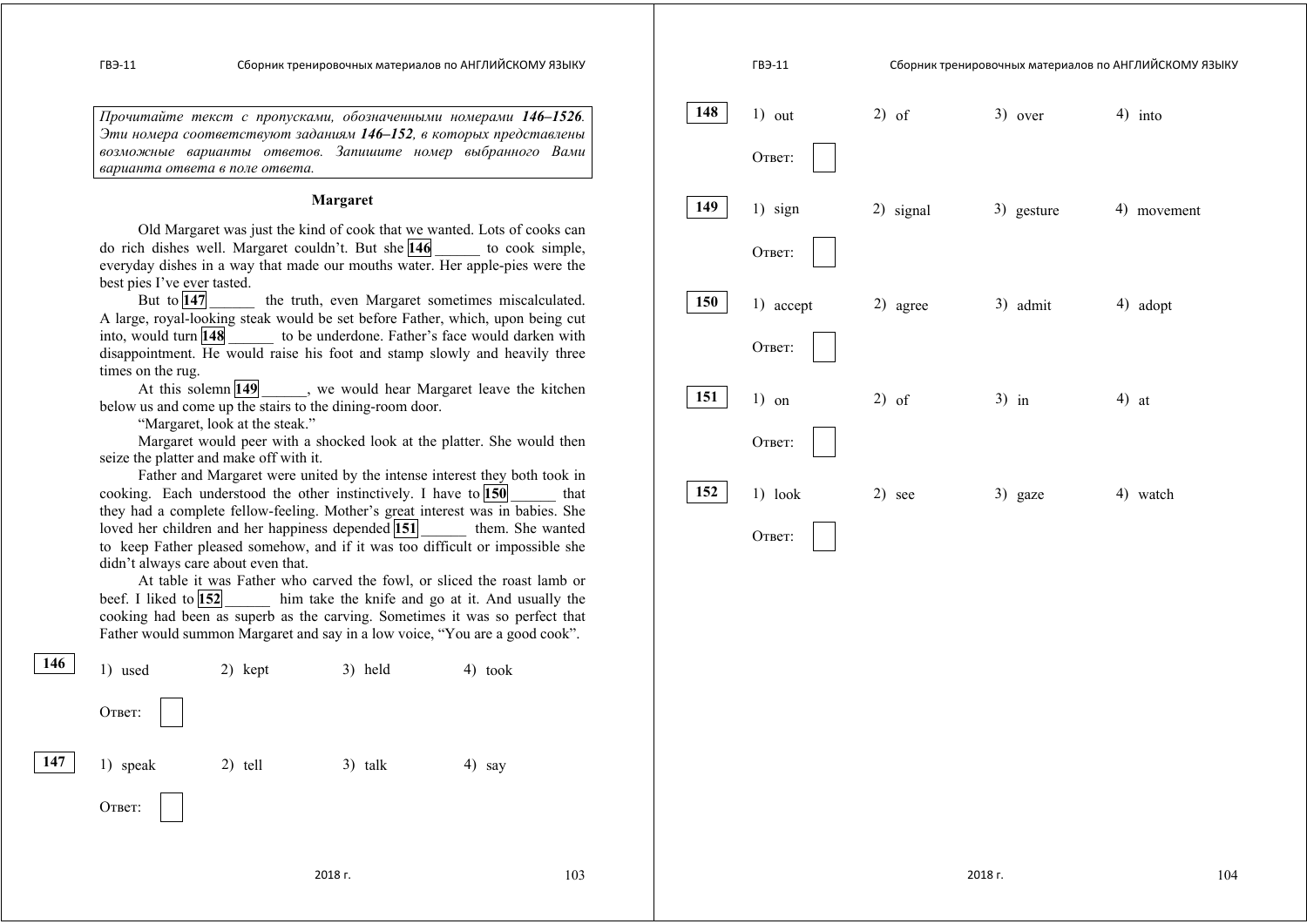*Прочитайте текст <sup>с</sup> пропусками, обозначенными номерами 153–159. Эти номера соответствуют заданиям 153–159, <sup>в</sup> которых представлены возможные варианты ответов. Запишите <sup>в</sup> поле ответа цифру 1, 2, 3 или 4, соответствующую выбранному Вами варианту ответа.* 

### **Money can't buy everything**

Nick was a 10 year old boy. Nick's father was a very busy businessman<br>who could not  $\overline{153}$  time with his son. He wanted to play with his time with his son. He wanted to play with his father just **154** his friends did. One day his father was at home in the evening. "Dad, it is a big surprise to **155**\_\_\_\_\_\_\_ you at home," Nick said."Yes son, my meeting was cancelled. So I'm at home. But after two hours I have to catch a flight," his father replied. "When will you be back?" "Tomorrow noon."

Nick was in deep thought **156** a while. Then he asked, "Dad, how **157 do you earn in a year?" "My dear son, it's a very big amount** and you won't be able to understand it."

"Dad, and in a day or even half a day?"

"Nick, why are you asking this question?" "Please, answer me".

"If not in a day then in an hour?"

Nick's father gave in and replied, "It will be **158** \$ 25 per hour.

 Nick ran to his room upstairs, and came down with his piggy bank that contained his savings.

 "Dad, I have \$50 in my piggy bank. Can you **159** \_\_\_\_\_\_\_ two hours for me? I want to go to the beach and have dinner with you tomorrow evening. Can you please mark this in your schedule?"

Nick's father was speechless!

| 153 | 1) give | 2) spend | 3) take   | 4) bring  |
|-----|---------|----------|-----------|-----------|
|     | Ответ:  |          |           |           |
| 154 | 1) like | 2) alike | 3) unlike | 4) likely |
|     | Ответ:  |          |           |           |
|     |         |          |           |           |

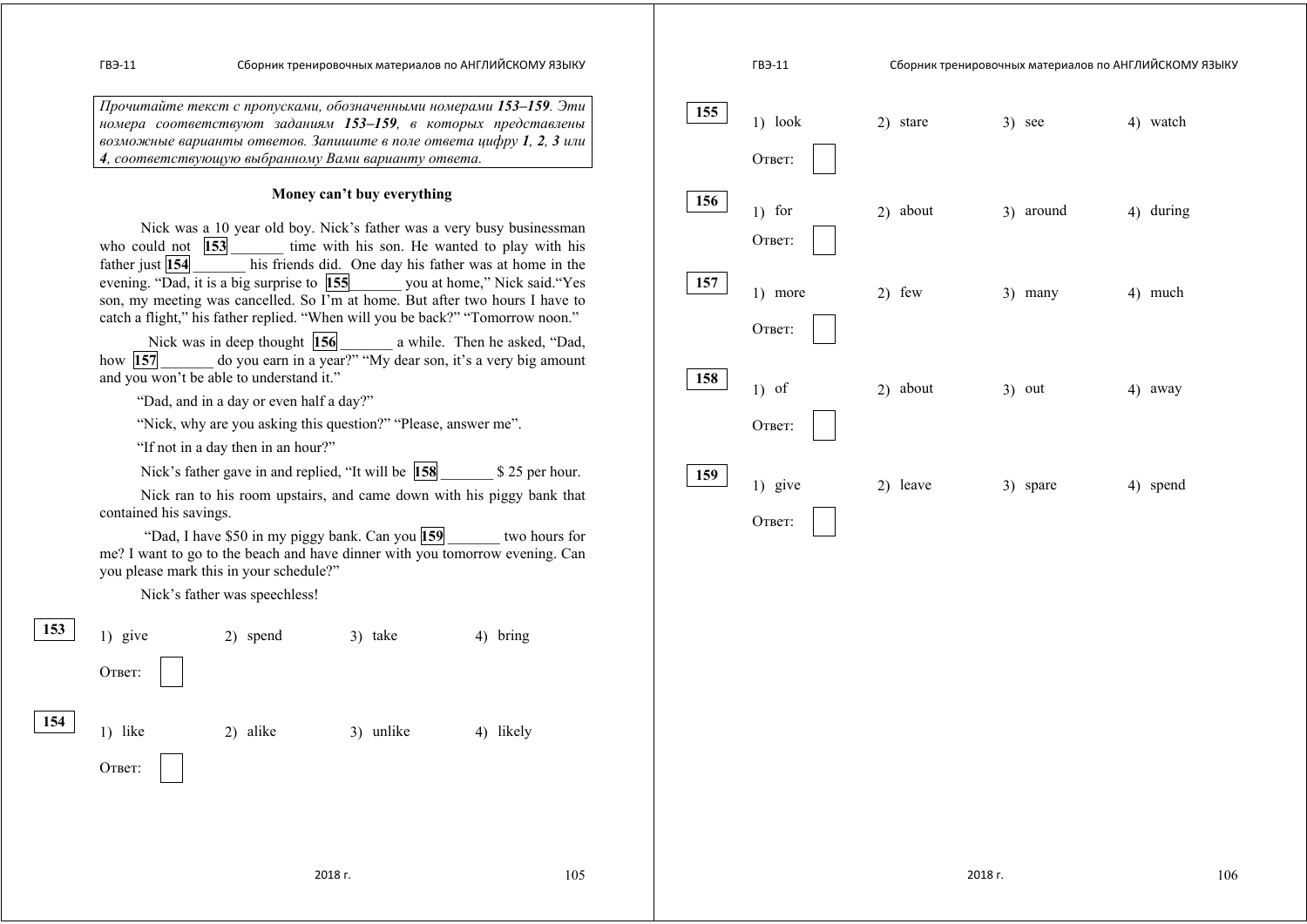*Прочитайте текст <sup>с</sup> пропусками, обозначенными номерами 160–166. Эти номера соответствуют заданиям 160–166, <sup>в</sup> которых представлены возможные варианты ответов. Запишите <sup>в</sup> поле ответа цифру 1, 2, 3 или 4, соответствующую выбранному Вами варианту ответа.* 

### **History of puppet theater**

Puppetry as an art form is believed to be more than 3,000 years old. It is sometimes claimed that puppets were used in the theater arts even before human actors **160** \_\_\_\_\_\_\_. The earliest puppets probably originated in Egypt, where they were found in tombs. In **161** Greece, Aristotle and Plato both made reference to puppetry. Puppet theaters are popular in the modern world – they have  $\overline{162}$  in capturing the public's attention. At the turn of the in capturing the public's attention. At the turn of the 20th century puppets began to be used in Europe and the United States in an experimental 163 and in these productions the spectators could **164**  actors and puppets or actors as if they were puppets. Puppets continue to **165**  live performances. Puppetry is viewed as an ideal vehicle for presenting moral to children and families, whether on television or in messages for children. Whether the focus is on adult or child enjoyment of puppets, there are regional puppet guilds and societies all **166** the United States and Europe. Several national and international museums also exist to celebrate the history of puppets.

| 160 | 1)<br>came           | arrived<br>2) | 3) appeared   | entered<br>4) |
|-----|----------------------|---------------|---------------|---------------|
|     | Ответ:               |               |               |               |
| 161 | 1) ancient<br>Ответ: | $2)$ old      | antique<br>3) | archaic<br>4) |

|     | $FB$ $-11$           |              | Сборник тренировочных материалов по АНГЛИЙСКОМУ ЯЗЫКУ |              |
|-----|----------------------|--------------|-------------------------------------------------------|--------------|
| 162 | 1) managed<br>Ответ: | 2) fulfilled | 3) achieved                                           | 4) succeeded |
| 163 | 1) road<br>Ответ:    | $2)$ way     | 3) lane                                               | 4) path      |
| 164 | 1) see<br>Ответ:     | 2) look      | 3) watch                                              | 4) stare     |
| 165 | 1) like<br>Ответ:    | 2) enjoy     | 3) wish                                               | 4) appeal    |
| 166 | 1) above<br>Ответ:   | $2)$ out     | 3) about                                              | 4) over      |
|     |                      |              |                                                       |              |
|     |                      |              |                                                       |              |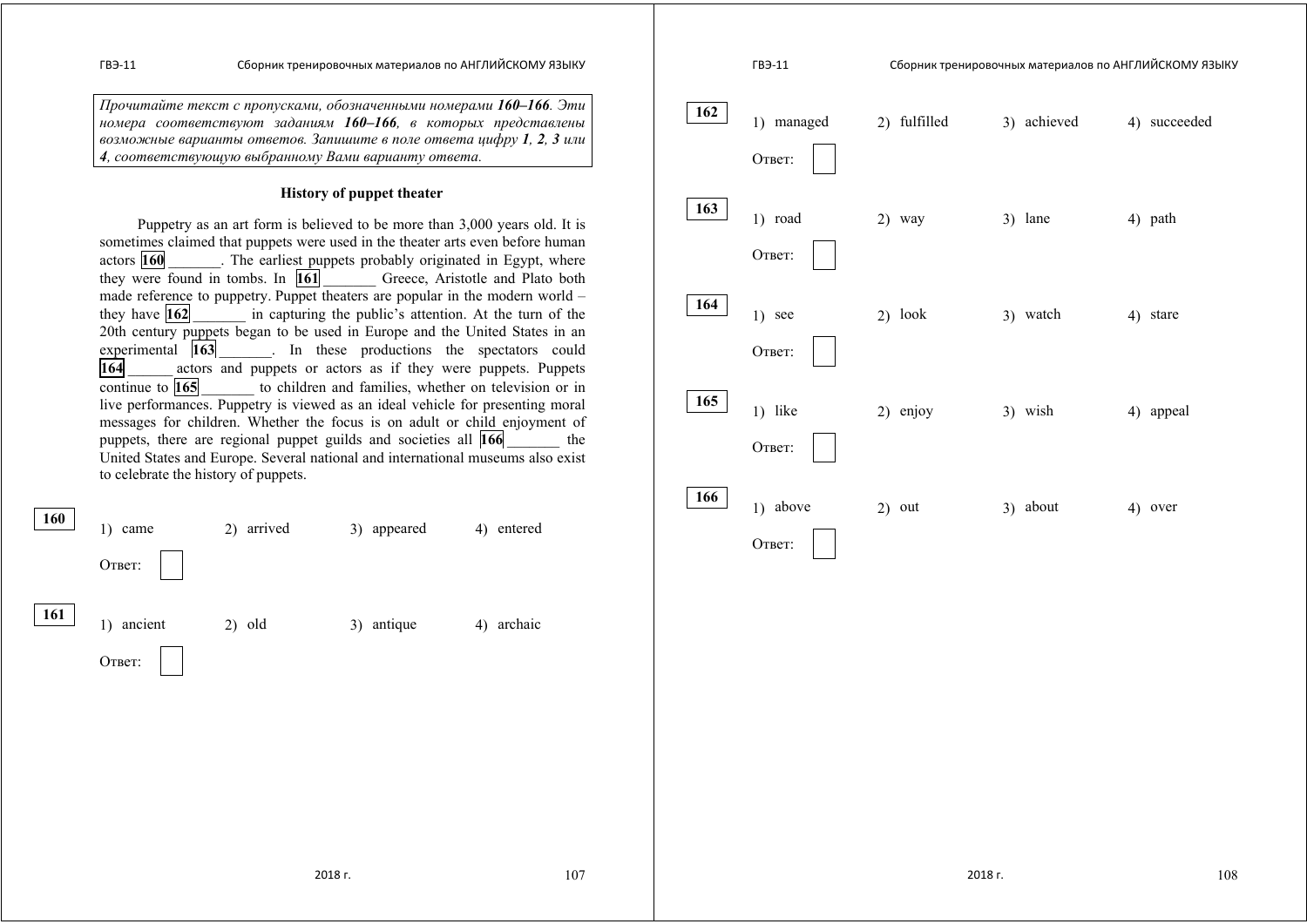*Прочитайте текст <sup>с</sup> пропусками, обозначенными номерами 167–173. Эти номера соответствуют заданиям 167–173, <sup>в</sup> которых представлены возможные варианты ответов. Запишите <sup>в</sup> поле ответа цифру 1, 2, 3 или 4, соответствующую выбранному Вами варианту ответа.* 

#### **Tourism – an economic and social phenomenon**

Over the decades, tourism has experienced continued growth. It has become one of the fastest growing economic sectors in the world. Modern tourism has turned  $\overline{167}$  a key factor of socio-economic progress. a key factor of socio-economic progress.

Today, the business volume of tourism **168** or even surpasses that of oil exports, food products or automobiles. Tourism has **169** one of the major sectors in international commerce, and  $\overline{170}$   $\overline{170}$  at the same time one of the main income sources for many developing countries. This growth goes  $\overline{171}$  in hand with an increasing diversification and in hand with an increasing diversification and competition among destinations.

| Scientists $ 172 $ | that this global spread of tourism has produced                        |
|--------------------|------------------------------------------------------------------------|
|                    | economic benefits in many related sectors - from construction to       |
|                    | telecommunications. The contribution of tourism to economic well-being |
| depends $ 173 $    | the quality and the revenues of the tourism offer.                     |

| 167 | $1)$ out                 | 2) into      | 3) from   | 4) away      |
|-----|--------------------------|--------------|-----------|--------------|
|     | Ответ:                   |              |           |              |
| 168 | 1) corresponds<br>Ответ: | 2) coincides | 3) equals | 4) resembles |
| 169 | 1) kept<br>Ответ:        | 2) used      | 3) taken  | become<br>4) |

|     | ГВЭ-11                  |             | Сборник тренировочных материалов по АНГЛИЙСКОМУ ЯЗЫКУ |             |
|-----|-------------------------|-------------|-------------------------------------------------------|-------------|
| 170 | 1) represents<br>Ответ: | 2) presents | 3) serves                                             | 4) performs |
| 171 | $1)$ arm<br>Ответ:      | $2)$ leg    | 3) foot                                               | 4) hand     |
| 172 | 1) speak<br>Ответ:      | 2) talk     | 3) tell                                               | 4) say      |
| 173 | 1) about<br>Ответ:      | $2)$ on     | 3) from                                               | $4)$ in     |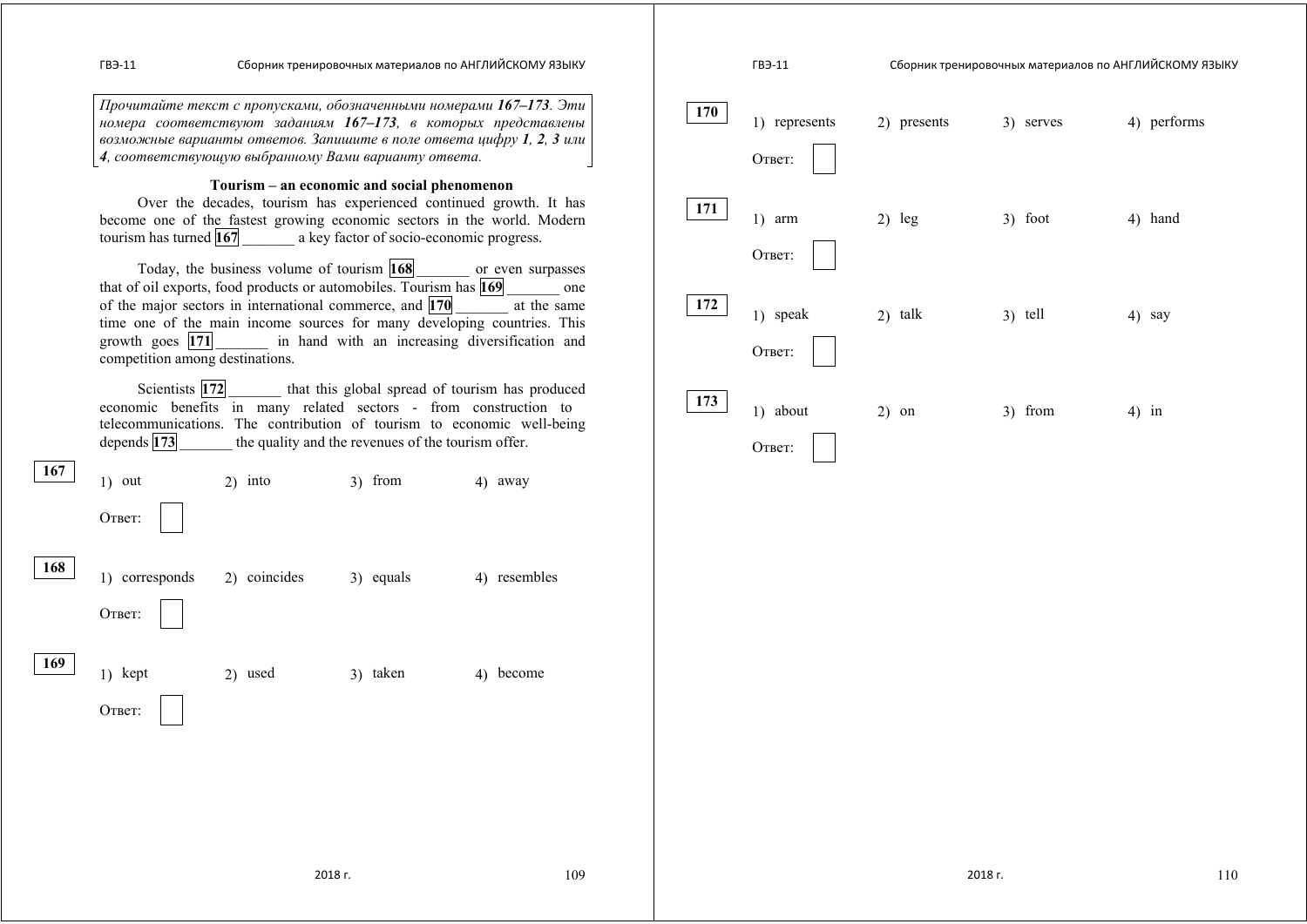*Прочитайте текст <sup>с</sup> пропусками, обозначенными номерами 174–180. Эти номера соответствуют заданиям 174–180, <sup>в</sup> которых представлены возможные варианты ответов. Запишите <sup>в</sup> поле ответа цифру 1, 2, 3 или 4, соответствующую выбранному Вами варианту ответа.* 

### **History of Christmas**

Christmas is celebrated all many countries. Centuries ago plants and trees that  $\overline{174}$  green all year had a special meaning for people in the winter. green all year had a special meaning for people in the winter. Germany is credited with starting the Christmas tree **175** as we now know it. In the 16th century religious Christians **176 a fir trees into** their homes. Some built Christmas pyramids of wood and **177** them with evergreens and candles. They 178 **that in the sixteen century Martin Luther**, the

reformer, first added lighted candles to a tree. Walking toward his home one winter evening, he was  $\boxed{179}$  by the brilliance of stars twinkling amidst by the brilliance of stars twinkling amidst evergreens. To recapture the scene for his family, he  $\overline{180}$  a tree with lighted candles on its branches in the main room.

| 174        | 1) reminded            | 2) survived    | 3) remained | 4) continued |
|------------|------------------------|----------------|-------------|--------------|
|            | Ответ:                 |                |             |              |
| 175        | 1) tradition<br>Ответ: | 2) belief      | 3) culture  | 4) custom    |
| 176        | 1) brought<br>Ответ:   | 2) gave        | 3) kept     | 4) used      |
| <b>177</b> | 1) renovated<br>Ответ: | 2) illuminated | 3) painted  | 4) decorated |

ГВЭ‐<sup>11</sup> Сборник тренировочных материалов по АНГЛИЙСКОМУ ЯЗЫКУ 1) speak  $2)$  say  $3)$  talk  $4)$  tell Ответ: 1) repressed 2) expressed 3) pressed 4) impressed Ответ: 1) cut 2) put 3) bought 4) grew Ответ: **178 179 180**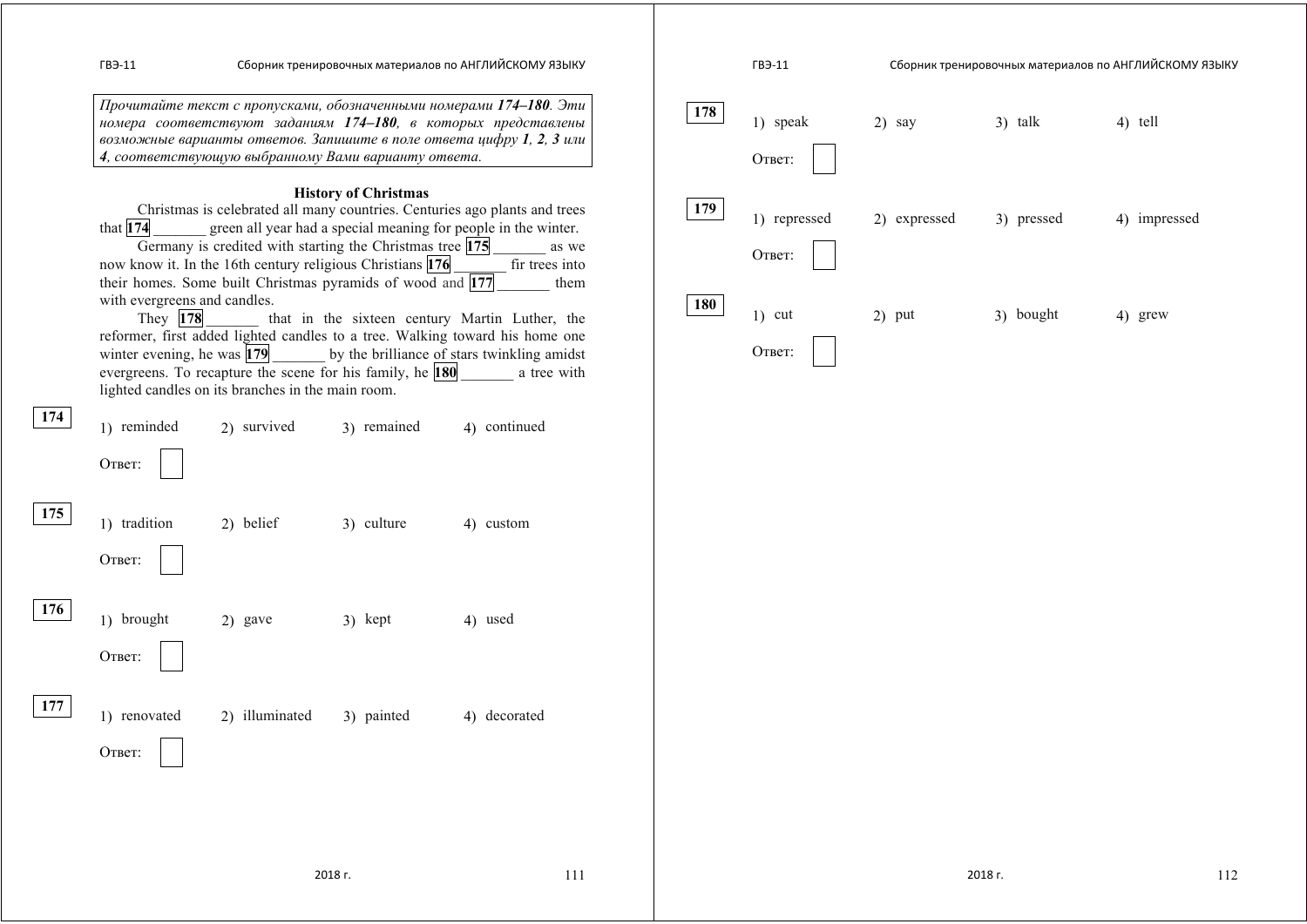### **Система оценивания ответов на задания раздела 2.2**

Ответы на задания 1 *–*180 оцениваются <sup>в</sup> 1 балл за каждый правильный ответ. Ошибки <sup>в</sup> написанных словах не допускаются.

#### **Ответы <sup>к</sup> заданиям 1–180**

| No                                                      | Ответ                     |  |
|---------------------------------------------------------|---------------------------|--|
| задания                                                 |                           |  |
| 1                                                       | met; were meeting         |  |
|                                                         | did not have; didn't have |  |
| $\frac{2}{3}$ $\frac{3}{4}$ $\frac{4}{5}$ $\frac{5}{6}$ | seventh                   |  |
|                                                         | were built                |  |
|                                                         | oldest                    |  |
|                                                         | have kept                 |  |
| $\overline{7}$                                          | <b>us</b>                 |  |
| $\overline{8}$                                          | hottest                   |  |
| $\overline{9}$                                          | has gone; has been going  |  |
| 10                                                      | is not; isn't             |  |
| $\overline{11}$                                         | have been used            |  |
| $\overline{12}$                                         | later                     |  |
| $\overline{13}$                                         | began                     |  |
| $\overline{14}$                                         | largest                   |  |
| $\overline{15}$                                         | was brought               |  |
| $\overline{16}$                                         | slept                     |  |
| 17                                                      | left/has left             |  |
| 18                                                      | me                        |  |
| 19                                                      | could not/couldn't        |  |
| $\overline{20}$                                         | worst                     |  |
| 21                                                      | would listen              |  |
| 22                                                      | flying                    |  |
| 23                                                      | had                       |  |
| $\overline{24}$                                         | were                      |  |
| 25                                                      | them                      |  |
| 26                                                      | would think               |  |
| 27                                                      | could not/couldn't        |  |
| 28                                                      | worst                     |  |
| 29                                                      | names                     |  |
| 30                                                      | women                     |  |
| 31                                                      | was impressed             |  |
| 32                                                      | fell                      |  |
| $\overline{33}$                                         | dreaming                  |  |

| 34              | could not/couldn't |
|-----------------|--------------------|
| $\overline{35}$ | did not believe/   |
|                 | didn't believe     |
| 36              | named              |
| 37              | children           |
| 38              | brought            |
| 39              | first              |
| $\overline{40}$ | calmer             |
| 41              | was separated      |
| 42              | are                |
| 43              | its                |
| 44              | was constructed    |
| 45              | becoming           |
| 46              | Later              |
| 47              | taller             |
| 48              | feet               |
| 49              | second             |
| 50              | various            |
| 51              | position           |
| $\overline{52}$ | respectful         |
| $\overline{53}$ | immediately        |
| $\overline{54}$ | surrounding        |
| 55              | Egyptians          |
| 56              | farmers            |
| $\overline{57}$ | production         |
| 58              | Mexican            |
| 59              | simply             |
| 60              | fascinating        |
| 61              | daily              |
| 62              | scientific         |
| 63              | speakers           |
| $\overline{64}$ | practical          |
| $\overline{65}$ | naturally          |
| 66              | development        |
| 67              | disappear          |

### ГВЭ‐<sup>11</sup> Сборник тренировочных материалов по АНГЛИЙСКОМУ ЯЗЫКУ

| 68<br>widely<br>69<br>popularity<br>70<br>various<br>$\overline{71}$<br>weaknesses<br>72<br>countless<br>73<br>achievement/achievemen<br>ts<br>$\overline{74}$<br>really<br>75<br>scientists<br>76<br>impossible<br>77<br>sleepers<br>78<br>development<br>79<br>difficulty/difficulties<br>80<br>fantastic<br>81<br>European<br>82<br>traditional<br>83<br>attraction<br>84<br>finally<br>$\overline{85}$<br>difference<br>86<br>helpless<br>87<br>feeling; feelings<br>88<br>friendly<br>89<br>happiness<br>90<br>successful<br>91<br>teachers<br>92<br>saw<br>93<br>children<br>$\overline{94}$<br>is hurt<br>95<br>was leading; led<br>96<br>closer<br>97<br>her<br>98<br>couldn't; could not<br>99<br>natural<br>100<br>scientists<br>101<br>nearly<br>102<br>reliable<br>103<br>pollution<br>decision; decisions<br>104<br>105<br>has gone; went<br>106<br>caught; has caught<br>107<br>children<br>108<br>were called<br>109 |                  |  |
|-------------------------------------------------------------------------------------------------------------------------------------------------------------------------------------------------------------------------------------------------------------------------------------------------------------------------------------------------------------------------------------------------------------------------------------------------------------------------------------------------------------------------------------------------------------------------------------------------------------------------------------------------------------------------------------------------------------------------------------------------------------------------------------------------------------------------------------------------------------------------------------------------------------------------------------|------------------|--|
|                                                                                                                                                                                                                                                                                                                                                                                                                                                                                                                                                                                                                                                                                                                                                                                                                                                                                                                                     |                  |  |
|                                                                                                                                                                                                                                                                                                                                                                                                                                                                                                                                                                                                                                                                                                                                                                                                                                                                                                                                     |                  |  |
|                                                                                                                                                                                                                                                                                                                                                                                                                                                                                                                                                                                                                                                                                                                                                                                                                                                                                                                                     |                  |  |
|                                                                                                                                                                                                                                                                                                                                                                                                                                                                                                                                                                                                                                                                                                                                                                                                                                                                                                                                     |                  |  |
|                                                                                                                                                                                                                                                                                                                                                                                                                                                                                                                                                                                                                                                                                                                                                                                                                                                                                                                                     |                  |  |
|                                                                                                                                                                                                                                                                                                                                                                                                                                                                                                                                                                                                                                                                                                                                                                                                                                                                                                                                     |                  |  |
|                                                                                                                                                                                                                                                                                                                                                                                                                                                                                                                                                                                                                                                                                                                                                                                                                                                                                                                                     |                  |  |
|                                                                                                                                                                                                                                                                                                                                                                                                                                                                                                                                                                                                                                                                                                                                                                                                                                                                                                                                     |                  |  |
|                                                                                                                                                                                                                                                                                                                                                                                                                                                                                                                                                                                                                                                                                                                                                                                                                                                                                                                                     |                  |  |
|                                                                                                                                                                                                                                                                                                                                                                                                                                                                                                                                                                                                                                                                                                                                                                                                                                                                                                                                     |                  |  |
|                                                                                                                                                                                                                                                                                                                                                                                                                                                                                                                                                                                                                                                                                                                                                                                                                                                                                                                                     |                  |  |
|                                                                                                                                                                                                                                                                                                                                                                                                                                                                                                                                                                                                                                                                                                                                                                                                                                                                                                                                     |                  |  |
|                                                                                                                                                                                                                                                                                                                                                                                                                                                                                                                                                                                                                                                                                                                                                                                                                                                                                                                                     |                  |  |
|                                                                                                                                                                                                                                                                                                                                                                                                                                                                                                                                                                                                                                                                                                                                                                                                                                                                                                                                     |                  |  |
|                                                                                                                                                                                                                                                                                                                                                                                                                                                                                                                                                                                                                                                                                                                                                                                                                                                                                                                                     |                  |  |
|                                                                                                                                                                                                                                                                                                                                                                                                                                                                                                                                                                                                                                                                                                                                                                                                                                                                                                                                     |                  |  |
|                                                                                                                                                                                                                                                                                                                                                                                                                                                                                                                                                                                                                                                                                                                                                                                                                                                                                                                                     |                  |  |
|                                                                                                                                                                                                                                                                                                                                                                                                                                                                                                                                                                                                                                                                                                                                                                                                                                                                                                                                     |                  |  |
|                                                                                                                                                                                                                                                                                                                                                                                                                                                                                                                                                                                                                                                                                                                                                                                                                                                                                                                                     |                  |  |
|                                                                                                                                                                                                                                                                                                                                                                                                                                                                                                                                                                                                                                                                                                                                                                                                                                                                                                                                     |                  |  |
|                                                                                                                                                                                                                                                                                                                                                                                                                                                                                                                                                                                                                                                                                                                                                                                                                                                                                                                                     |                  |  |
|                                                                                                                                                                                                                                                                                                                                                                                                                                                                                                                                                                                                                                                                                                                                                                                                                                                                                                                                     |                  |  |
|                                                                                                                                                                                                                                                                                                                                                                                                                                                                                                                                                                                                                                                                                                                                                                                                                                                                                                                                     |                  |  |
|                                                                                                                                                                                                                                                                                                                                                                                                                                                                                                                                                                                                                                                                                                                                                                                                                                                                                                                                     |                  |  |
|                                                                                                                                                                                                                                                                                                                                                                                                                                                                                                                                                                                                                                                                                                                                                                                                                                                                                                                                     |                  |  |
|                                                                                                                                                                                                                                                                                                                                                                                                                                                                                                                                                                                                                                                                                                                                                                                                                                                                                                                                     |                  |  |
|                                                                                                                                                                                                                                                                                                                                                                                                                                                                                                                                                                                                                                                                                                                                                                                                                                                                                                                                     |                  |  |
|                                                                                                                                                                                                                                                                                                                                                                                                                                                                                                                                                                                                                                                                                                                                                                                                                                                                                                                                     |                  |  |
|                                                                                                                                                                                                                                                                                                                                                                                                                                                                                                                                                                                                                                                                                                                                                                                                                                                                                                                                     |                  |  |
|                                                                                                                                                                                                                                                                                                                                                                                                                                                                                                                                                                                                                                                                                                                                                                                                                                                                                                                                     |                  |  |
|                                                                                                                                                                                                                                                                                                                                                                                                                                                                                                                                                                                                                                                                                                                                                                                                                                                                                                                                     |                  |  |
|                                                                                                                                                                                                                                                                                                                                                                                                                                                                                                                                                                                                                                                                                                                                                                                                                                                                                                                                     |                  |  |
|                                                                                                                                                                                                                                                                                                                                                                                                                                                                                                                                                                                                                                                                                                                                                                                                                                                                                                                                     |                  |  |
|                                                                                                                                                                                                                                                                                                                                                                                                                                                                                                                                                                                                                                                                                                                                                                                                                                                                                                                                     |                  |  |
|                                                                                                                                                                                                                                                                                                                                                                                                                                                                                                                                                                                                                                                                                                                                                                                                                                                                                                                                     |                  |  |
|                                                                                                                                                                                                                                                                                                                                                                                                                                                                                                                                                                                                                                                                                                                                                                                                                                                                                                                                     |                  |  |
|                                                                                                                                                                                                                                                                                                                                                                                                                                                                                                                                                                                                                                                                                                                                                                                                                                                                                                                                     |                  |  |
|                                                                                                                                                                                                                                                                                                                                                                                                                                                                                                                                                                                                                                                                                                                                                                                                                                                                                                                                     |                  |  |
|                                                                                                                                                                                                                                                                                                                                                                                                                                                                                                                                                                                                                                                                                                                                                                                                                                                                                                                                     |                  |  |
|                                                                                                                                                                                                                                                                                                                                                                                                                                                                                                                                                                                                                                                                                                                                                                                                                                                                                                                                     |                  |  |
|                                                                                                                                                                                                                                                                                                                                                                                                                                                                                                                                                                                                                                                                                                                                                                                                                                                                                                                                     |                  |  |
|                                                                                                                                                                                                                                                                                                                                                                                                                                                                                                                                                                                                                                                                                                                                                                                                                                                                                                                                     |                  |  |
|                                                                                                                                                                                                                                                                                                                                                                                                                                                                                                                                                                                                                                                                                                                                                                                                                                                                                                                                     |                  |  |
|                                                                                                                                                                                                                                                                                                                                                                                                                                                                                                                                                                                                                                                                                                                                                                                                                                                                                                                                     | more distracting |  |

|    | 110              | are focused              |
|----|------------------|--------------------------|
|    | 111              | will become              |
|    | 112              | climbers                 |
|    | 113              | successfully             |
|    | 114              | easily                   |
| en | 115              | tourists                 |
|    | 116              | impossible               |
|    | $\overline{117}$ | safety                   |
|    | 118              | 3                        |
|    | 119              | $\overline{2}$           |
|    | 120              | $\overline{4}$           |
|    | 121              | $\overline{2}$           |
|    | 122              | $\overline{\mathbf{3}}$  |
|    | $\overline{123}$ | $\mathbf{1}$             |
|    | $\overline{124}$ | $\overline{2}$           |
|    | $\overline{125}$ | $\overline{2}$           |
|    | 126              | $\overline{4}$           |
|    | 127              | 3                        |
|    | 128              | $\overline{1}$           |
|    | 129              | $\overline{2}$           |
|    | 130              | $\overline{\mathbf{3}}$  |
|    | 131              | $\overline{1}$           |
|    | 132              | $\overline{3}$           |
|    | 133              | $\overline{2}$           |
|    | 134              | $\overline{4}$           |
|    | $\overline{135}$ | $\overline{2}$           |
|    | 136              | $\overline{3}$           |
|    | 137              | $\overline{1}$           |
|    | 138              | $\overline{\mathcal{L}}$ |
|    | 139              | $\overline{2}$           |
|    | 140              | $\overline{4}$           |
|    | $\overline{141}$ | $\overline{\mathbf{3}}$  |
|    | 142              | $\overline{c}$           |
|    | 143              | $\overline{4}$           |
|    | 144              | $\overline{\mathbf{3}}$  |
|    | 145              | $\mathbf{1}$             |
|    | 146              | $\overline{1}$           |
|    | 147              | $\overline{2}$           |
|    | 148              | $\overline{1}$           |
|    | 149              | $\overline{c}$           |
|    | 150              | $\overline{\mathbf{3}}$  |
|    | $\overline{151}$ | $\mathbf{1}$             |
|    | 152              | $\overline{4}$           |
|    |                  |                          |

г. 113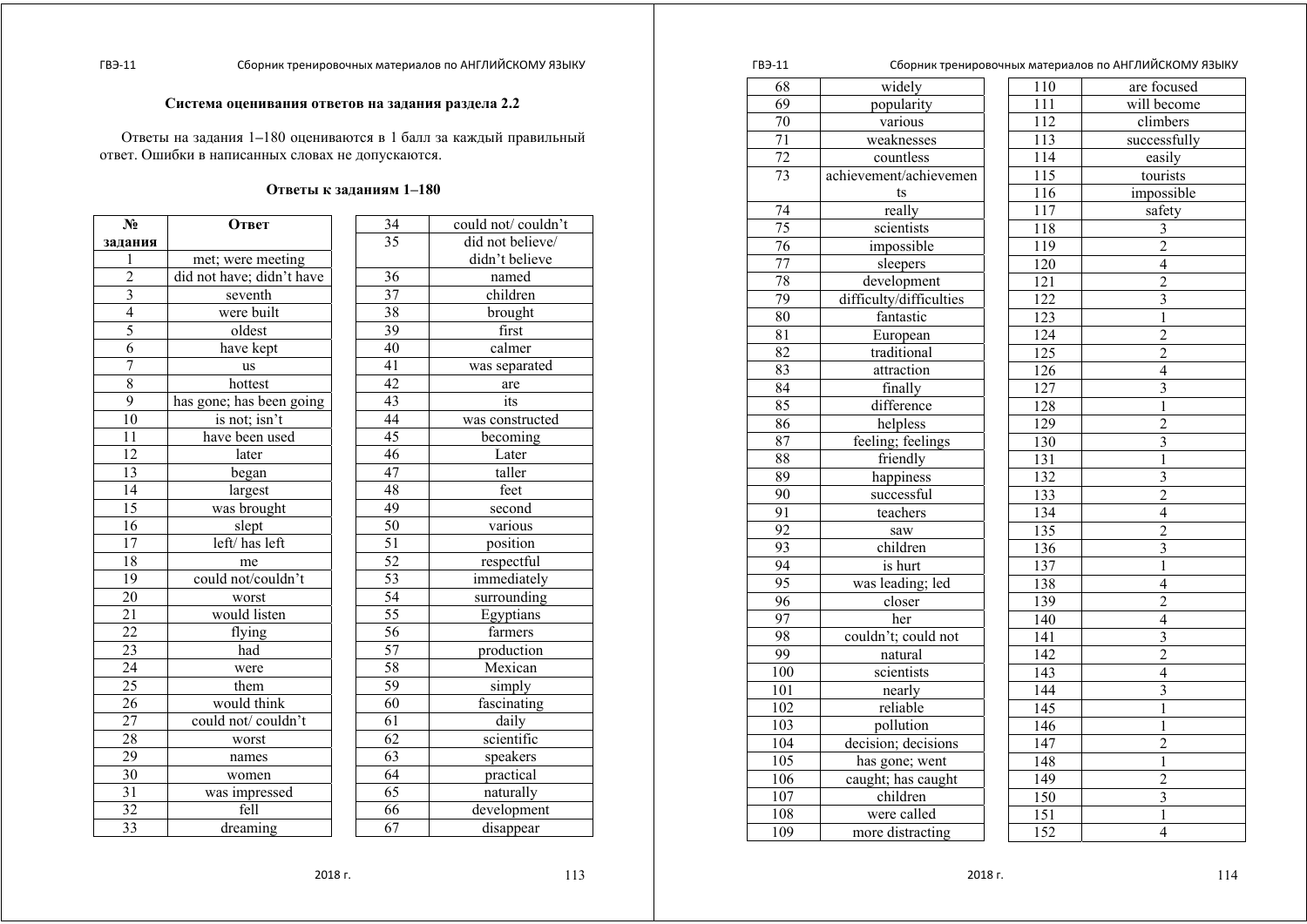153 2 154 1 155 3

#### ГВЭ‐<sup>11</sup> Сборник тренировочных материалов по АНГЛИЙСКОМУ ЯЗЫКУ

**1** 

ГВЭ‐<sup>11</sup> Сборник тренировочных материалов по АНГЛИЙСКОМУ ЯЗЫКУ

### **РАЗДЕЛ 2.3**

#### **Тренировочные задания по письму**

Экзаменуемому даётся отрывок из письма зарубежного друга по переписке <sup>и</sup> предлагается написать ответ <sup>с</sup> соблюдением всех правил написания <sup>и</sup> оформления личного письма на английском языке. В этом ответном письме экзаменуемый должен

- ответить на вопросы друга;
- задать другу 3 вопроса по указанной теме.

Требуемый объём ответного письма – 100–140 слов.

You have received a letter from your English-speaking pen-friend John who writes:

*...I've just changed school. I'm fond of Mathematics and it's the major subject in my new school. The only thing I don't like here is too much homework! I really need some rest and have plans for the coming weekend...* 

*…What is your favourite subject? How long does it take you to do your homework? What do you do in your free time?...*

Write a letter to John. In your letter:

- answer his questions;
- ask **3 questions** about his plans for the weekend.

Write **100–140 words**. Remember the rules of letter writing.

| $\overline{A}$           |  |
|--------------------------|--|
| $\sqrt{2}$               |  |
| $\overline{3}$           |  |
| $\overline{\mathbf{3}}$  |  |
| 1                        |  |
| $\overline{\mathcal{L}}$ |  |
| $\overline{2}$           |  |
| 1                        |  |
| 4                        |  |
| 4                        |  |
| $\overline{c}$           |  |

| $\mathbf{3}$   |
|----------------|
|                |
|                |
|                |
| 4              |
| $\overline{2}$ |
| $\mathbf{3}$   |
|                |
|                |
| 4              |
| $\overline{c}$ |
| 4              |
| $\overline{2}$ |
|                |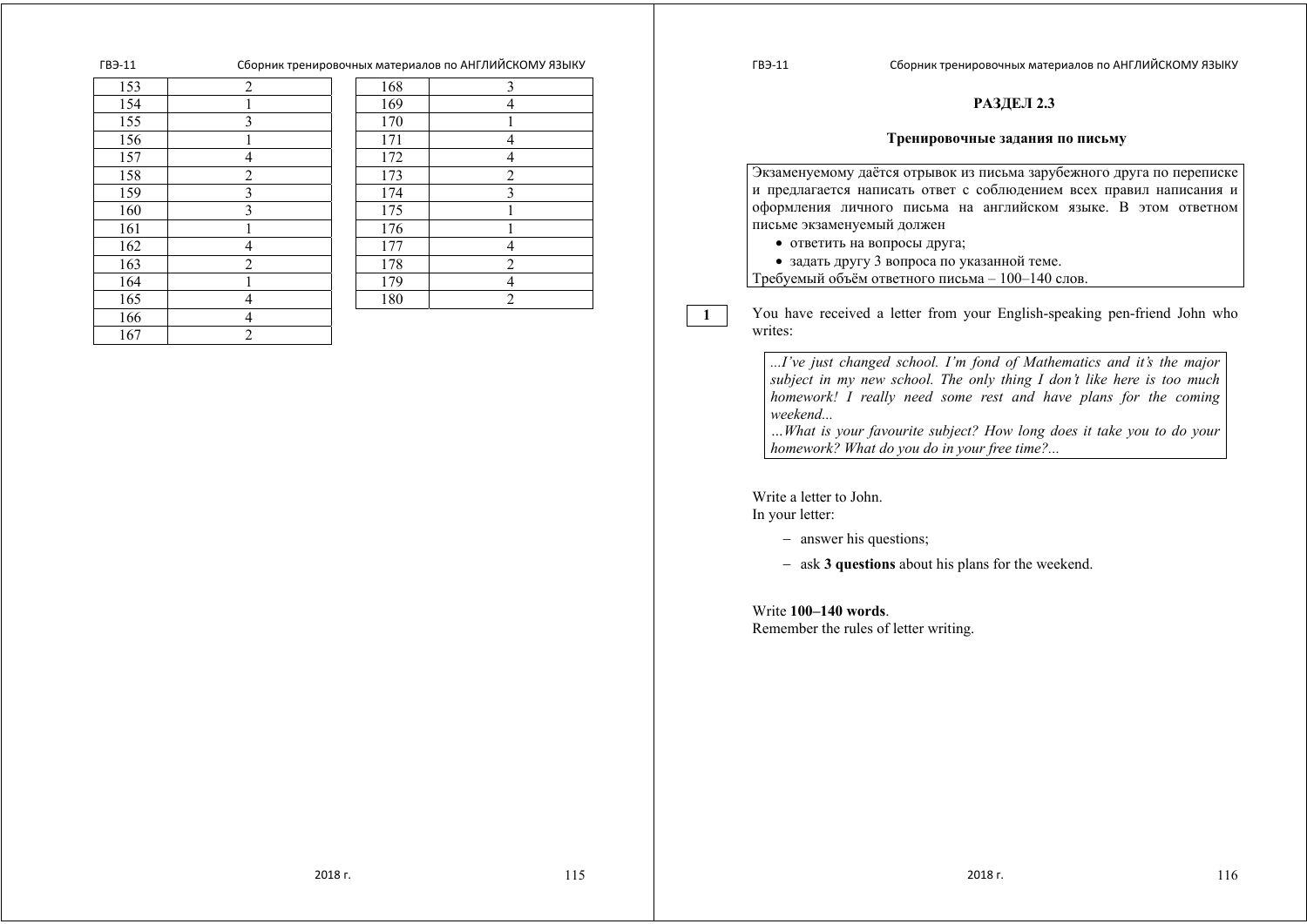$2<sup>1</sup>$ 

**3** 

#### ГВЭ‐<sup>11</sup> Сборник тренировочных материалов по АНГЛИЙСКОМУ ЯЗЫКУ

ГВЭ‐<sup>11</sup> Сборник тренировочных материалов по АНГЛИЙСКОМУ ЯЗЫКУ You have received a letter from your English-speaking pen-friend Toni who writes: *…I've started studying German. It's fun, but German grammar is so difficult! What foreign languages can students learn at school in Russia? Which of them are most popular among students, and why? Why do you think some people learn three or even more languages? My aunt has decided to move to Chicago, I'll miss her…*  Write a letter to Toni. In your letter answer her questions ask **3 questions** about her aunt and their relationship. Write **100–140 words**. Remember the rules of letter writing. You have received a letter from your English-speaking pen-friend James who writes: *…This year we had practically no spring. It was very short and very hot. What kind of springs do you usually have in Russia? Do you like spring in general and why? Which season do you think would be best for my first visit to Russia and why? My aunt is taking me with her on a trip around Cyprus…*  Write a letter to James. In your letter answer his questions ask **3 questions** about the trip. Write **100–140 words**. Remember the rules of letter writing. You have received a letter from your English-speaking pen-friend Nick who writes: *…Last month our school had an Earth Day. It was my first experience of volunteering and it was great! How often do you plant trees or flowers with your*  class or parents, if at all? Are you personally concerned about nature *protection, and what do you do about it? What do you think people can and should do to improve the environment in their neighborhood? This weekend we plan to go fishing with my friends*  Write a letter to Nick. In your letter: answer his questions; ask **3 questions** about his fishing plans. Write **100–140 words**. Remember the rules of letter writing. You have received a letter from your English-speaking pen-friend Mark who writes: *…Last month my parents and I went to Edinburgh and among other places we visited the famous National Gallery there. It was my first visit to a picture gallery and it was great! How often do you go to art galleries or exhibitions, if at all? What kind of pictures do you personally prefer? Why do you think people should go to such places? Next winter we plan to go skiing with my parents.*  Write a letter to Mark. In your letter: - answer his questions; ask **3 questions** about his skiing plans. **4 5** 

> Write **100–140 words**. Remember the rules of letter writing.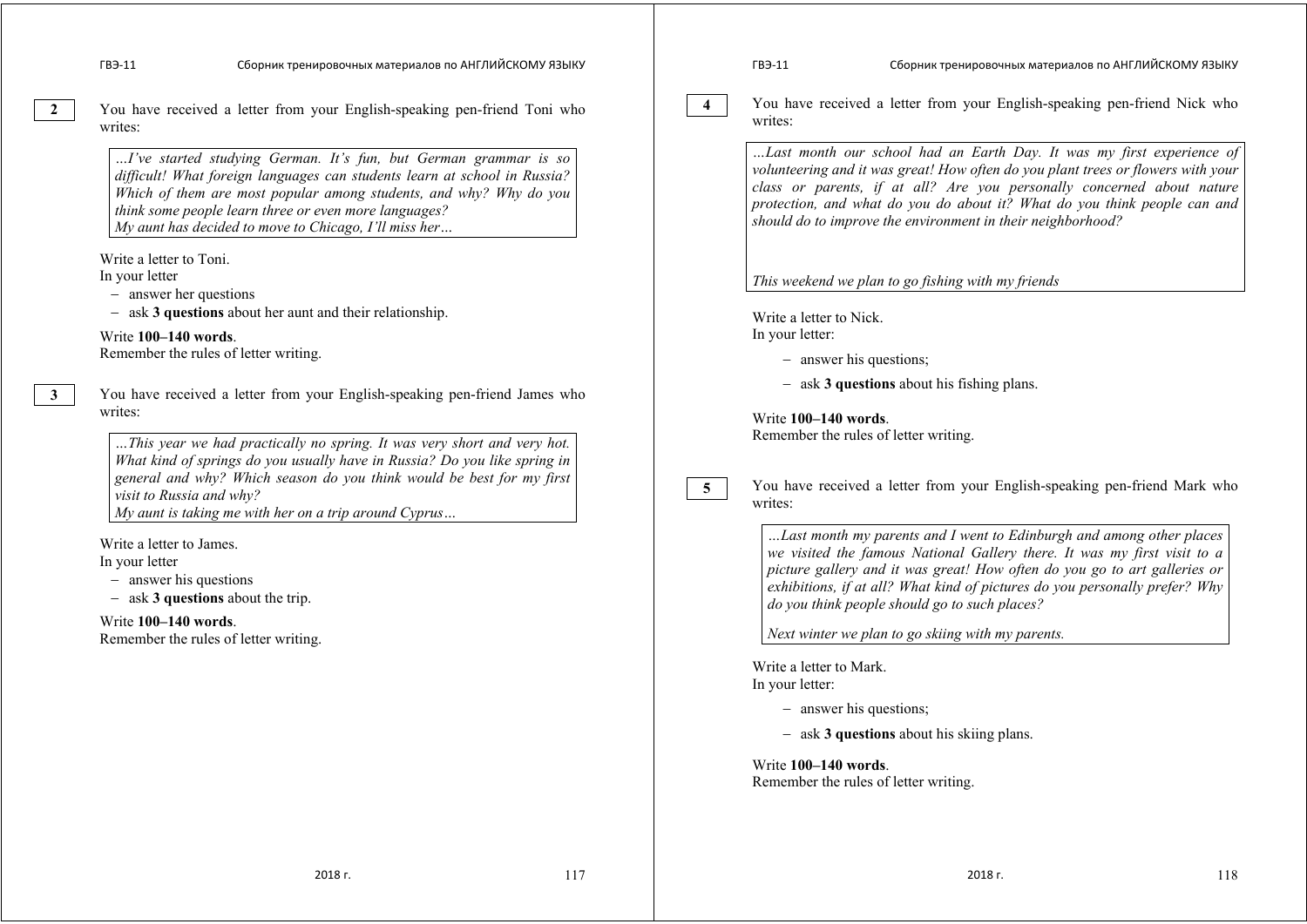**7** 

You have received a letter from your English-speaking pen-friend Chris who writes:

*… I am planning to become an archeologist. I find it a very interesting profession. Have you already decided what to do after school? What are you going to become? Did your parents help you to decide?* 

*My sister has brought a new pet home – it's a baby monkey…* 

Write a letter to Chris.

In your letter

- answer his questions
- ask **3 questions** about the new pet

Write **100–140 words**. Remember the rules of letter writing.

You have received a letter from your English-speaking pen-friend John who writes:

*… Tomorrow my friends and I are planning to go to a gym to do some workouts. Is sport important in your life and why? Do you think everybody should do their best to be in good physical shape? Is it better to do sports or watch competitions?* 

*I am planning to spend Christmas away from home…* 

Write a letter to John.

In your letter

- answer his questions

ask **3 questions** about his Christmas plans

Write **100–140 words**. Remember the rules of letter writing.

**8** 

**9** 

You have received a letter from your English-speaking pen-friend Steve who writes:

*… I study a lot and have very little time for rest. My parents tell me I should find time for rest as leisure time is important. Do you think leisure time is important and why? How do you like to spend your leisure time? Do you like to be alone or with friends when you have time off studies?* 

*This spring my family is moving to a new house.* 

Write a letter to Steve.

In your letter

- answer his questions
- ask **3 questions** about the new house.

Write **100–140 words**. Remember the rules of letter writing.

You have received a letter from your English-speaking pen-friend George who writes:

*… My family is planning a trip to Russia next summer. What places of interest should I visit in your country? What is the best way to travel around in Russia? What season is the best for travelling and why?* 

*I have decided to join the school football club.* 

Write a letter to George.

In your letter

- answer his questions
- ask **3 questions** about the school football club.

Write **100–140 words**. Remember the rules of letter writing.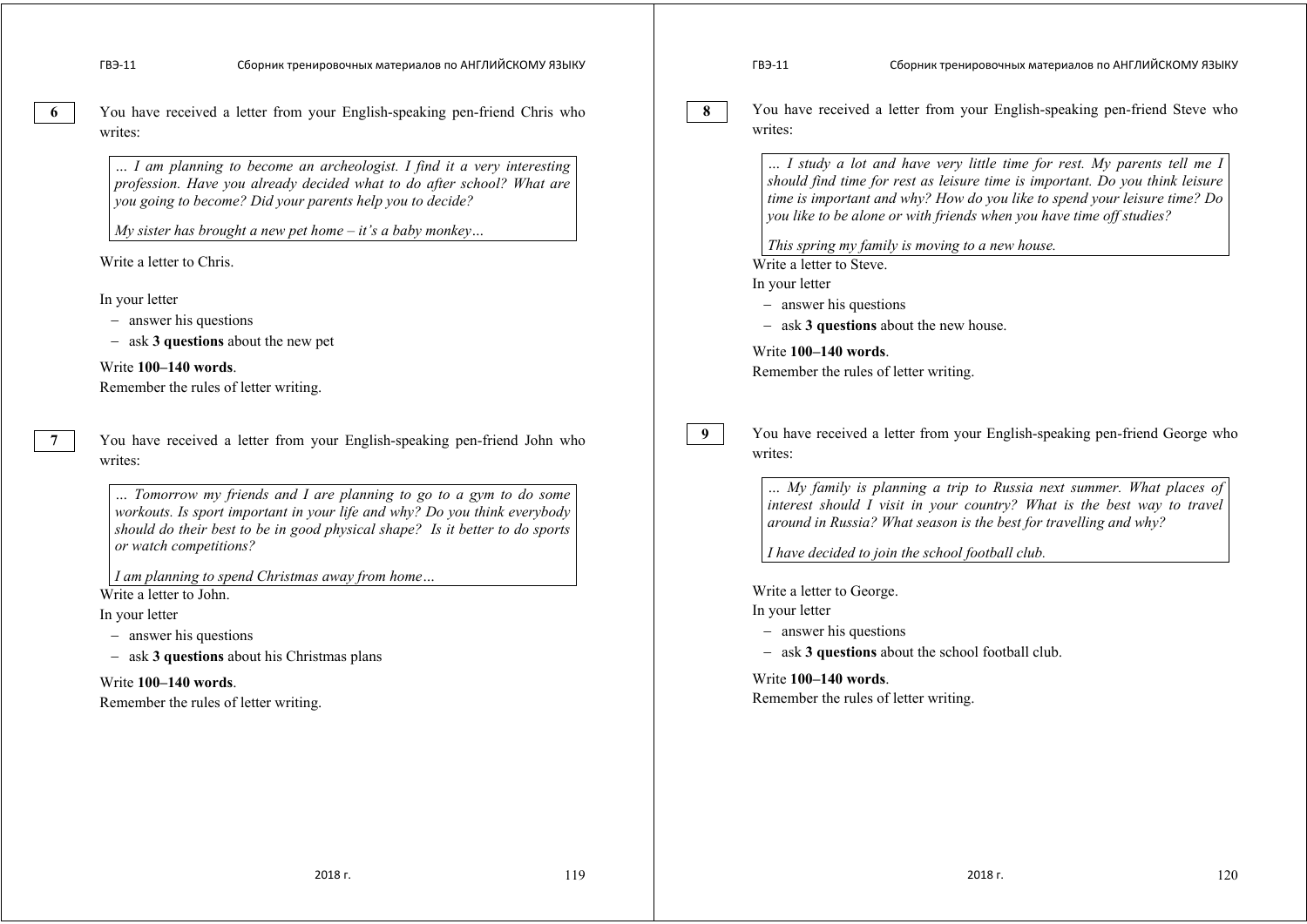### **Система оценивания заданий раздела 2.3**

#### **Критерии оценивания выполнения заданий 1** *–***9 «Личное письмо»**

#### (Максимум 10 баллов)

|                | Критерии   | 3 балла        | 2 балла         | 1 балл         | 0 баллов         |
|----------------|------------|----------------|-----------------|----------------|------------------|
|                | оценива-   |                |                 |                |                  |
|                | ния        |                |                 |                |                  |
| K1             | Решение    | Задание        | Задание         | Задание        | Задание          |
|                | коммуни-   | выполнено      | выполнено:      | выполнено      | не выполнено:    |
|                | кативной   | полностью:     | даны ответы     | частично:      | отсутствуют      |
|                | задачи     | даны полные    | на три заданных | даны ответы на | ответы на два    |
|                |            | ответы на      | вопроса, НО     | заданные       | вопроса, ИЛИ     |
|                |            | три заданных   | на один вопрос  | вопросы, НО    | текст письма     |
|                |            | вопроса.       | дан неполный    | на два вопроса | не соответствует |
|                |            | Правильно      | ответ.          | даны неполные  | требуемому       |
|                |            | выбраны        | Есть одно-два   | ответы, ИЛИ    | объёму           |
|                |            | обращение,     | нарушения       | ответ на один  |                  |
|                |            | завершающая    | в стилевом      | вопрос         |                  |
|                |            | фраза и        | оформлении      | отсутствует.   |                  |
|                |            | подпись.       | письма,         | Имеется более  |                  |
|                |            | Есть           | И/ИЛИ           | двух           |                  |
|                |            | благодарность, | отсутствует     | нарушений      |                  |
|                |            | упоминание о   | благодарность,  | в стилевом     |                  |
|                |            | предыдущих     | упоминание      | оформлении     |                  |
|                |            | контактах      | о предыдущих    | письма и в     |                  |
|                |            |                | контактах       | соблюдении     |                  |
|                |            |                |                 | норм           |                  |
|                |            |                |                 | вежливости     |                  |
| K <sub>2</sub> | Организа-  |                | Текст логично   | Текст          | Текст выстроен   |
|                | ция текста |                | выстроен        | в основном     | нелогично,       |
|                |            |                | и разделён      | логично        | допущены         |
|                |            |                | на абзацы,      | выстроен,      | многочисленные   |
|                |            |                | правильно       | НО имеются     | ошибки           |
|                |            |                | использованы    | недостатки     | в структурном    |
|                |            |                | языковые        | (один-два) при | оформлении       |
|                |            |                | средства        | использовании  | текста письма,   |
|                |            |                | для передачи    | средств        | ИЛИ              |
|                |            |                | логической      | логической     | оформление       |
|                |            |                | связи,          | связи И/ИЛИ    | текста           |
|                |            |                | оформление      | делении        | HE               |
|                |            |                | текста          | на абзацы.     | соответствует    |
|                |            |                | соответствует   | ИЛИ имеются    | нормам           |
|                |            |                | нормам          | отдельные      | письменного      |
|                |            |                | письменного     | нарушения в    | этикета,         |
|                |            |                | этикета         | структурном    | принятого        |
|                |            |                |                 | оформлении     | в стране         |
|                |            |                |                 | текста письма  | изучаемого       |
|                |            |                |                 |                | языка            |

#### ГВЭ‐<sup>11</sup> Сборник тренировочных материалов по АНГЛИЙСКОМУ ЯЗЫКУ

| K3             | Лексико-   | Использованы   | Имеются           | Имеются         | Допущены        |
|----------------|------------|----------------|-------------------|-----------------|-----------------|
|                | граммати-  | разнообразная  | языковые          | языковые        | многочисленные  |
|                | ческое     | лексика и      | ошибки, не        | ошибки, не      | языковые        |
|                | оформле-   | грамматические | затрудняющие      | затрудняющие    | ошибки,         |
|                | ние текста | структуры,     | понимания         | понимания       | которые         |
|                |            | соответству-   | (допускается не   | (допускается    | затрудняют      |
|                |            | ющие           | более четырёх     | не более пяти   | понимание       |
|                |            | поставленной   | негрубых          | негрубых        | текста          |
|                |            | коммуника-     | <b>ЯЗЫКОВЫХ</b>   | языковых        |                 |
|                |            | тивной задаче  | ошибок),          | ошибок),        |                 |
|                |            | (допускается   | ИЛИ языковые      | И/ИЛИ           |                 |
|                |            | не более двух  | ошибки            | допущены        |                 |
|                |            | языковых       | отсутствуют,      | языковые        |                 |
|                |            | ошибок, не     | но используются   | ошибки,         |                 |
|                |            | затрудняющих   | лексические       | которые         |                 |
|                |            | понимания)     | единицы и         | затрудняют      |                 |
|                |            |                | грамматические    | понимание       |                 |
|                |            |                | структуры         | (не более       |                 |
|                |            |                | только            | одной-двух      |                 |
|                |            |                | элементарного     | грубых          |                 |
|                |            |                | уровня            | ошибок)         |                 |
| K <sub>4</sub> | Орфогра-   |                | Орфографиче-      | Допущенные      | Допущены        |
|                | фия и      |                | ские и пунктуа-   | орфографиче-    | многочисленные  |
|                | пунктуа-   |                | ционные ошибки    | ские и пунктуа- | орфографиче-    |
|                | ЦИЯ        |                | практически       | ционные         | ские и пунктуа- |
|                |            |                | отсутствуют       | ошибки          | ционные         |
|                |            |                | (допускается      | не затрудняют   | ошибки, И/ИЛИ   |
|                |            |                | не более двух, не | понимания       | допущены        |
|                |            |                | затрудняющих      | текста          | ошибки.         |
|                |            |                | понимания         | (допускается    | которые         |
|                |            |                | текста)           | не более трёх-  | затрудняют      |
|                |            |                |                   | четырёх         | понимание       |
|                |            |                |                   | ошибок)         | текста          |

\* 1. Задания 1–5 (личное письмо) оцениваются по критериям К1– К4 (максимальное количество баллов – 10).

2. При получении учащимся 0 баллов по критерию «Содержание» задание оценивается <sup>в</sup> 0 баллов.

3. Если объём письма менее 90 слов, то задание оценивается <sup>в</sup> 0 баллов.

Если объём более 154 слов, то проверке подлежат только 140 слов, т.е. та часть личного письма, которая соответствует требуемому объёму.

4. При определении соответствия объёма представленной работы требованиям считаются все слова – с первого слова по последнее, включая вспомогательные глаголы, предлоги, артикли, частицы. В личном письме адрес, дата, подпись также подлежат подсчёту.